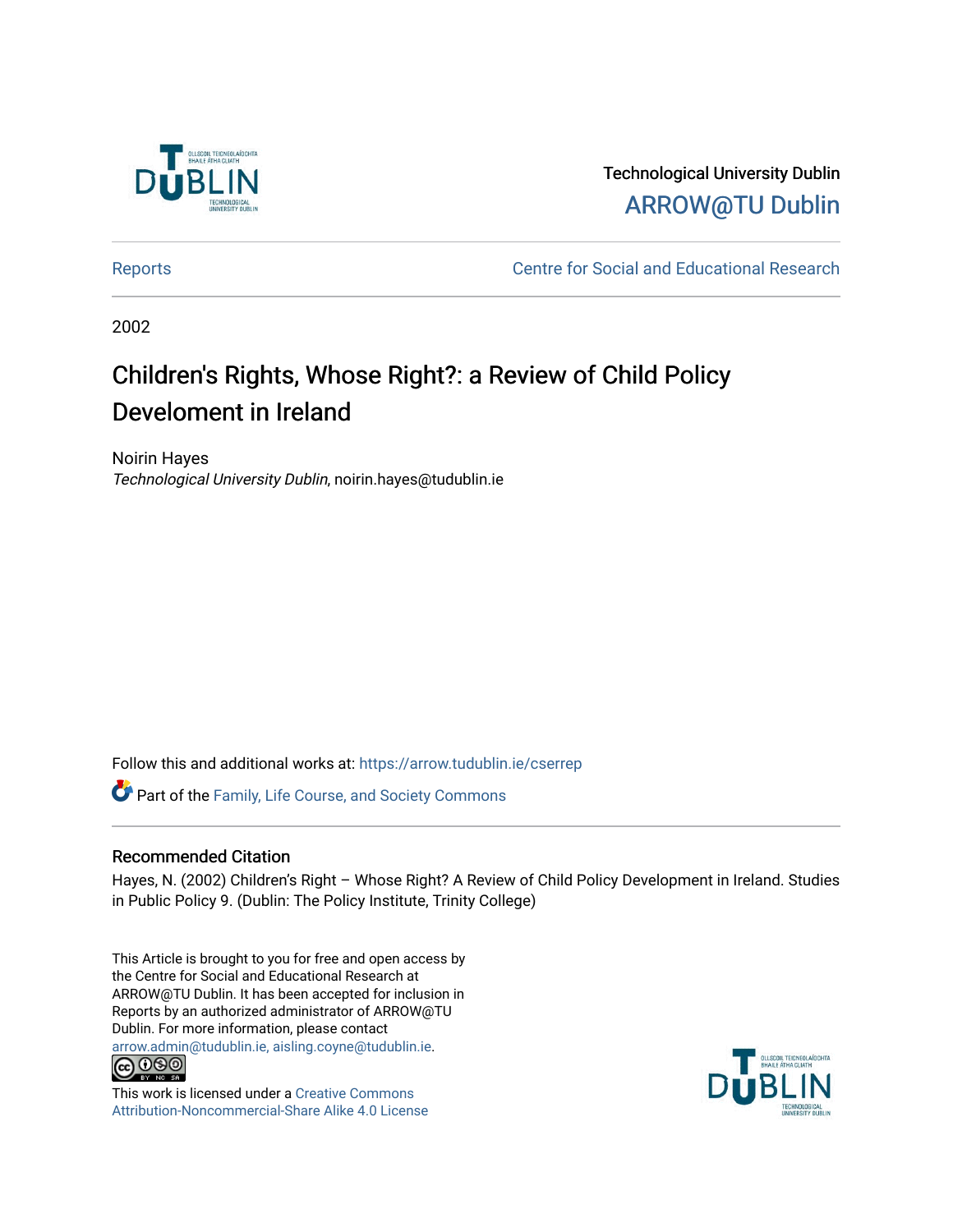# **Children's Rights - Whose right? A review of child policy development in Ireland**

By

Nóirín Hayes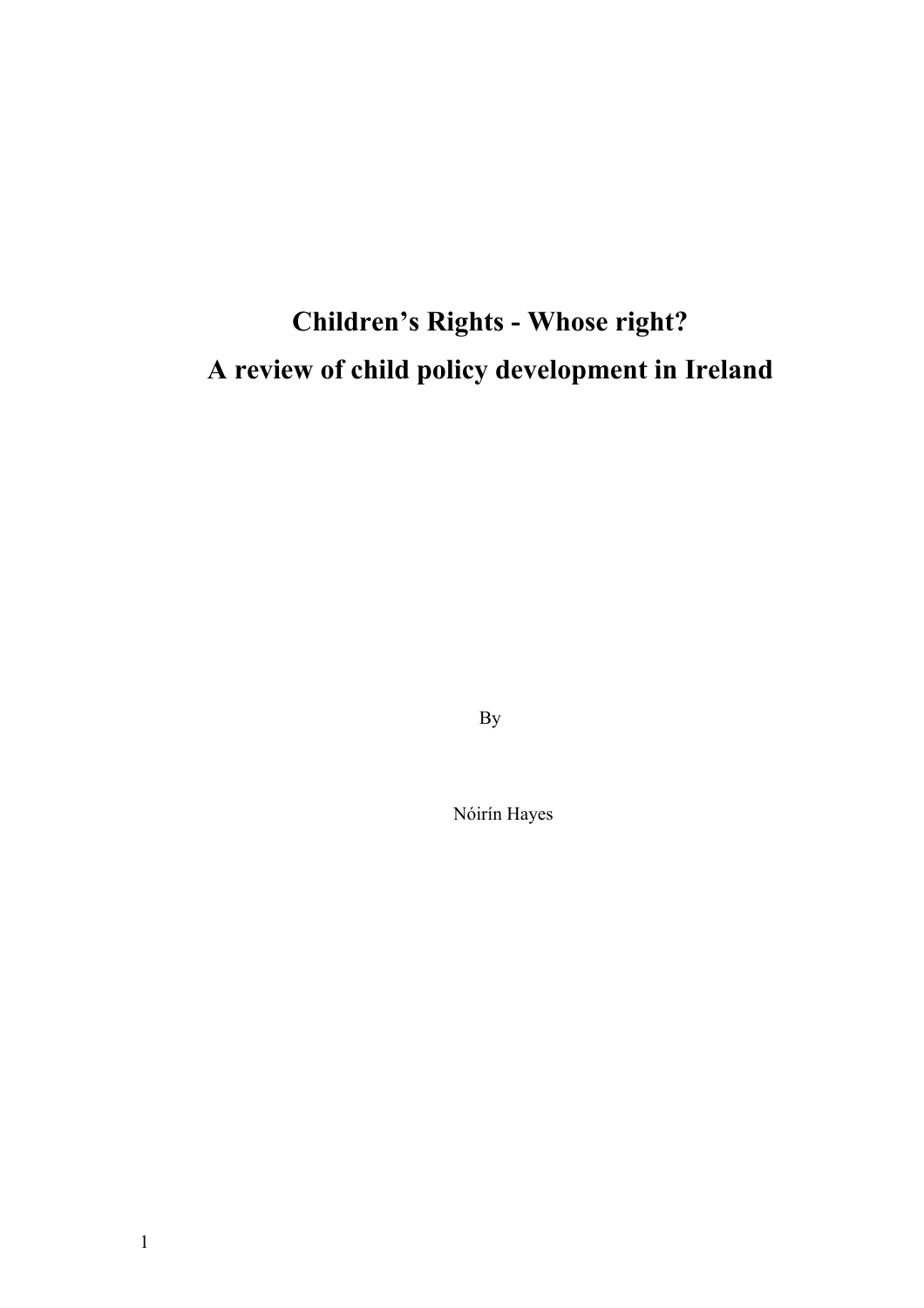| Making Children Visible: International Perspectives and Influences 16 |  |
|-----------------------------------------------------------------------|--|
|                                                                       |  |
|                                                                       |  |
|                                                                       |  |
|                                                                       |  |
|                                                                       |  |
|                                                                       |  |
|                                                                       |  |
|                                                                       |  |
|                                                                       |  |
|                                                                       |  |
|                                                                       |  |
|                                                                       |  |
|                                                                       |  |
|                                                                       |  |
|                                                                       |  |
|                                                                       |  |
|                                                                       |  |
|                                                                       |  |
|                                                                       |  |
|                                                                       |  |
|                                                                       |  |
|                                                                       |  |
|                                                                       |  |
|                                                                       |  |
|                                                                       |  |
|                                                                       |  |
|                                                                       |  |
|                                                                       |  |
|                                                                       |  |
|                                                                       |  |
|                                                                       |  |
|                                                                       |  |
|                                                                       |  |
|                                                                       |  |
|                                                                       |  |
|                                                                       |  |
|                                                                       |  |
|                                                                       |  |
|                                                                       |  |
|                                                                       |  |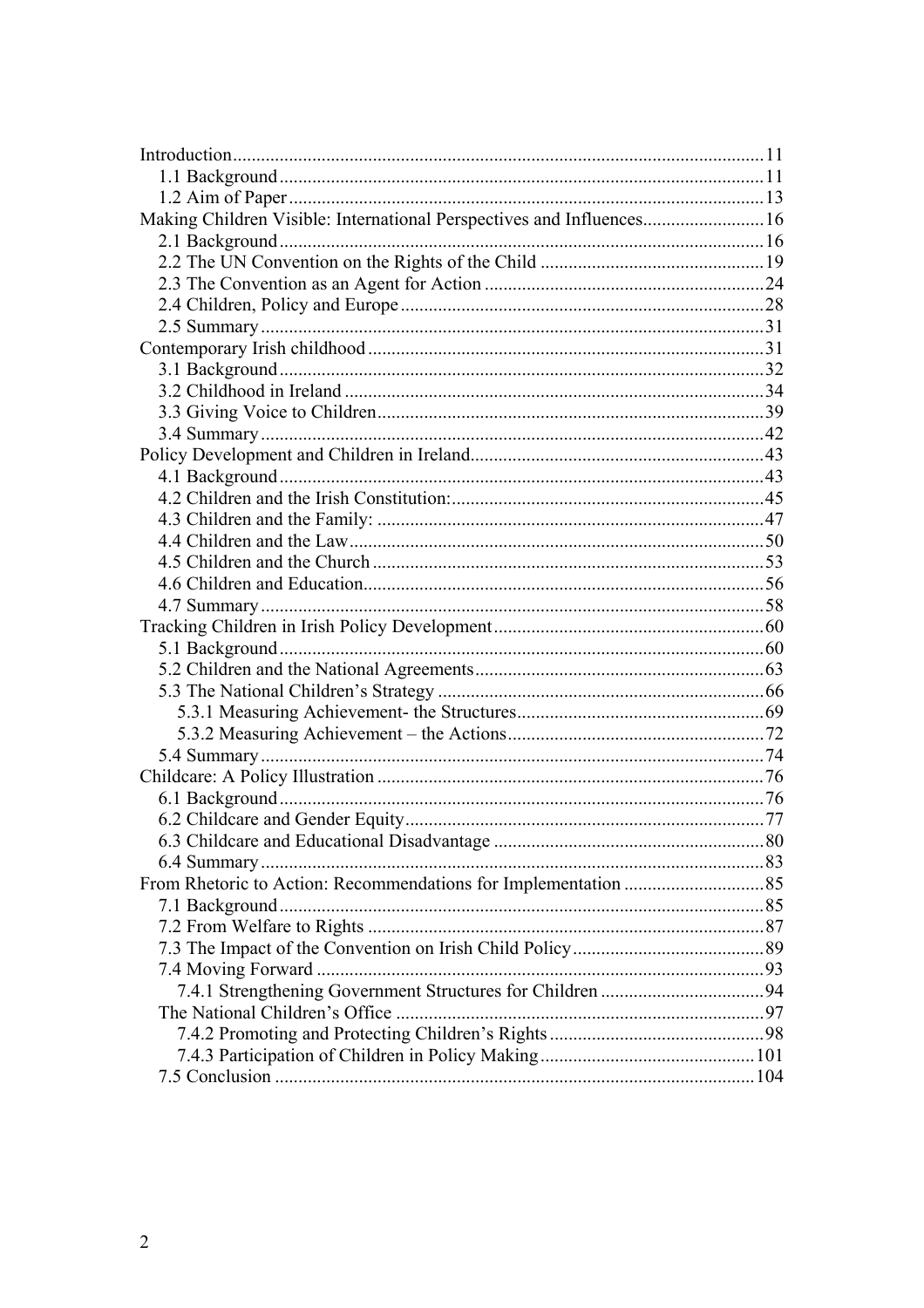# ABBREVIATIONS:

| <b>BIC</b>   | Best Interests of the Child                             |  |  |  |  |  |
|--------------|---------------------------------------------------------|--|--|--|--|--|
| <b>CORI</b>  | Conference of Religious of Ireland                      |  |  |  |  |  |
| <b>CRA</b>   | Children's Rights Alliance                              |  |  |  |  |  |
| <b>CRG</b>   | <b>Constitutional Review Group</b>                      |  |  |  |  |  |
| <b>CSO</b>   | <b>Central Statistics Office</b>                        |  |  |  |  |  |
| D.I.T.       | Dublin Institute of Technology                          |  |  |  |  |  |
| ESRI         | <b>Economic and Social Research Institute</b>           |  |  |  |  |  |
| EU           | European Union                                          |  |  |  |  |  |
| GAL          | Guardian <i>ad Litem</i>                                |  |  |  |  |  |
| ICT          | Information and Communication Technology                |  |  |  |  |  |
| <b>ISPCC</b> | Irish Society for the Prevention of Cruelty to Children |  |  |  |  |  |
| <b>NCAC</b>  | National Children's Advisory Council                    |  |  |  |  |  |
| <b>NCO</b>   | National Children's Office                              |  |  |  |  |  |
| <b>NCS</b>   | National Children's Strategy                            |  |  |  |  |  |
| NDP          | <b>National Development Plan</b>                        |  |  |  |  |  |
| <b>NESC</b>  | National Economic and Social Council                    |  |  |  |  |  |
| <b>NESF</b>  | National Economic and Social Forum                      |  |  |  |  |  |
| NGO          | Non-governmental Organisation                           |  |  |  |  |  |
| <b>NRC</b>   | National Research Council (US)                          |  |  |  |  |  |
| NYCI         | National Youth Council of Ireland                       |  |  |  |  |  |
| <b>PCW</b>   | Programme for Competitiveness and Work                  |  |  |  |  |  |
| <b>PESP</b>  | Programme for Economic and Social Progress              |  |  |  |  |  |
| <b>PNR</b>   | Programme for National Recovery                         |  |  |  |  |  |
| <b>PPF</b>   | Programme for Prosperity and Fairness                   |  |  |  |  |  |
| <b>SMI</b>   | <b>Strategy Management Initiative</b>                   |  |  |  |  |  |
| <b>UN</b>    | <b>United Nations</b>                                   |  |  |  |  |  |
| <b>UNCRC</b> | United Nations Convention on the Rights of the Child    |  |  |  |  |  |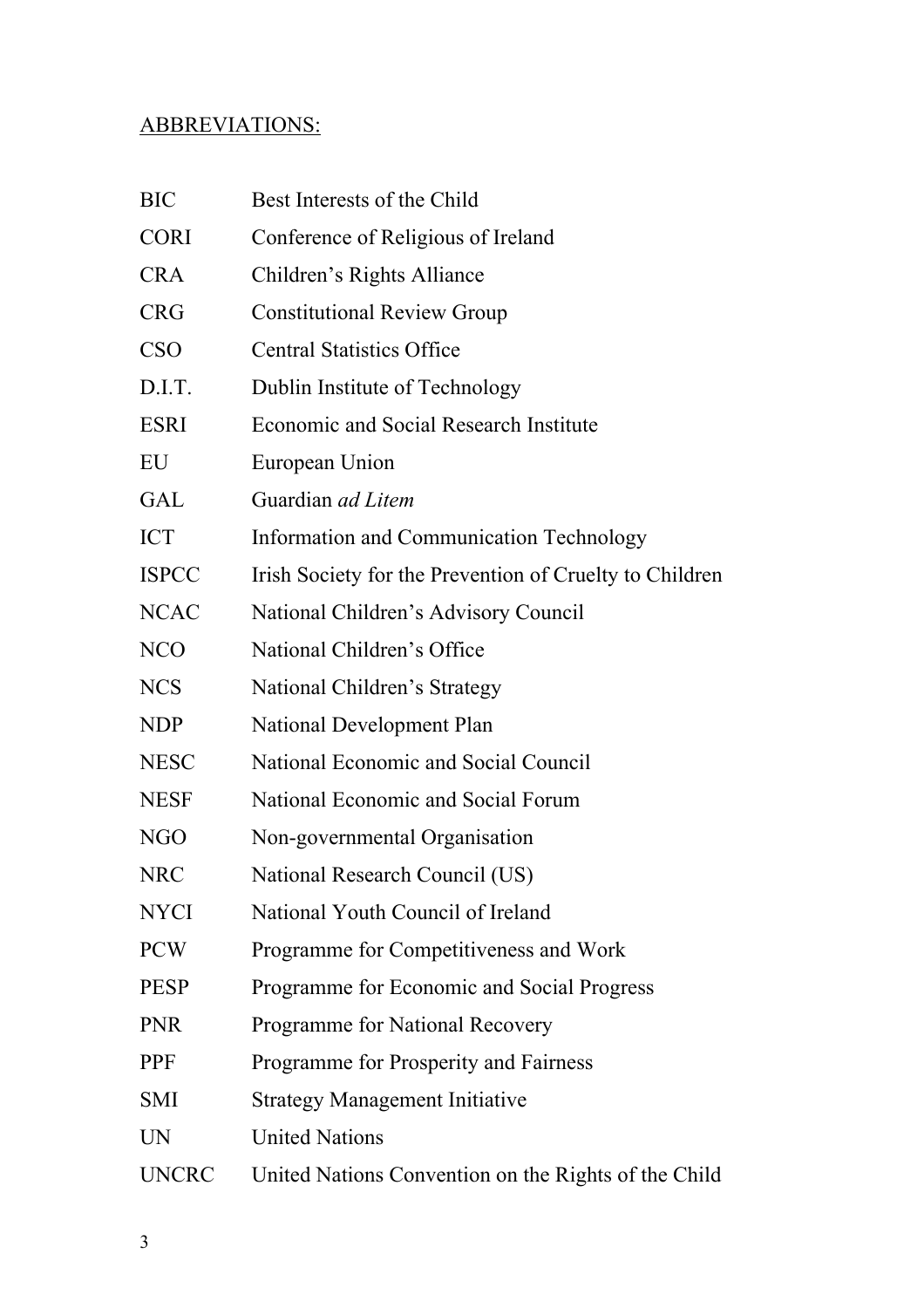- UNICEF United Nations Children's Fund (originally United Nations International Children's Emergency Fund)
- USSS Union of Secondary School Students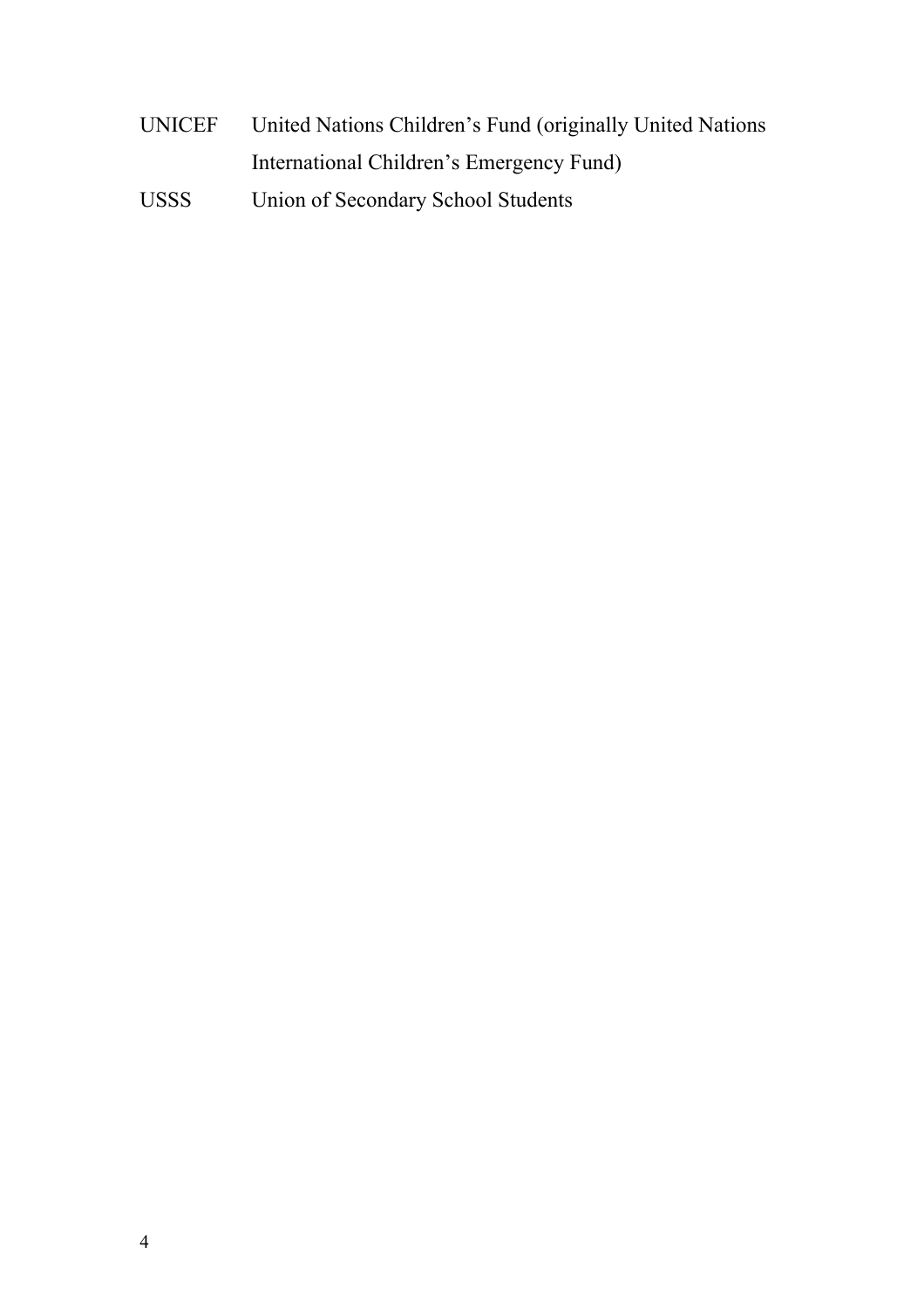## **Executive summary**

The last decade has seen an increase in policy development relating to children and childhood in Ireland. Taking the United Nations Convention on the Rights of the Child (UNCRC) as a framework, this Blue Paper asserts that both children and Irish society would benefit if policy development for children were to move from the current welfare-based model towards a rights-based model. Such a shift would recognise children as a discrete

social unit to be considered as parallel to, rather than embedded within, the family unit. In 1992 the Irish Government ratified the Convention. The Convention offers a valuable framework within which to develop, monitor and evaluate policy for children.

This paper is not advocating the uncritical acceptance of rights as a mechanism for the development of policy for children. Rather it presents an argument for considering the UNCRC as an organisational framework to foreground children's issues and to highlight the unique nature of children's needs and rights. The Convention can act as a mirror against which the duties and obligations of adults and of the State – and their response to these obligations – can be reflected. Policy debate in the field of disability has identified a government trend to polarise rights and duties in Ireland. An example is the revoked Disability Bill, 2002 which has been criticised by a number of groups for not being rights-based. In the discussions and debates on the Bill, governmental responses presented the view that there were two ways to address disability and the role of the State. One was a duty-based response and the other a rights-based response. The Bill was characterised by government as dutybased. This paper argues – particularly in the context of policy development for children – that polarising duties or obligations in opposition to rights is a fruitless exercise as it creates a context of conflict between parties. Policy that is constructed in the spirit of balance between rights and obligations is more likely to generate integrated responses that are sensitive to individual needs and rights in the context of capacity of the State to respond. Balancing rights and obligations in policy development and associated legislation would reflect the partnership approach to policy planning that has been characterised as so central to our economic success.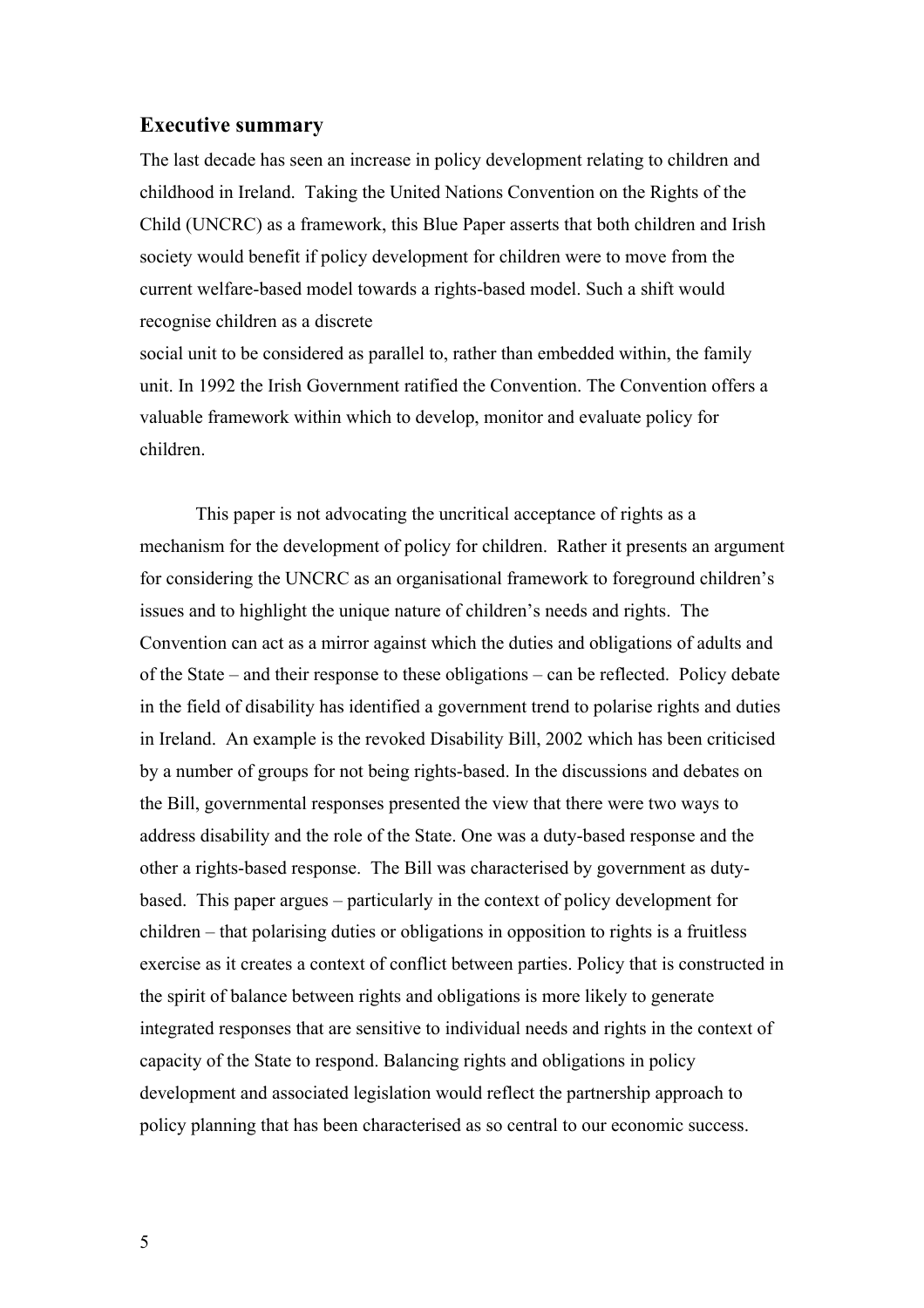The argument is made for a rights-based approach to policy development that would respect children as a specific social group, that would recognise the complex and diverse nature of children and that would consider all children as the primary focus and target as necessary. In addition it is argued that a rights-based approach would ensure, proactively, that the best interests of the child are taken as paramount in all matters relating to them. It would facilitate the participation of children, according to their age and maturity, in matters affecting them within their families and society. Such an approach to child policy development would reflect the Convention by explicitly incorporating the Convention, by mapping targets to specific articles within the Convention and by creating monitoring mechanisms matched to the international mechanisms that exist for the Convention.

In arguing this case, the paper reviews the position of children in contemporary Irish society. It finds that ideologically childhood is seen as belonging within the family but that empirically, childhood is becoming more managed and controlled by institutions outside the family. It suggests that Irish society should review its approach to children as individuals, and to children within the family, in the light of the social and economic changes that have occurred so rapidly over the last two decades.

 Irish policy development is reviewed in relation to its sensitivity to, and impact on, children and childhood. Taking the major institutions of society, it reviews children and the family, children and the church, and children and education. The constitutional and legal position of children is outlined. While the language of policy and legislation has changed, the underpinning values, conceptualising children as passive and dependent, have largely remained the same. The review suggests that a protectionist welfare approach continues to dominate policy development in Ireland. This approach characterises children as dependents in need of protection and/or problems in need of solutions. Children are seen as the responsibility of their parents with the State offering only limited support to parents in their parenting role. While this may afford some support to certain children and families it shows limited recognition of children as a group with rights of equal value to those of adults. Children are an invisible entity in much policy-making. They are affected by the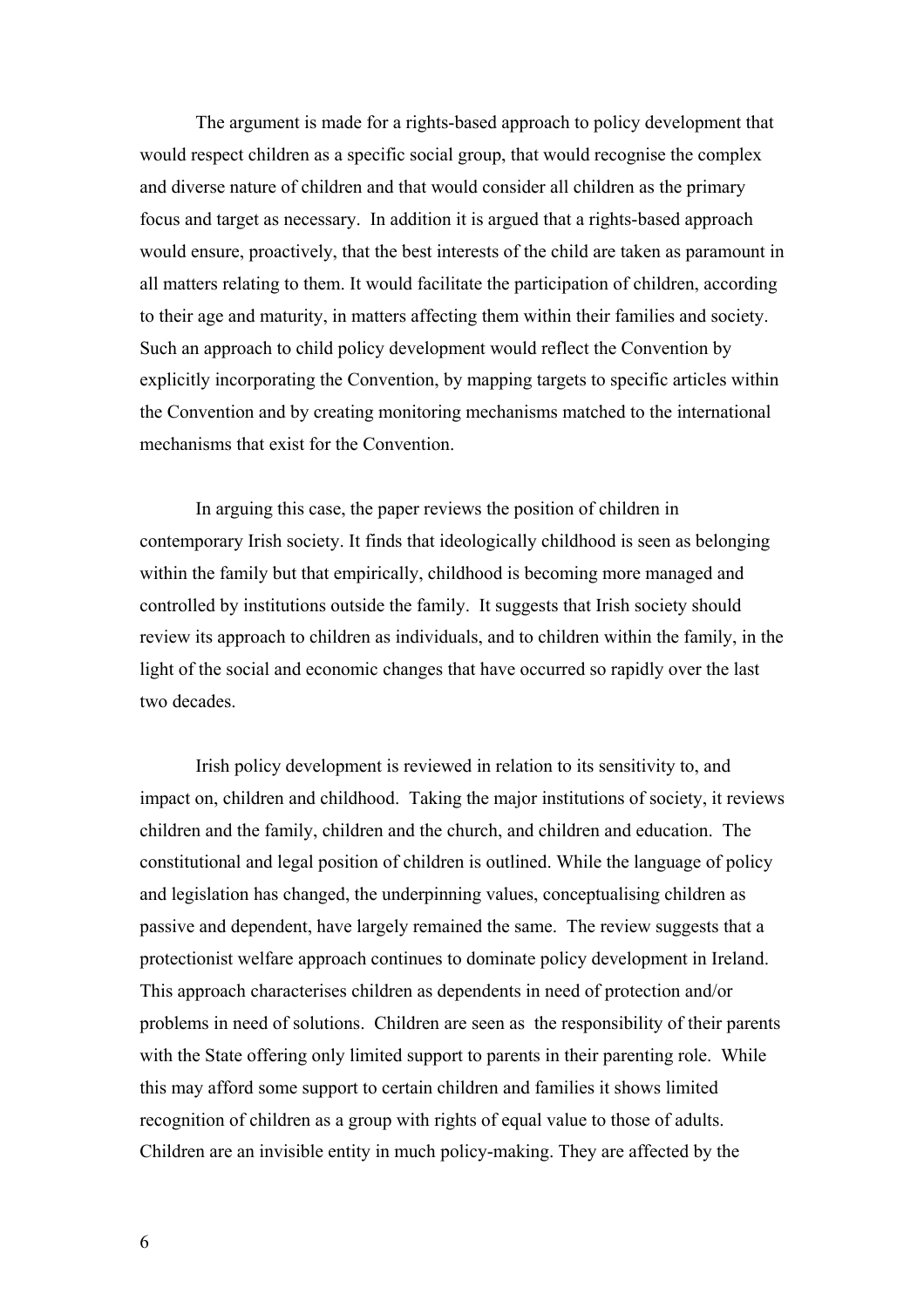outcomes of policies that are developed to meet the needs and rights of others, such as women, employers and trade unions.

In 2000 the Irish National Children's Strategy (NCS) was published. The Strategy is an important policy statement for children in Ireland. It is presented as child-centred and identifies the participation of children as a central theme for the implementation of the strategy. While it is not a rights-based strategy, it does mark the beginning of a shift towards considering rights in policy development and implementation by strongly reflecting the Convention.

All policy impacts, to a greater or lesser extent, on children. In the light of changes in Irish society that have impacted on the family and childhood and, given the fact that Ireland has ratified the Convention without reservation, it is proposed that an explicit rights-based approach to policy should be developed through leadership and discussion, to acknowledge and address the rights and needs of contemporary Irish children. To make any serious advance towards a rights-based approach to policy and practice a three-pronged, parallel action is proposed. The three areas identified for change and development are governance; the protection and promotion of children's rights; and the participation of children in matters affecting them. To progress the move towards a rights-based policy approach, a number of specific recommendations are made.

*Governance:* A senior Minister without portfolio who, for a fixed period , would lead on particular cross-cutting issues should be appointed. This Minister would be responsible for overcoming the difficulties associated with budgets, planning and cross-departmental responsibilities and would, in the first instance, take over the implementation and development of the systems and structures necessary for progressing the Children's Strategy and strengthening children's rights. The Minister should report directly to the Cabinet Committee on Children.

The brief of the National Children's Office (NCO) should be strengthened. It should develop indicators and procedures derived from the Convention to assess the impact of policy decisions on children for use by all government departments. It should develop mechanisms, across all departments, for the systematic collection and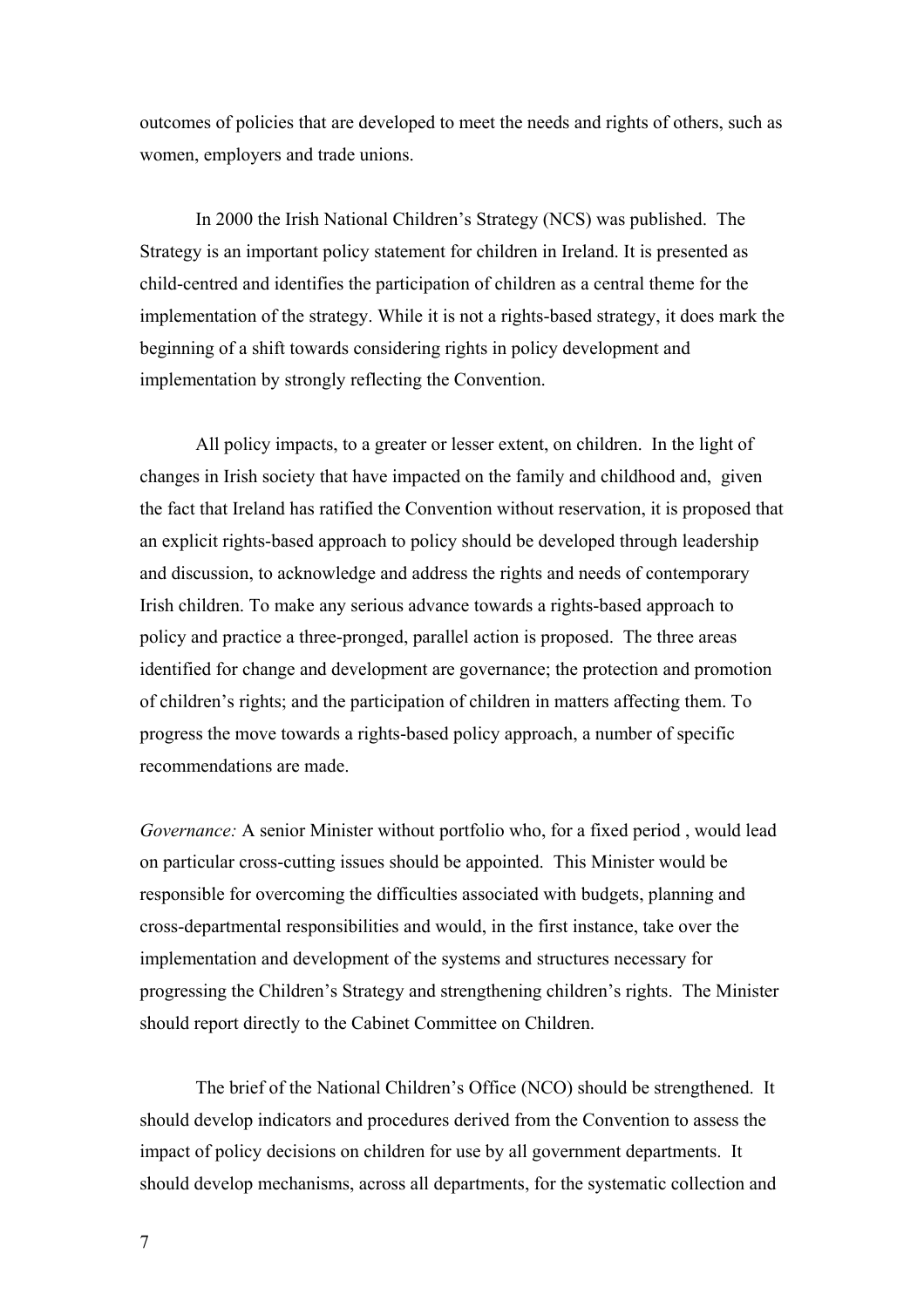analysis of data on children. The NCO should place a report, annually, before the Oireachtais in the form of a report for approval. Finally, the remit of the NCO should be widened to include proactive links with international developments in the area of children, children's rights and policy-making.

*The protection and promotion of children's rights:* An Office of Ombudsman for Children should be established. A Bill to allow for the establishment of an Office of Ombudsman for Children was published in February 2002 and passed in April 2002. The Bill states that the Office will be independent and will report to the Oireachtas. It identifies two main functions for the Office. The first is to promote the rights and welfare of children. The second function of the Office is to examine and investigate complaints against public bodies, schools and voluntary hospitals.

While the passage of the Bill is a positive move on behalf of children's rights it does have some limitations. In particular the Bill fails to expressly acknowledge the responsibility of the Office to protect children's rights as well as to promote them. The UN Committee on the Rights of the Child in its report on the Irish National Report was critical of the failure to provide a mechanism for the promotion and protection of children's rights. With amendments the Bill could ensure that all children – including refugees, asylum-seekers and children in detention - would have access to the Ombudsman for Children and that the Ombudsman would be fully independent and empowered to promote and protect the rights of children.

*Participation of children in policy making:* An Advisory, or Reference Group of children should be established - by children with the assistance of adults - with direct links to the National Economic and Social Council (NESC) and the National Economic and Social Forum (NESF). Mechanisms should be developed to give children a direct voice in future national partnership agreements, and the government should allocate funding to research and evaluate mechanisms to enhance the real participation of children in matters affecting them at local, regional and national level.

Finally, it is recommended that the Education Act be amended to allow for the establishment of student councils at both primary and secondary level and that the role of these councils be strengthened. A proactive education for citizenship and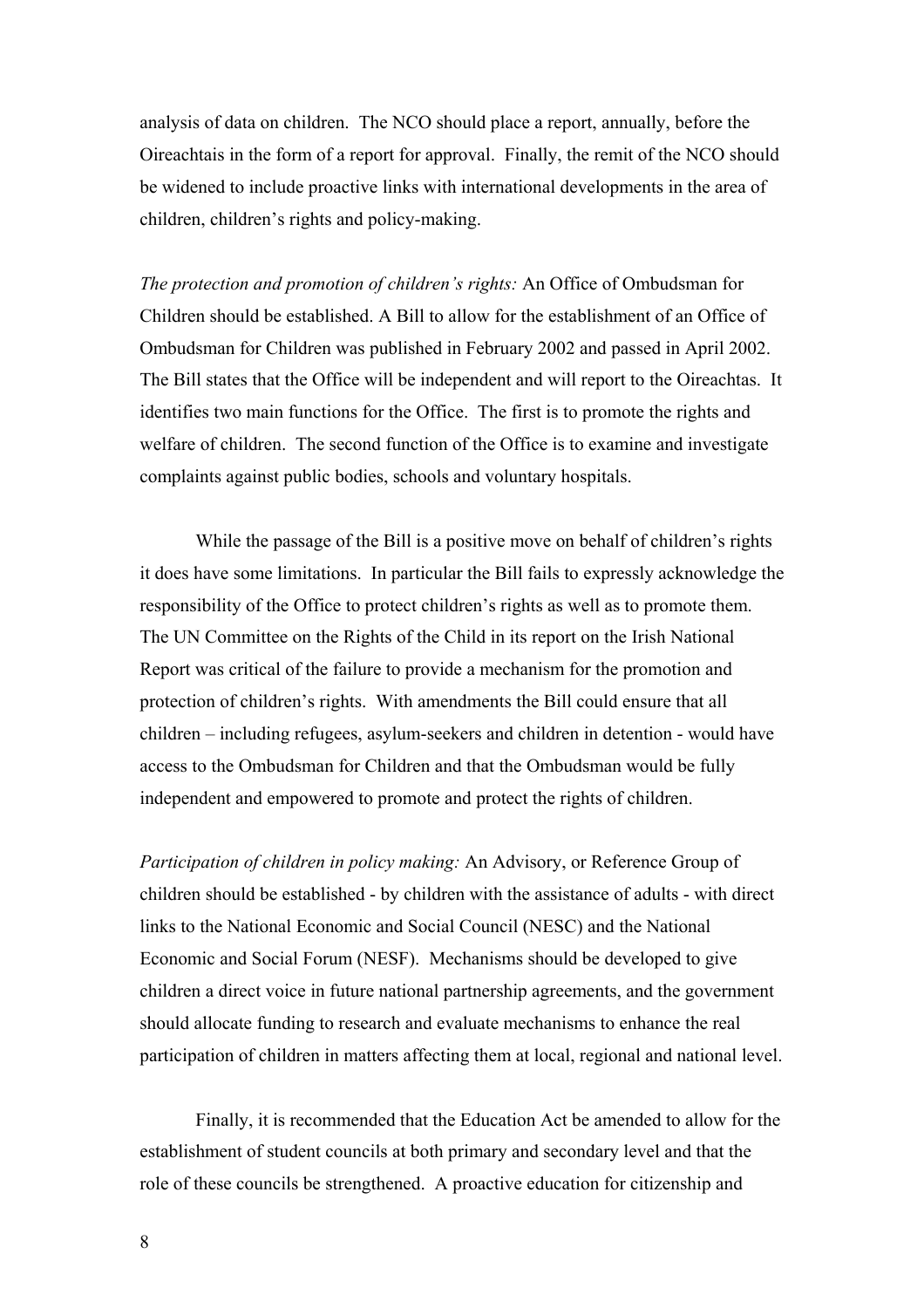rights education should become part of the national curriculum at both primary and secondary level and training programmes on the UNCRC should be developed and incorporated into the education and training of those working with and for children.

This paper argues the case for a re-evaluation of the place of children in Irish policy-making and recommends a move from the reactive welfare model of child policy to a pro-active rights-based model. Such a move is necessary to ensure that the status and rights of children are given due regard in modern Ireland. The UNCRC is presented as a framework within which such a move could be planned, implemented and evaluated. To effect such a move a parallel action plan is proposed so that the government, society in general and children in particular are all active participants in the process.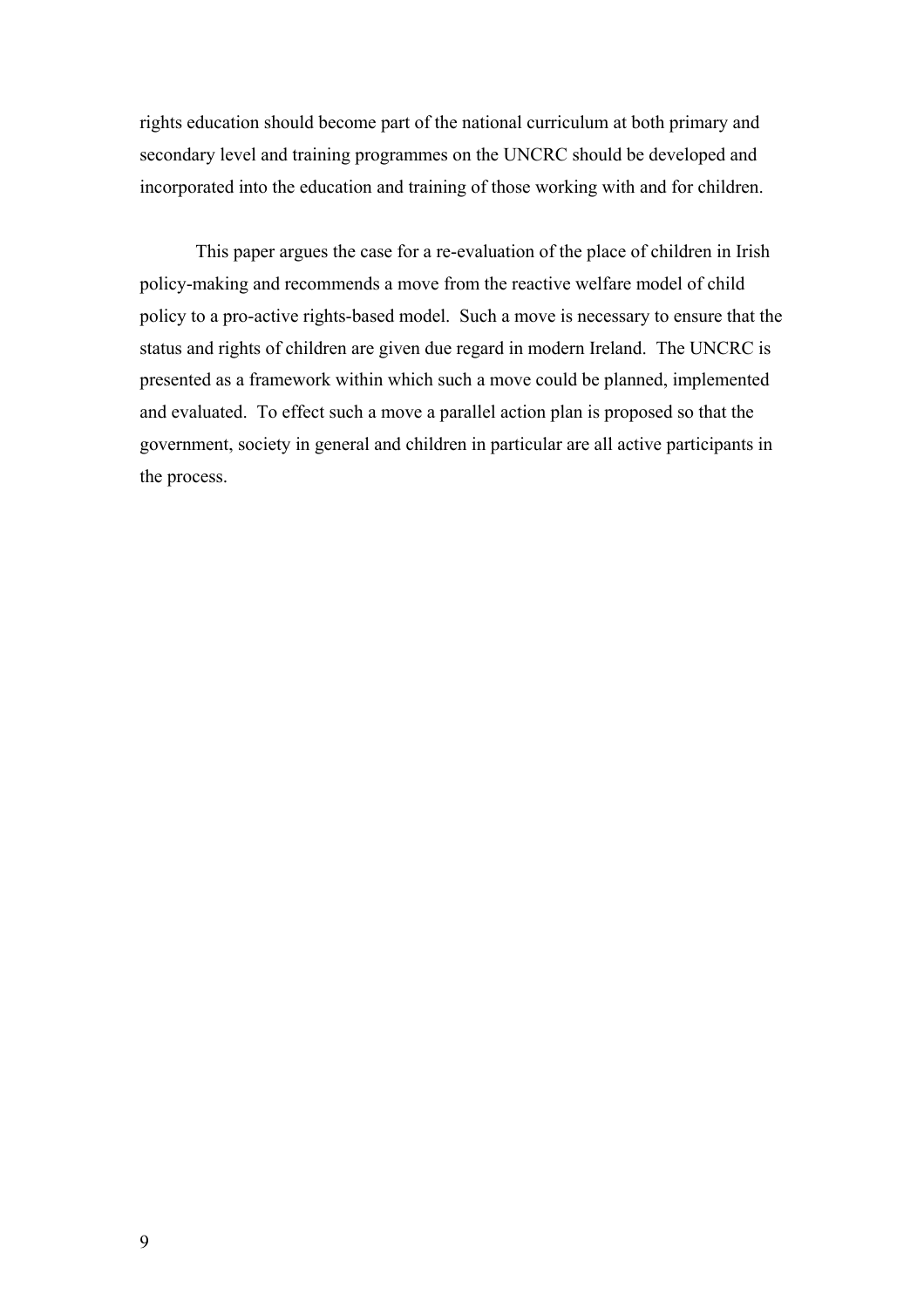# **Acknowledgements**

The research for this Blue Paper was carried out during my period as Visiting Research Fellow at the Policy Institute, Trinity College, Dublin. My thanks to the Dublin Institute of Technology for allowing me to take up the position. I gratefully acknowledge the financial support and serene environment provided by the Institute during my time there.

In particular I would like to thank the Senior Research Officer, Úna Nic Giolla Choille and her successor Orla Lane, for their encouragement, assistance and organisational skills. I would also like to thank my research colleagues for contributing to the pleasant working atmosphere.

I spoke to many people in the field during my work on this project. I would like to thank every one of them for their interest and their contributions. I am indebted to those who read the manuscript in its many stages for their thoughtful comments. I am particularly grateful to my daughter and personal editor Clare Brady. The views expressed, and any errors, are mine alone.

Nóirín Hayes Dublin Institute of Technology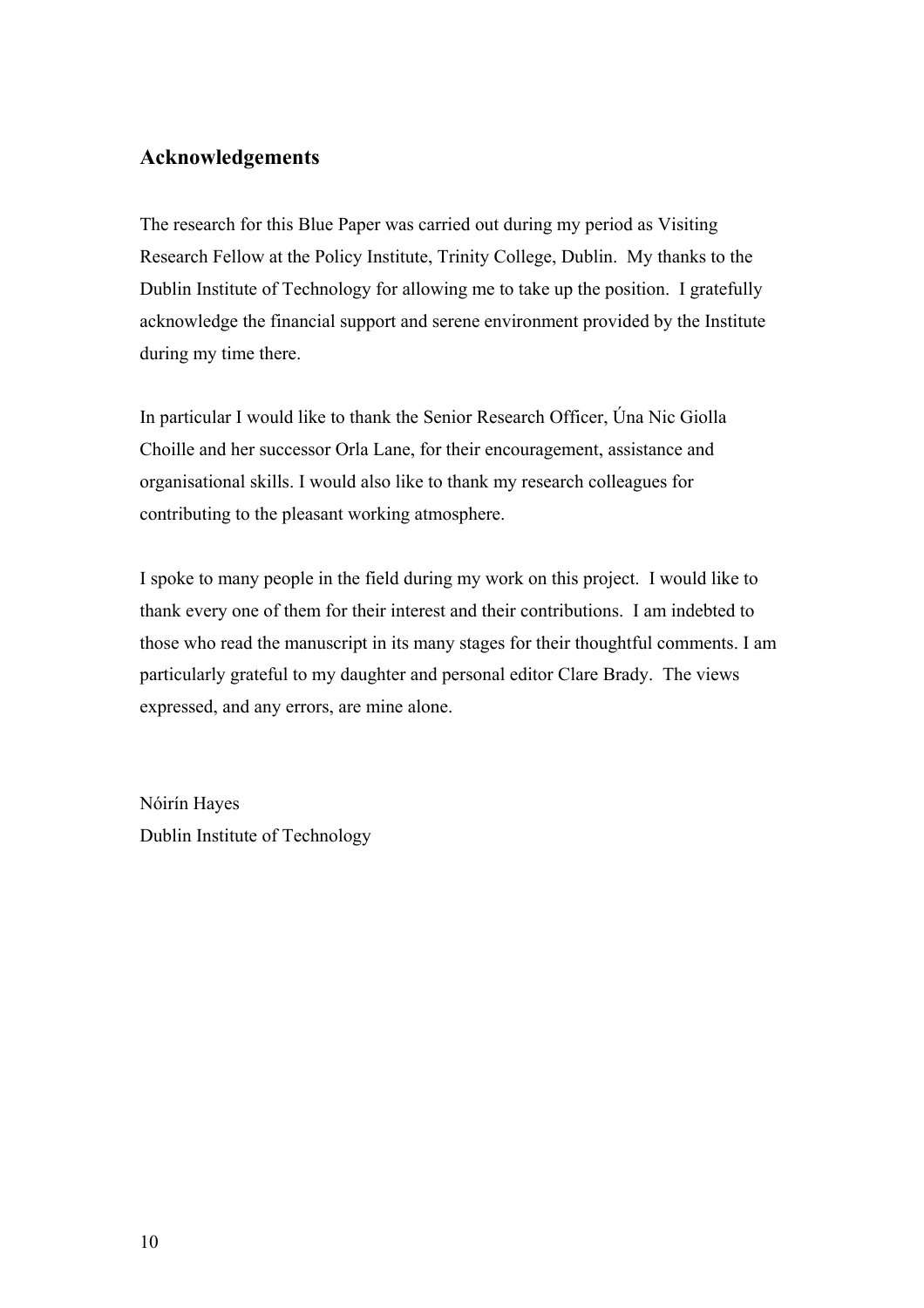*'Children's future is the present'*[1](#page-11-1)

# <span id="page-11-0"></span>**1**

# **Introduction**

### **1.1 Background**

Contemporary Ireland is reviewing itself. Whether it is a function of our recent economic success and associated security; our success on the world stage in fields as diverse as popular music, business, politics, literature and poetry; our reputation as the young/fun place of Europe or simply the nature of *fin de siecle,* the media is awash with letters, articles and debates about where Ireland is heading in the 21st century; whether we are an economy or a society; how we can save what is perceived as the best of old Ireland in the new; whether we can define what was the best of the old, or whether, indeed, such a best ever really existed. Questions have been raised in these debates about the degree to which we cherish children in Ireland and whether we ever really did. There is an unprecedented level of media discussion about the relationship between the State and the family, in particular with respect to child-rearing. It is an exciting and interesting time to consider Ireland and Irish society's treatment of children. The unintended consequences of policy, practice and progress can first become evident in the quality of life, and the behaviour, of children. Children and their well-being can be taken as a barometer for the health of a society (Council of Europe, 1996a).

Children represent almost one-third of the population of Ireland. They represent the future of Ireland but are dependent on the present for experiences that will enhance that future. Children are a vulnerable social group. They are spoken on behalf of but rarely have an opportunity to speak for themselves. It is the very nature

 $\overline{a}$ 

<span id="page-11-1"></span><sup>1</sup> This quote is taken from the final page of Corsaro, W.A. (1997) *The Sociology of Childhood* (London:Pine Forge Press/Sage Publications)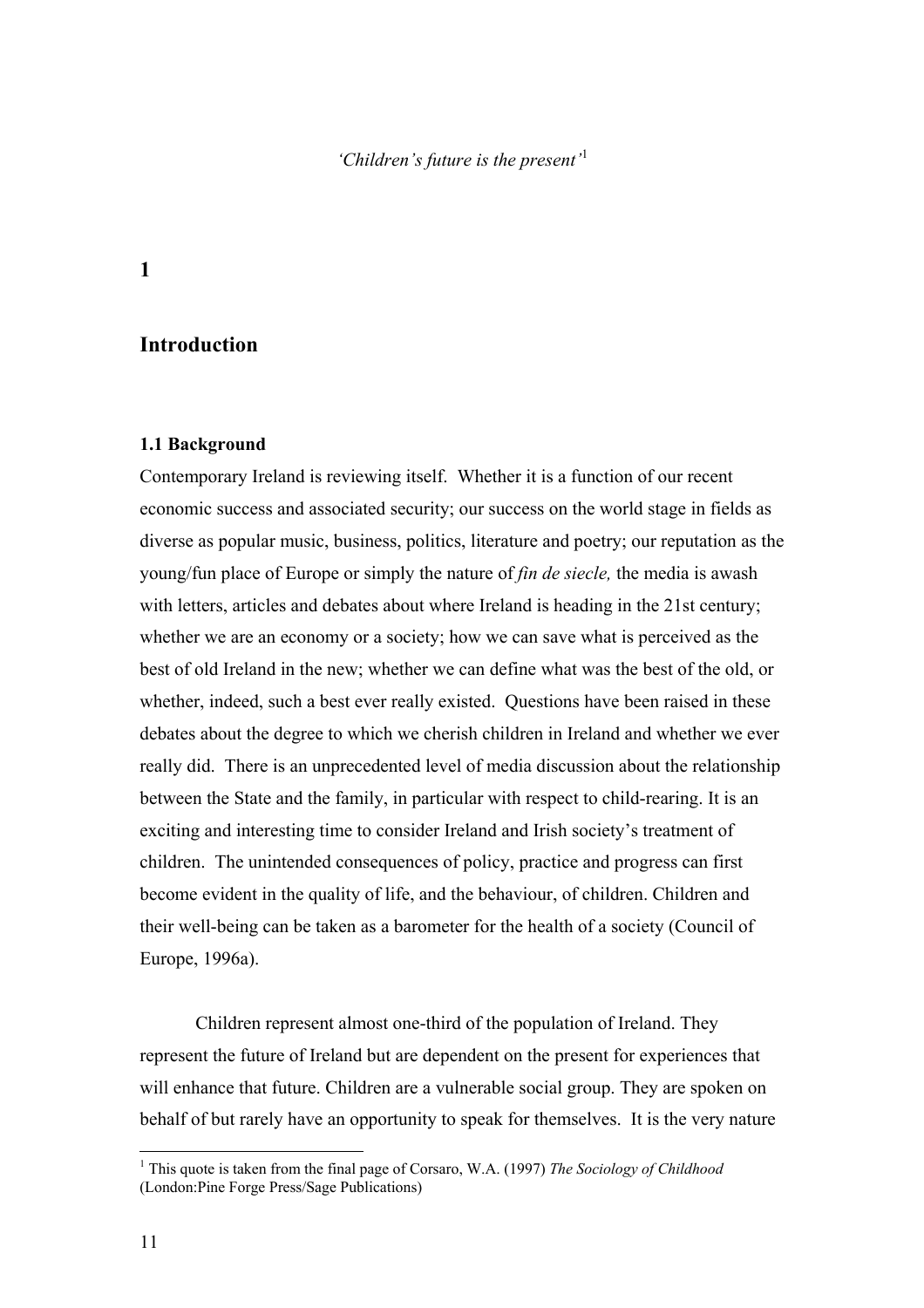of childhood, that nature which warrants cherishing, protection and support, that deprives children of the means to assert themselves and argue for their rights. Estimates vary, but it is conservative to suggest that 25 per cent of Irish children live in poverty (Nolan, 2000). There has been a visible increase in the number of homeless children and children living in hostels and Bed and Breakfast facilities in Irish cities and towns (Focus Ireland, 2000; Ireland, 2001b). There is an unacceptable level of illiteracy and early school-leaving in Ireland (Lynch, 1998; Archer, 2001). Leisure and recreational facilities for children are limited, for example Webb (1997) found that 46 per cent of local authorities do not, as a matter of policy, provide playground facilities.

 Ireland ratified the UNCRC in 1992. This Convention details the special rights of children including the right to participate in a democracy in ways that reflect their age and maturity. The Convention affirms the primacy of the family and does not propose rights for children at the expense of others. It does, however, aim to enhance the position of children in society by drawing attention to the particular nature of children's rights and society's obligations to children in this regard.

In the document *Re-righting the Constitution* (1998), the Irish Commission for Justice and Peace note that rights are moral claims before they are legal entitlements and the position regarding the Constitutional rights of children in Ireland is the subject of some debate (CRG, 1996). A central concern of advocates for children's rights is that the rights given to the family as a unit may create a situation where the individual rights of the child are not explicitly taken into account. This can result in children experiencing an indifference to, and a lack of respect for, their opinions on issues that directly affect them. While this may be more evident as a concern when considering the older child it is nonetheless relevant for younger children and reflects an underlying conceptualisation of all children as less deserving of consideration than the adult members of a family unit. Respecting the rights of children does not give them the right to make unilateral decisions at odds with those of the family but it does give them a right to be explicitly considered and consulted in matters affecting them. The Convention highlights the special nature of children's rights and challenges societies to strive for a balance, across all ages, with respect to rights and obligations.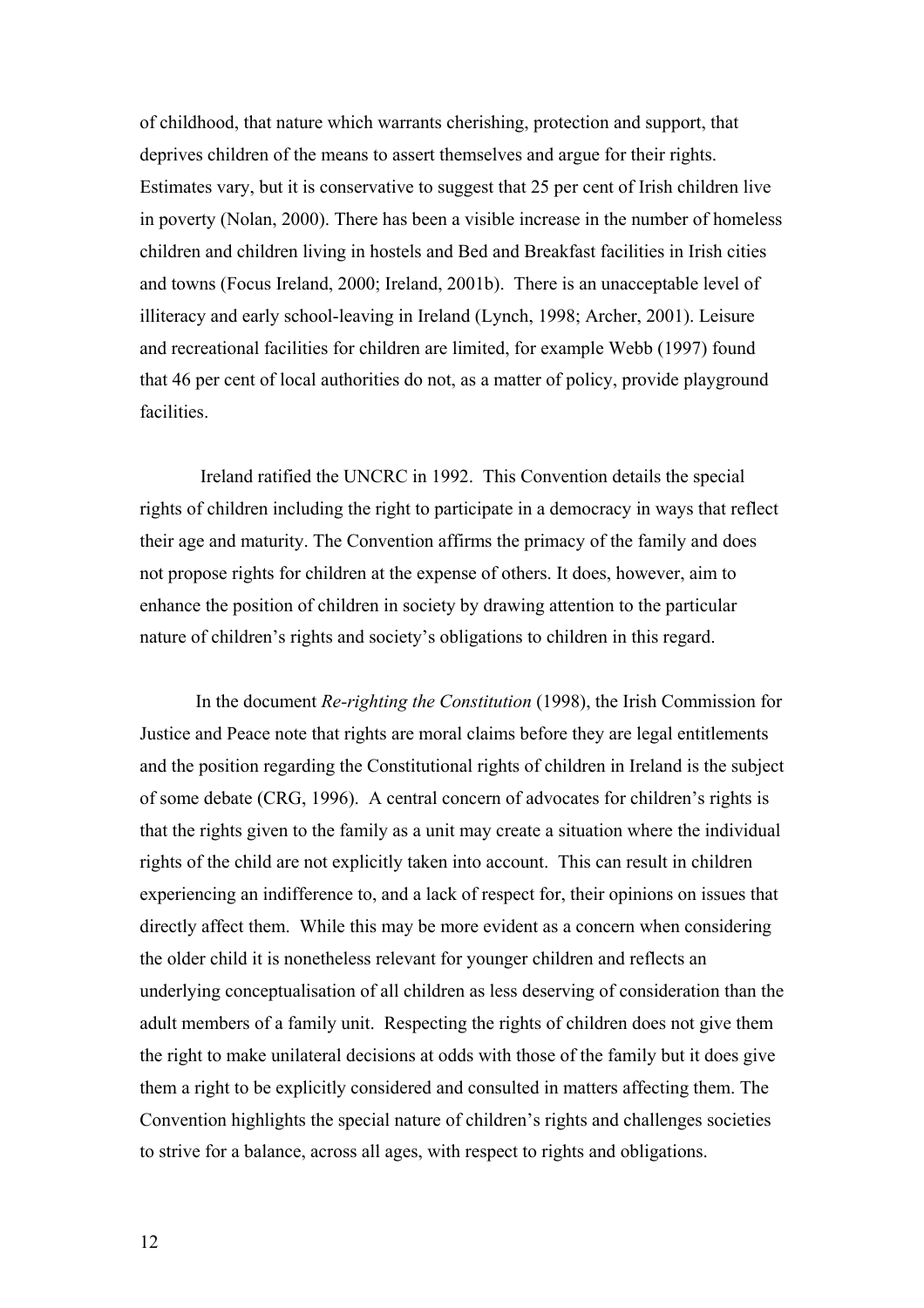### <span id="page-13-0"></span>**1.2 Aim of paper**

This paper considers the position of children in contemporary Irish society and reflects on how Irish policy-making has responded to changing needs. It reviews policy development and, in particular, explores the impact of the Convention. It outlines the value of the Convention as a framework for policy development and evaluation and questions whether Irish policy makers have embraced a rights-based approach in relation to children.

In Ireland the primary responsibility for children is viewed as the private realm of families. Historically the family has been a separate and complementary institution to the State and, unless children are at risk or posing a serious problem, the State does not intervene. This complementarity is evident in legislation and policy and has led to the formation of a number of pressure groups that speak on behalf of the rights of families with respect to their children. As society becomes more complex, however, there is increased interdependency across institutions. This results in increased expectations of and demands on the State to provide for the well-being of all its population. At the same time, individuals reject overly intrusive intervention by the State into private affairs. Van Hoof (1984) suggests that these new circumstances pose a dilemma for prioritising rights *qua* rights, particularly economic, social and cultural rights. He contends that this dilemma is best resolved by locating the argument for rights within the context of obligations and identifies four layers of state obligation to its population. These are an obligation to respect rights; an obligation to protect rights; an obligation to ensure rights; and an obligation to promote rights.

This paper asserts that there is a changing relationship between the family and the State in Ireland. It asserts that the traditional focus on the family as the sole institution responsible for children reflects an unacceptable complacency. This should be replaced by a pro-active approach by the State, in partnership with families to move beyond simply respecting and protecting children's rights towards ensuring and promoting them. It suggests that the ratification of the Convention, while placing obligations on Ireland to re-assess policy and practice with respect to children also affords a moral imperative for re-assessing how we regard children and childhood. It contends that the Convention also offers a framework within which to re-evaluate the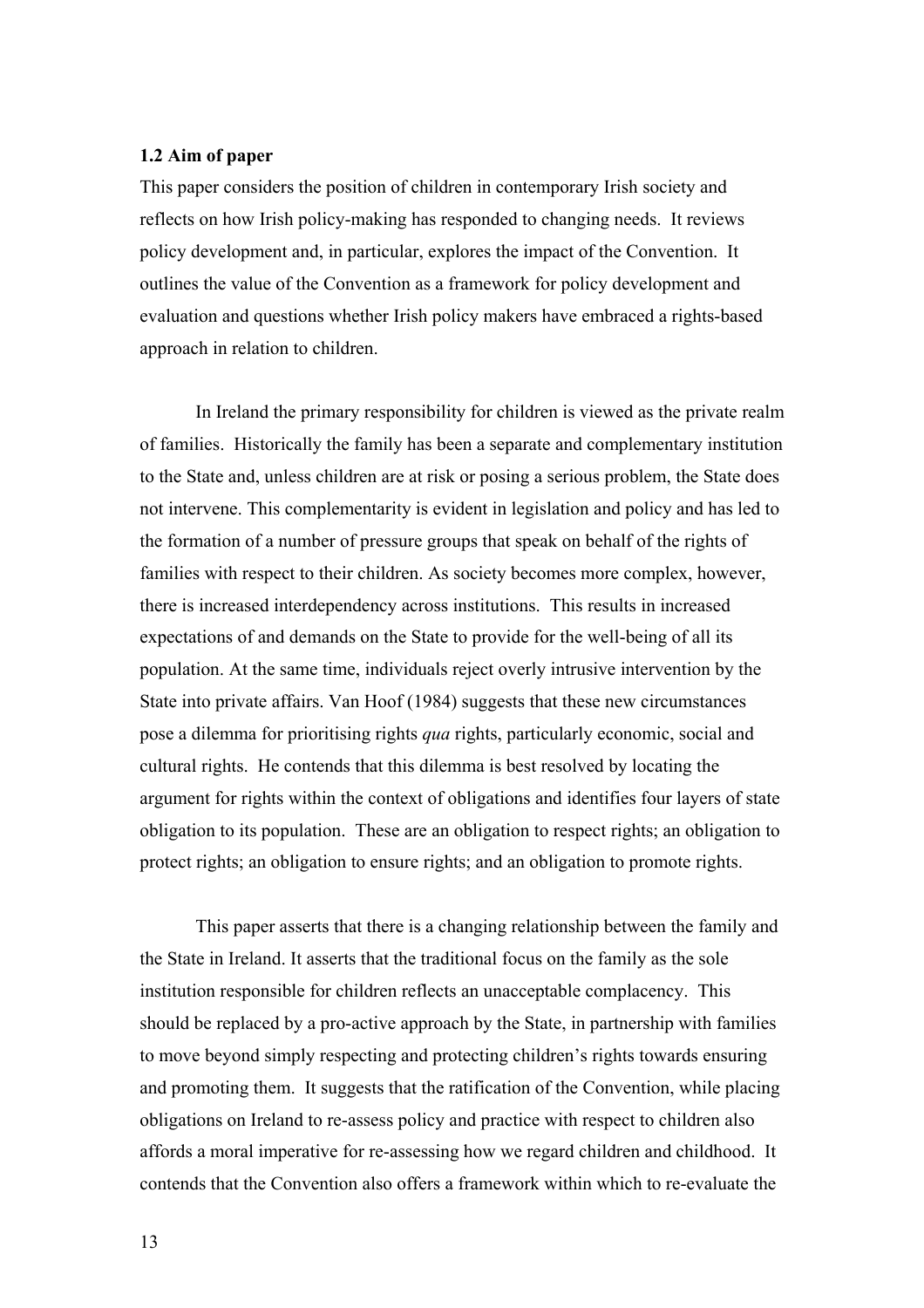changing relationship between the State and the family and to monitor child policy. It proposes augmenting family policy with a rights-based approach to child policy.

The aim of this paper is to present a view of how Irish child policy should be focused and demonstrate the value of a shift from the current welfare-based to a rights-based model of policy development. It approaches this task by addressing the question of what childhood means, considering current Irish policies impacting on children and reviewing how policy has changed. Specifically, the paper takes the topical policy issue of childcare as an illustrative study. Drawing on the extensive literature that has emerged following the publication of the Convention and a review of child policy issues at the national and international level, the author presents an argument for change and makes recommendations for how these changes could be implemented. The structure of the paper is as follows.

The next chapter presents a brief overview of international developments in the field of children's rights. It outlines the key features of the Convention. It describes the mechanisms established for monitoring implementation and presents some data on how other countries have responded to ratification.

Chapter 3 considers contemporary Irish childhood. It notes that, ideologically childhood is seen as belonging within the family, but empirically, childhood is becoming more managed and controlled by institutions outside the family. It suggests that Irish society needs to review its approach to children in the light of the social and economic changes that have occurred so rapidly over the last two decades.

In Chapter 4 Irish policy development is reviewed in relation to its sensitivity to, and impact on, children and childhood. Taking the major institutions of society it reviews children and the family, children and the church, and children and education. In addition the constitutional and legal position of children is outlined and it is argued that while the language of legislation has changed, the underpinning values, conceptualising children as passive and dependent, have remained the same. Particular attention is given to the National Children's Strategy (NCS).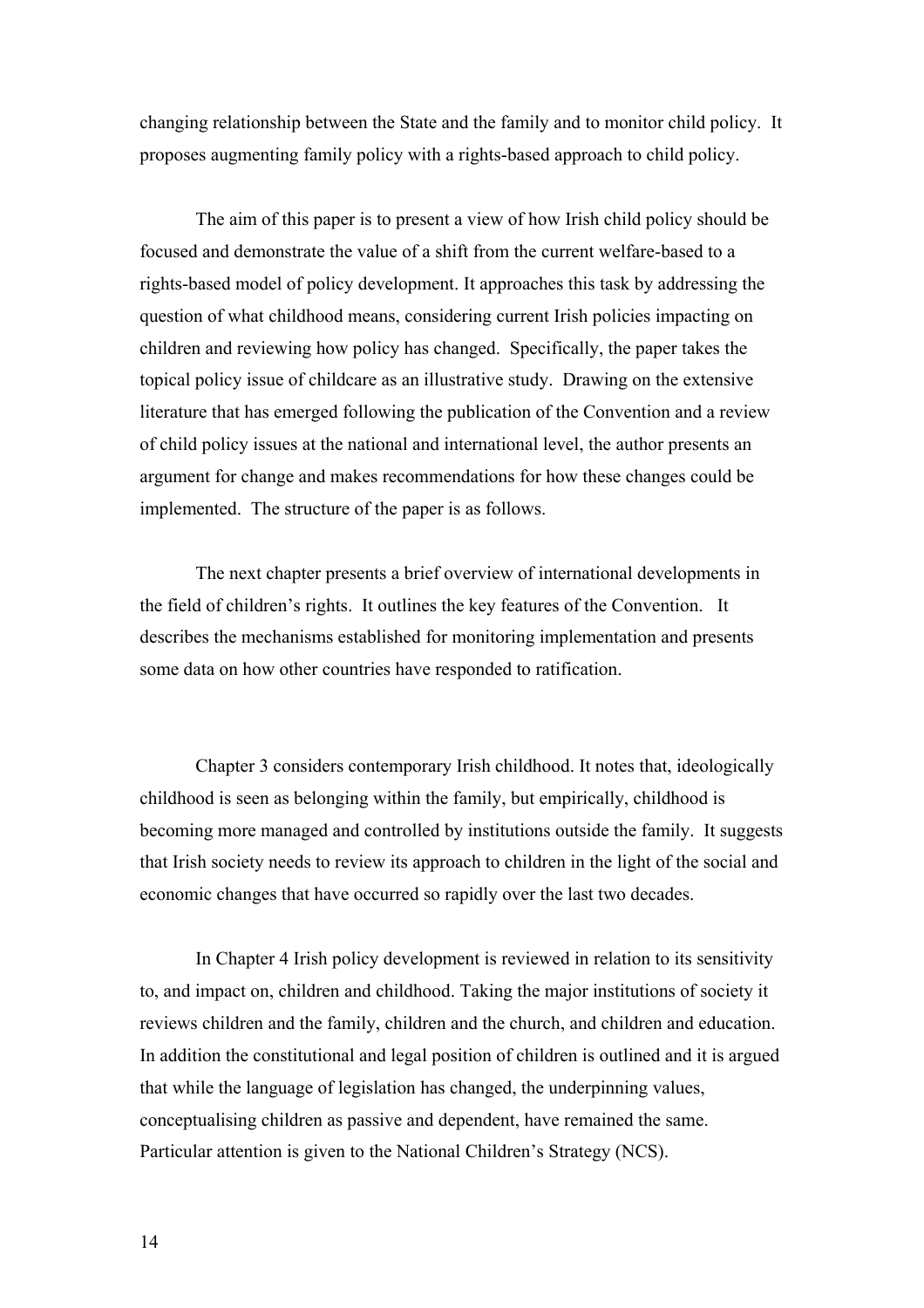While acknowledging that policy development is a dynamic process, often influenced by external factors over which there may be little control, Chapter 5 tracks the rise of interest in children as a policy issue. This is done by reference to the various partnership agreements arrived at between the Government and the social partners. It notes how the policy issues of gender equality and educational disadvantage have been particularly influential in placing children on the policy agenda.

Taking policy development in childcare as an illustration, Chapter 6 highlights the reactive and fragmented nature of policy in this area. It argues that the absence of a mechanism to consider policy from the child's perspective, to consult with, or to give voice to, children has led to a situation whereby other interest groups speak on behalf of children. Policy is developed for children and not, in any sense, with children. This has rendered children largely invisible in policy terms, embedded under other policy agendas such as those of education, health or the family.

Chapter 7 argues that, in Ireland, the dominant discourse with respect to children is of a social group that is passive and dependent and for whom adults speak. The ratification of the Convention in 1992 has given Ireland a framework within which to move beyond a protectionist approach to children towards a rights-based approach. The chapter concludes with a proposal outlining a three-pronged, parallel implementation proposal to improve governance with respect to children; to promote and protect children's rights; and to facilitate children's participation across a wide range of policies that impact on the quality of their lives.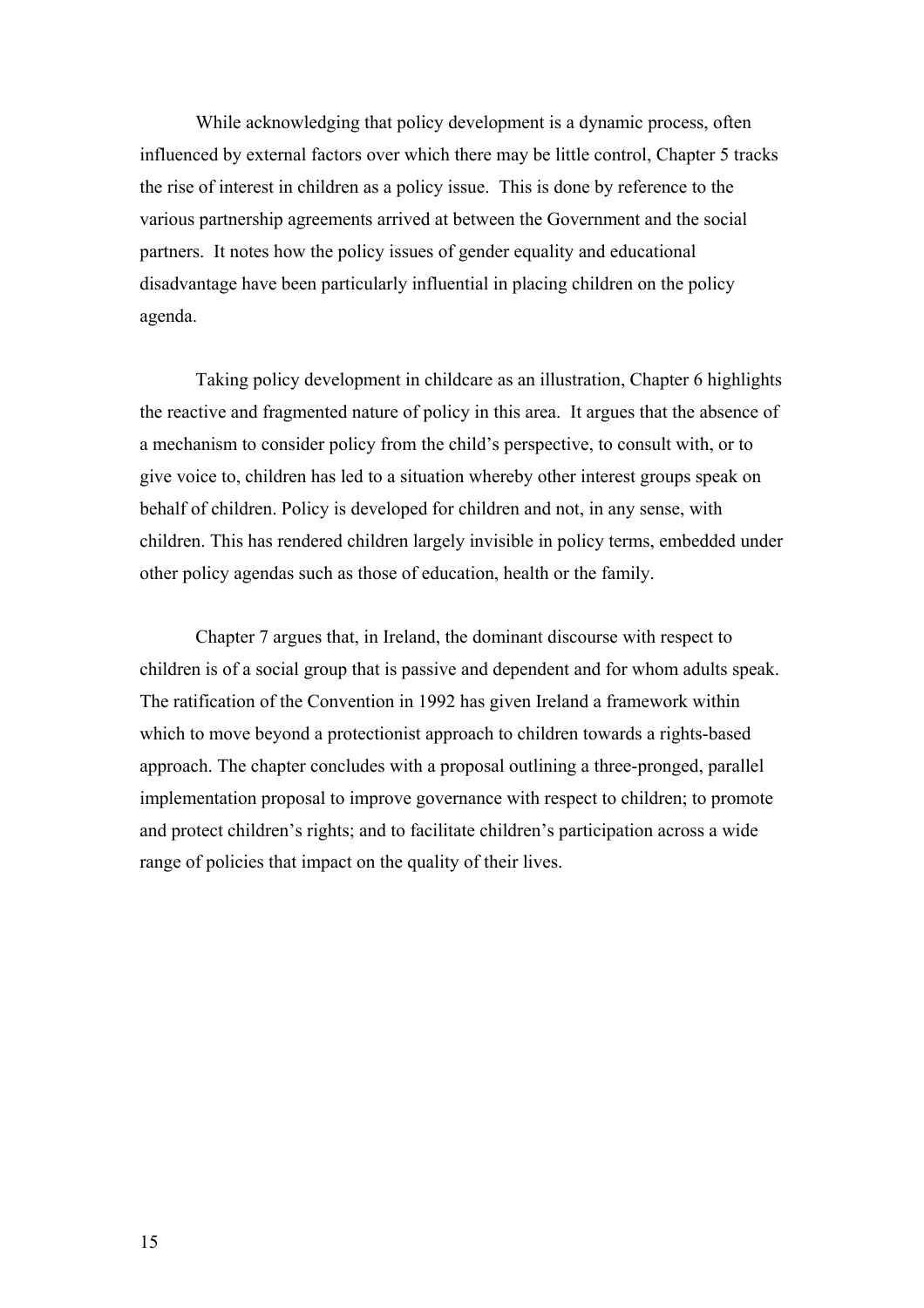# <span id="page-16-0"></span>**Making children visible: international perspectives and influences**

# **2.1 Background**

At the beginning of the twentieth century Ellen Key (1900) of Sweden called for the new century to be recognised as the 'century of the child'. Scandinavian countries have been to the forefront, internationally, in the consideration of the status and rights of children. For instance, Sweden was one of the first countries to ban corporal punishment of children by parents on the grounds that, among other things it violated the integrity of the individual child. In 1981 Norway became the first country to appoint an independent Ombudsman for Children. Scandinavian countries continue to be vocal advocates for children and their rights. Knutsson (1997) has traced the history of the rise in international awareness of the rights of children to the work of Eglentyne Jebb who founded the Save the Children organisation. She was motivated by her belief that, in the context of conflicts, there was no such thing as an 'enemy child'. She drafted a declaration - known as the Geneva Declaration on the Rights of the Child - on the rights of the child. This was a short and simple document which was adopted by the League of Nations in 1924. In 1948 it was revised, the same year that the UN General Assembly adopted the Universal Declaration of Human Rights. While it was acknowledged that children were included as constituents within the UN Declaration on Human Rights they were seen to have specific rights which derived from their dependency.

In 1959 the UN Declaration on the Rights of the Child was published. A declaration is simply a statement of intent and has no binding powers and so has limited direct impact. This 1959 declaration had 10 principles on the special needs of children as a group. It marked the start of a movement to make children more visible as a constituency. Another milestone on the journey towards the Convention was the nomination, by the UN, of 1979 as the International Year of the Child. This gave many countries, including Ireland, an opportunity to review and revise the national status of children but also led to a more general focus on how policies, national and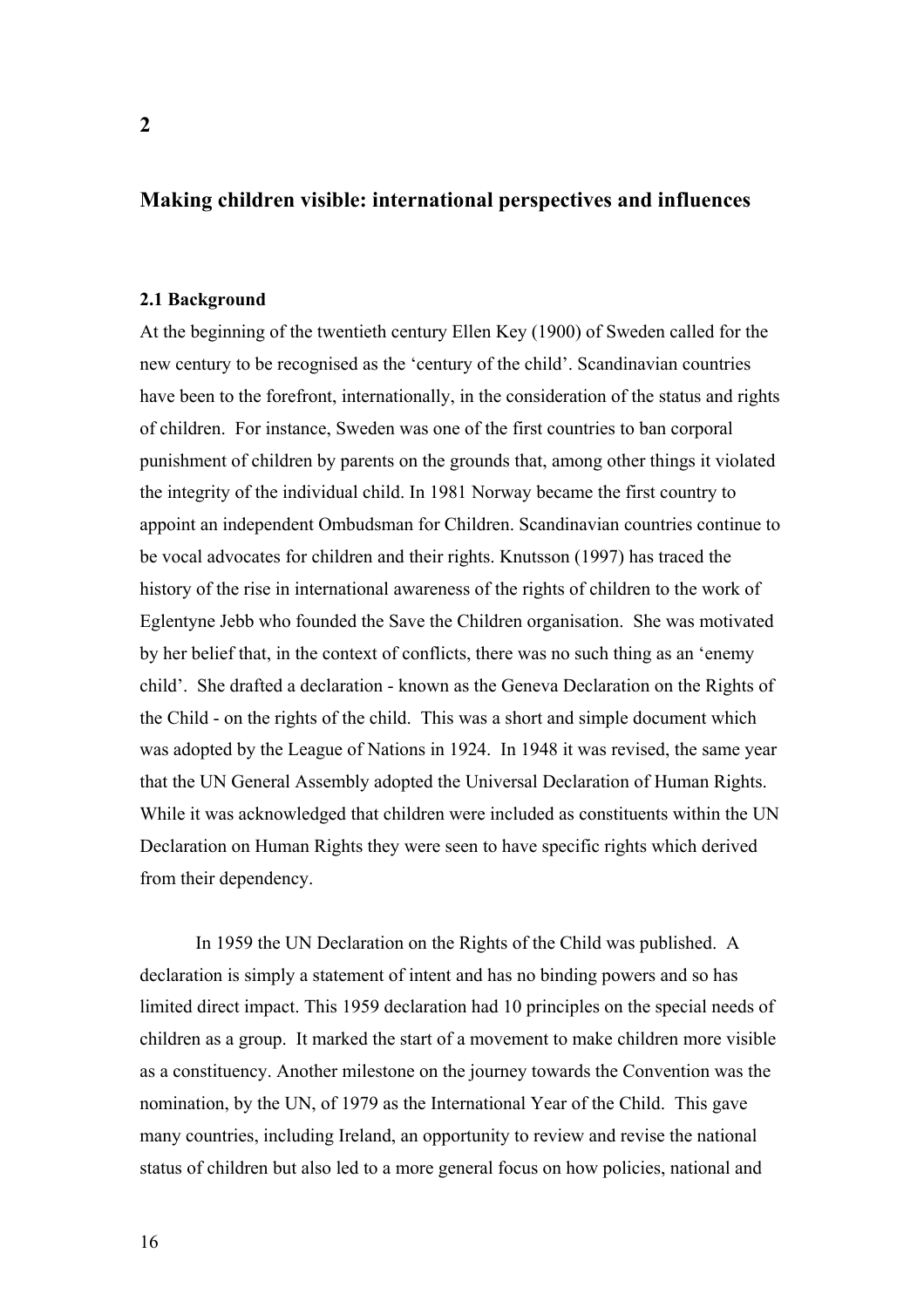international, impact on the quality of life of children everywhere. The decade between the International Year of the Child and the publication, in 1989, of the UNCRC was one of much international debate and discussion regarding advocacy for children. In September 1990 a World Summit for Children was held in New York which raised the profile of the world's children as an issue for serious policy consideration. Among other things the Summit agreed a World Declaration on the Survival and Development of Children and launched the Plan of Action for the implementation of this declaration. In addition, a number of leaders, including the Taoiseach on behalf of the Irish government, signed the UNCRC. Ireland ratified the Convention, without reservation, in September 1992 and the Convention came into force in Ireland in October 1992.

The Convention is a comprehensive agreement on the rights of children which has been ratified by every nation of the UN with the exception of the US and Somalia. As is the case with other international treaties and conventions, there is an obligation on those parties who have ratified the Convention to implement it as fully and effectively as possible. To this end a monitoring process has been established to evaluate the progress of countries in fulfilling the obligations which arise from ratification.

The fact that a Convention outlining the rights of children was considered necessary is a reflection of the degree to which the violation of children's rights in contemporary society has been recognised. Attention to the special nature of children's rights arose from a number of perspectives including the need to identify children as having a named right to protection during times of war or famine. The general debate about the need for a statement of human rights following the end of the Second World War drew attention to the wider issues surrounding the concept of rights, particularly in relation to implementation, monitoring and evaluation.

Verhellen (1992) suggests that there are a number of different motives for the increased attention to children's rights. One of the most powerful factors influencing the debate, he argues, is the discovery that instead of loving and protecting children many adults actually cause children harm. This is evidenced by the rising awareness of the level of child pornography, the exploitation of children by business and during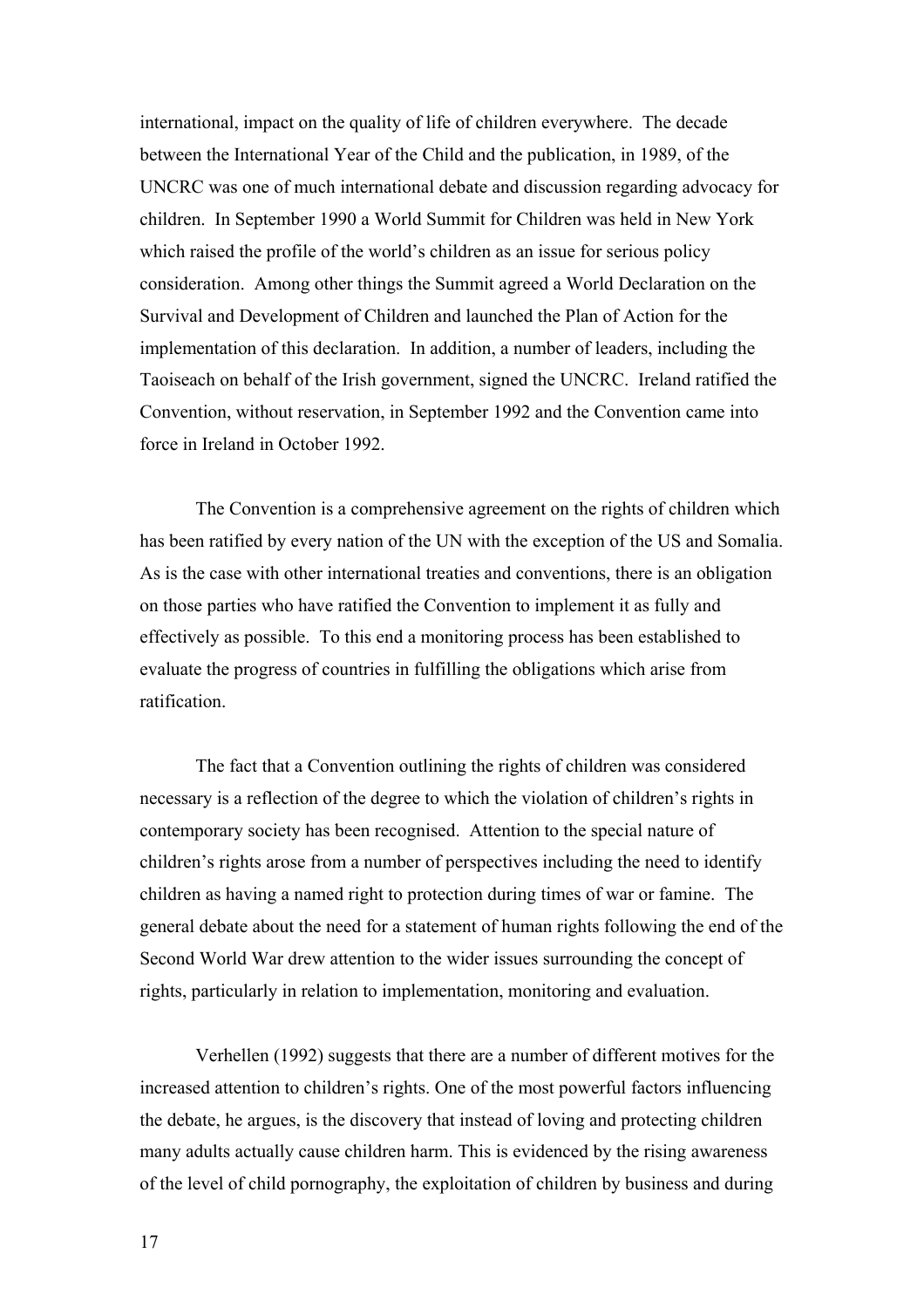conflict, the rise in reported child abuse cases and the general issue of the acceptance of certain levels of violence against children, as in the case of corporal punishment. These topics were slow to come to public attention. For instance, it was not until the 1960s that the concept of child sexual abuse attracted public attention. The realisation that some adults, either directly or indirectly, have neglected their responsibilities to protect and care for children has forced adults to look at the way adult society, in general, relates to children. Out of this attention has emerged an interest in the rights of children. Verhellen believes that adults dominate and control children rather than treating them with respect as individuals. He argues that one way in which adults have dominated children is through child protection laws, which he sees as a form of social control. Protection has, he argues, been used as a way of managing and controlling children through dis-empowering them, a view supported by Woodhead (1997). Verhellen also considers that adults manage and control children through education laws, which he characterises as socialisation instruments where children are objects rather than participants in the process of their education. Such laws were introduced as a response to the image of children as passive 'adults-in-waiting' at the turn of the twentieth century. They have led to the increased segregation of children from mainstream society into institutions designed for them by adults. This creation of apparently separate worlds has, to a degree, made children more vulnerable to adult control and exploitation because they are designed, by adults, for children and children themselves become invisible to the outside.

Although there is a lot of general information about children it is often difficult to locate and access. The relative invisibility of children at policy level becomes evident when one attempts to gather statistical information about children. Such information is generally embedded within national health, education or social welfare statistics or within data collected on families. On some topics data are collected in a way that excludes certain groups of children. In Ireland, for example, data on child poverty excludes reference to all children over 14 years of age, all children of the Travelling community, all children in institutional care, homeless children and children of refugees (O'Flynn, 1998). While many children, particularly in an economically successful country like Ireland, experience a positive childhood this type of invisibility, even where unintentional, has the potential to conceal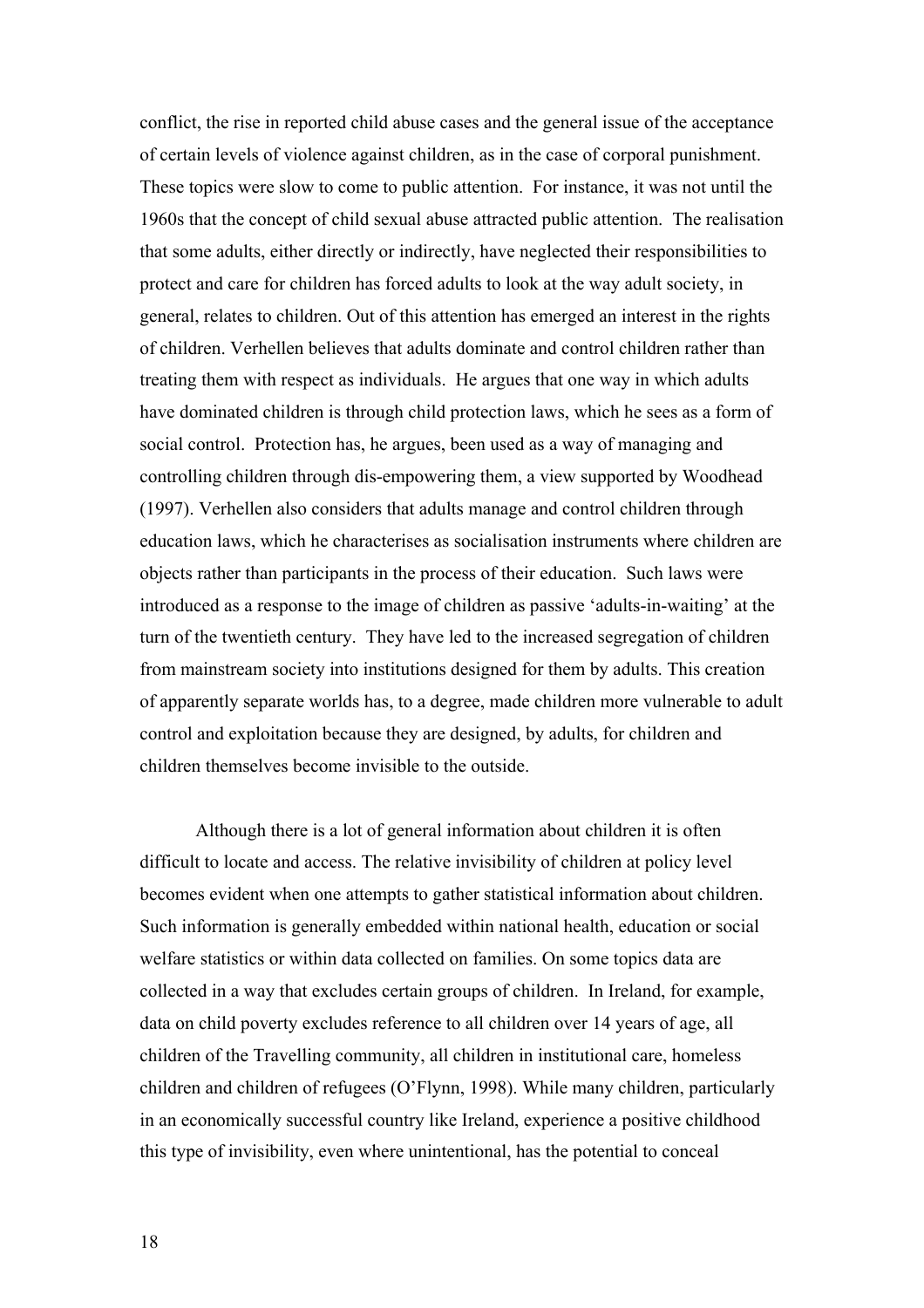<span id="page-19-0"></span>exploitation and abuses. It has created a need for a more explicit statement of children's rights and a vehicle for ensuring that these rights are met.

# **2.2 The UN Convention on the Rights of the Child**

The Convention is an international convention that frames many of the aspects of children's rights being advocated over the last number of years. A notable feature is that non-governmental organisations (NGOs) were included as active participants from the drafting phase through to the implementation and monitoring process. Boyden (1997: 216) notes that, at the outset, not all child interest groups were supportive of the Convention and notes that:

UNICEF [United Nations Childrens Fund].... initially reluctant to endorse children's rights, has now thrown its weight behind the instrument.

Interestingly, UNICEF in Ireland has been active in support of children's rights and was a founder member of the Children's Rights Alliance (CRA) - an alliance formally established in 1995 to promote the implementation of the Convention in Ireland (CRA, 1997, 1998).

The Convention is made up of a series of Articles, which cover children's *civil rights*, for example in relation to their treatment under the law their *social, economic and cultural rights*, for example in relation to an adequate standard of living and their *rights to protection*. It does not explicitly address the political rights of children. The Convention can be studied under eight broad areas, which are pro-active, and childcentred. They are:

- I General Measures of Implementation
- II Definition of the Child
- III General Principles
- IV Civil Rights and Freedoms
- V Family Environment and Alternative Care
- VI Basic Health and Welfare
- VII Education, Leisure and Cultural Activities
- VIII Special Protection Measures.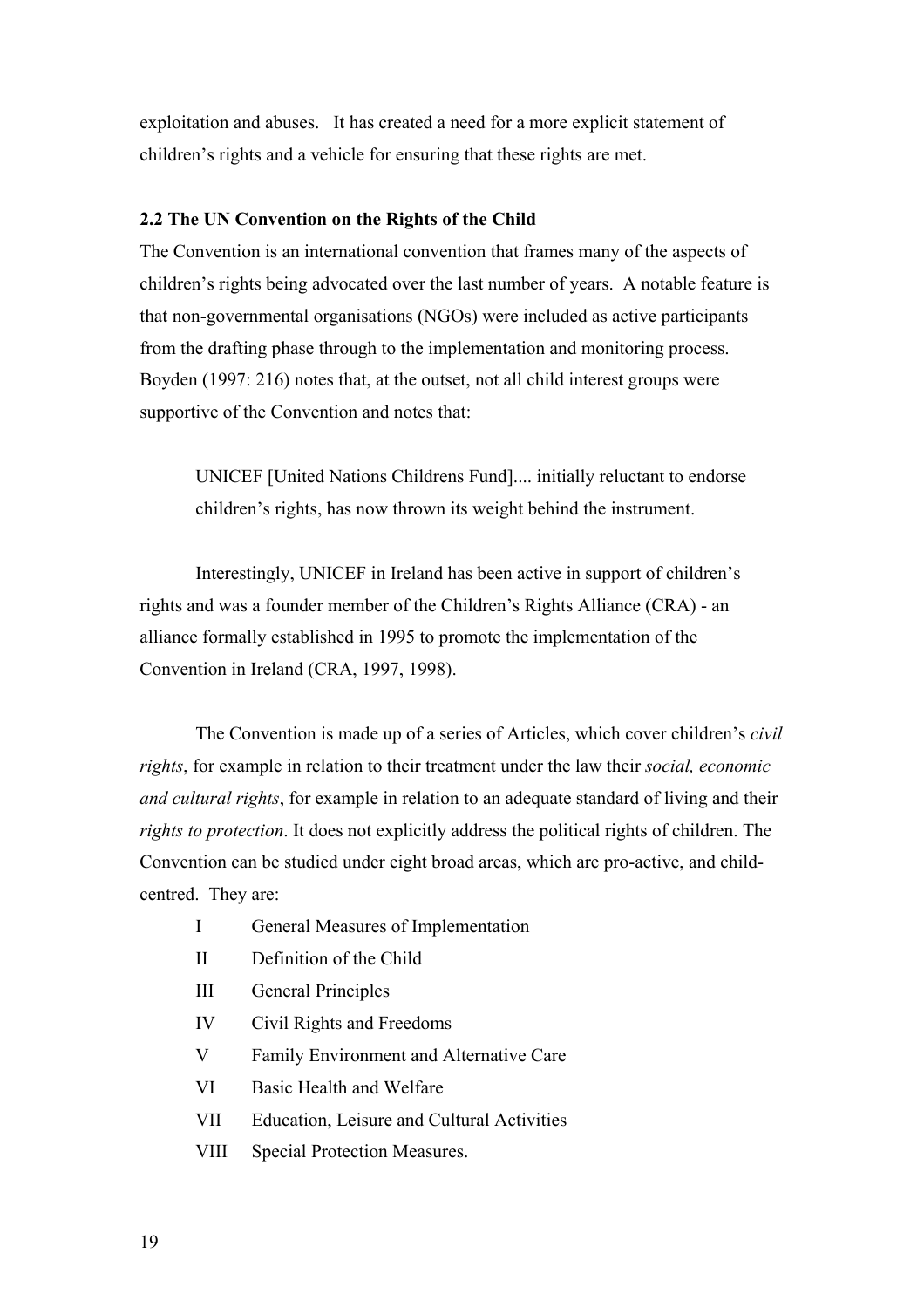Under the Convention, the child is defined as a person under the age of 18 years. This definition has been incorporated into Irish legislation in, for instance, the Child Care Act, 1991 and the Ombudsman for Children Bill, 2002. Some authors, such as Franklin, (1992: 105) have noted that this definition of the child is not without its difficulties, as it can represent a population that includes:

members of the armed forces, taxi drivers, building workers, student nurses and young people with children of their own.

This challenges policy-makers to give careful attention to the diverse nature of childhood in the framing of policies impacting on children.

The Convention has been characterised by some as an idealistic document with a Western ethos dominating (Freeman, 1992; Boyden, 1997; Steiner and Alston, 2000). It has been criticised as reflecting a view of children that is compatible with a Christian democratic perspective in regarding children as individuals with rights equal to but different from adults. However, it is a Convention that was drafted by an international team of representatives from both developed and developing countries. There is scope in such a wide-ranging Convention for contextualising rights in terms of the cultural realities for children and their families. As in the wider arena of human rights, it can be argued that the cultural debate does not invalidate the Convention, but rather offers new perspectives on it. The Convention is phrased in sufficiently general terms to allow for different cultural and religious interpretations and a careful analysis shows that it is a complex but sensitive instrument that does allow for diversity in its interpretation.

For instance, one of the articles which has attracted international debate is Article 32 which relates to economic exploitation. It states that:

States Parties<sup>[2](#page-20-0)</sup> recognise the right of children to be protected from economic exploitation and from performing any work that is likely to be hazardous or to

 $\overline{a}$ 

<span id="page-20-0"></span> $2^2$  This term is used throughout the Convention to refer to the ratifying body.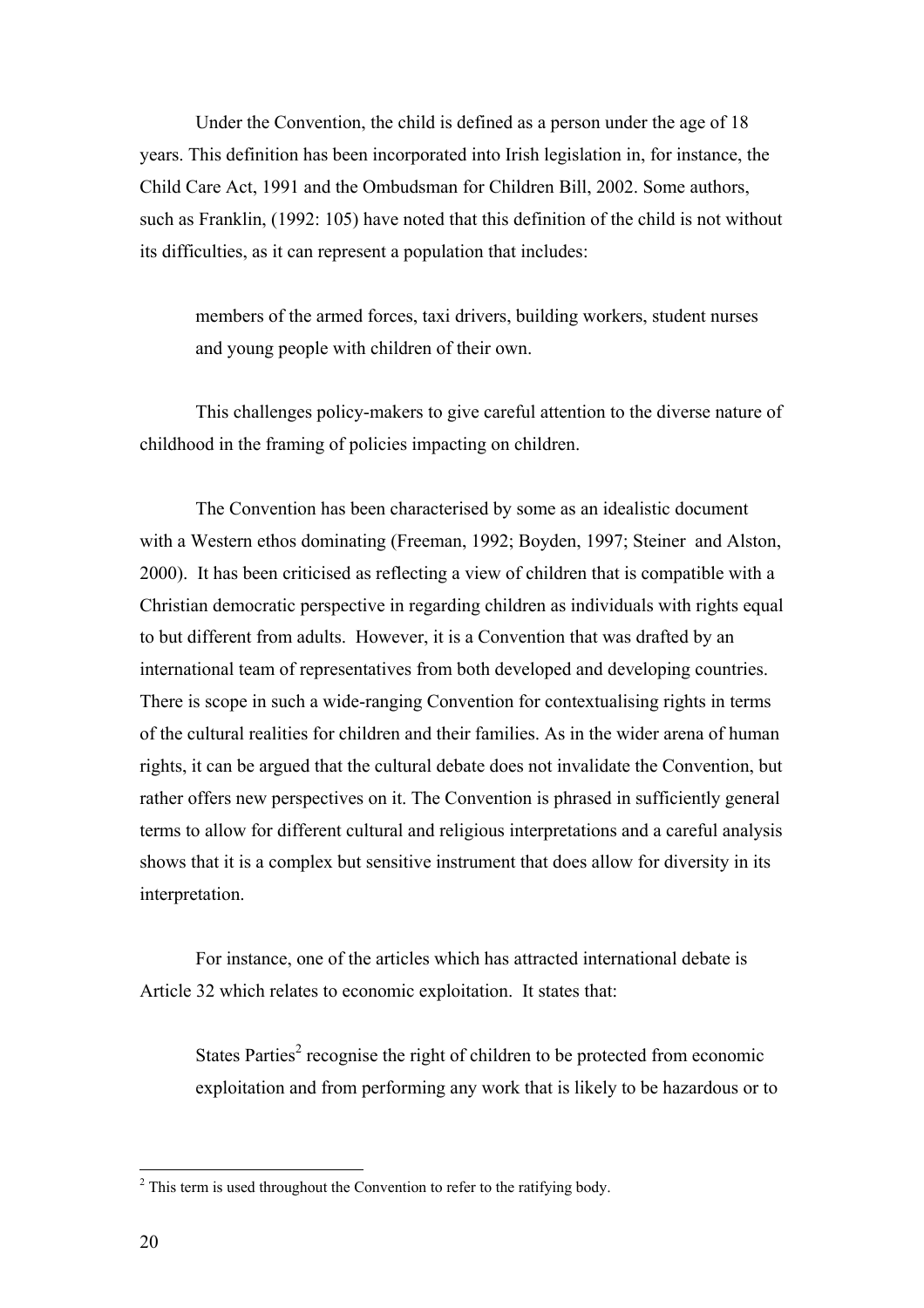interfere with the child's education, or to be harmful to the child's health or physical, mental, spiritual, moral or social development. (Article 32.1)

In the Irish context this seems fairly straightforward as there is little empirical evidence of state exploitation of children and there are both education and employment laws to ensure that children's rights under this Article are not infringed. Achieving the full implementation of this Article will be more difficult in some settings. For many economies, as was the case in Ireland in the past, it is necessary for children to work - they have an important economic contribution to make to their families. This should not be seen, simplistically, as infringing on their rights unless there is manifest evidence of exploitation. The Convention recognises this when it calls on governments to ensure the 'progressive realisation' of rights to put in place mechanisms to move towards full implementation. Whatever its limitations, the Convention is an impressive manifesto on behalf of children. While protecting children, it moves away from a paternalistic approach to children as passive objects to be done unto, towards the recognition that children are individuals and deserve to be listened to and respected as such. It is a mechanism for the protection of children's rights rather than simply the protection of children. This has the important result of providing children with the right to have an active role as participants in decisions that affect them directly.

There are four Articles regarded as 'general principles' that are basic to the implementation of the Convention. These are:

- Article 2, which states that all the rights guaranteed by the Convention must be available to all children without discrimination of any kind;
- Article 3, which states that the best interests of the child must be a paramount consideration in all actions concerning children;
- Article 6, which states that every child has the right to life, survival and development; and

• Article 12, which states that the child's view must be considered and taken into account in all matters affecting him/her.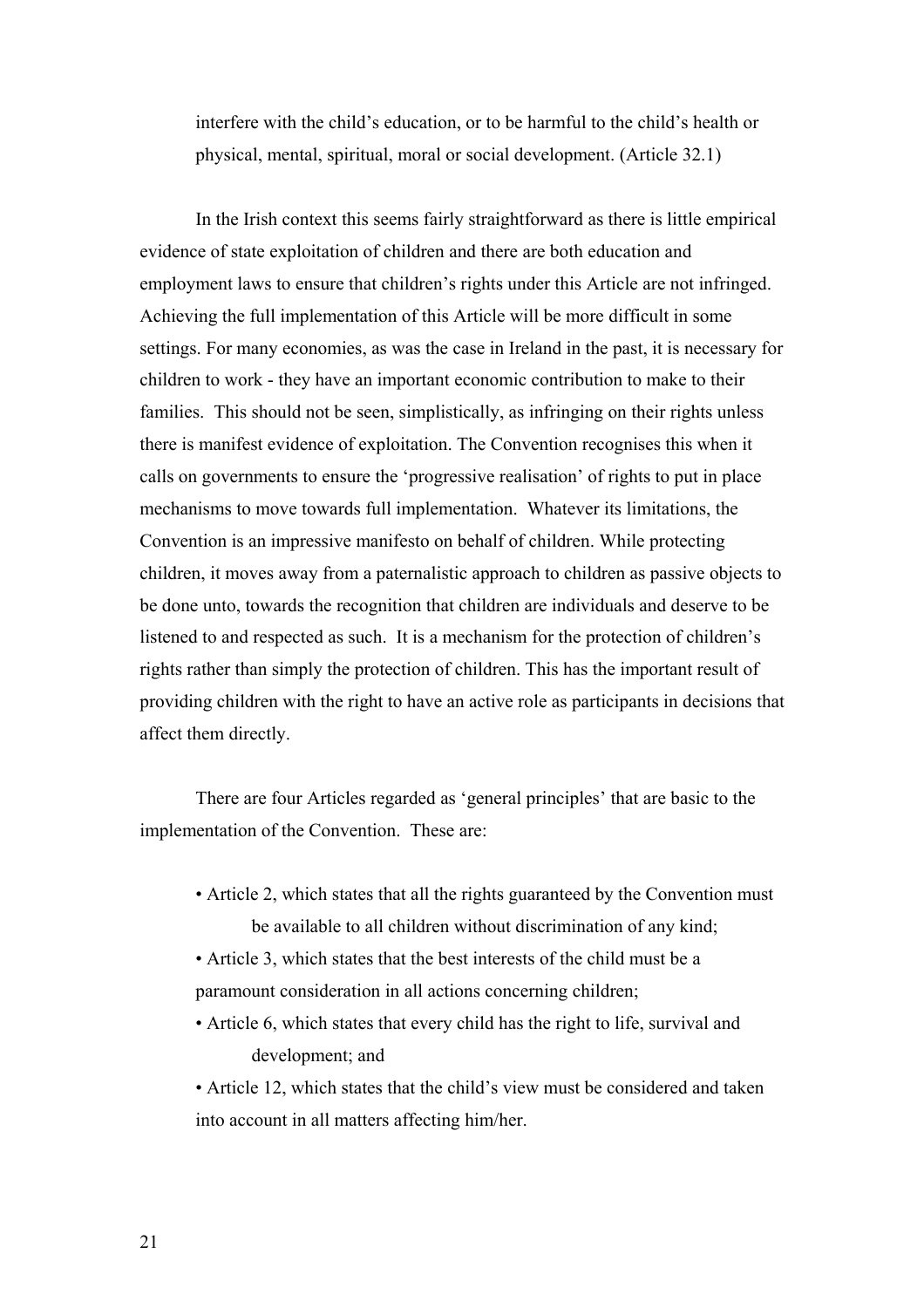The Convention also identifies the primacy of the family in relation to children. Article 5 states that State Parties shall

respect the responsibilities, rights and duties of parents.... to provide in a manner consistent with the evolving capacities of the child, appropriate direction and guidance in the exercise by the child of the rights recognised in the present Convention.

In general the Convention recognises that children's rights must be promoted as well as protected and places responsibility for this, in most cases, with parents. The State, too, is identified as having responsibilities to children and families in various situations such as the role of the State in providing an adequate standard of living for children and families; in protecting children's health and well-being; and in protecting children from violence and exploitation. While there may be times when parental rights will take precedence over the child's, the Convention requires States Parties to place the Best Interests of the Child (BIC) as a paramount consideration. Countries are encouraged to amend legislation and procedures to ensure a real balance of rights, where disputes may arise.

The importance of Article [3](#page-22-0), BIC, has been much debated. Alston  $(1994)^3$ edited a volume of writings specifically concerned with the development of Article 3. In his review of the history of the Article he points out that in the 1959 Declaration on the Rights of the Child the 'best interests' principle was identified as 'the paramount consideration'. However, in the Convention it became 'a primary consideration' at Article 3 although it is referred to as 'the paramount consideration' in Article 21. In his introductory comments Alston (1994: 2) notes that the Convention is not a simple instrument and that it:

is sometimes presented (or more accurately, misrepresented) as being a unidimensional document that reflects a single, unified philosophy of children's rights and contains a specific and readily ascertainable recipe for resolving the

<span id="page-22-0"></span><sup>3</sup> Alston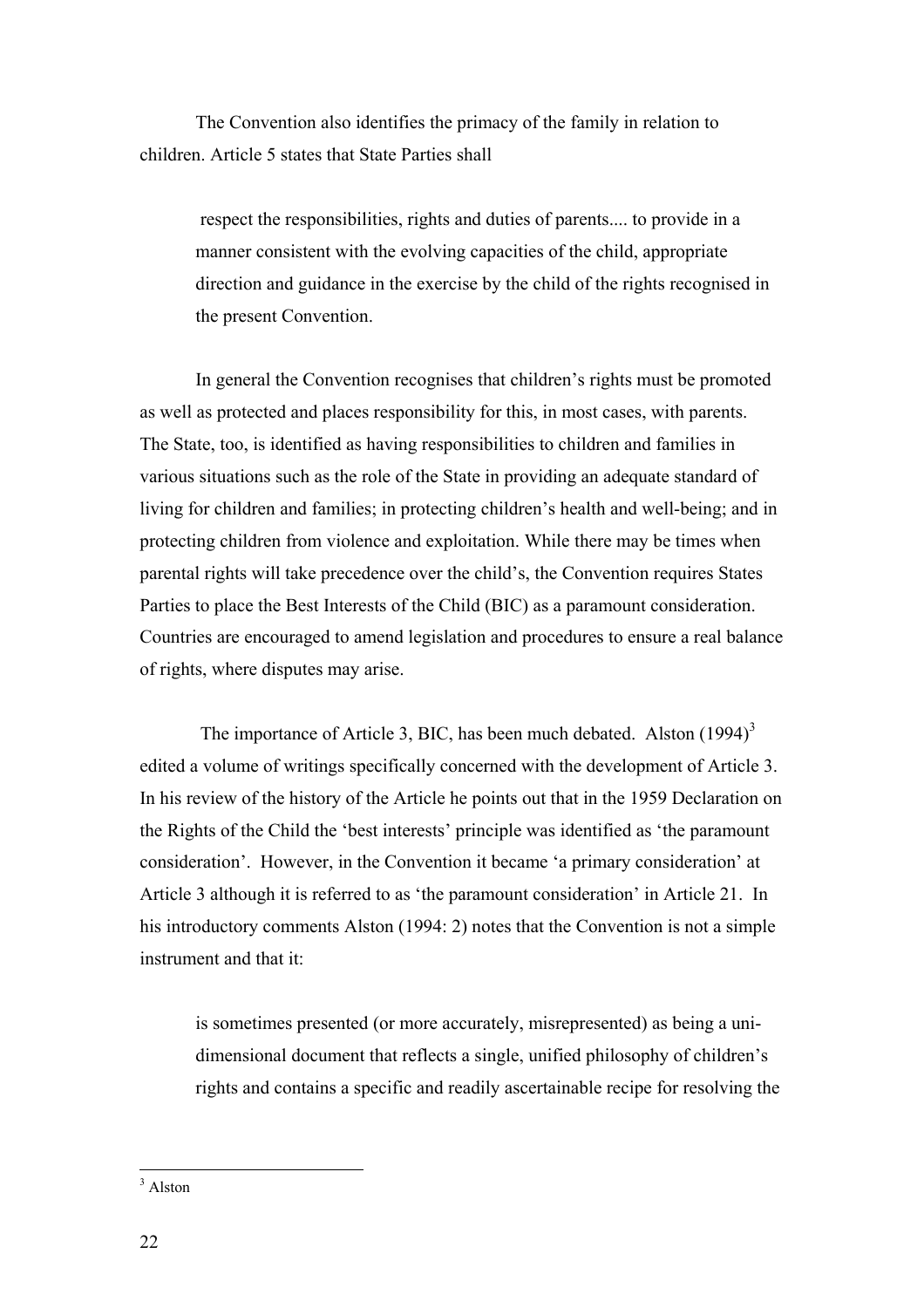inevitable tensions and conflicts that arise in a given situation among the different rights recognised. .

As with any complex instrument, there is potential for internal tensions and conflicts within the Convention. Freeman (1992) has also drawn attention to this, particularly in respect of the possible tension between Article 3 and Article 12. Article 3 states that:

in all actions concerning children, whether undertaken by public or private social welfare institutions, courts of law, administrative authorities or legislative bodies, the best interests of the child shall be a primary consideration. (Article 3.1).

There is a potential problem with this article as it can - in a weak form - be interpreted as portraying children as passive and allowing for a subjective determination of what is in 'the best interests of the child'. This open-endedness can "legitimate practices in some cultures which are positively damaging to children" (Parker, 1994: 28). It can be interpreted within a limited protection/welfare context, which can be controlling and dis-empowering of children rather than being extended out to embrace the more pro-active interpretation allowed for by a rights-based interpretation. A conservative interpretation of Article 3, found to be a common interpretation by policy-makers, places it in conflict with Article 12, which states that States Parties shall:

assure to the child who is capable of forming his or her own views the right to express these views freely, on all matters affecting the child, the views of the child being given due consideration in accordance with the age and maturity of the child. (Article 12.1).

Some interpretations of Article 12 raise the concern that such a right gives too high a degree of autonomy to the child. However, these tensions can be a source of positive debate and discussion on what a society really wants for its children. Such discussion can assist signatories in considering what the Convention means in terms of its implementation and wider legislation and policy-making.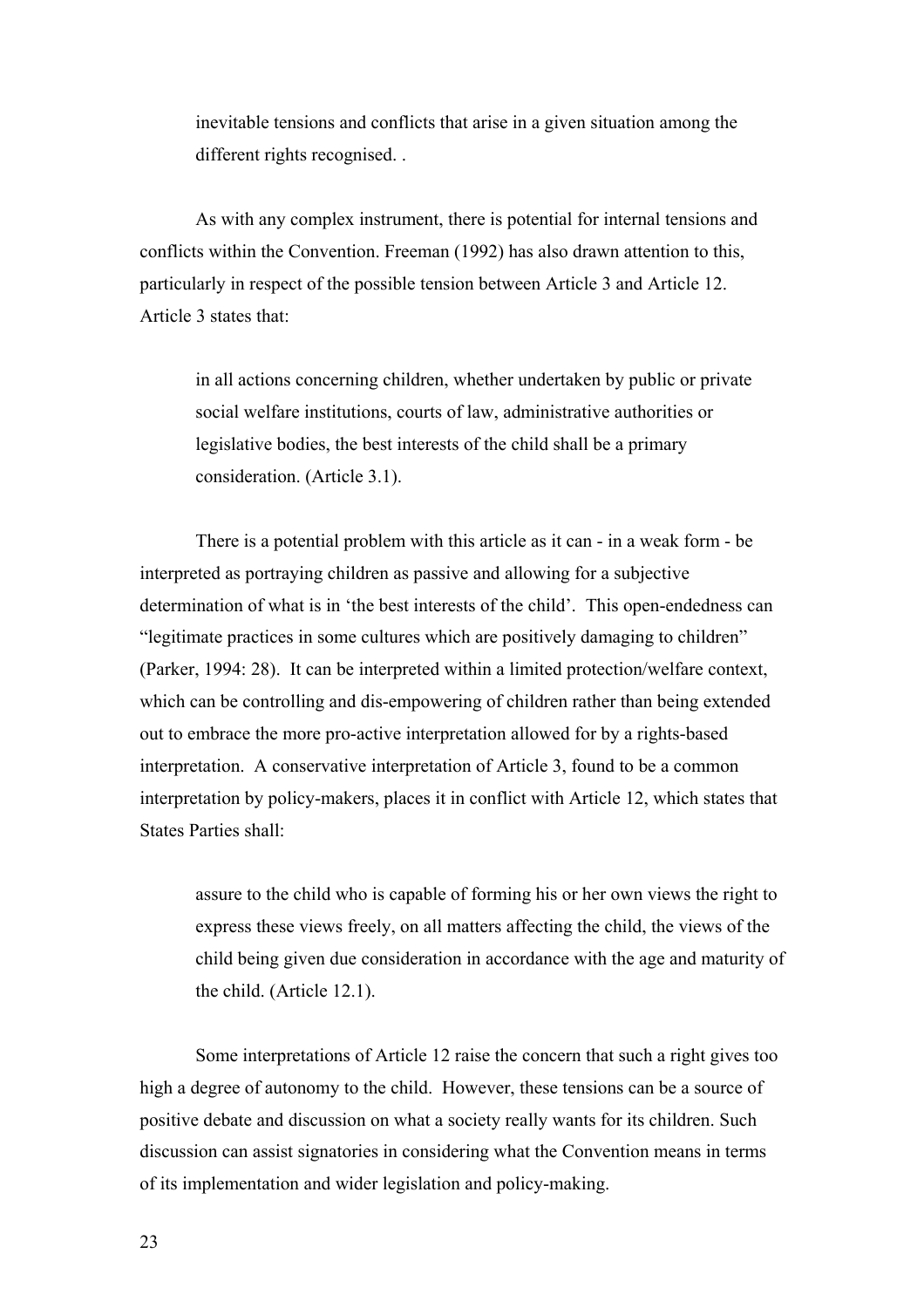#### <span id="page-24-0"></span>**2.3 The Convention as an Agent for Action**

The quality of children's lives is not necessarily improved by giving them explicit rights. However, naming children's rights as worthy of consideration can act as a drive to improving the quality of life of children as it is an important step in placing them as a constituency on the political agenda. The Convention has captured the imagination of the world. Since 1989 there has been a rapid growth in the number of specialised institutions established to promote and protect children's rights. These exist in over 25 countries throughout the world, primarily, though not exclusively, in Western countries and Latin America. More than 35 countries have either passed new laws or amended existing ones in line with the Convention standards. A number of countries have devised campaigns to promote awareness about the Convention and 13 have incorporated it into school curricula. Over 20 countries have developed training materials for legal officials and judges in the principles of the Convention (The Innocenti Digest, 2001).

For the Convention to be more than mere rhetoric, its implementation by the various States Parties needs to be monitored<sup>4</sup>. Under Article 44 of the Convention, States Parties are required to submit national reports to the UN Committee on Children's Rights describing progress towards implementation. In addition to the national reports received, the UN Committee also considers submissions from relevant NGOs in its assessment of a country's performance. This gives a strong voice to those NGOs advocating children rights and allows the Committee to assess governmental reports in the light of information provided by the NGO sector.

An initial national report must be submitted two years after ratification and further reports every five years thereafter. The UN Committee on the Rights of the Child undertakes examination of these reports. This Committee is made up of ten international experts on children's rights. On receipt of the national and NGO reports, the UN Committee holds a pre-sessional hearing where NGOs and international organisations are invited to present information about the performance of the country under consideration. At the conclusion of this hearing the Committee forwards a 'list

 $\overline{a}$ 

<span id="page-24-1"></span><sup>&</sup>lt;sup>4</sup> Parts of this section draw on the CRA publication 'Children's Rights:Our Responsibilities' (1998)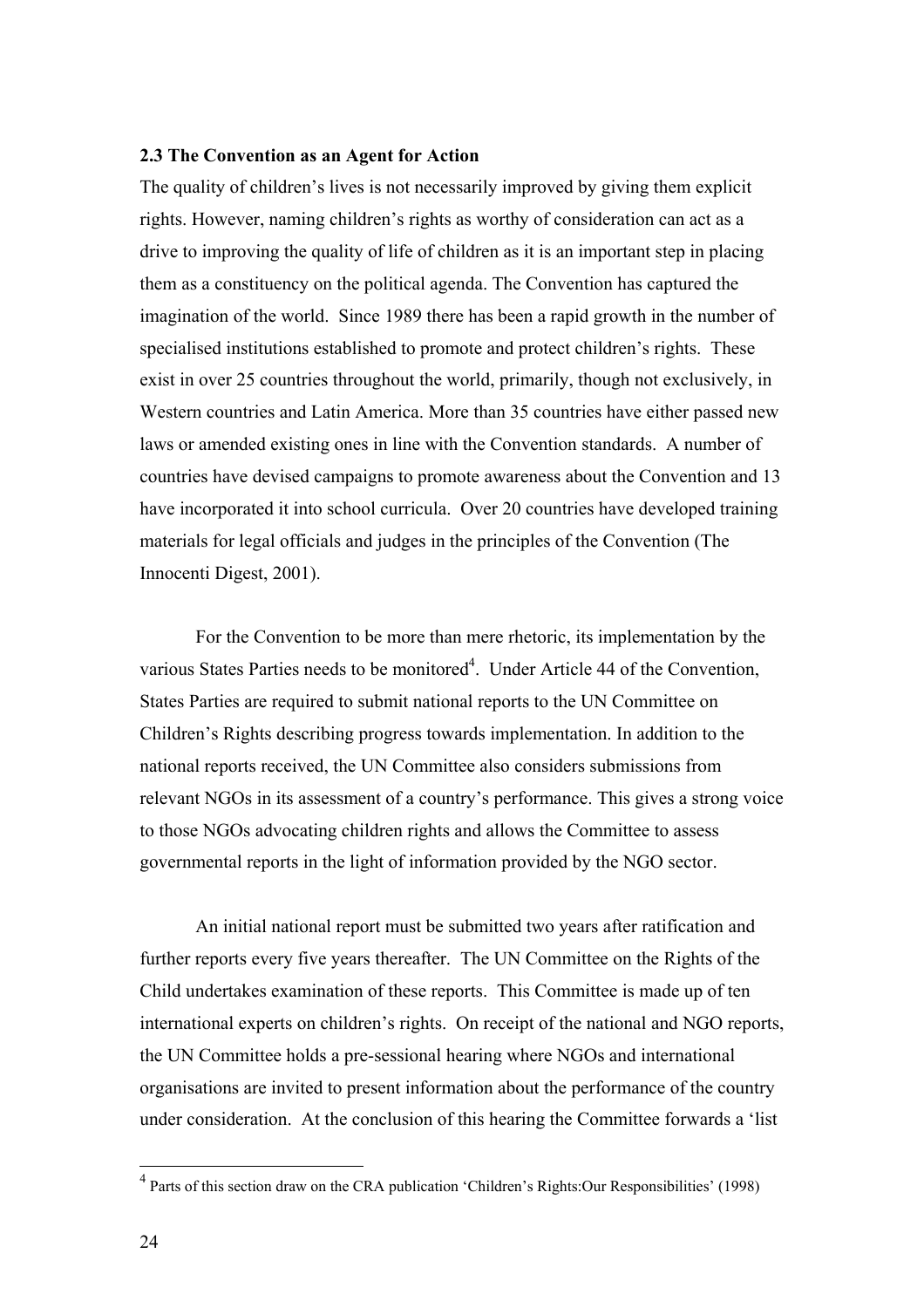of issues' to the government concerned. This list identifies specific issues, under the different articles, where further information is required. Governments are requested to respond to this list, in writing, to the Committee one month in advance of the plenary hearing. At the plenary hearing the Committee rigorously reviews the country's national report and, using a question and answer format, analyses the country's progress in implementing the Convention. A statement of the Committee's findings and recommendations for action are then forwarded to the country as Concluding Observations. In addition a Summary Record of the plenary session is issued. Both the Concluding Observations and the Summary Record are public documents and countries are expected to publicise them widely to encourage discussion and planning for the actions proposed.

A synthesis of the concluding comments made by the review committee to different countries to date indicates that there are common areas where improvement is possible (Ruxton, 1998). In particular the Committee notes the need for State Parties to:

• improve co-ordination, at national and local level, of policy-making bodies;

• increase budgetary allocation to supporting children's rights;

• improve the position regarding the rights of minority children and unaccompanied minors;

• develop special training programmes in children's rights for all professionals working with children; and

• increase public awareness - and particularly the awareness of children - of the **Convention** 

Although it presents a radically new way of considering children and their rights in society, the Convention is not a hugely radical instrument in terms of structural or administrative impact. In framing children's rights it does not propose any substantial changes to the basic structure of existing institutions, rather, it proposes the extension of access to these institutions to children. Central to this aspect of the Convention is the principle of participation (Article 12).

In a review of the first ten years of the Convention Save the Children produced a report (1999) that confirmed the importance of the Convention as a seminal piece of

25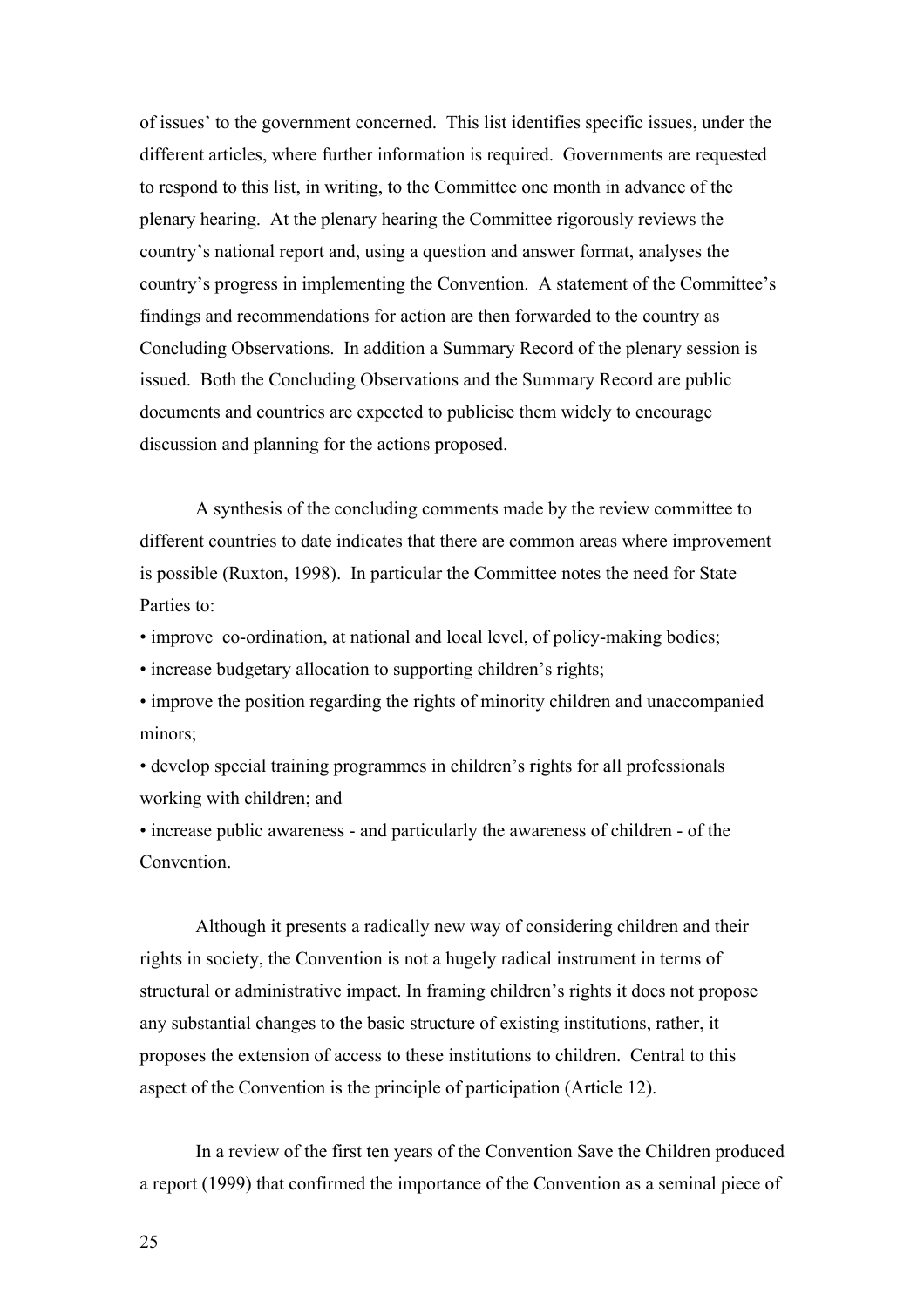international legislation. In particular, it noted that children's rights are certainly more visible as an issue now than they were a decade ago. The Convention has played a valuable role in increasing governmental accountability and bringing about legislative and institutional reform. It carries a moral authority obliging governments to work towards the fulfilment of children's rights. However, the report found general failure to disseminate adequate information about the Convention to children and the wider public and concluded that (Save the Children, 1999: 288):

The CRC has been radical in seeking to change the way in which children are viewed. Yet in reality the notion of children as individuals in their own right is still largely unrealised.

The report also noted the limitations of the Convention. In particular, realising the Convention in practice is recognised as an ongoing process involving changes in attitude, approach and working methods at various levels at community and national level. In October 1999 the Office of the High Commissioner for Human Rights, with the UN Committee on the Rights of the Child, hosted a conference to mark the tenth anniversary of the Convention and review the achievements and challenges. The main objective of the meeting was to review the impact of the Convention, with the primary focus on lessons learnt from implementation efforts at the national level (Office of the High Commissioner for Human Rights,1999). In an address to the meeting a founder member of the Committee outlined key challenges for taking child rights "from lip service to political action". These include exploring the implications of Article 3 (BIC) including the need to assess the impact of decision-making on child rights; and implementing Article 4 by allocating the 'maximum' extent of available resources to the implementation of child rights, including the need for budgetary processes at national level, and for international financial institutions, to give increased attention to child rights. In addition he argued that it was necessary to move away from "charity to solidarity". To do this it would be necessary to look more seriously at Article 19, the prevention of child abuse including resistance to banning corporal punishment; and at Article 12 to encourage child participation, not through one-off events or symbolic gestures, but at the local level, for every decision and on an everyday basis.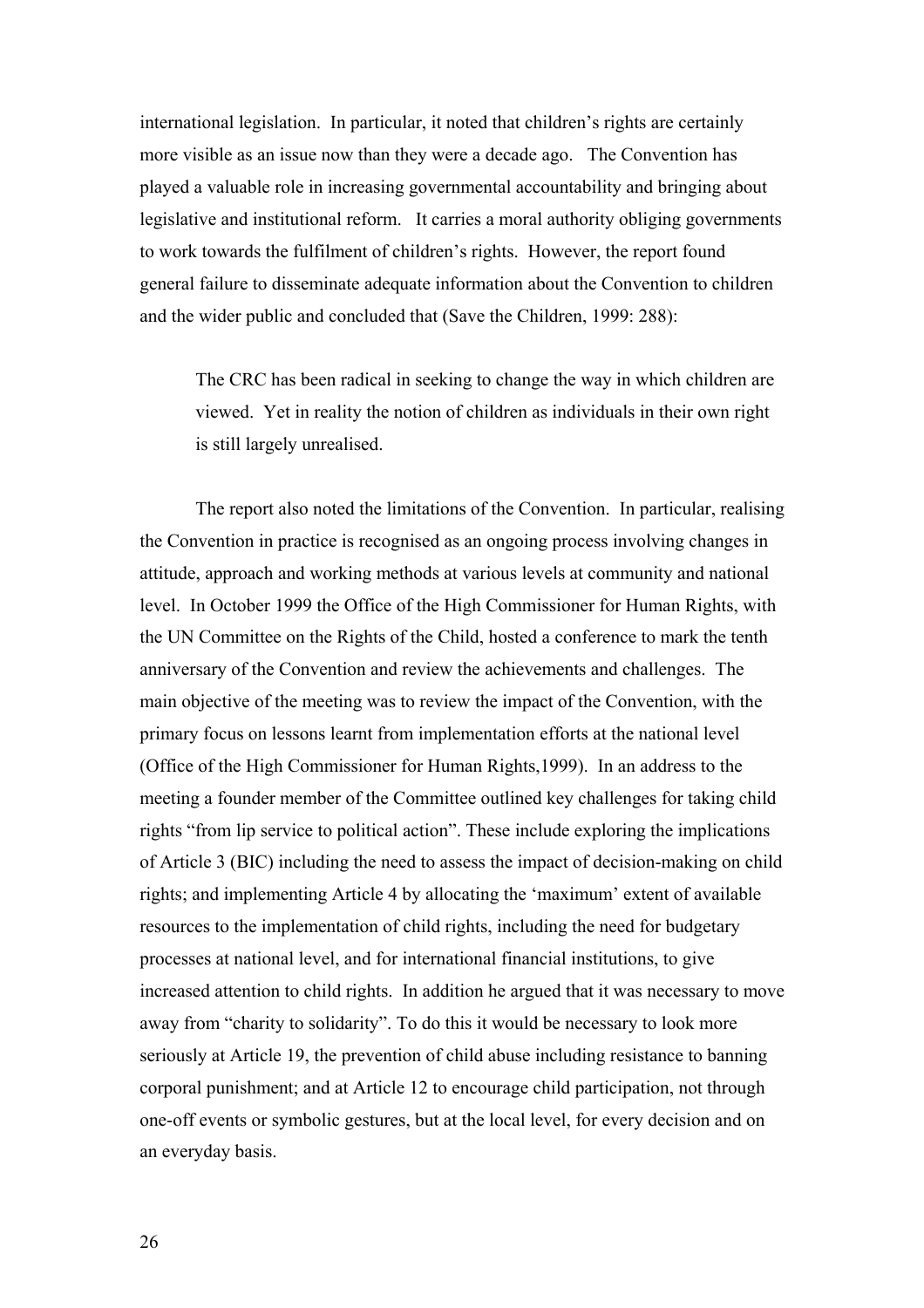These are real challenges and are reflected in the limited level of implementation of the Convention at a national level. Despite the fact that 191 nations have ratified the Convention only one – Sweden – has articulated an explicit strategy for its implementation (Save the Children, 1999). In their report on the follow-up to the world summit for children (Sweden, 2001), Sweden noted that since ratification in 1990 "careful and systematic work has been in progress to disseminate and encourage knowledge of the Convention and to harmonise Swedish law with its requirements" (Sweden, 2001:4). To steer implementation a number of initiatives were agreed. A parliamentary committee was appointed in 1996 to clarify "the expression of the spirit and meaning of the UNCRC in Swedish legislation and case law" (Sweden, 2001:5). The Committee stressed the vital necessity of implementing the Convention "at all levels of society, i.e. centrally as well as regionally and locally" (Sweden, 2001:5). In addition the Swedish parliament – the Riksdag –unanimously passed a *Strategy for Implementation in Sweden of the UN Convention on the Rights of the Child* in 1999*.* As part of the strategy ten key actions were identified. These were:

• the UNCRC shall be an active instrument, permeating all decision-making within the Government Offices that affects children;

• the child perspective shall to a suitable extent be included in the terms of reference of Government Commissions;

• national government decisions affecting children shall be subjected to impact analysis;

• the UNCRC should in various ways be included in training programmes for professional groups destined to work with children;

• national government employees whose work has implications for children and young persons shall be offered in-service training on the UNCRC;

• municipalities and county councils should similarly offer in-service training to their personnel;

• municipalities and count councils should establish systems for monitoring the realisation of children's best interests in local government activity;

• the activities and organisation of the Office of the Children's Ombudsman shall be reviewed in order to strengthen its role in implementing the UNCRC; • the influence and participation of children and young persons in urban and traffic planning are to be developed; and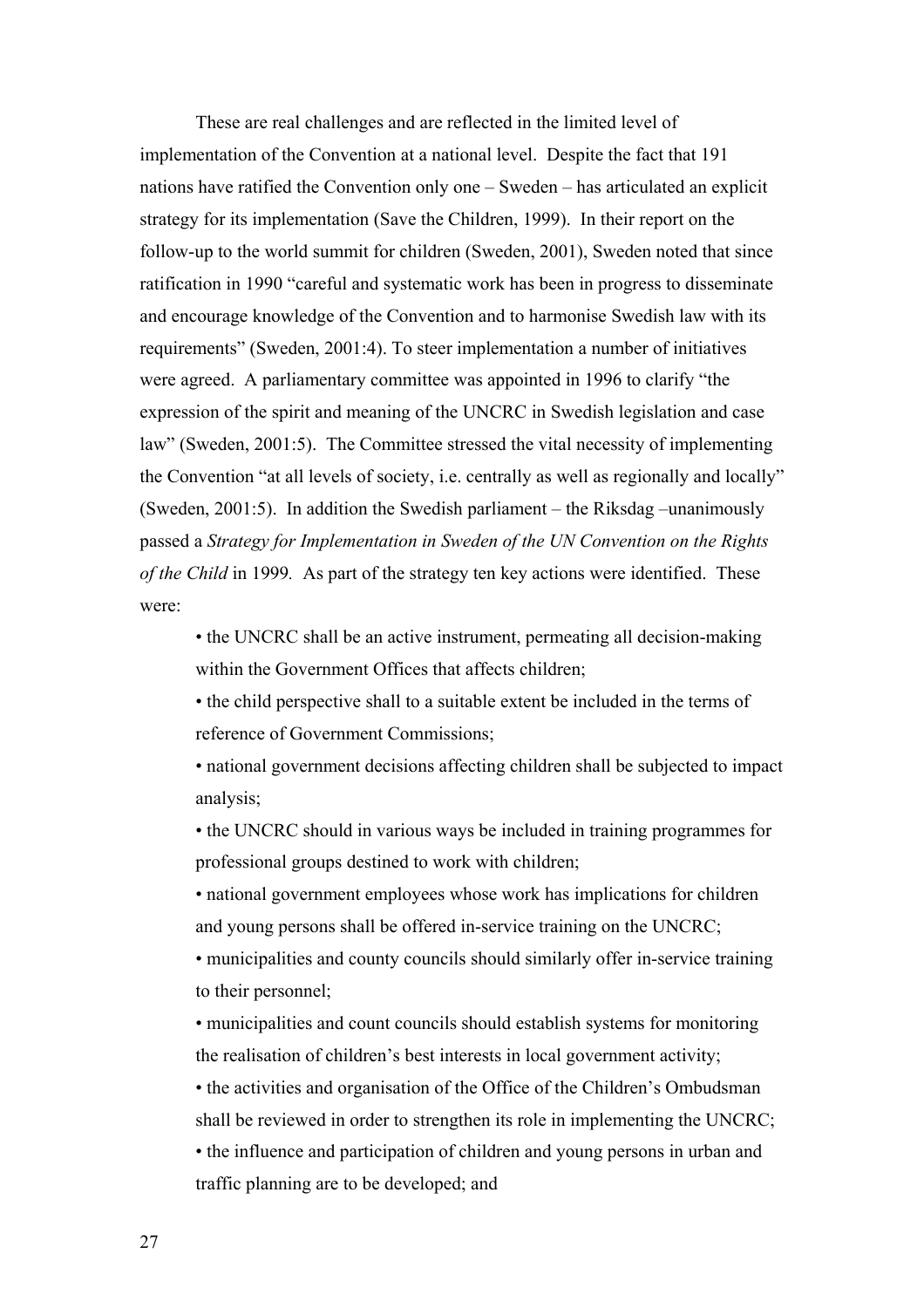• child statistics are to be developed.

<span id="page-28-0"></span>In reviewing progress on the strategy, the national report noted that implementation had been delayed by the impact of the economic crisis in the 1990s. However, some progress was made and strengthened by the establishment of a coordinating function located within the Ministry of Health and Social Affairs. This function is specifically to assist "in the drafting and examination of Government decisions (Bills, terms of reference, remits etc.) and generally accelerating and developing work on children's issues within the Government Offices" (p.6). In addition, the strengthened Swedish Office of the Children's Ombudsman has developed training measures and methods and tools for giving effect to the UNCRC, e.g. child plans and child impact analyses in co-operation with municipalities, county councils and national authorities.

The report notes that children in Sweden generally have a good life. However, there has been no explicit 'child policy' for children until recently. In a government report presented to the Riksdag in September 2000 - *Children Here and Now-* the importance of responsive and adaptive public child policy was stressed (Sweden, 2000). The Government stated that it is essential "that children's situations and the child policy pursued should be described at regular intervals, to form the basis of a wide-ranging discussion of children's issues" (p.3).

#### **2.4 Children, Policy and Europe**

The adoption of the Convention initiated renewed debate on the place of children in society. The Convention calls for a coherent policy for the period of childhood itself, rather than the accumulation of individual measures that affect children without being set in a policy framework. The growing interest in children and their status and role in society was also influential in the development of the Council of Europe's Childhood Policies Project. In 1989 and 1990 the Conference of European Ministers responsible for Family Affairs initiated discussion on the issue of children and their visibility in policy. In 1991 a four-year project was approved and it took place during 1992-1995. The Project afforded an opportunity to carry out research into the impact of changes in society and family structure on children. It brought together the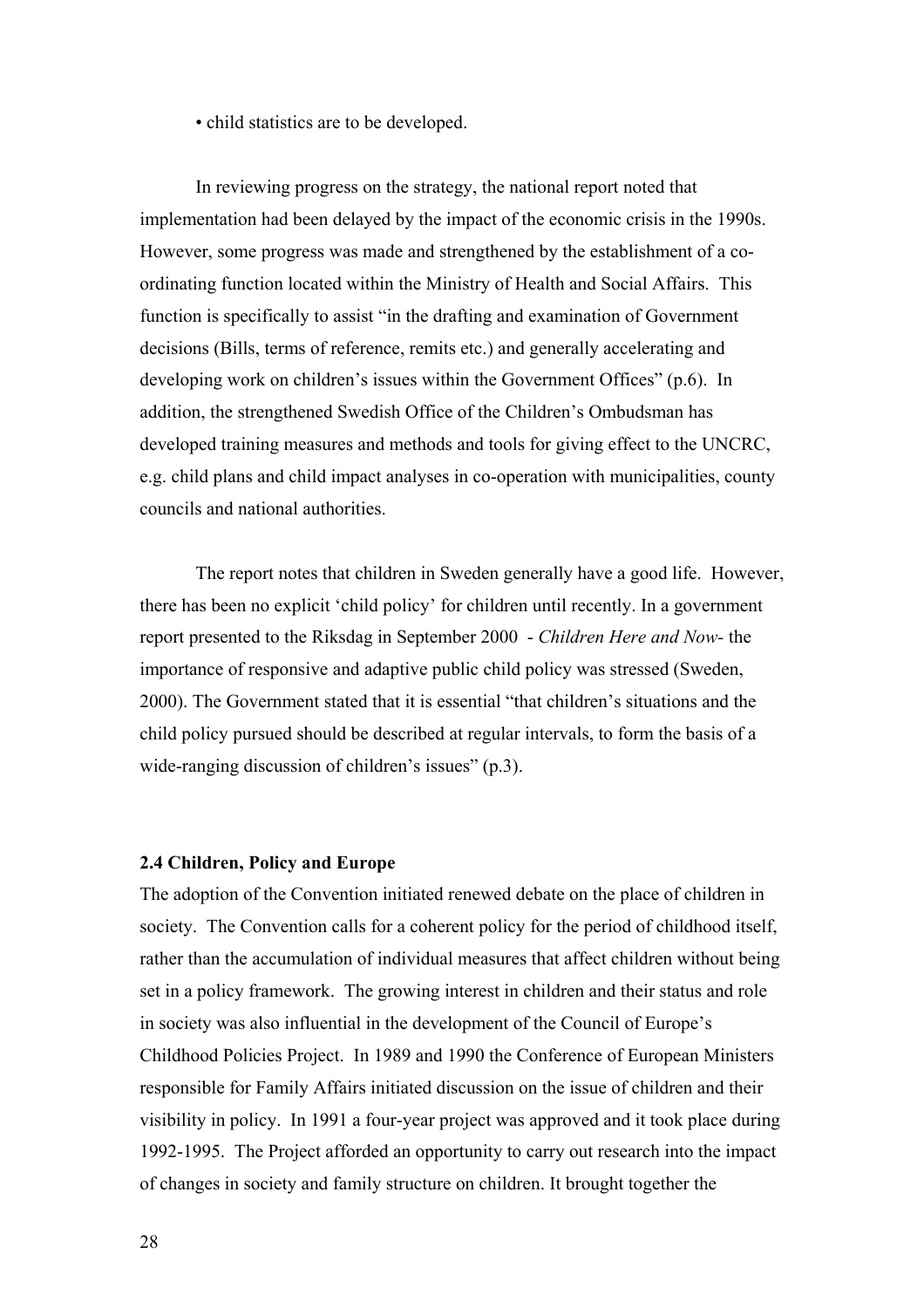recommendations of different projects relating to children that had been carried out under the auspices of the Council of Europe over the previous thirty years. Ireland did not participate in the Council of Europe Childhood Policies Project.

The Co-ordinating Committee of the Council of Europe Childhood Project identified two major themes for the Project: 'Children and Families' and 'Children and Society' (Council of Europe, 1996b). Under these major themes, three distinct studies were supported. They were: an exploration of children's effective participation in family and social life; working directly with children to assess the impact of day-care on their lives; and working with children in residential care.

The Convention was a unifying factor underpinning the design and progress of the Project. In particular the three principles of participation, prevention and protection guided the direction of the studies. A core belief of the Project was that adults must move away from viewing children as the passive targets of rights towards recognising and treating them as active holders of rights.

In keeping with the three principles, there was active participation of children from the start of the Project. At the mid-project conference in 1994, the following issues of importance were identified by the participating children and presented to the conference for consideration. Some issues were specific to the conference and others were of a more general nature:

• children and cultural diversity, including the promotion of the rights of refugee and immigrant children;

• systematic measures to combat xenophobia and racism;

• steps to prevent domestic violence and to eradicate physical punishment;

• impact on children of poverty and unemployment;

•child friendly means of handling young law offenders: possible reforms of the administration of juvenile justice;

• media and the rights of the child, promoting the idea of rights, participation of children in the media, protection against abuse and violence; and

• prior reflection by adults attending [the conference] concerning their own attitudes towards sharing an event with children and, in particular, their readiness to seek out and learn from the opinions of children.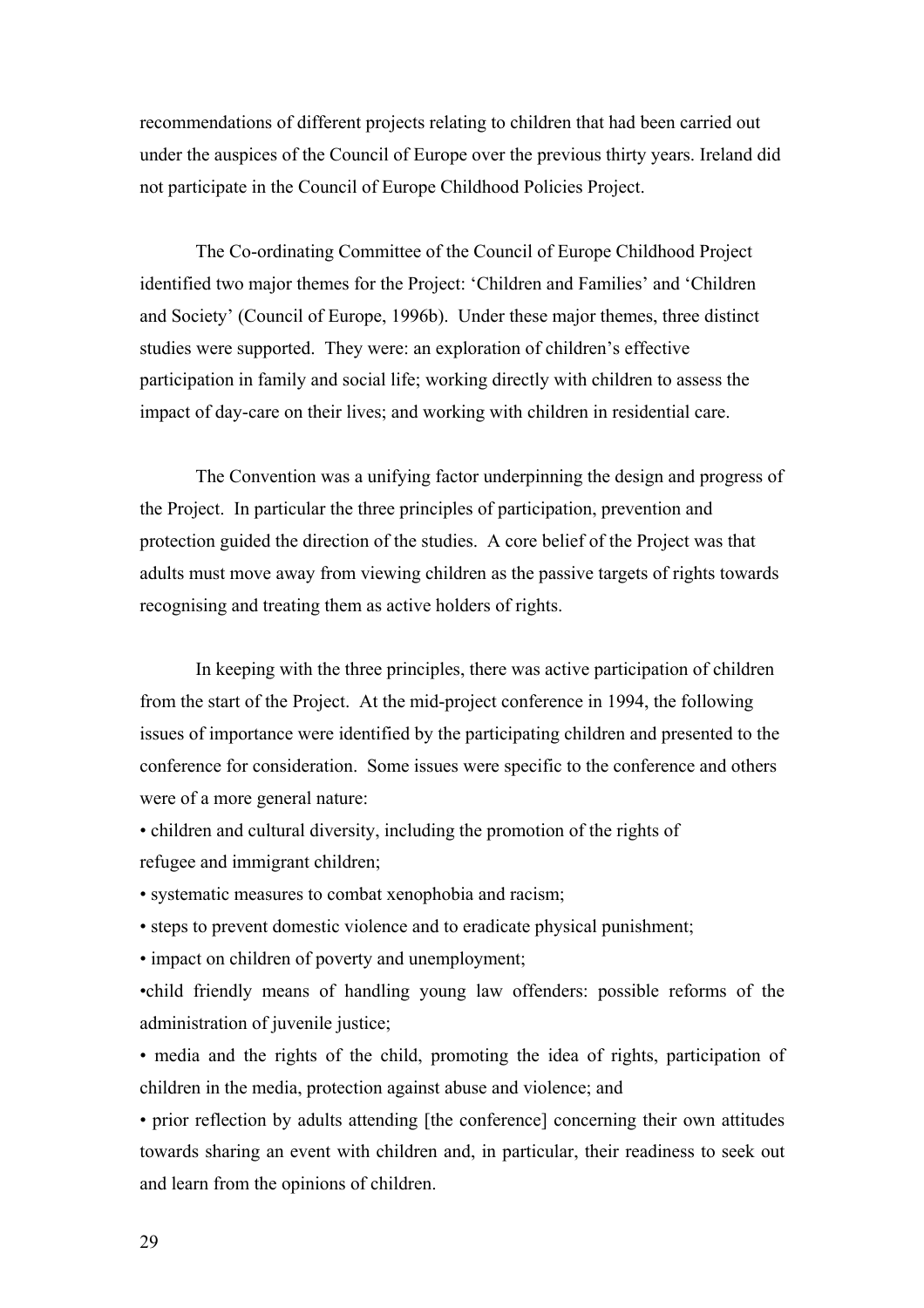The Project concluded that social change bears more heavily on children than adults. It noted that children are often affected first by change and their behaviour highlights for adults that there has been some effect. However, this realisation is, the Project argued, often too late for a significant population of children. To increase society's sensitivity to the impacts of policy and change on children the Project recommended that children, rather than families, be made the unit of observation of policy-makers. Family policy should be complemented by a specific childhood policy that would not only be for children, but would be drafted with them. This was recommended so that children would become visible to policy-makers as, under many current systems, statistics about children are embedded in those relating to the family or to wider issues such as health or education. At the conclusion of the Project the Council of Europe were invited, in co-operation with UNICEF, to agree on a plan of action for developing and implementing a European Strategy for Children.

The Parliamentary Assembly of the Council of Europe adopted the report on a European Strategy for Children in January 1996 (Council of Europe, 1996c). It identified a number of objectives for policy-makers including the need to choose an appropriate methodology for the application of children's rights. It argued for a proactive policy approach to children's rights, making them a political priority with all the budgetary implications that entails. Children must be assisted in becoming a visible community with a voice using, where appropriate, existing structures such as schools. This could be assisted by more systematic collection of information, particularly detailed, comparable statistics that would make it easier to identify gaps in service provision and allow for prioritised planning.

The strategy report also proposed the drawing up of 'child impact statements' in connection with all legal texts, which would assess whether or not children's best interests were respected. Freeman first proposed the idea of 'child impact statements' in 1987 (Freeman, 1992). He stressed the importance for those formulating policy of considering the impact of their policies on children. He deliberately focused on policy rather than the narrower focus of legal texts, which is proposed in the strategy. He did so because it is rare that consideration is given to how policies formulated at government, regional and local levels impact on children. This is all the more so when the immediate focus of the policies is not children.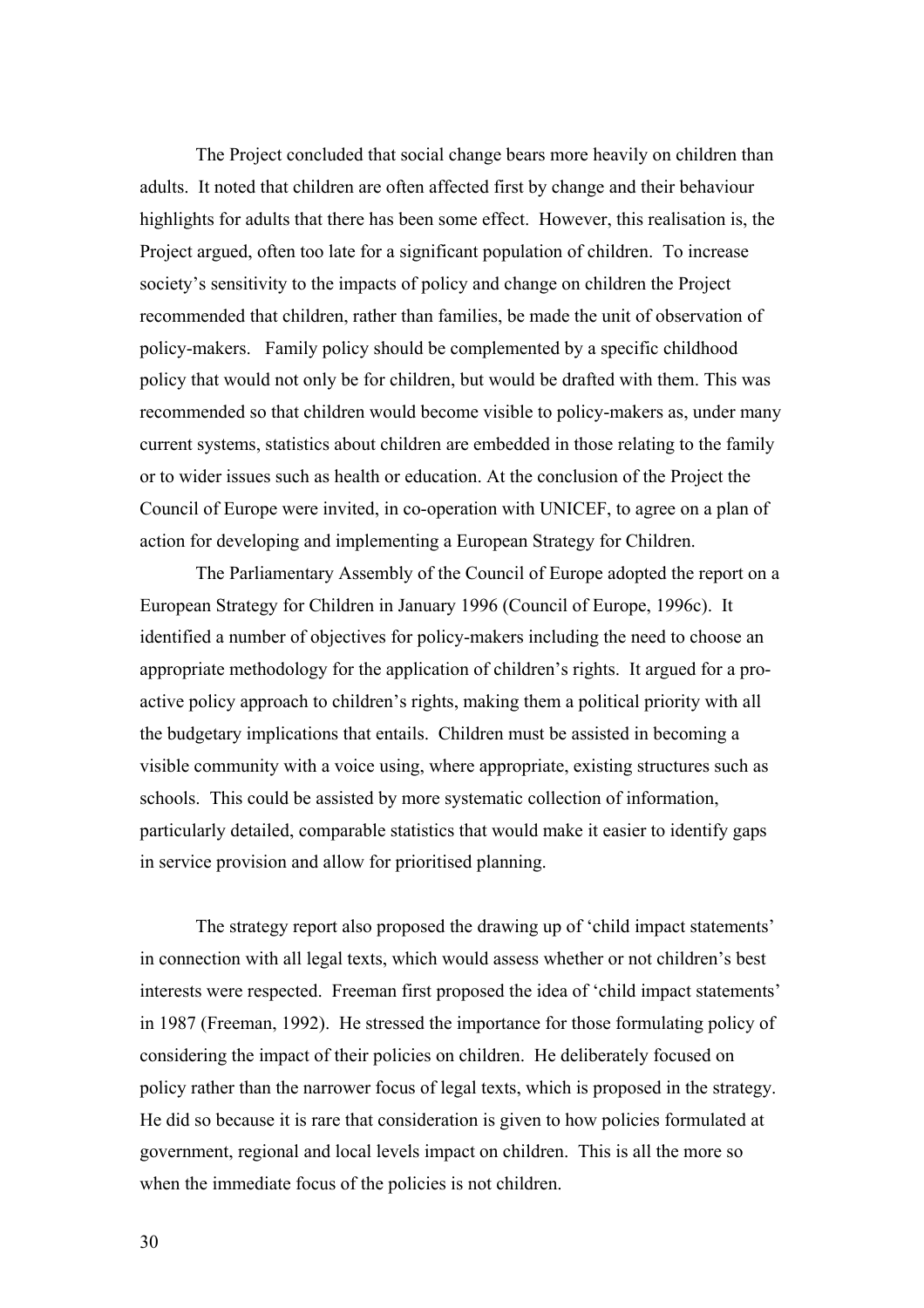<span id="page-31-0"></span>The report on a European Strategy further recommended a comprehensive, coordinated and multi-disciplinary approach to the development of any strategy for children at all decision-making levels and the appointment of a commissioner or ombudsman for children with an associated, independent office to promote and protect children's rights. In April 2000 the Parliamentary Assembly adopted a recommendation to set up a European Ombudsman for Children and called on all member states of the Council of Europe to appoint a national children's ombudsman (Council of Europe, 2000).

## **2.5 Summary**

During the latter part of the twentieth century policy and legislative attention turned to the constituency of children and their rights. In 1959 the UN Declaration on the Rights of the Child was published. The year, 1979 was nominated UN Year of the Child. The UNCRC was published in 1989 and a World Summit on Children was held in 1990. Ireland ratified the Convention in 1992. The Convention addresses the civil, social, economic and cultural rights of children and their rights to protection. It recognises the importance of promoting as well as protecting children's rights and places responsibility for this, in the main, with parents. Europe has also increased consideration of child policy and children rights. A Council of Europe's Childhood Policies Project was approved in 1991 and concluded in 1995. A European Strategy for Children was adopted by European Ministers in 1996.

The remainder of this paper considers how Ireland has responded to the growth of attention to children as a social unit. The next chapter offers a brief review of contemporary Irish childhood.

**3** 

# **Contemporary Irish childhood**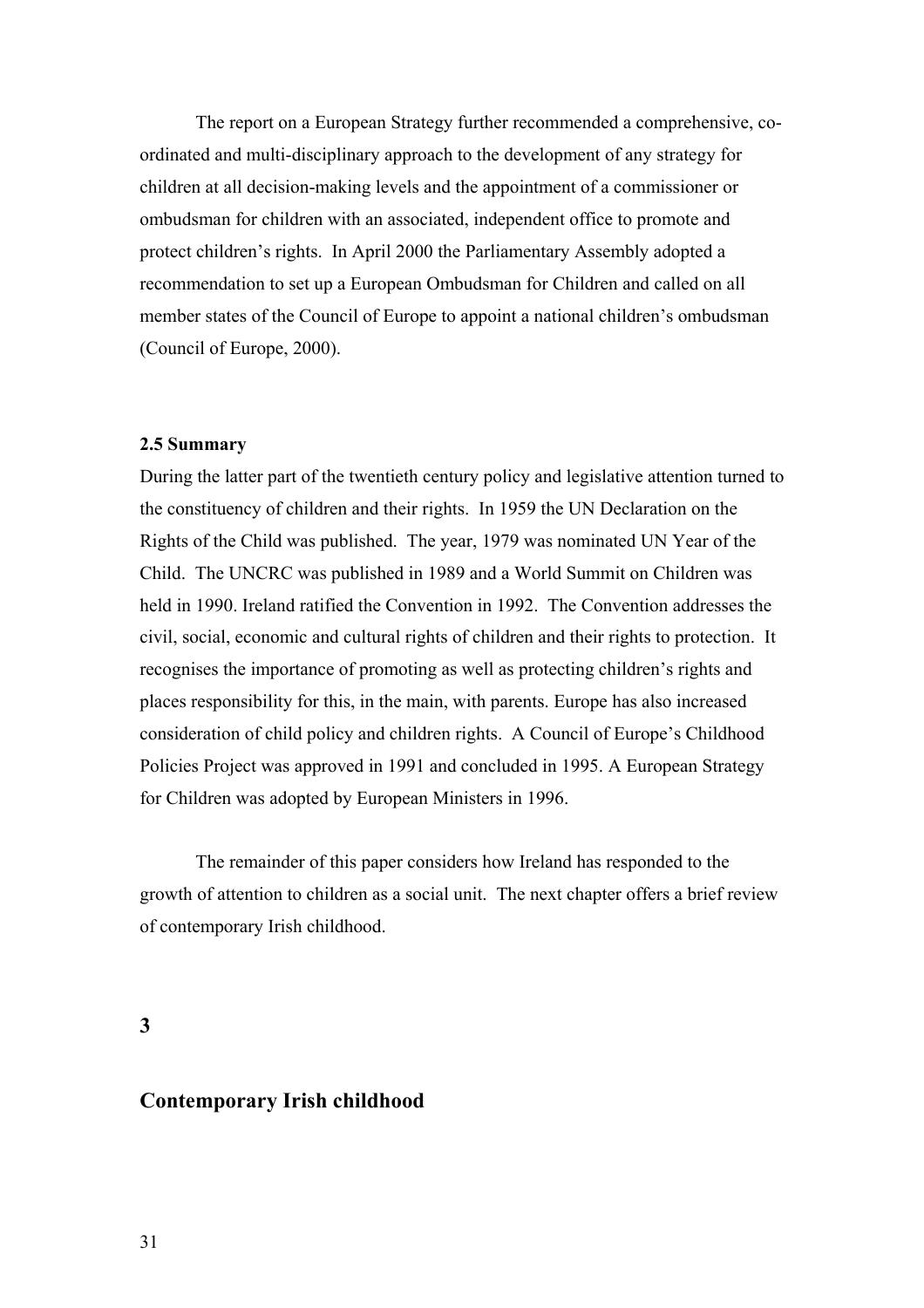### <span id="page-32-0"></span>**3.1 Background**

It is said that the childhood years are the 'best years of our lives'. Not everyone agrees with this dominant view of childhood and attempts have been made to explode what Franklin (1992) considers a myth by suggesting that a cursory examination of the circumstances in which children live tells a different story. Franklin identifies an ageism with respect to children, which places them distinctly in a position of dependency on and domination by adults. This has, he argues, led to situations where children have been exploited, abused and damaged as well as protected and educated.

Childhood is both a biological reality and a social construct. It is defined not only by biology, but also by a particular society at a particular time in a particular way which represents the view that society has of childhood. Historically, child development research has created a vision of development as a progression from a state of dependency - childhood - towards the preferred state of autonomy adulthood. Judging children's development in terms of adult constructs creates a situation whereby children are seen as less able, less reasonable and less strong than adults. Children have been characterised more by what they cannot do than in terms of what they can do (Hayes, 1993). This contributes to the pervasive view of children as being passive dependents progressing towards the dominant role of adult. They are not considered to be rational beings, rather they are seen as immature and dependent on others, usually their parents. While young children are manifestly dependent on adults for much than is necessary to their survival, they are also active agents in the developmental process and contribute to that process, in ways that adults may find difficult to articulate. Research in child development has, by the nature of its focus, separated out the individual child as the unit for study. In this regard it has been criticised as not giving due consideration to the interactive context and social nature of development.

Influential theorists of the twentieth century such as Freud, Erikson and Piaget have left us with an image of the individual child making sense of the world and travelling towards adulthood alone. The prevailing ideology of the individual child, with a common, definable pattern of development, has created a perception of all children as possessed of a universal biological and psychological makeup - the universal child. This 'universal child' has dominated much of child-related policy in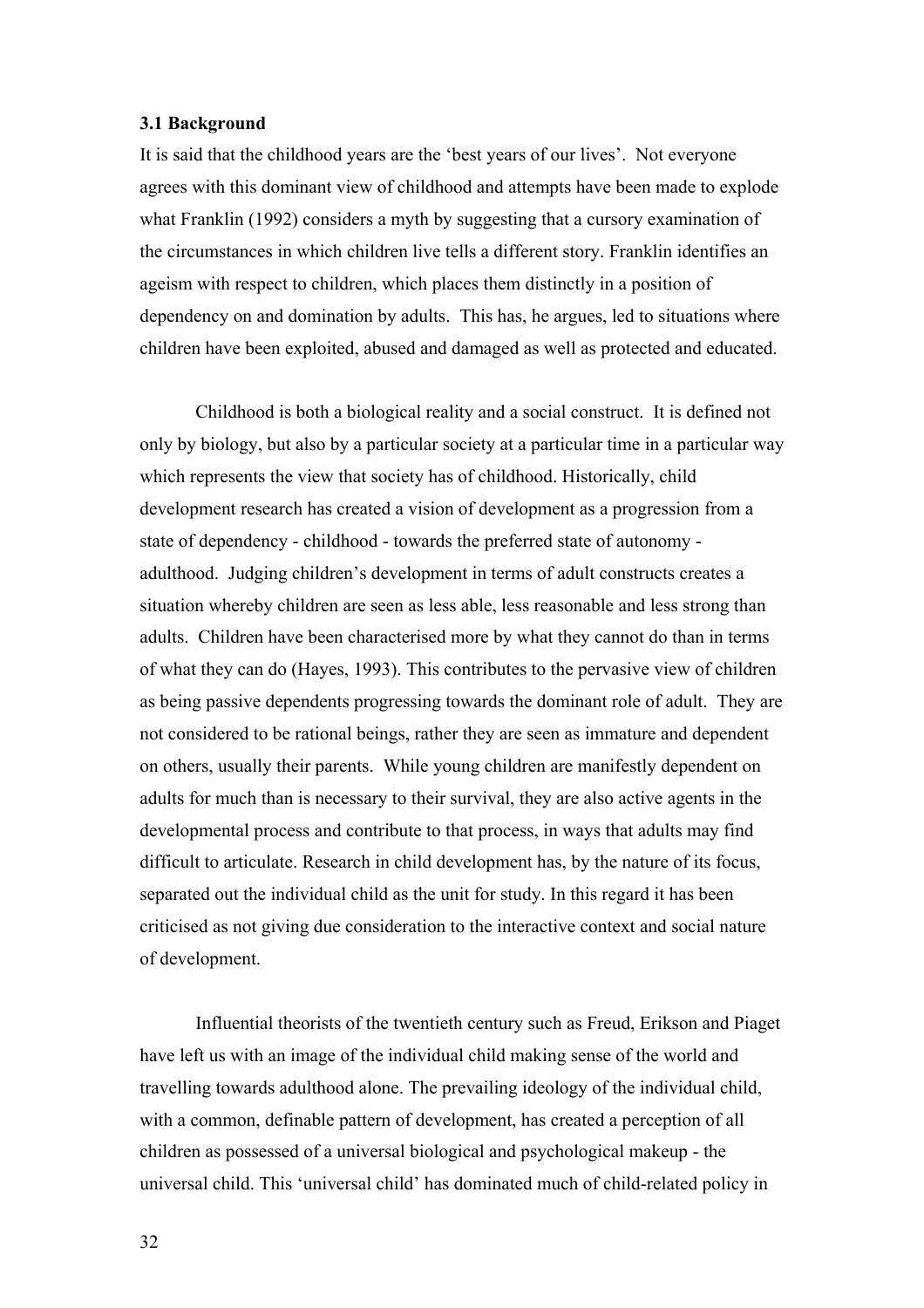education, health, and welfare and has also informed legal decisions made on behalf of children. In addition it has influenced many 'self-help' programmes aimed at assisting adults in their role as parents by presenting development as a series of set milestones that each child achieves at a set time. This approach ignores unique individuality, the complex inter-relatedness of life, the importance of social interactions and the socio-cultural context of development. It fails to take account of children as complex, active human beings with rights who deserve to be protected as participating partners in the process, instead seeing them only as needy, passive, dependent recipients.

Recent research in both psychology and sociology has seen a move away from the traditional approach of studying children in isolation from the complex contexts in which they develop. Increasingly, more attention is being given to understanding childhood and children in a wider socio-cultural context where children themselves are seen as active participants (Vygotsky, 1978; Bronfenbrenner, 1979, 1993; Quortrup, 1994). Woodhead (1997) has noted that, in psychology in particular, the simplistic interpretation of universalist developmental theories, where all children are measured against some notional 'real' or universal child, is gradually being eclipsed by a more comprehensive 'cultural psychology'. Such developments emphasise the individuality of the child while highlighting the need to conceptualise development in the wider context of the individual's experiences and the contribution of the child to those experiences. Children are embedded in their environments and they affect and are affected by them. Researchers are urged to study children within the reality of their experiences as active members of a family and society.

Studies into the well-being of children have noted that well-being has both an objective and subjective component. The objective conditions for well-being are easier to identify and include adequate pre-natal and peri-natal care; stable and secure childhood; adequate access to childcare, health and education and absence of material poverty. The subjective elements of well-being, however, are difficult to identify, and require creative methodology including the participation of children themselves (Hill and Tisdall, 1997; Hogan, 1997). To what extent do children of the modern, industrialised West experience environments that contribute positively to their wellbeing? Sociological studies (James and Prout, 1997; Corsaro, 1997) have illustrated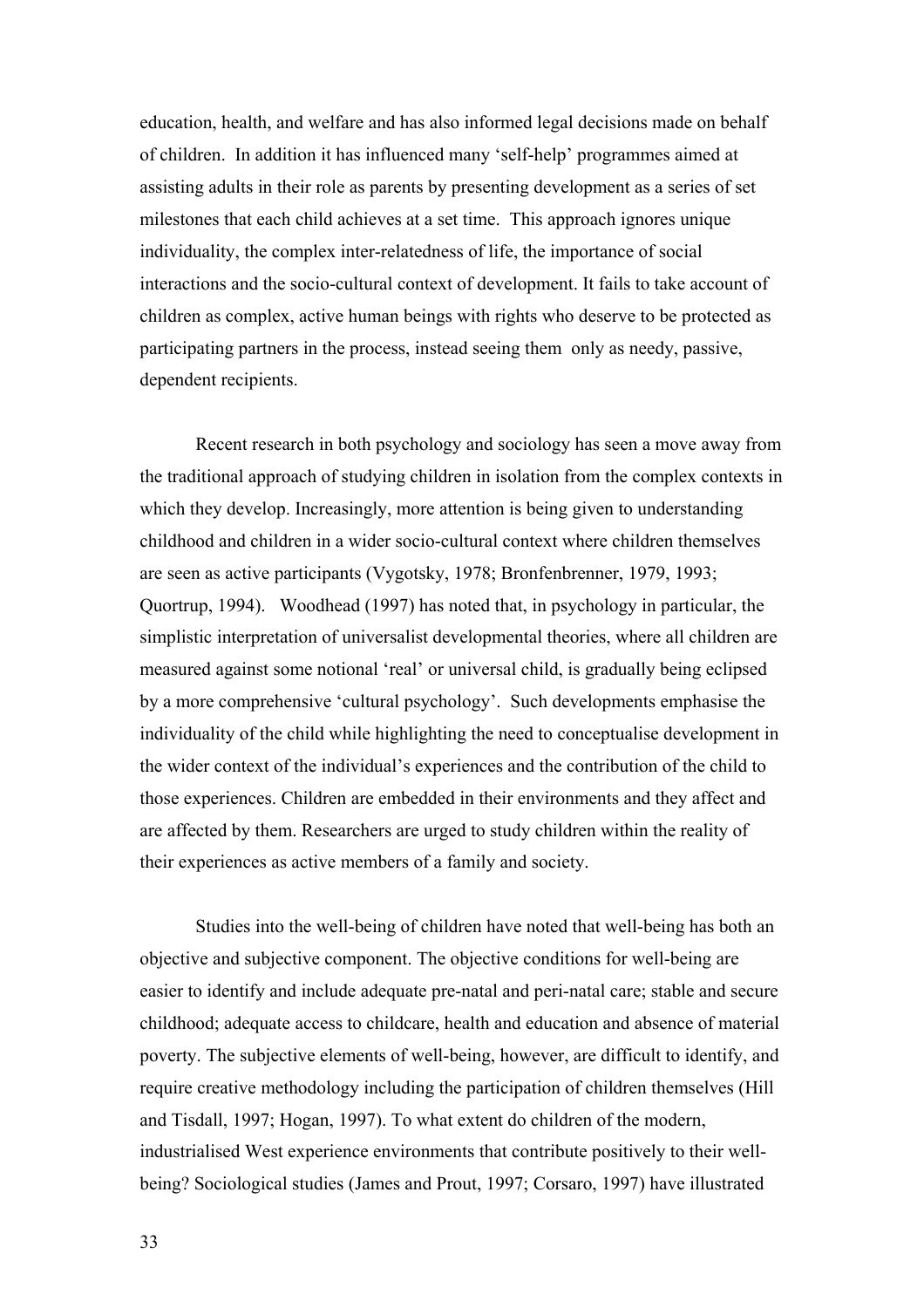<span id="page-34-0"></span>the growing tendency in modern society to marginalise children into spaces designed for them by adults. Such segregation restricts the opportunities for inter-generational contacts and complex socialisation, which occurs as a result of social interactions and the modelling behaviour of adults. The paradox is one of adults protecting children by excluding and restricting them and, in the process, limiting their opportunities for development and socialisation. A more refined balance between protection and overprotection is necessary for the positive development and socialisation of children. To overprotect is to constrain children and to limit their opportunities to develop the skills necessary to cope with, and succeed in, everyday contemporary life. While it is necessary to provide certain services for children alone - as it is for adults alone children should grow up in the midst of society, not separated out of family and society into specialised, age stratified units designed to occupy, entertain or educate them.

# **3.2 Childhood in Ireland**

The task of reviewing the experiences of Irish children is difficult because of the limited statistical data available on them as a specific group. There is no annual report published that brings together general details about Irish children. Data can be collected from the annual reports and statistical summaries from government departments and NGOs. However, there are gaps in the data available and they are often collected using different age-bands for different information. As a result painting a definitive picture of what it is like to be a child in Ireland at the beginning of the twenty-first century is a real challenge.

Drawing on the limited sources available this section presents data about children in Ireland as they progress from birth through to adulthood. Data have been compiled across a range of themes including basic demography, family life, childcare arrangements, education, lifestyle factors and disadvantaged status. The picture of childhood presented here is undoubtedly far from comprehensive, but it does reveal a snapshot of the experiences of Irish children in the current age. Census data for 1996 indicate that there are just over one million children in Ireland. This represents 33 per cent of the total population of Ireland (CSO, 1998b). Division by age is presented in Table 1 below.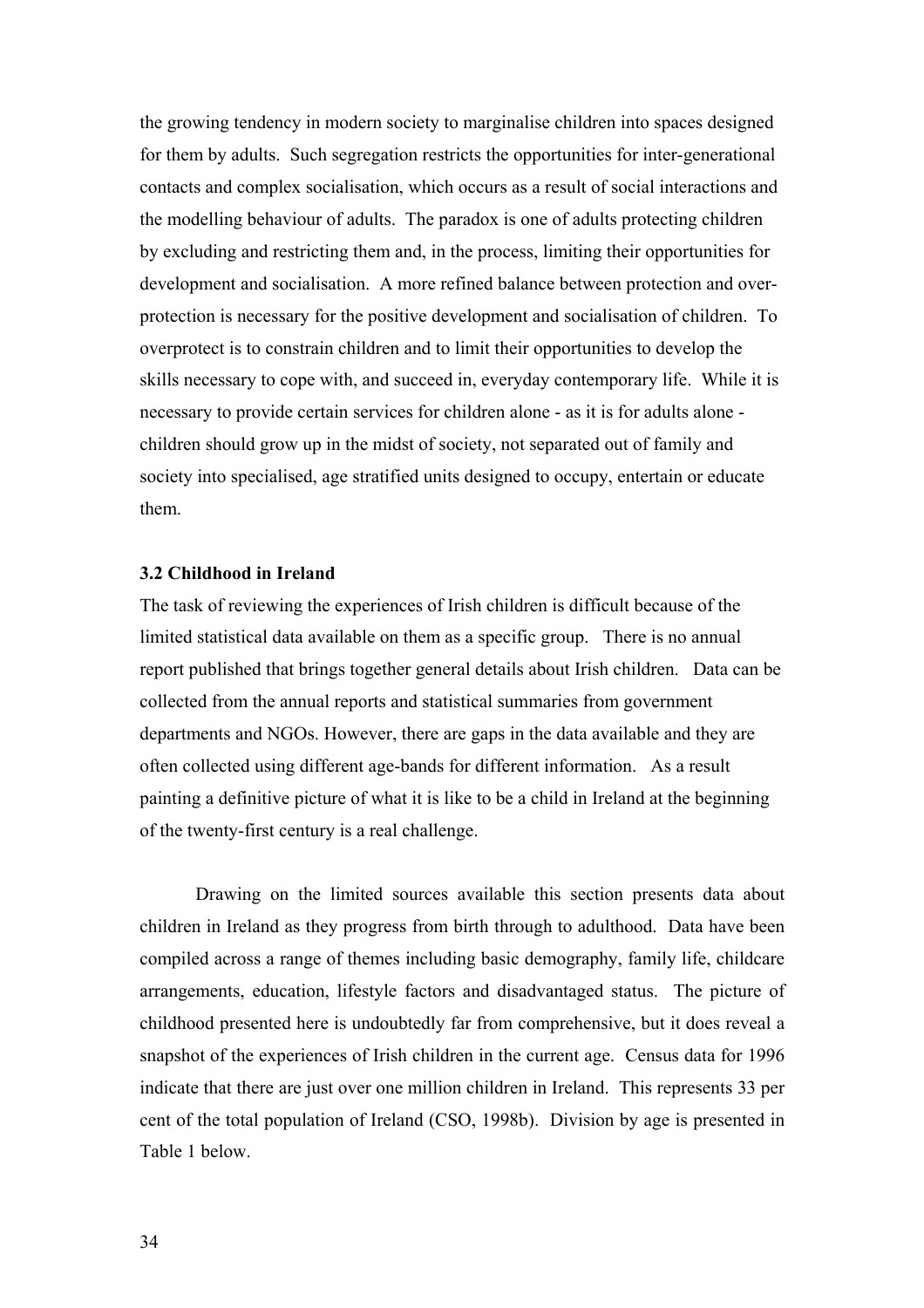|          | 0-4     | $5-9$   | $10 - 14$ | $15-19$ | Total     |
|----------|---------|---------|-----------|---------|-----------|
| Number   | 250,394 | 282,943 | 326,087   | 339,536 | 1,198,960 |
| Per cent | 20.88   | 23.59   | 27.19     | 28.31   | 99.97     |

*Source:* Central Statistics Office (1998), *Census of Population 1996*, Volume 2, Dublin: CSO

 The Irish birth rate is higher than the EU average (Department of Health and Children, 2000). The Total Fertility Rate for 1999 is recorded as 1.89 (Fahey & Russell, 2001) a drop from 2.36 in 1986 and 3.98 in 1971 (Nic Giolla Phádraig, 1991). There has been a steady rise in recorded births outside marriage. In 1978 less than 5 per cent of births were outside marriage and in 2000 this figure had risen to 32 per cent of births (Fahey & Russell, 2001). The infant mortality rate for Irish children is similar to the EU average but the infant mortality rate for Travellers is 2.5 times that of the average population (BHC, 2002). Infant health services are universally available in Ireland and there is an 86 per cent uptake of infant immunisation. However, only 34 per cent of Irish children are breastfed with a lower rate among disadvantaged groups (BHC, 2002).

The family has been recognised as the most stable environment for positive child development (Council of Europe, 1996). The report of the Commission on the Family (1998) endorsed this and went on to point out that, in Ireland, the marital family is still the preferred unit. This reflects a culture-specific understanding of the needs of children, their need for emotional security in an environment of trust, the pattern of their development and the way they learn. It reflects a view of childhood that has been strongly reinforced by the Catholic Church and supported by the Irish Constitution, a view that emphasises the importance of the family unit in child development. Close family networks are still quite strong in Ireland with 41 per cent of grandparents reporting that they engage in activities with their grand-children and 71 per cent providing some level of care (BHC, 2002).

A key factor impacting on Irish childhood, particularly in the early years, is the increased participation of women in the workforce over recent years. The female participation rate increased from 34.1 per cent in 1992 to 48.6 per cent in 2001. Over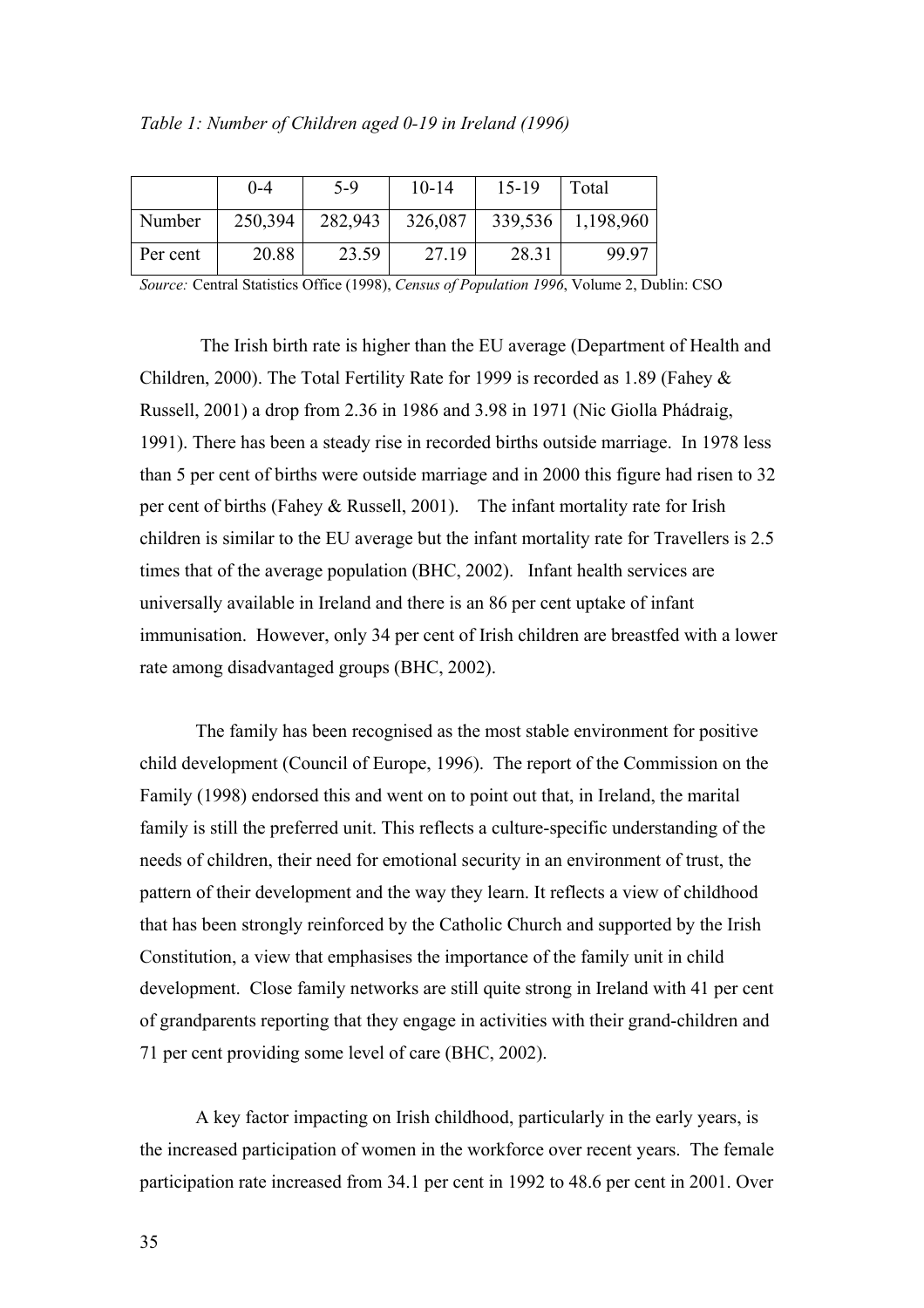50 per cent of women living with a husband/partner in a family unit with children were in employment in the fourth quarter of 2001. Almost 60 per cent of mothers with children in the 5-14 age group were in employment in 2001 as were 50 per cent of male lone parents and 44 percent of female lone parents (CSO, 2002). In March 2001 maternity leave in Ireland was extended to 18 weeks. Maternity Benefit is payable for a continuous period of 18 weeks irrespective of whether the mother returns to work following the leave. Payment is calculated by dividing the gross income by the number of weeks actually worked. Paternity leave is three days which may be taken from the time of birth up to four weeks after the birth. The Parental Leave Act 1998 makes provision for unpaid leave for fathers and mothers to look after young children for up to 14 weeks which must, in the main, be taken not later than the day on which the child concerned attains the age of five years.

By European standards Ireland has a very low level of publicly supported childcare services. Provision takes a variety of forms and there are limited data on numbers of services and numbers of children attending (Hayes, 2001). A study carried out on behalf of the National Childcare Strategy (Goodbody Economic Consultants, 1998) found that, overall, the most widely used form of childcare among mothers working outside the home is childminding in the minder's own home. Of the 88 per cent of mothers working full time with children under five years, 40 per cent used a minder in their own home (family day-care) and 14 per cent used preschools/nurseries. For children between five and nine years of age, 68 per cent of mothers working full-time indicated that they used no form of childcare. Of those who did use childcare, 60 per cent used a minder in the child's home. This survey was the first national survey of childcare usage which gathered data from parents themselves. However, it had limitations. For instance, it did not distinguish between full- time and part-time care arrangements and the ages were banded rather than by year, yet it does provide the first picture of childcare usage at a time when female labour market participation rates were just beginning to rise significantly. The report gives no details of how children of working mothers where no childcare arrangements are in place spend their after-school-time and this is an area needing future research and consideration.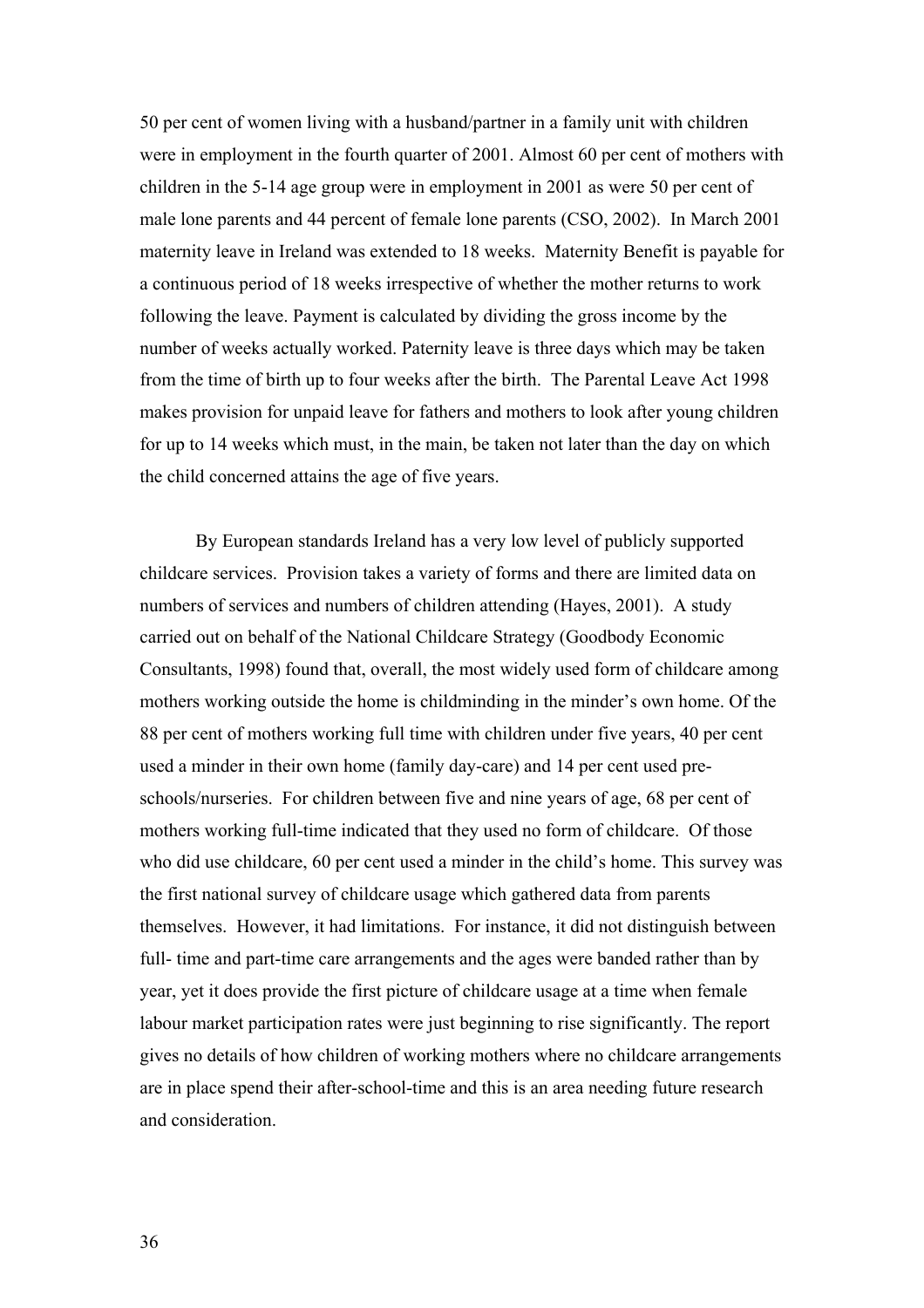The rate of economic and social change in Irish society over the last decade has been such that the impact on families and children is only beginning to be assessed. As society diversifies so too do families. Concern has been expressed about the impact of increased differentiation of family types on children and childhood (Knutsson, 1997). Research into children's well-being (Costello, 1999) indicates that the aspects of family life most supportive of positive development in children have less to do with a particular family structure and more to do with the quality of family relationships and the level of stress within the family. The rapid rate of change in Irish society seems to be creating a sense that family life is becoming increasingly more fraught and stressful with damaging consequences for children (Commission on the Family, 1998). This may be gauged by, among other things, the increased and sustained demands from parents for support, in the form of family-friendly work practices and childcare services, to facilitate their role as the primary child carers in society. The Government recognises that family policy needs to be responsive to the changing demands and has published a variety of documents promoting family friendlyinitiatives.<sup>5</sup> In parallel with this attention to research and policy developments, there has been a rise in the availability and use of phone-line support services for parents and for children  $(ISPCC, 1999)^6$  $(ISPCC, 1999)^6$ .

Fifty-two percent of Irish four-year olds attend primary school and 99.8 per cent of children aged five to fourteen years participate in full-time education. Eightytwo per cent of 17 year olds are in full-time education and leave school on completion of the Leaving Certificate examination (Department of Education and Science, 2000). McCoy and Williams (2001) note that 15.3 per cent of children leave school on completion of the Junior Certificate and 3.2 per cent leave school without completing any state examination. Forty-six per cent of those who leave school enter third-level education. In 1999/2000 there were 5,600 Traveller children attending primary school, 962 in mainstream post-primary, 120 in special junior education centres and 661 attending senior traveller training workshops (Ireland, 2000c).

 $\overline{a}$ 

<span id="page-37-0"></span><sup>&</sup>lt;sup>5</sup> http://www.familyfriendly.ie/trendspage

<span id="page-37-1"></span> $6$  Examples include 'Childline', run by the Irish Society for the Prevention of Cruelty to Children (ISPCC) and 'Parentline' run by the Organisation for Parents under Stress. In addition authors such as David Elkind (1988) in *The Hurried Child* address the impact of family stress on parenting and the quality of children's lives.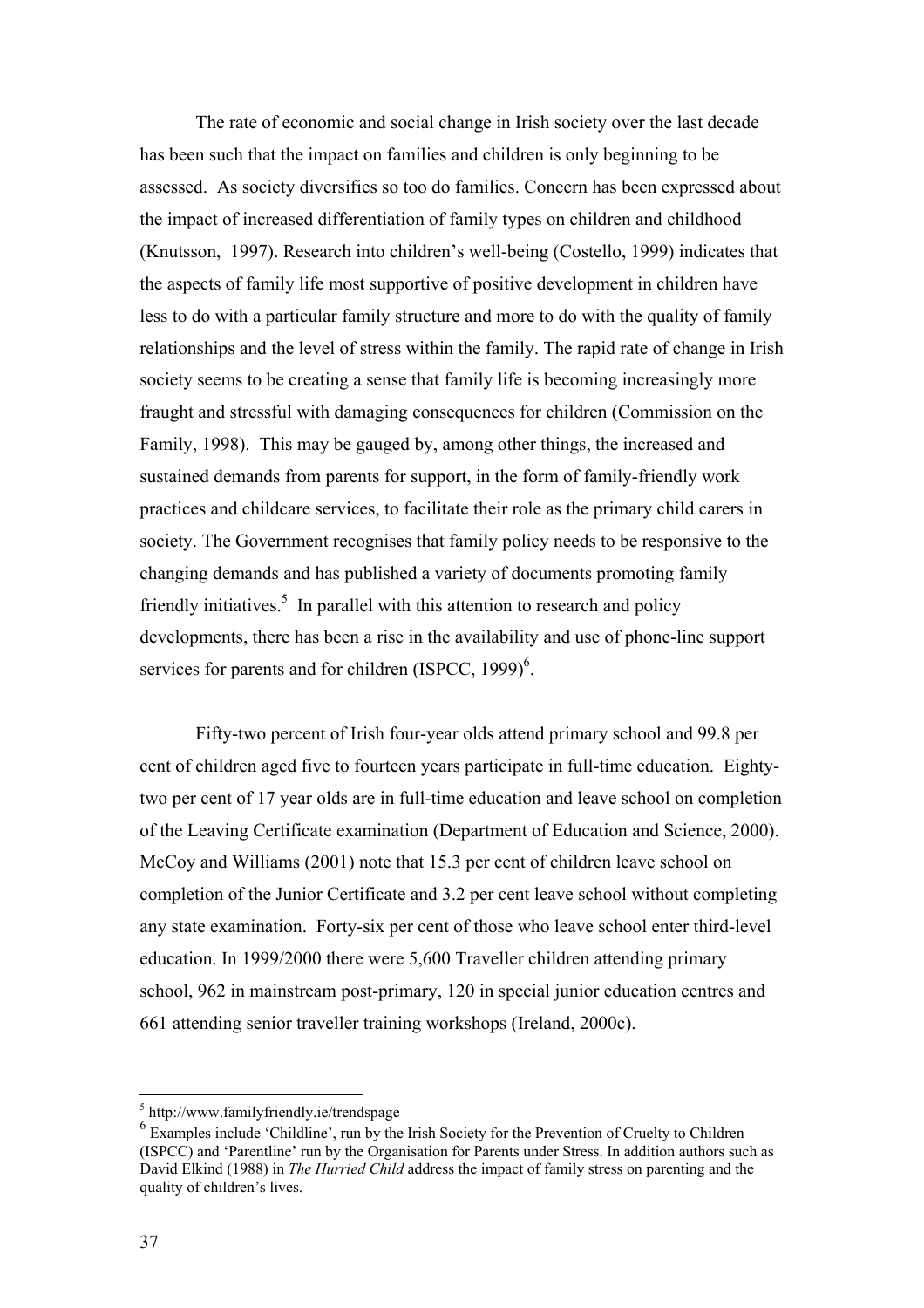Analysis of lifestyle factors in Irish children show that 22 per cent of them report that they are 'very healthy' while 67 percent report that they are 'quite healthy'. One in five children between the ages of nine and seventeen years are current cigarette smokers and over two-thirds of sixteen year olds report that they have been drunk in the last twelve months - this is higher than the average among 30 European countries (BHC, 2002). There are 43 national youth organisations affiliated to the National Youth Council of Ireland (NYCI). These organisations provide a variety of leisure and recreational services for members. They include youth clubs, uniformed youth organisations such as the scouts and the guides and youth wings of political parties. Over 500,000 young people are members of these groups. Lifestyle research suggests that children exercise less as they get older and one in five children between the ages of nine and seventeen years report that they watch television for four or more hours a day. In addition Ireland has the highest penetration of Sony Play Stations in the world after Japan (Ireland, 2000c). Children in disadvantaged areas have been shown to exercise less than children who are financially better off. Increasing the opportunities for sport and leisure activities is recognised as important to physical and mental well-being and reduces the level of anti-social behaviour. It is of note that research carried out by Webb (1997) found that 46 per cent of local authorities do not, as a matter of policy, provide playgrounds. Some 16 per cent of Irish children in the age-range 15-17 years work and almost 31 per cent of these are in full-time employment. The Protection of Young Persons (Employment) Act 1996 was enacted to protect young workers. Children under 16 years of age may not work after 8p.m. and must have two days off in seven. Those aged between 16 and 17 years may not work after 11p.m. and must have two days off in seven.

A significant number of Irish children continue to live in poverty with 26 per cent of children living below the 50 per cent relative income poverty line in 1997 as compared to 18.5 percent in 1980 (Nolan, 2001). According to a Eurostat survey cited by Nolan (2001) Ireland has the highest rate of child poverty compared to the EU member states included in the study. In December 1996 there were 3,668 children in care of whom 76 per cent were in foster care (Department of Health and Children, 2000). This compares to 2,534 children in care in 1983 of whom 56 per cent were in foster care (Nic Giolla Phádraig, 1991: 17). The increase in the number of children in care over this time is greater than the figures suggest as there has been a parallel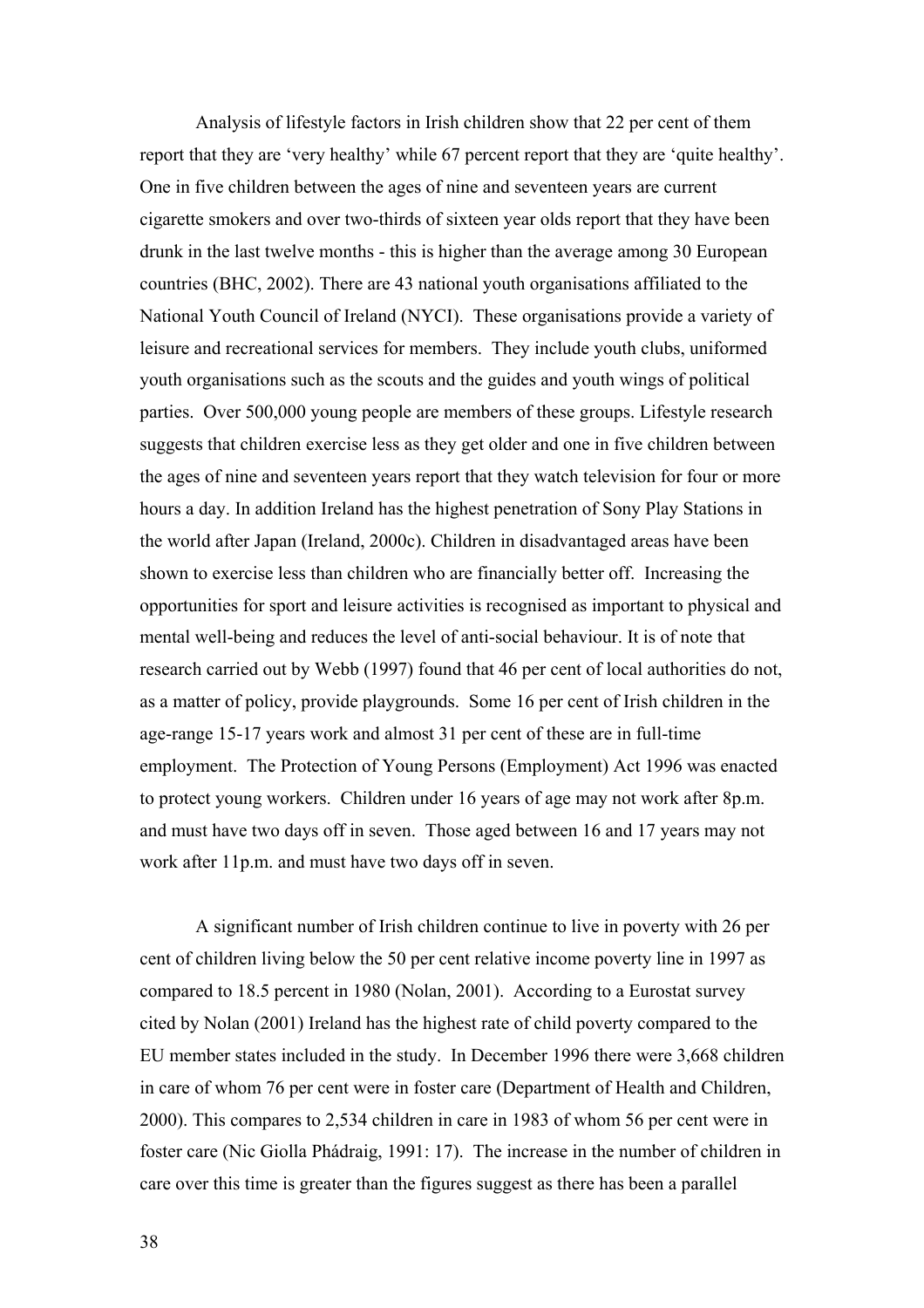decline in the birth rate. In 1996, 14,000 referrals were made to the garda juvenile offices in respect of offences by young people under 18 years of age (BHC, 2002). In September 2000 there were 119 young people aged under 16 years in Department of Education Special Schools for Young Offenders. There were 98 young people aged between 16 and 18 years in places of detention. There were 560 children recorded as homeless in Ireland, 281 males and 279 females. There was a disproportionate representation of travellers and young people who had spent time in care within this group (Ireland, 2001b). Particularly disadvantaged groups in Ireland include Traveller children (Kenny, 2001), children of refugees and asylum seekers (Moran, 1999), children who are in legal custody, subject to abuse or neglect, homeless children (Kelleher and Kelleher, 1998; Williams and O'Connor, 1999) and children with disabilities (CRA, 1998).

## **3.3 Giving voice to children**

Sustaining and improving the quality of life for all Irish children is not an easy task. They are not a politically powerful group and do not have a clear and specific voice. In a positive development in the recent past policy-makers are giving increased support and attention to research into children's lives. Increasingly researchers, both policy and academic, are including children directly in research on topics of relevance to them. This trend is raising valuable ethical and methodological questions for researchers, policy-makers and those working with children (Davie, Upton and Varma, 1996; Hill, 1998; Hennessy, 1999). It is also providing an opportunity for the voice of children to be heard.

In a study carried out by the ISPCC in 1996 over 50 per cent of the children surveyed believed that they should be allowed decide for themselves when they go to bed, what to eat and who to have as friends. Almost 80 per cent believed they should be allowed decide what to wear and how to style their hair (cited in the Ireland, 2000c). In preparing for the National Children's Strategy, the Strategy Team consulted with children. Analysis of the issues children identified as important to them indicates a prevalence of certain themes. These include play and recreational facilities, the environment, health, well-being and safety, education and social issues. When asked what they thought the world might be like in 2010 their responses were a mix of practical and imaginative but "whatever their views about the world, the young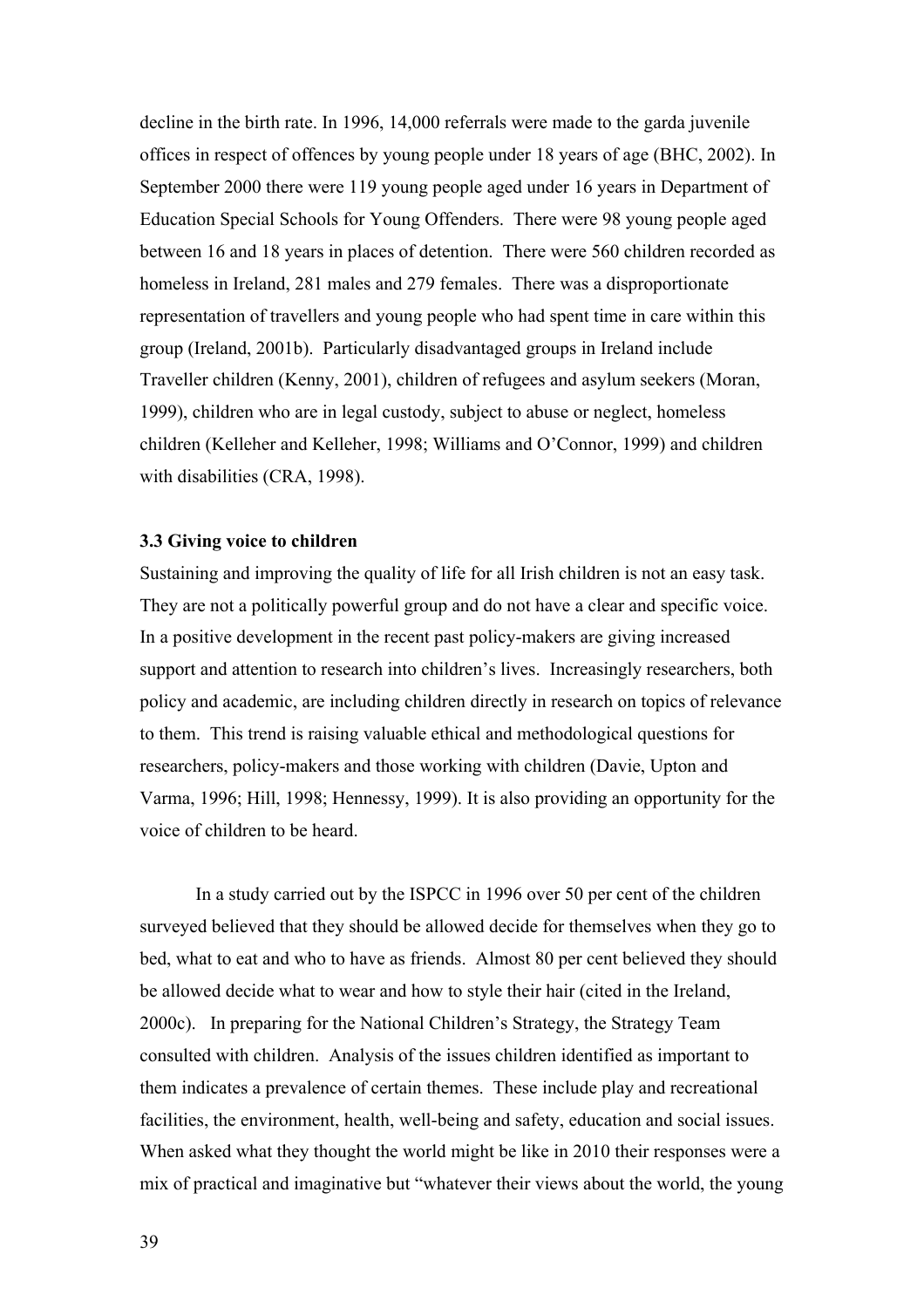people tended to be positive about their own futures" (Ireland, 2000b: 15). In 1999 the National Youth Council of Ireland (NYCI) carried out a survey of second level students examining their views on student participation in school decision making. The study found that, in schools that had School Councils, 79 per cent had been established by the school principal and 8 per cent were the result of a student initiative. In the schools with councils 25 per cent of students found them 'very useful', 44 per cent 'somewhat useful' and 31 per cent 'not very useful'. The survey also found that 48 per cent of those surveyed had part-time work and, of those, 54 per cent worked for eleven or more hours per week. If allowed to vote the study found that 74 per cent would vote and 26 per cent would not. However, data reported in the NCS indicate that Ireland has the lowest rate of young voter participation in the EU at 40 per cent compared, for instance, to the UK at 75 per cent (Ireland 2000c: 19). This disparity requires further investigation.

The needs and rights of many vulnerable and troubled children are articulated by parents or pressure groups, speaking on their behalf. For some children, for example those with learning disabilities, it seems that pressure for policy action to meet their rights for education, is best achieved when parents or pressure groups resort to litigation. A review of recent court cases will provide examples of a number of rulings demanding that the State meet its obligations, under the Constitution, to educate all children and to provide safe and appropriate alternative care environment to those who need it (Martin, 2000). In many ways this reflects the dominant discourse about children in Ireland which regards them as the private responsibility of their families, where parents are viewed as the primary voice of children and children are perceived as passive dependents. The result of this is that unless there are serious problems or risk of problems, families tend to be left alone to cope with the strains of modern parenting with limited state support. Policy has developed in reaction to problems and not as part of a wider vision for children. A consequence of this is the development of isolated and fragmented services in place of integrated and inclusive services. Indeed, many government initiatives are targeted at resolving a particular problem in the short-term rather than deriving from a discourse on the rights and needs of all children.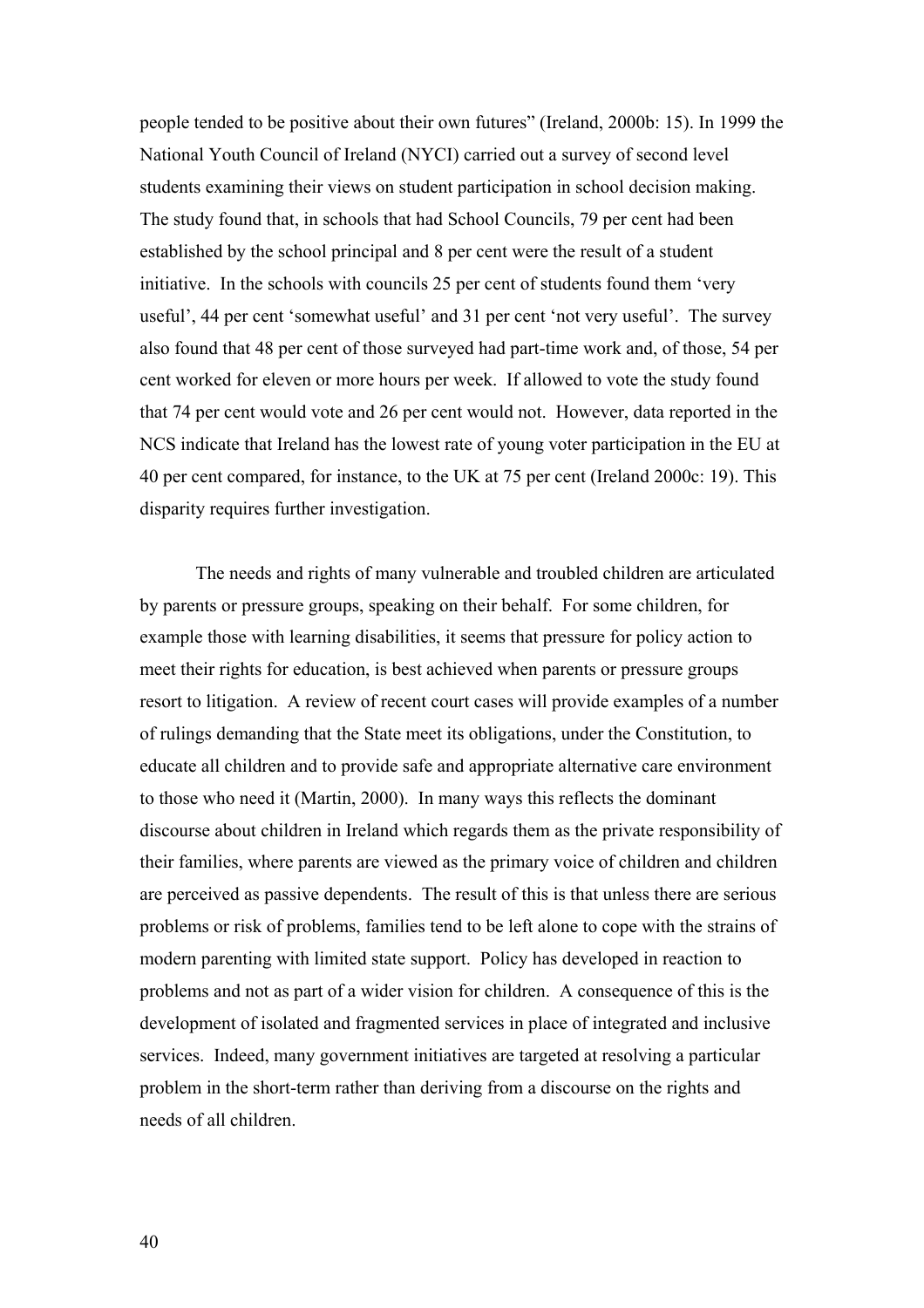For the majority of children, however, agendas and interests other than the needs and rights of the children drive many of the policy issues that impact directly on them. For instance, the National Women's Council of Ireland has led a campaign pressing for a childcare policy to allow women access to training, education and employment. Unions are seeking childcare services and tax relief for parents so that their members can access the work available, employers are calling for childcare support so that they can fill positions arising as unemployment reaches its lowest level in decades. In addition pressure for childcare is coming from the community/voluntary sector who characterise it as a requirement for parents in poverty so that they can access training and employment and provide more effectively for their children. While not negating the right of any of the above groups to call for the support and development of the childcare sector, it is remarkable that there has been little or no debate on the issue from the perspective of the needs and rights of children themselves.

Children attract the attention of the media in Ireland, as elsewhere. They are often used by the advertising media to represent the purity, innocence or safety of a particular product, place or action. However, many media reports on children and childhood highlight the needs of different groups of children, the lack of services and supports for them and their families. This attempt to raise important issues of policy may, inadvertently, give a biased view of children and childhood as problematic and, in the process, give a negative view of children. Any review of contemporary newspapers or news reports will produce details of lack of, or deficiencies in, appropriate education and childcare facilities for children; court cases highlighting insufficient and inappropriate services for troubled and troublesome children; concerns about the increasingly visible homelessness among children; debate about the high percentage of Irish children born to families headed by a lone parent; lack of play facilities for children and the increased impact of traffic on their freedom of movement; references to both family and institution-based abuse of children; concerns about the exposure of our youngest children to drug abuse; the rise in suicide, particularly among young men; increased incidences of juvenile crime and reports of the high rate of child poverty, particularly in urban areas.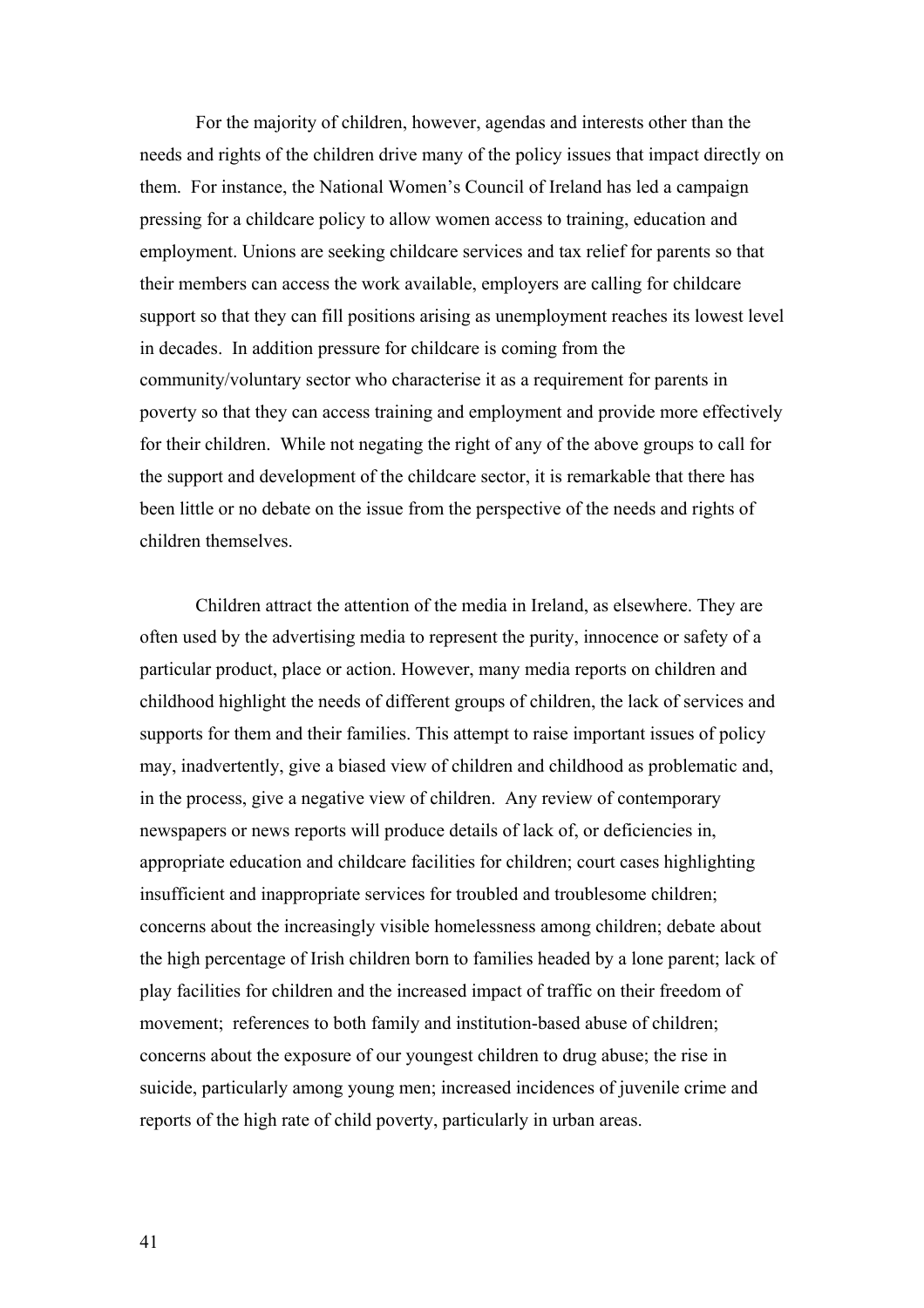Childhood in Ireland is not in crisis when compared to some of the tragic circumstances of children in countries impoverished through war and/or famine. However, childhood has been neglected as a policy issue. Children are rarely considered in terms of how wider policy developments impact on them. This neglect needs to be remedied because there are critical features of childhood that are at risk in modern society brought about by increased mobility, access to media and global communications. Changes in family structures, demographic realities, new technologies and new children's cultures are opening up new and different childhoods for children and adults.

## **3.4 Summary**

Children represent one-third of the total population of Ireland. Reviewing contemporary Irish childhood is difficult because of the limited data available and the embedded nature of these data. Children represent a specific social group and, as such, have a right to expect policy-makers to consider them separately from other groups. This right has been recognised by Ireland with the ratification of the UNCRC. Respecting children as human beings means that children are not seen as adults in waiting, mere objects of protection, but as subjects and bearers of rights. Policies supporting families in their child-rearing responsibilities will be enriched by taking into account the immediate needs and rights of children. Recognising and taking account of the, often unintended, consequences of policy decisions that are impacting directly on Irish children would assist society in supporting childhood and family life in a balanced way. Most of all, child sensitive policy-making will provide a society that children experience as respecting and valuing them for what they are, as well as what they will become, that protects them in a way that takes account of their right to participate in decisions about their protection, and that enables them to become the adults of tomorrow by meeting their needs and rights today.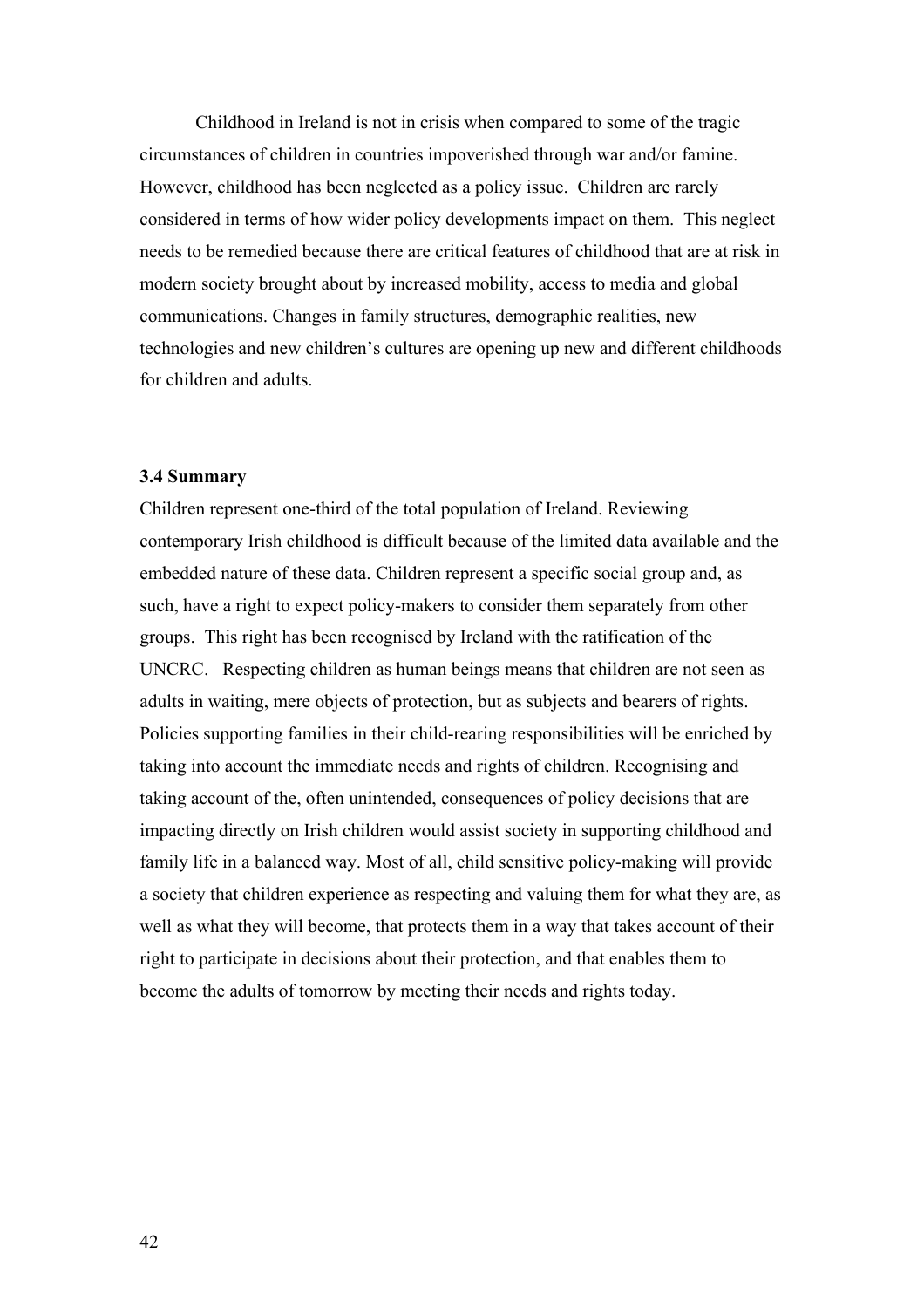# **Policy Development and Children in Ireland**

### **4.1 Background**

Public policy is influenced by a variety of sources, both internal and external to society. External factors include the influence of international agents such as the UN, the EU or the Council of Europe. In relation to policy development and children the most notable recent international influence is the UNCRC. Irish policy in relation to children has also been influenced by our membership of the EU through agreed recommendations and directives and also through the funding initiatives, that have been available since joining. This can be seen in the impact of equality legislation on the development of childcare services and aspects of maternity and parental leave. However, policy-makers are also influenced by national factors such as the state of the economy, the level of employment or unemployment and particular local or special interest issues which can have a disproportionate impact depending on the security of a government's majority. Such factors often guide the policy changes that are made by new governments when presenting a proposed agenda for action. Reviewing the history of a particular policy development can present that development in an ordered and linear way, which may conceal the organic, and sometimes unpredictable, process that policy-making can be. A change in policy direction may come slowly over time but appear sudden in the end, particularly where the considerations leading to a given policy have taken place outside the public view.

One influence on policy development that is well recognised in Ireland is the 'pressure group'. Historically successful pressure groups for children have tended to address particular aspects of policy. For instance, there are powerful lobby groups on behalf of children with learning disabilities (National Association for Mentally Handicapped, Ireland); the rights of parents to have their children educated in multidenominational schools (Educate Together); Traveller children (Pavee Point); children in poverty (Barnardos; Combat Poverty Agency; the ISPCC). In 2001 another group emerged – the USSS – which was formed in response to the impact of a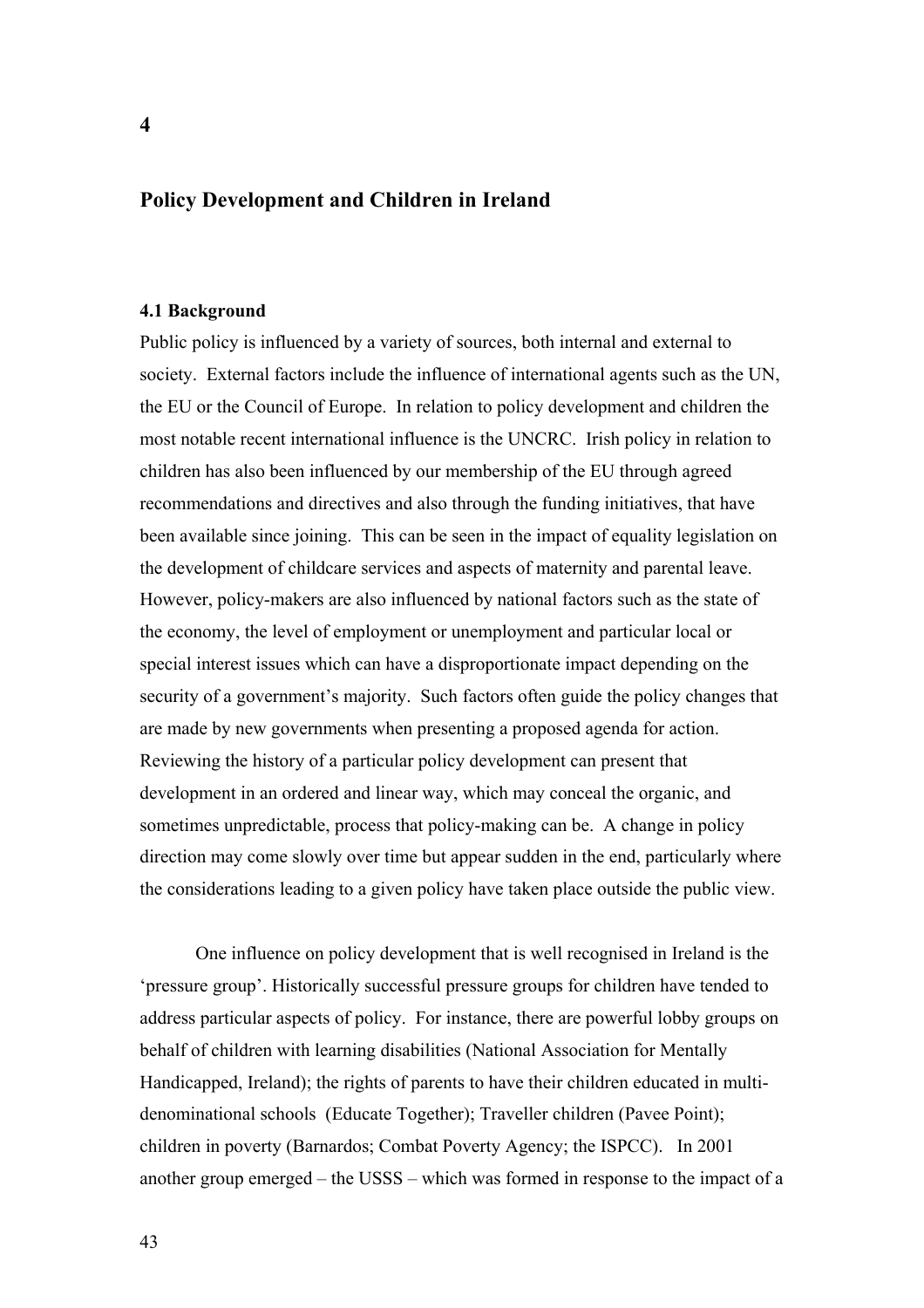series of intermittent strikes by secondary school teachers during the academic year 2000/2001. This group is particularly interesting as it was formed by fifth and sixth year school students from around the country and mobilised quickly through use of media and mobile phones. In some cases, Ireland has had to be forced to meet its constitutional obligations to consider the rights of children in response to rulings from the High Court and Supreme Court. Recent examples include cases relating to access to appropriate education for children with special needs and access to appropriate residential, therapeutic support for troubled children (McGuinness, 1998).

The motivation for making or changing policy will influence the form that policy takes. For instance, there has been significant recent investment in information and communication technology (ICT) education. Such investment reflects as much the need for an emerging computer competent workforce as any belief that we owe it to children to equip them, through education, with skills in technology. Externally influenced or imposed policy changes, such as the recently introduced parental leave legislation in response to a directive from the EU, may be introduced in a limited way, particularly if they are at odds with a prevailing ideology. On the other hand, a policy that is led by a particular governmental vision will tend to be more readily introduced, implemented and supported. There is increased attention to the needs and rights of older people evident in recent policy documents. Given the projected demographic changes predicted there has been a commitment to investing money in pension funds and the Department of Health and Children has recently extended free medical care to older people. This latter issue has generated some debate among medical practitioners and social policy analysts about the value of giving free medical care to all over-70s while giving no consideration to the rights of children to receive free medical care (Nolan and Russell, 2001).

Irrespective of the impetus for policy change, policy-making is a dynamic process. To be most effective the process needs to be less reactive and linked to an overall national development priority. National Development Plans, informed by the work of organisations such as the National Economic and Social Council (NESC), provide a mechanism for improved, integrated policy development. In addition, the Strategic Management Initiative (SMI) and associated developments in Irish public policy management have recognised this fact. A key principle of the SMI is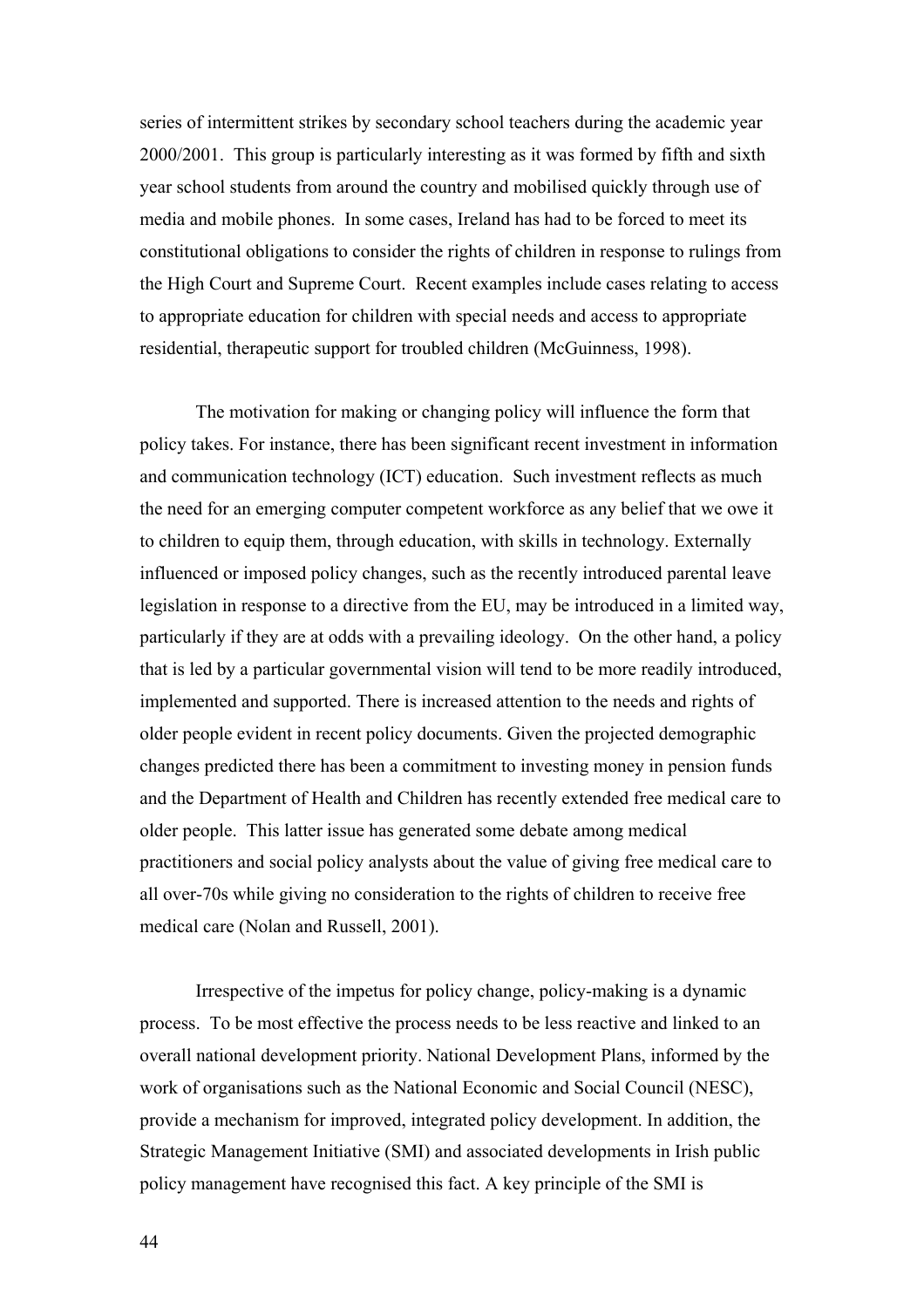consultation with and participation of customers, on a structured basis in relation to particular strategic issues.

In 1993 the establishment of the CRA brought a number of groups together to focus attention on the UNCRC and the promotion and protection of children's rights. CRA was not the first organisation to come together on behalf of children in Ireland. Both CARE and Children First, founded in 1974, were two active voluntary groups which together in the 1970s advocated greater cohesion and focus for policy with respect to children. In 1976 CARE and Children First, along with the Irish Association of Social Workers and the ISPCC, organised a protest march to Leinster House, the seat of the Dáil, the Irish Parliament. There, a Proclamation on Children's Rights was read out and later handed to the then Taoiseach, Mr. Liam Cosgrave (Mollan, 1979). They were also important players in demanding improved services for children in the care of the state and contributed to the publication, in 1980, of the influential Child Care Task Force report which acted as the precursor to the Child Care Act, 1991. In addition these voluntary groups used the fact the 1979 was nominated as UN International Year of the Child to good effect. This presented an important opportunity for raising awareness about the needs and rights of children among policy makers and practitioners in Ireland as elsewhere (Knuttson, 1999; Mollan, 1979). Indeed, in 1979 Charles Mollan, a founder member of Children First, expressed the hope that the steering committee, established to co-ordinate activities for the International Year of the Child in Ireland, would be expanded to become a permanent Irish Children's Council. (Mollan, 1979)

## **4.2 Children and the Irish Constitution:**

A key influence on policy-making in Ireland is the Irish Constitution (1937). It has been particularly influential, and to some extent conservative, in respect of policy development related to children and their rights. The Constitution is considered the basis for the values in Irish society while reflecting the values of the period during which it was written. It emphasises civil and political rights rather than social, economic and cultural rights, reflecting the spirit of the time of its development (Steiner and Alston, 2000). The Constitution of Ireland recognises the family "as the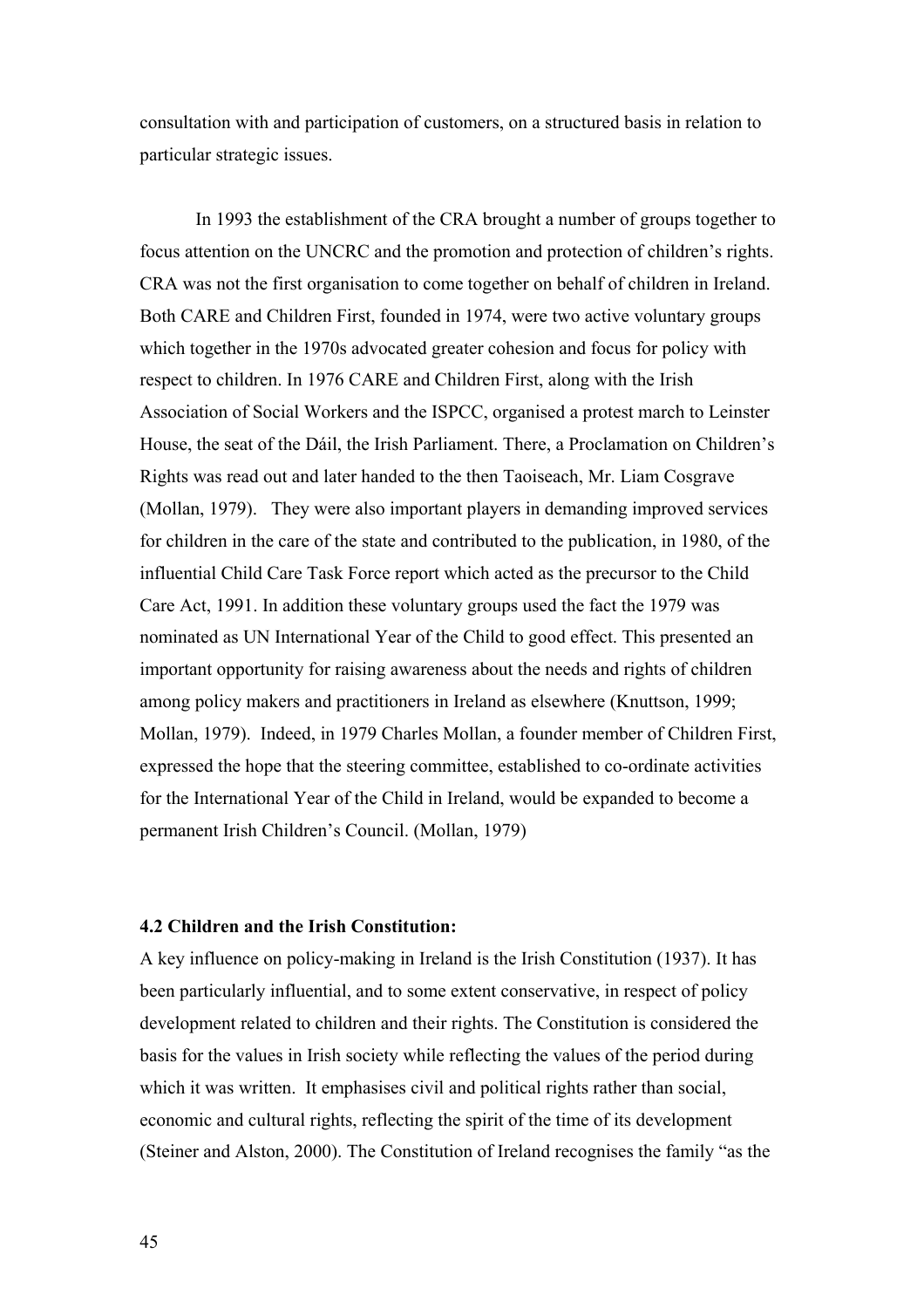natural primary and fundamental unit group of Society" (Article 41.1.1). Article 42.5 provides that

in exceptional circumstances, where the parents for physical or moral reasons fail in their duty towards children, the State as guardian of the common good, by appropriate means shall endeavour to supply the place of the parents, but always with due regard to the natural and imprescriptible rights of the child. (Article 45.2)

McGuinness (1998) has noted that Article 42.5 is the only reference to the rights of the born child in the Constitution. The recognition accorded the rights of the child in Article 42.5 does not refer explicitly to the rights of all children and may be seen as limited to children where the family has, somehow, failed in their childrearing responsibilities. The limiting of stated constitutional rights to vulnerable or troubled children rather than all children has given rise to a number of calls for constitutional review. These include the Task Force on Child Care Services (1980) and the Kilkenny Incest Investigation Team (1993) which noted that the:

high emphasis on the rights of the family in the Constitution may consciously or unconsciously be interpreted as giving higher value to the rights of parents than to the rights of children. (p.56).

The report of the Kilkenny Team went on to recommend an alteration to Articles 41 and 42 of the Constitution to include an explicit statement on the constitutional rights of all children. In 1996 the Constitution Review Group (CRG) recommended an amendment of the Constitutional definition of the family to recognise the diversity of family types now prevalent in Ireland, some of which are headed by parents who are, by definition, children themselves. The CRG also recommended that the Constitution should include an express obligation to treat the best interests of the child as a paramount consideration in any action relating to children. Lynch (1996: 628) comments that:

if the Constitution is to provide protection for the family, what is essential is that it provides protection for the core caring and support-related activities.....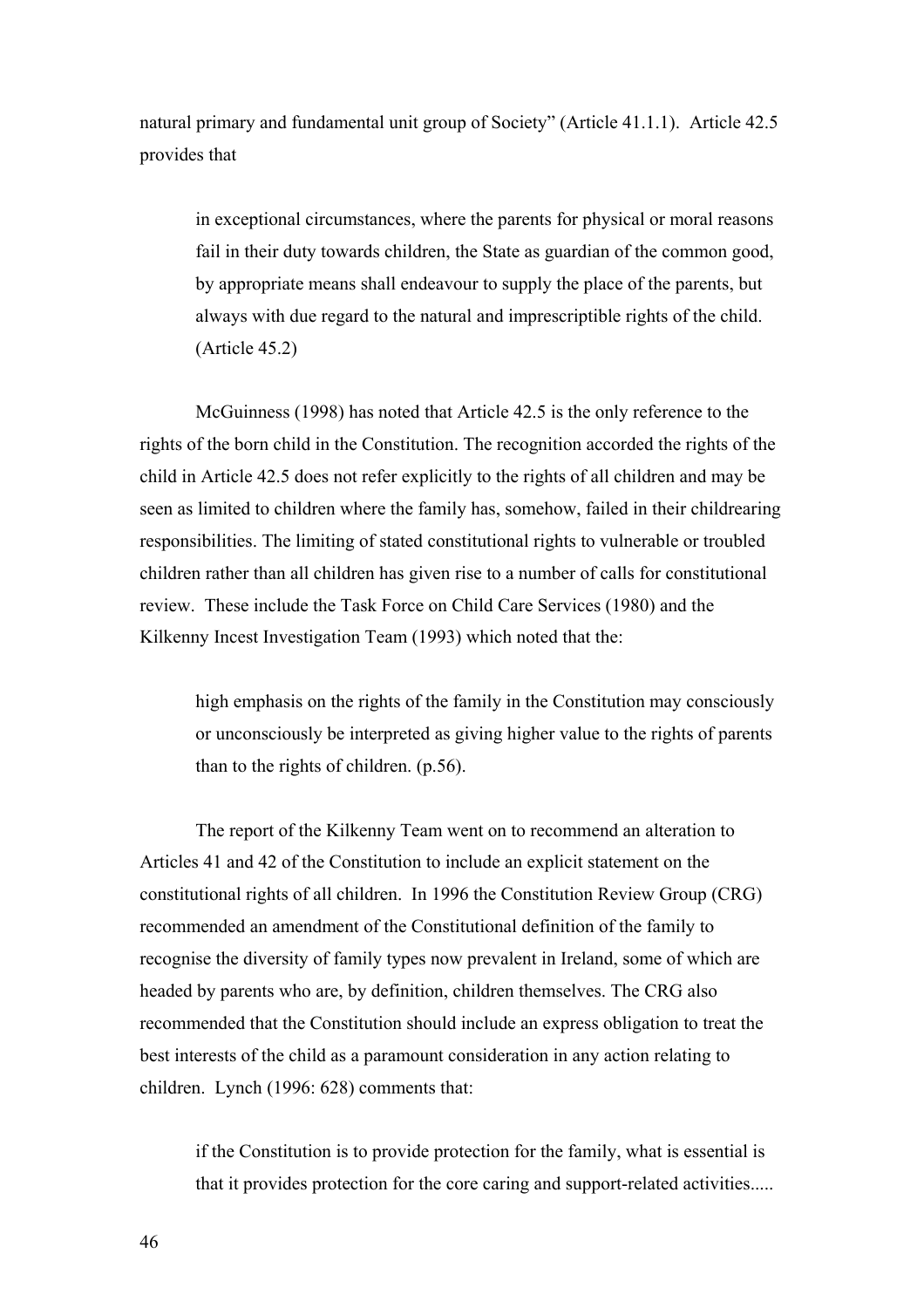the notion of protecting the institution of family *qua* institution without regard for its substantive work seems to signify a very narrow and limited approach.

A number of commentators have noted that Ireland lacks a clearly defined family policy (Kiely and Richardson, 1995; Fahey, 1998; Cleary, NicGhiolla Phadraig and Quin, 2001). Regulations and supports for family and family life are drawn from a range of different areas of policy covering resource distribution and regulation of family matters (Fahey, 1998). Until recently intervention by the State into family life was justifiable only under certain circumstances such as extreme neglect or abuse and confined, in the main, to providing financial support. The Child Care Act, 1991 marked an important turning point in this non-interventionist approach. It highlighted the value of preventative services and, under Section 8 of the Act, the Health Boards were charged with the responsibility of providing/supporting childcare and family support services. However, the Act did not define 'family support' and this lack of clarity may be a limitation to its effectiveness (Gilligan, 1995).

Ireland's ratification of the UNCRC in 1992 also marks a turning point in policy approach regarding the role of the State. For example, Article 18 makes a clear statement regarding the State's role in providing appropriate assistance to parents of all children in their childcare responsibilities as a right for children. It notes that:

States Parties shall render appropriate assistance to parents and legal guardians in the performance of their childrearing responsibilities and shall ensure the development of institutions, facilities and services for the care of children. (Article 18.2)

## **4.3 Children and the Family:**

Much of the debate about children's rights has centred on the potential tension between the rights of parents and the rights of children. The UNCRC explicitly acknowledges the primacy of the family but argues that the unique nature of children requires that a clear statement of their rights be made. It is not intended to undermine the authority of parents, but to equip them, and others, with a powerful tool for ensuring that the rights of children are not neglected. Archard (1993) writes that it is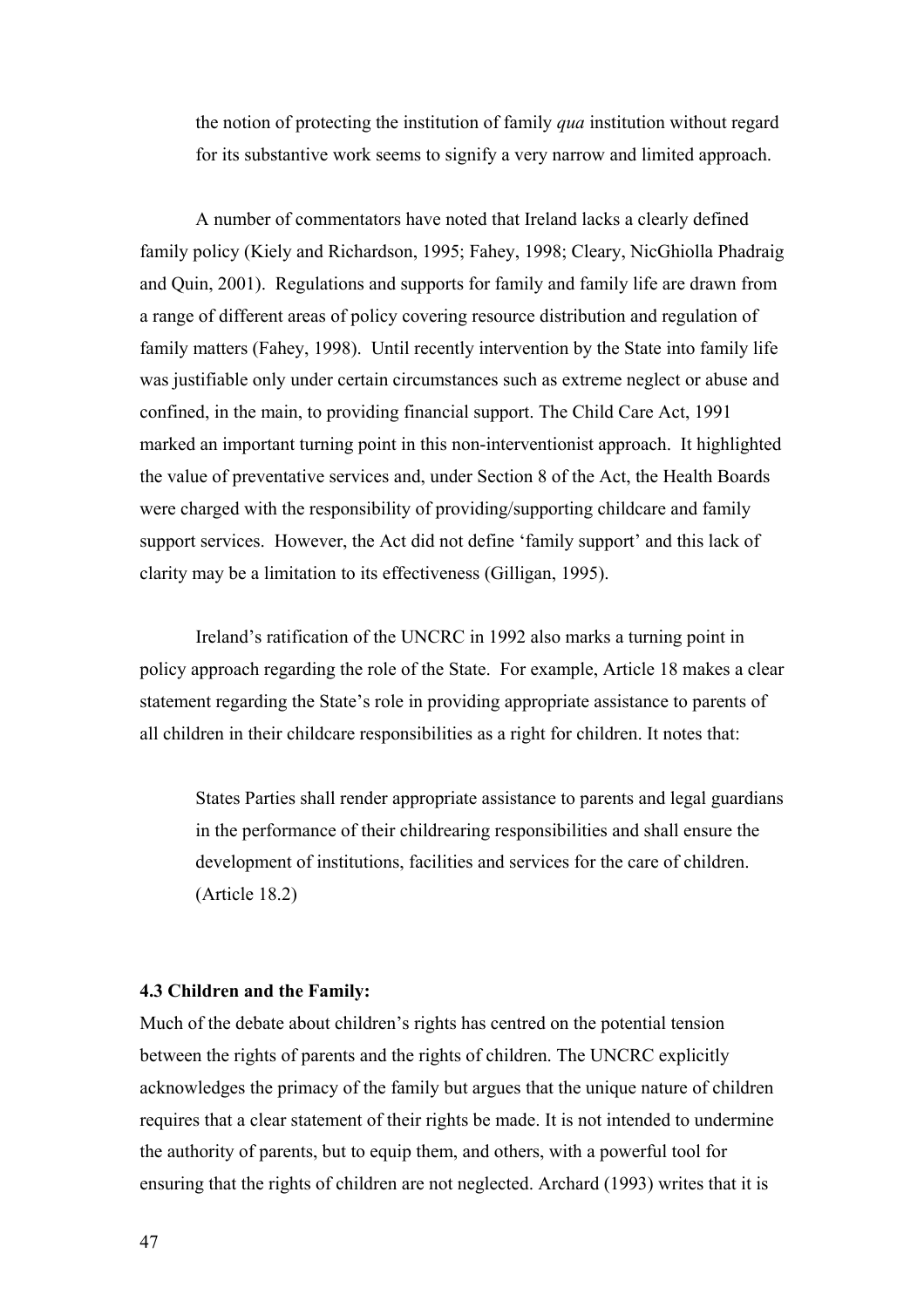reasonable to concede authority to parents so that they may bring up their own children in a way they consider appropriate. He notes, however, that parents do not own their children but

the fact that one's children are ones own needs to be properly acknowledged in any talk of rights and duties (Archard, 1993: 12).

Families may not always be the safest place, emotionally or physically, for children. There is ample evidence that parents and guardians can be the abusers of children, not only in the characteristic ways we see in media reports but also by being over-ambitious and demanding of their children to a degree where they can damage and undermine the rights of children. Not all children are being neglected or abused but many are living in families where their care and protection is inadequate either due to the stress of living in poverty or as a result of ineffective parenting. It is important to note that ineffective parenting is not necessarily linked to poverty and occurs across all economic groups.

Authors commenting on childhood in Ireland have noted that, in general, families are emphasised as the unit for the protection of children and are only assisted in this responsibility where there is evidence of serious disadvantage or where parents have manifestly failed to provide for their children (Fahey, 1998; Gilligan, 1995; Greene, 1994). Yet many parents find it very difficult to provide adequately for their children where there is, for instance, serious material poverty or where it is not possible to access adequate housing or secure employment. The housing crisis, particularly in Dublin in recent years, has impacted across a wide spectrum of social groups (Allen, 1999). Lack of affordable housing in the capital has created a situation where, increasingly, young families have to move outside the greater Dublin region while commuting into Dublin for work. This places pressure on family life with, among other things, the increase in travel time taking away from family time rather than work time. In addition, rising house prices in cities have increased pressure on both parents to work in order to afford a house. This, coupled with the limited availability and high cost of childcare, has added to the stress of parenting and impacts on the quality of life of the family and the individuals within the family. In more serious cases, the shortage of social housing and the limited rental options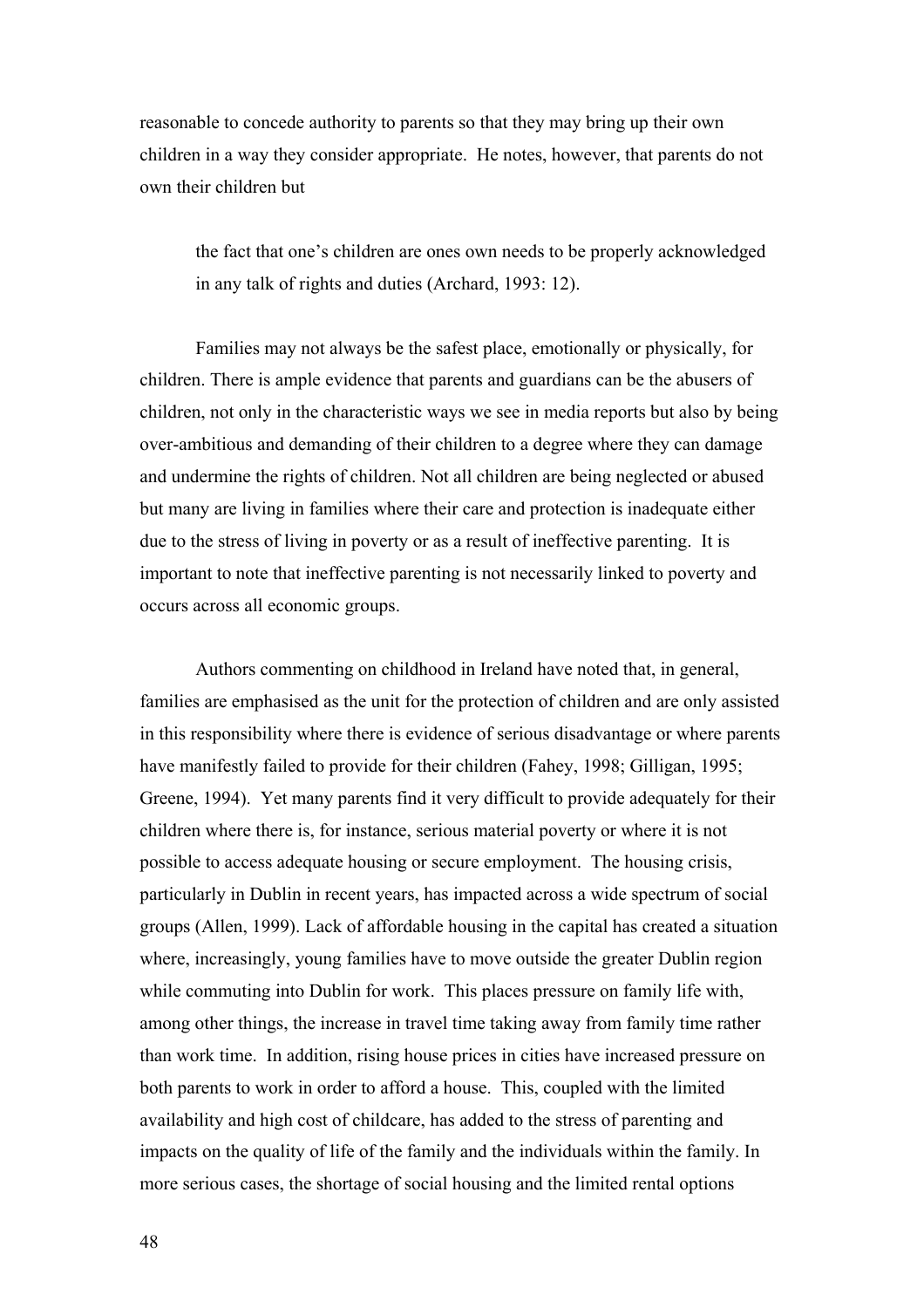available may be contributing to an increase in family homelessness. It has been argued that there has been a failure by the State to adequately recognise and respond to the interdependence between family life and society. The capacity of parents to provide for their children is often dictated by factors over which they may have limited control (Hayes, 1995).

The Report of the Commission on the Family, *Strengthening Families for Life*  (1998), is an important policy document relating to children and families in Ireland. The Commission, which was appointed by the Minister of Social Welfare in 1995, published an interim report in 1996 and a final report in 1998. The final report is a comprehensive review of family life in Ireland and addresses such issues as supporting families in their responsibilities and promoting the continuity and stability of family life. The terms of reference of the Commission were, among others, to raise awareness about issues affecting the modern Irish family, to assess the impact of social and economic factors on families and to recommend measures to strengthen the capacity of families to fulfil their responsibilities in a changing world.

The Commission identified six principles guiding its work and deemed necessary for any successful family policy. The principles were:

• a recognition of the family as the fundamental unit providing stability and wellbeing in Irish society;

• caring for and nurturing all family members as the unique and essential family function:

• continuity and stability identified as major requirements in family relationships;

- an equality of well-being is recognised between individual family members;
- a recognition that family membership confers rights, duties and responsibilities; and

• a recognition of a diversity of family forms and relationships.

The policy approach recommended by the Commission is one that is preventive and empowering, building on family strengths and enhancing self-esteem. It recommends prioritising investment in the care of young children, supporting parental choices in care and education while providing practical support to facilitate balancing work commitments and family life. It called for a comprehensive programme to support positive parenting as a core feature of family policy. The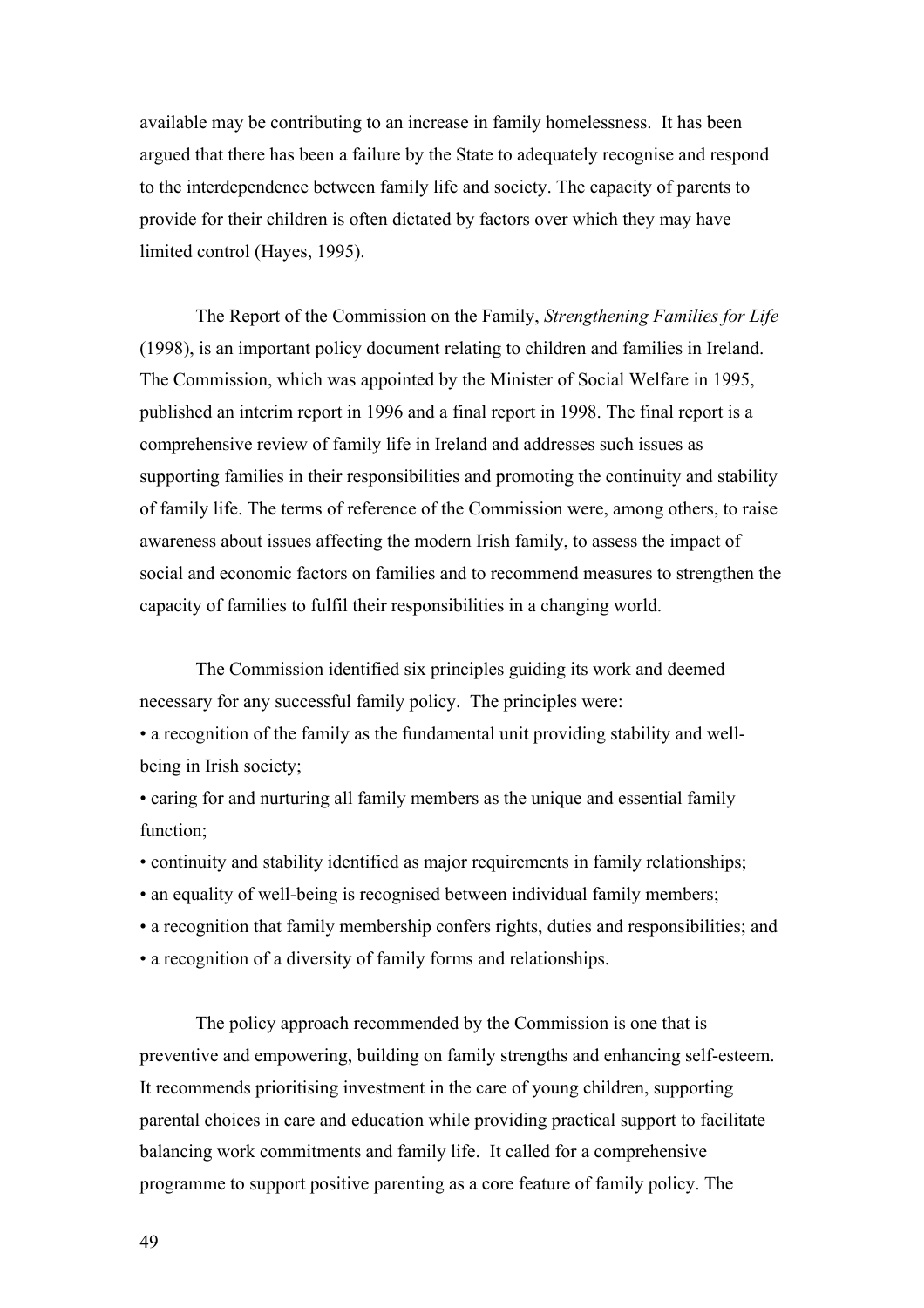establishment, in 1999, of the Family Affairs Unit within the Department of Social, Community and Family Affairs (DSCFA) marked a commitment by government to integrated family policy. Its aims include to pursue the findings of the Commission, undertake research and promote awareness. In 2001 the DSCFA announced the establishment of a Family Support Agency to progress the development of a coordinated approach to family policy.

The Commission on the Family Report (1998) endorses the position of the CRG in its recommendation for a wider definition of family. It also recommends that public policy on family affairs should reaffirm the commitment of most Irish people to marriage while recognising that children are individuals within the family with rights to adequate support, care and promotion of their well being. While referring to the rights of children within the report it is noteworthy that the language of the Commission continues in the tradition of portraying children as passive dependents while identifying adults as protecting them and working on their behalf. Taking the family as the unit for consideration in policy and legislative issues may not be sufficiently refined a focus to take account of the increased diversity of family types in Ireland. Neither does it address the differing needs and rights of individual members. Explicitly identifying the individual as the unit of consideration will not weaken the family and may, in fact, enhance the family unit as a whole.

### **4.4 Children and the Law**

Irish legislation in respect of children has tended to be protectionist in nature, aiming to protect children and to meet their needs with respect to access to health and education. The 1908 Children's Act was the dominant legislative instrument relating to children throughout the twentieth century. It was not until 1991 that the Child Care Act replaced elements of the 1908 Act and the full enactment of the Children Act 2001 will finally place the 1908 Act into legal history. McGuinness (1998) notes that statute law as regards children can be divided into the private law aspect covered in the various Family Law statutes and the public law aspect which is, in the main, covered by the Child Care Act, 1991. She notes that the foundation of modern statute law is the Guardianship of Infants Act, 1964. This Act established in Irish law the principle of paramount welfare of the child in any relevant proceedings. The Status of Children Act, 1987 is an important Act as it abolished the legal discrimination against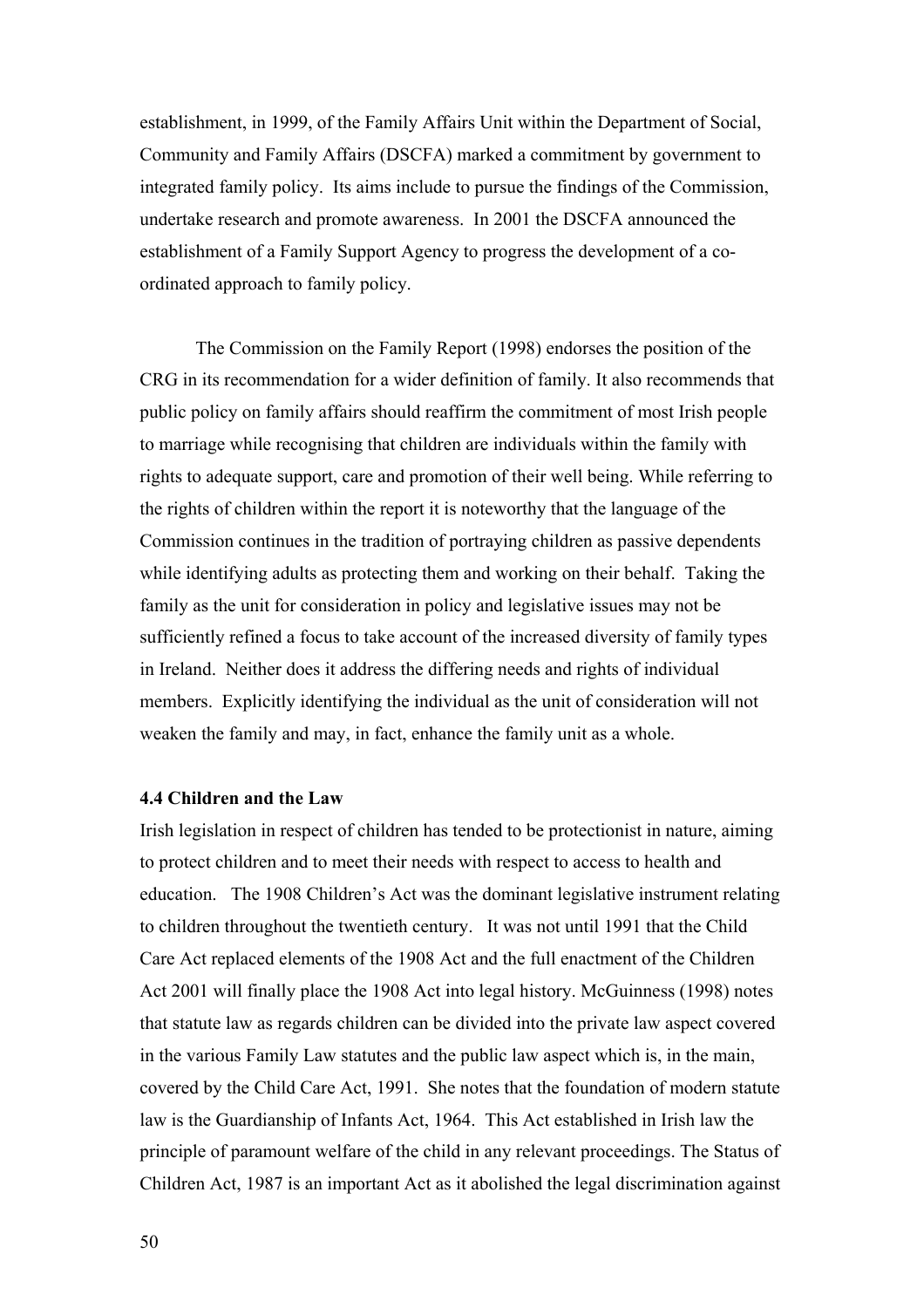'illegitimate' children and, by so doing, can be regarded as acknowledging the rights of children to equal treatment irrespective of their birth history.

Historically Irish law has endeavoured to protect children from direct involvement in parental disputes. One of the negative results of this protective focus has been that the views of children were not considered in cases that had the potential to impact profoundly on their future. This view began to be challenged when the Child Care Act, 1991 was implemented. The Child Care Act has, as a central principle the best interests of the child. While this has been welcomed and is in line with other legislation impacting on children, Parker (1994) cautions that there is a danger that a particularly conservative definition of the best interests of the child may be taken in law and policy development. He writes that:

[A] t the same time as the best interests standard is deepening its hold on domestic and international instruments, we hear that it provides a convenient cloak for bias, paternalism and capricious decision making (Parker, 1994: 34).

The Child Care Act introduced into Irish legislation the concept of the child as a part of the legal proceedings affecting them with the same rights to relevant information as all other parties. The Act also empowers the courts to appoint a solicitor or Guardian *ad Litem* (GAL) for a child in such circumstances. A GAL is someone who is appointed 'a guardian for a law suit'. This is a temporary appointment, which ends when the court proceedings are finished. There are no parameters to guide the courts or individuals so appointed. Of particular note is that the appointment of a GAL is at the discretion of the courts, that it only applies in certain circumstances and that no effort has been made by statutory bodies in Ireland to ensure best practice in relation to the service (CRA, 1997). Shannon (1999) suggests that it is conceivable that a child may, under this legislation, have neither a GAL nor any other representation in proceedings affecting him or her. Such a situation is at odds with the State's obligations under Article 12 of the UNCRC. This gives participatory rights to children in issues which have a direct impact on them and could be seen as an example of the what Parker (1994) calls the 'convenient cloak'. The Guardianship of Infants Act 1964 recognised that a court may take the wishes of a child into account and, in order to ascertain these wishes, the court may interview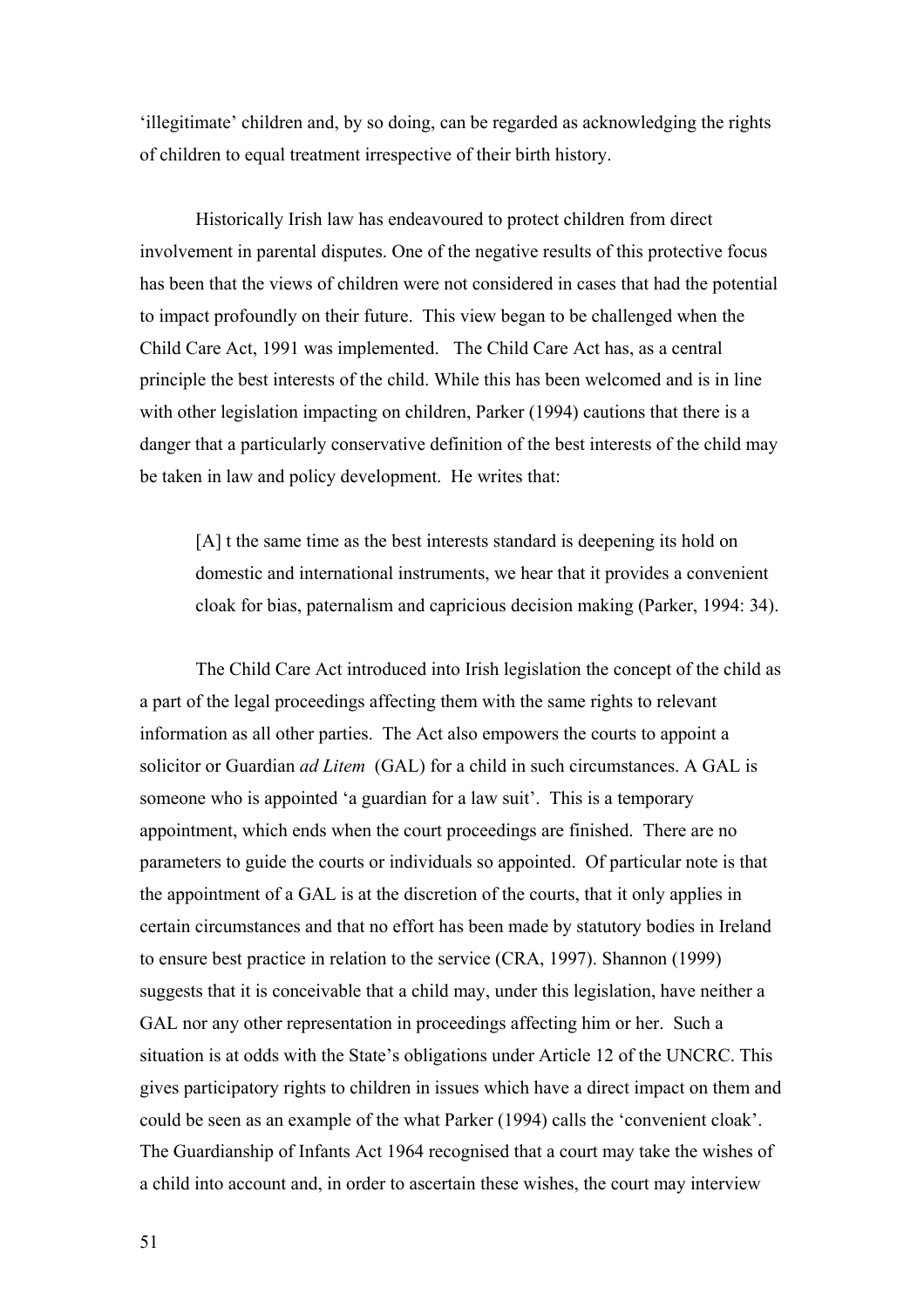the child. The Children's Act 1997 was enacted to amend the Guardianship of Infants Act 1964 to take into account the wishes of children in guardianship, custody and access decisions affecting their welfare, and for safeguarding the interests of children. Section 11 of the Guardianship of Infants Act 1964 as inserted by section 9 of the Children Act 1997 states that:

In considering whether to make an order … the court shall have regard to whether the child's best interests would be served by maintaining personal relations and direct contact with his or her father and mother on a regular basis. (Section 11d)

The language of this section reflects Article 9 of the UNCRC, which states that:

States Parties shall respect the right of the child who is separated from one or both parents to maintain personal relations and direct contact with both parents on a regular basis, except if it is contrary to the child's best interests (Article 9.3).

The Act also enables a child who wishes to be present during the hearing of proceedings to attend unless, having regard to the age of the child or the nature of the proceedings, the Court is satisfied that it would not be in the child's best interest to accede to the request. McGuinness (1998) notes that amendments to the Guardianship of Infants Act 1964 have remained constant, with welfare defined as the religious and moral, intellectual, physical and social welfare of the infant and notes the omission of references to the emotional welfare of the child. Martin (2002) suggests that this omission has been unintentionally rectified with the passing of the Protection of the Persons Reporting Child Abuse Act 1998.

It has been noted that an uneasy compromise exists between the welfare principle outlined at section 3 of the 1964 Act and articles 41 and 42 of the constitution (GAL report, 2001). Amending the Constitution to include the welfare principle and to provide an express guarantee of certain other rights deriving from the UNCRC was recommended in the report of the Constitution Review Group (1996). In deciding cases which impact directly on children, reports may be sought by the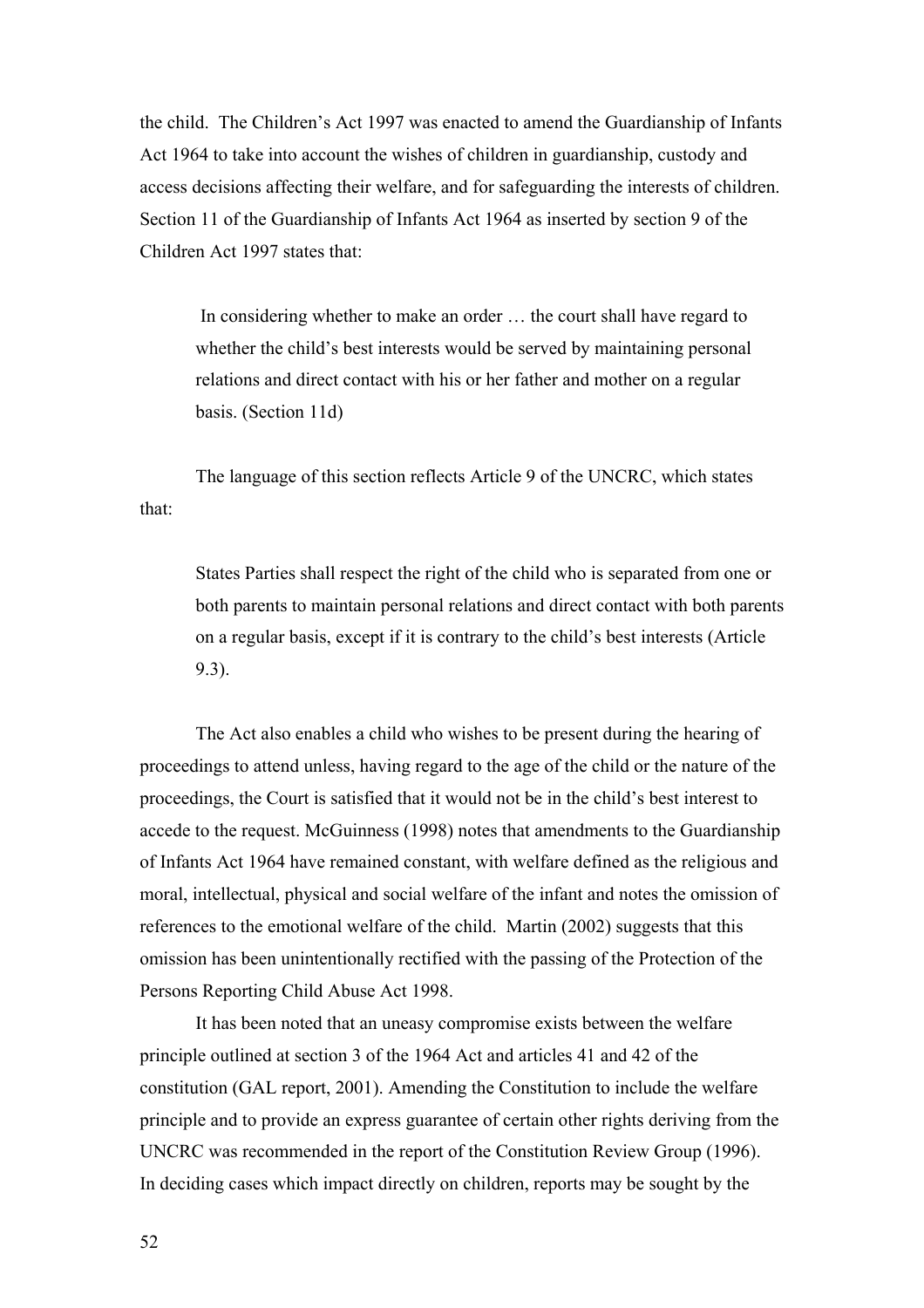Courts from probation officers, psychiatrists, psychologists and other professionals. These reports are seen as providing a neutral method of ascertaining children's welfare while in an indirect way allowing the voice of the child to be heard. However, these reports represent an adult view of the best interests of the child rather than a direct reflection of the views or wishes of the child. In 2001 a Law Society report, *Giving Children a Voice* reviewed the position in respect of children and the law and called on the government to establish and fund an independent guardian *ad litem* service (Law Society of Ireland, 2001).

A new aspect of children's rights in public law, noted by McGuinness (1998) is evident in a series of judicial review cases asserting the child's constitutional right to proper care for his/her welfare and proper education. Fahey (1998) has argued that recent legislation impacting on children suggests a move towards strengthening Article 40 of the Constitution, asserting the rights of all citizens as equal, over Article 41 which protects marriage, the recognised basis of the Constitutional definition of family. It is, he suggests, a move away from the protection of the social unit of the family, towards a concern for individual rights as the basis for social policy development. Indeed, it could be argued that the quality and level of protection and support for the family unit should be informed by the changing needs and rights of the members within the family unit. A focus on the individual as part of another subgroup, such as children, is not necessarily detrimental to the good of the social unit, the family. Shannon (2001) notes that the incorporation of the European Convention on Human Rights, under the European Convention on Human Rights Bill 2001 will have a positive impact on the manner in which the law and health boards view children. He cautions, however, that incorporation at sub-constitutional level will ensurethat child rights remain subordinate to parental rights.<sup>7</sup>

### **4.5 Children and the Church**

The close relationship between the Roman Catholic Church (or "the Church"), family and general social policy in Ireland was highlighted in the widely publicised case that came to be known as, the Mother and Child crisis. This crisis arose on the passing of

 $\overline{a}$ 

<span id="page-53-0"></span> $<sup>7</sup>$  The European Convention on Human Rights Bill 2001 was one of the pieces of legislation that failed</sup> to be passed before the dissolution of the Dáil (the Irish parliament) in April 2002.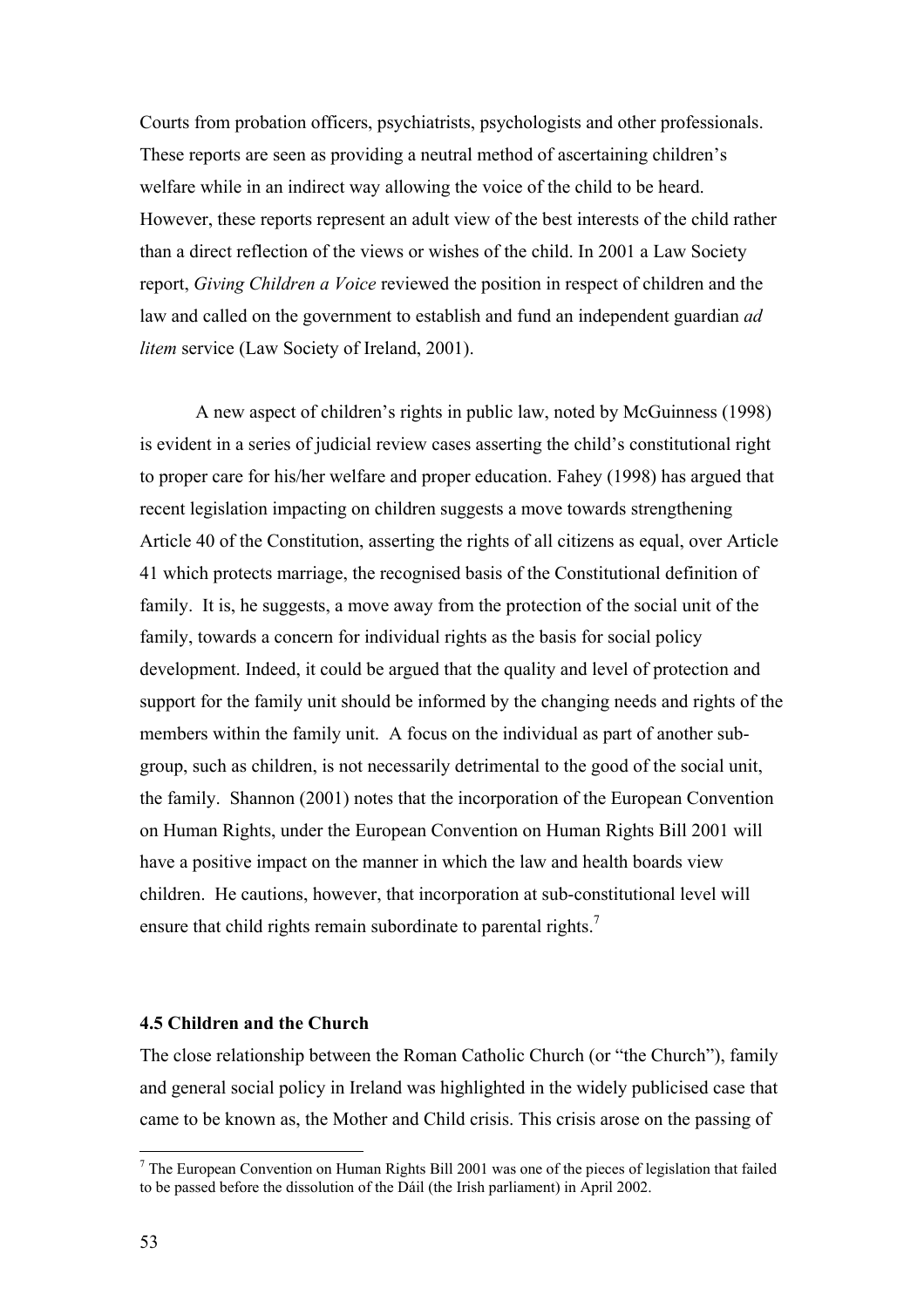the Health Act, 1947. The Archbishops and Bishops wrote as a group to the Taoiseach expressing serious reservations and grave disapproval. A review of the letter, quoted by Whyte (1980) and the wider debate of the time highlights the churches view that children were the responsibility of their parents and not the State. Particular concern was noted with respect to sections 21-28 of the Act where the public authority was given the right, and duty, to provide for the health of all children, to treat their ailments, to educate them in regard to health, to educate women in regard to motherhood and to provide all women with gynaecological care. The Bishops letter in particular pointed out that to claim such powers for the public authority was entirely and directly contrary to Catholic teaching on the rights of the family, the rights of the Church in education, the rights of the medical profession and of voluntary institutions. Whyte (1980: 333) goes on to point out that during the period 1959-1970 the:

... Catholic social movement in Ireland became more involved in empirical investigation, so denunciation of excessive State intervention died away... investigation showed that in many ways the State in Ireland stepped in not too much but too little.... Bishops, too, began to call for an increase, not a decrease, in State intervention

Nic Giolla Phadraig (1991) points out that the influence of the Church on the State is evident in articles of the Irish Constitution directly concerned with families and children. She identifies three key articles - Article 41 "The Family", Article 42 "Education" and Article 44 "Religion". Specifically in relation to the family, she notes that the model for family in the Constitution reflects Catholic moral teaching and she tracks the influence of the Church on policy development. On the issue of divorce she refers to the attempt, in 1986 to amend Article 41, 3.2 which read; "No law shall be enacted providing for the grant of a dissolution of marriage." The amendment was to permit the introduction of divorce legislation. The Church was opposed to the amendment and it was defeated by a two-to-one margin. Following the defeat of the 1986 amendment special provisions were brought in to address the problems of a no-divorce situation and these included allowances for deserted wives, mediation schemes for separating persons and legislation to regularise the status and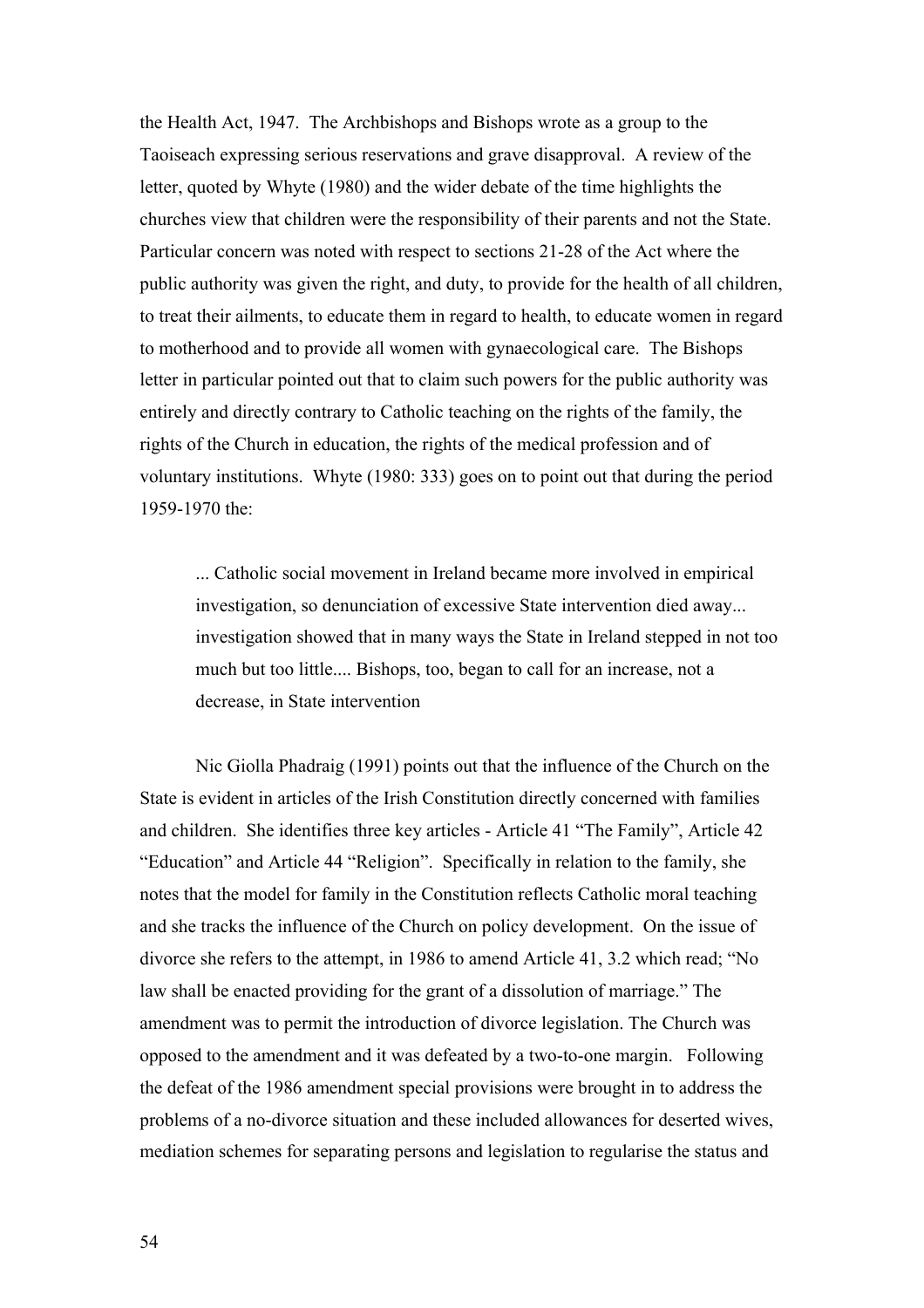entitlements of non-marital children. In 1998 a second amendment was approved by a margin of 51 per cent to 49 per cent and legislation for divorce was introduced.

Although the power of the Church as an agent in policy development may be declining, due to a combination of factors including falling vocations and the publicity surrounding a number of scandals, it still influences, informs and comments on social policy through such organisations as the Saint Vincent de Paul and the Conference of Religious of Ireland (CORI). Hornsby-Smith and Whelan (1994) note the emergence of a 'New Catholicism' in Ireland, which he characterises as comprising an informed appreciation of the value of the supernatural; an outlook that questions the Church's right to speak with absolute authority on patterns of personal morality or to speak out on government policy while, at the same time, accepting that the Church should speak out on social issues. In relation to children's rights, specifically, it was the Council for Social Welfare, a Commission of the Catholic Bishops' Conference, which hosted the first public conference on children's rights in Ireland and produced a book of proceedings (Council for Social Welfare, 1991). The conference marked the first anniversary of the publication of the UNCRC

The relationship between the Church and children has come under particularly close scrutiny in the last decade. This attention has resulted from a number of child abuse scandals involving both institutions run by the Church and individual priests and religious. The debates surrounding these scandals directed attention to the nature of society in Ireland up to the 1960s and 1970s which appears to have been particularly repressive to children (Raftery and O'Sullivan, 1999).

Historically, the Church has always had a strong impact on children through the denominational nature of the Irish education system. However, primary and secondary education is also strongly influenced by the State through a national curriculum and national examination process. In addition there is, at primary school, a common national training for all teachers. Nic Ghiolla Phádraig (1991: 34) has noted that through the Constitution:

the State restricts the power of religious denominational schools (Article 44) by requiring that no child shall be required to attend religious instruction at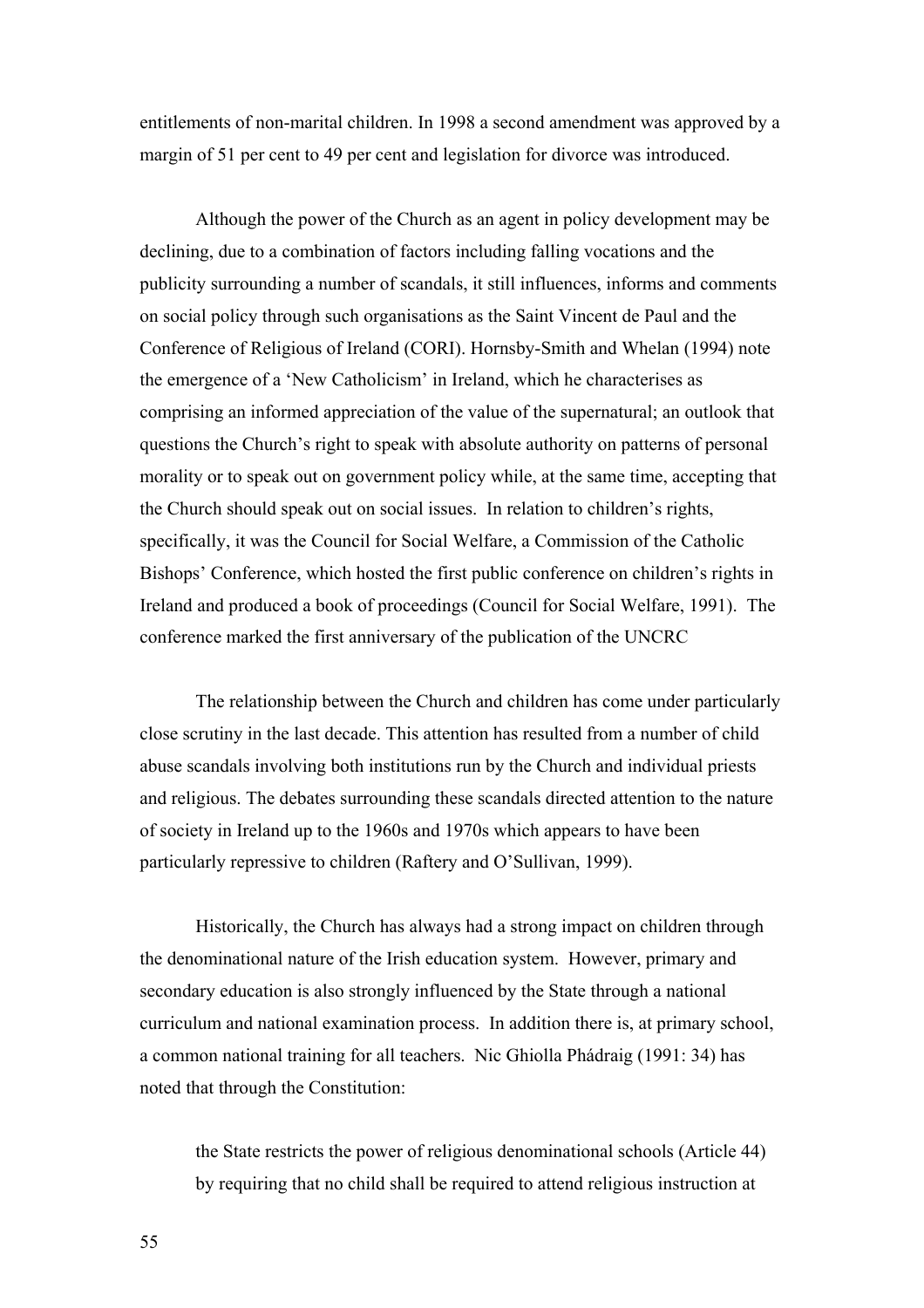that school. Very few children exercise this right. …As long as the management of schools remains effectively in Church control, teaching appointments will be largely contingent on perceived conformity to Church dogma and the religious atmosphere may persist albeit in a weaker form.

## **4.6 Children and Education**

Investment in education since the 1960s has been seen as one of the key factors impacting on the recent economic success in Ireland. Hyland (1998) identifies the Second Programme for Economic Expansion of 1963 as the first public acknowledgement by the Irish government that expenditure on education was an investment in Ireland's future and agrees that, in the main, the economic gains from educational investment have been striking. In general it has been found that higher levels of educational achievement are associated with higher wage earning capacity and lower likelihood of unemployment. She goes on, however, to identify structural weaknesses in the educational system which have led to a situation whereby a population of children have clearly been failed by the system. In addition to structural difficulties in education there is also differential funding across levels of education. Investment in Irish education continues to favour third level over primary in terms of expenditure per student (OECD, 2001). This is an example of policy favouring children who are almost adult over younger children at the poorly resourced primary level. This tendency was reinforced by the decision in the mid-nineties to introduce free third-level education at a time when there was little public expenditure on preprimary education.

A report issued by CORI (Reynolds and Healy, 1999) notes that 25 per cent of school leavers do not have educational qualifications, which would equip them for success in the labour market. Early school leaving has been a cause for concern at a policy level in education for over a decade. In 1999, 81.6 per cent of students left the secondary-school system having completed the Leaving Certificate, 15.3 per cent left on completion of the Junior Certificate and the remaining 3.2 per cent left without sitting an official examination (McCoy and Williams, 2001). Under Article 28(1) of the UNCRC, States Parties are obliged to take measures to encourage regular attendance at school and to reduce drop-out rates. A number of initiatives have been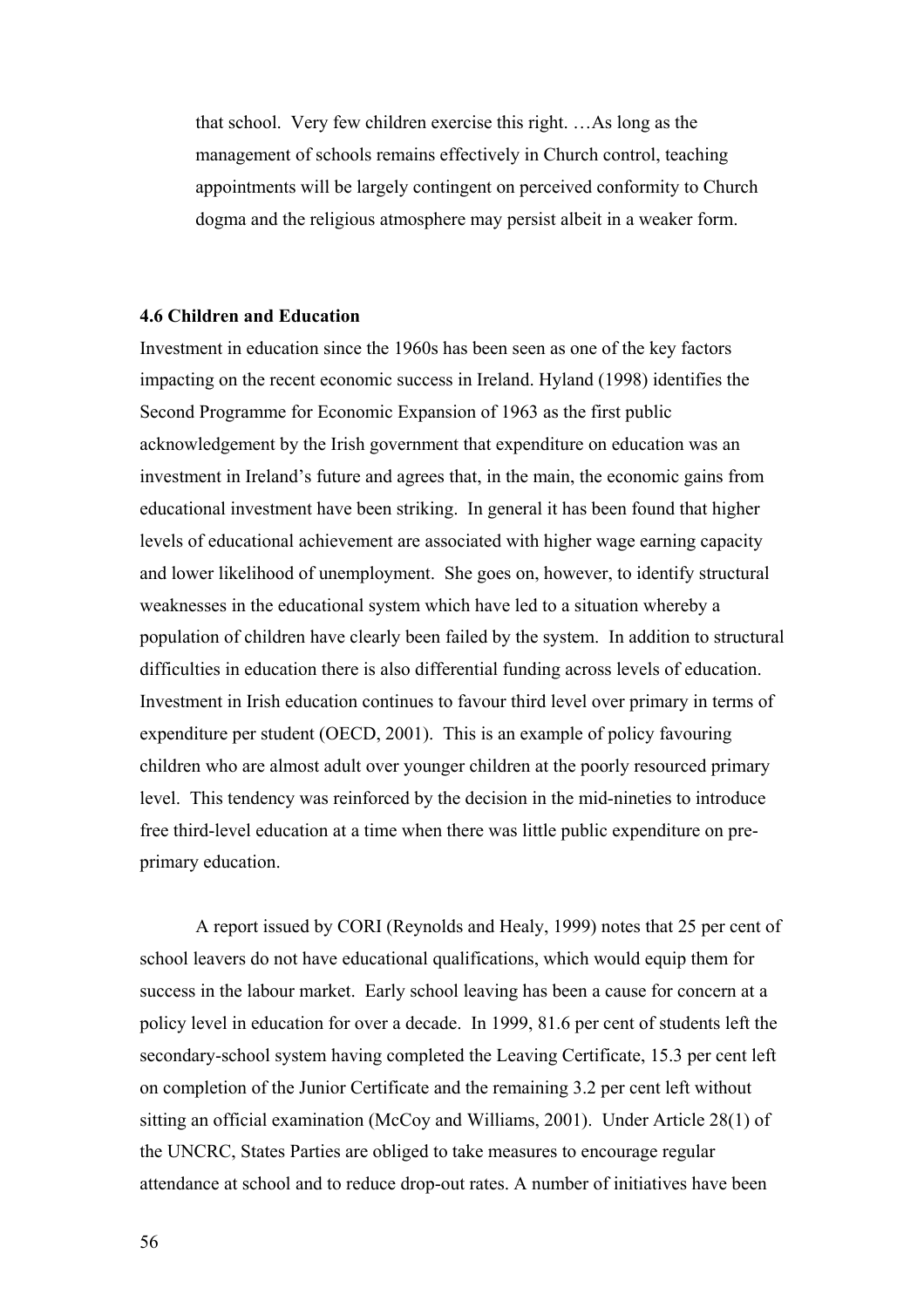undertaken to combat this problem including the Education (Welfare) Act 2000. Indeed, by the mid-nineties, the Government had begun to invest strategically in different levels of education from modest pre-school interventions through to increased commitment to lifelong learning initiatives. The rationale for such targeted developments was located in both the social and economic cost of failing to do so. Policy-makers have recognised that investing in overcoming educational failure is worthwhile, because without such investment the economy and society eventually pays for it in other ways such as social welfare, justice and health costs.

O'Sullivan (1993) argues that Irish educational policy shifted from considering educational development in terms of the needs of the individual learner towards seeing it as an economic investment in the future following the 1965 Department of Education report, *Investment In Education* (Ireland, 1965). He notes the shift from the personal development paradigm of education towards the human capital paradigm. From the point of view of the child, this shift in focus was an important one as it moved the location of educational aims away from the immediate impact on the individual child towards the future needs of society. The educational needs of children and the potential requirements of employers and society became competing elements in directing curricular development and assessment goals.

In 1998 the Department of Education and Science published the Education Act. The aim of this Act was to regularise practices and procedures, which had developed over time within the primary and secondary education sector. In line with the principle of Article 12 of the UNCRC the Act includes welcome moves towards improving children's participation in their education. Section 28 of the Act provides for the establishment of student councils. However, this move is limited as it only refers to school councils at second-level schools with no reference in the Act to such councils at primary school. Furthermore, student democratic rights are set out in conditional terms. Boards of Management and/or School Principals have the discretion to determine whether such councils should be established and also control over their terms of reference. Students themselves have made a move for greater participation in education policy through the formation of the USSS in 2001.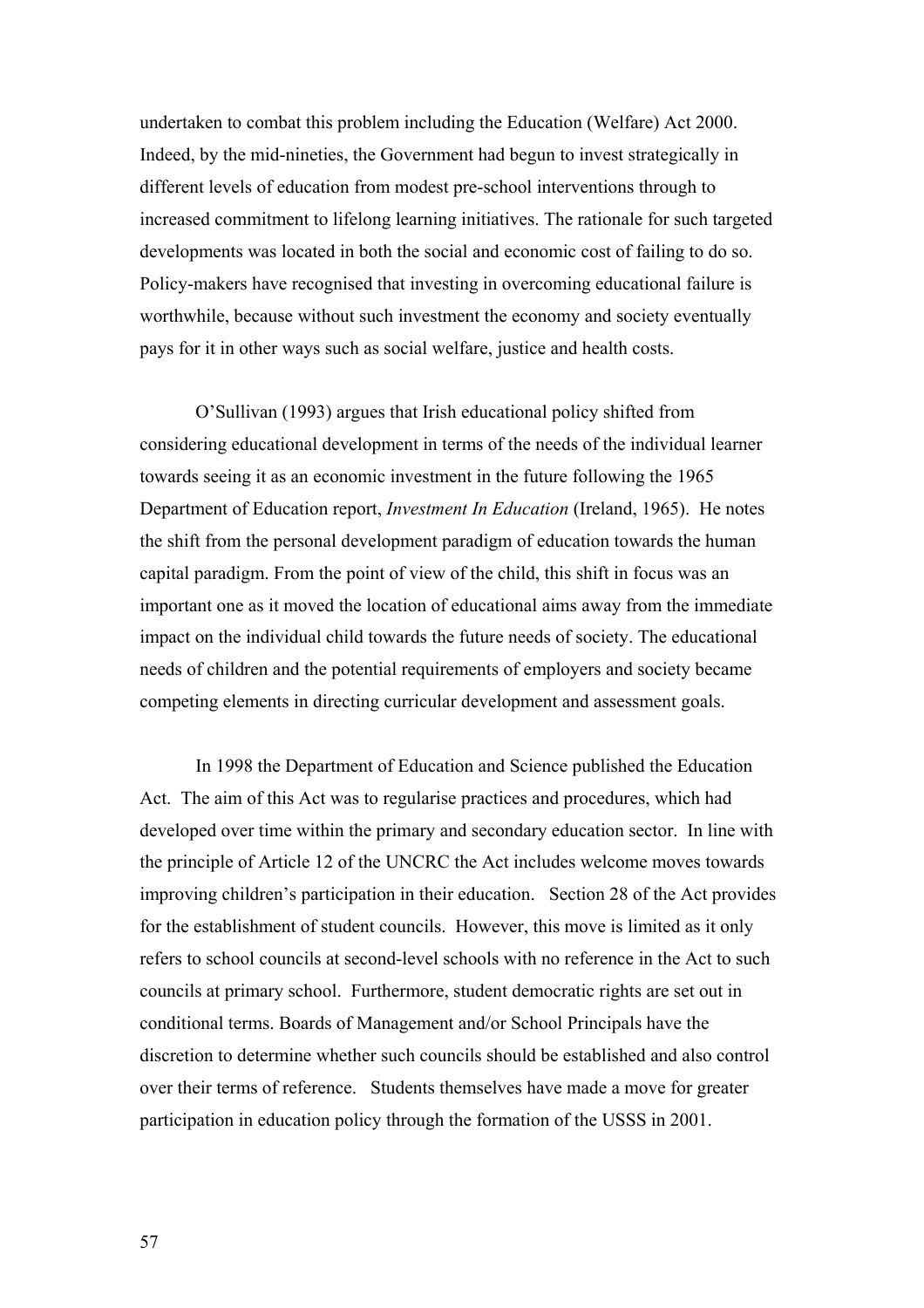Devine (2001) makes a strong case for the capacity of Irish children to articulate their views about education in a constructive way within the school system. She identifies the need for schools to address the participation of children by focusing on the 'nested layers' within the school. These layers make up the school community and include the school, the class and the individual student. She identifies the proposed school councils as an important mechanism for allowing children experience democracy in practice, through which she argues, they will "incorporate concepts of equality, difference and respect into their world view" (Devine, 2001: 172).

## **4.7 Summary**

This review illustrates the degree to which children are viewed as passive dependents in Irish society. They are seen to be the responsibility of their families. They are not encouraged to become active agents in services influencing them, such as education. Neither have they been included in policy-making, even where it impacts directly on them. Nonetheless, there is evidence of increasing attention to children, by adults and children, as bearers of rights. Such moves should lead to increased participation of children and greater respect for their views.

Reactive policy responses to problems or pressure from vocal groups leads to fragmented solutions. On the other hand, policy that has been planned in a strategic and consultative way with targeted is more likely to be integrated and capable of responding to the particular needs of different groups as they arise. This would be more cost effective in the long run as it would act to prevent certain problems and leave more resources to address the more difficult problems that will inevitably arise in a complex, modern society. An analogy from industry might illustrate the point. In producing a product it is recognised that a fault identified at the design phase is easily and cheaply fixed; a fault identified on the production line is ten times more expensive. If a fault is not identified until the product is in the field, the repair costs are many more times expensive and most expensive of all where a fault, identified in the field, causes problems or damage outside itself. One could argue, therefore, that a more balanced approach to policy developments impacting on children, one that is more child-centred and less problem-focused, would lead to expenditure being more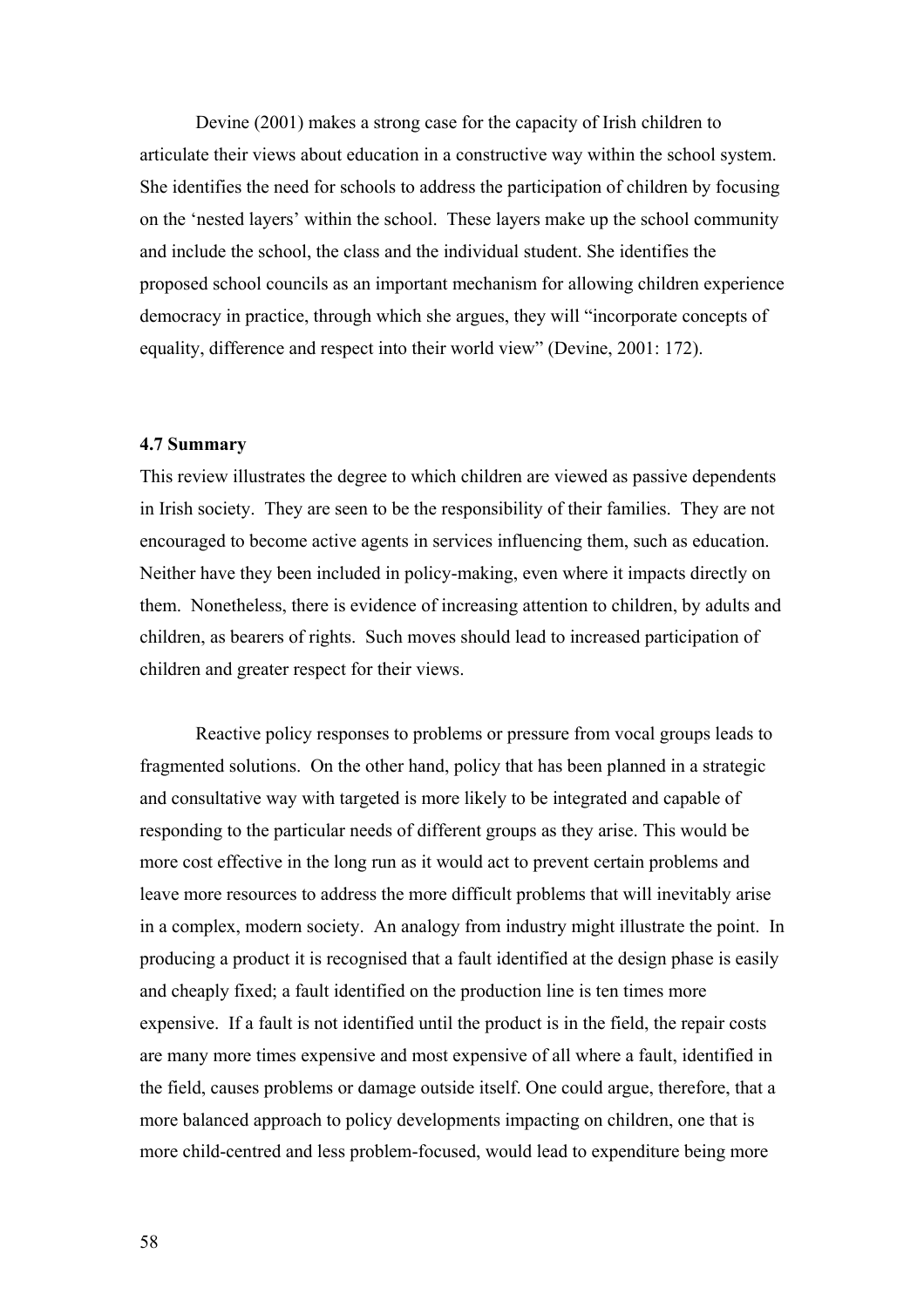evenly distributed across support, prevention and intervention and, ultimately, more effective for children and their families.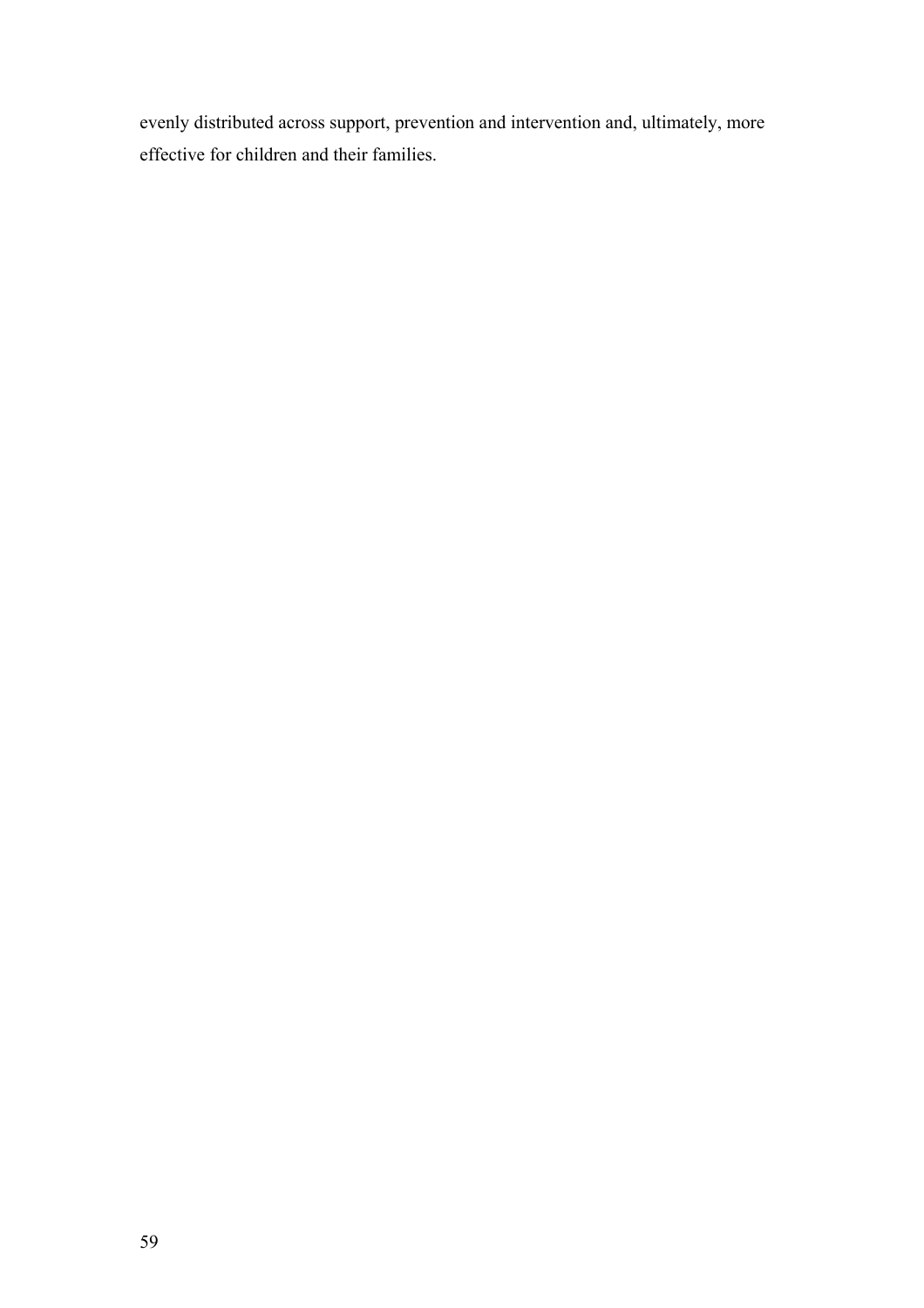# **Tracking Children in Irish Policy Development**

### **5.1 Background**

Ireland has experienced a period of unprecedented economic growth over the last decade. This has resulted from, among other things, a strategic partnership approach to economic policy development. Recent negotiations on partnership agreement between government, employers, unions and the community pillar have moved to a more explicit and defined social focus. Evidence of this trend can be seen in the current partnership agreement, the *Programme for Prosperity and Fairness* [PPF] (Ireland, 2000e), where monitoring mechanisms for actions under the Operational Framework of the agreement have been strengthened.

Historically Ireland has had a centralised, hierarchical, departmentally-driven approach to policy development. This may have been successful when dealing with straight forward and general policy issues, such as basic health and education, in a relatively homogenous society. It is insufficient, however, when developing comprehensive national policy on the range of complex, inter-related issues that make up modern Ireland. Such policy-making can no longer be effectively carried out by individual departments acting in isolation from each other. Many of the key issues needing attention are, in fact, cross-cutting issues. These are issues that cut across a wide range of departments and draw on, in different ways and to different degrees, the budgets from these departments. The organisational and leadership challenge of any structure dealing with complex cross-cutting issues, in particular with respect to the implementation of recommendations and budgetary allocation and control should not be underestimated. This has, to some extent, been recognised. As part of the SMI outlined in *Delivering Better Government* (Department of the Taoiseach, 1996), a number of important proposals for public sector reform have been identified to move towards a more co-ordinated approach to management within the government and civil service. The Public Service Management Act (1997) is a welcome attempt to improve the management of the structures of the civil service through the publication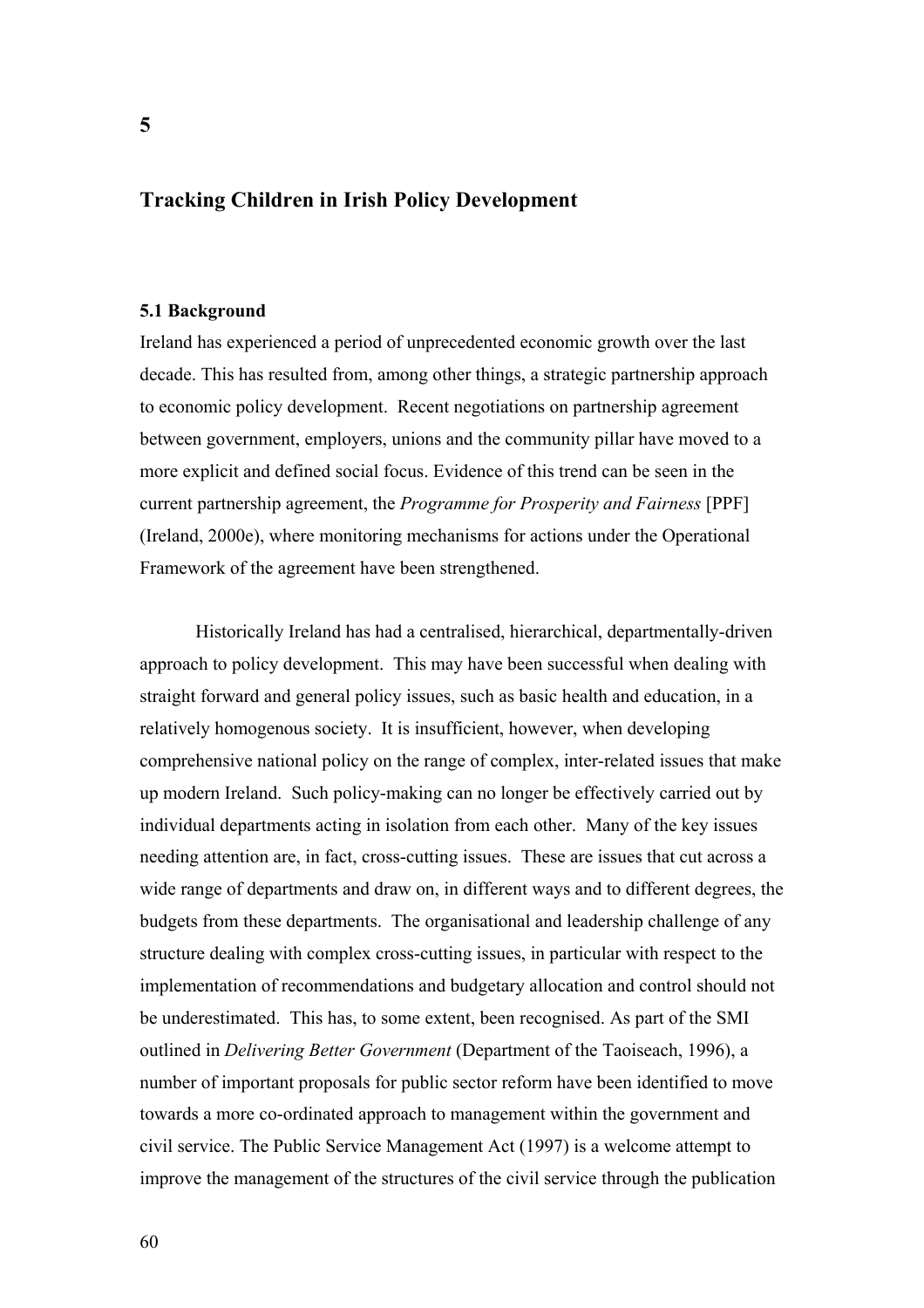of departmental strategy plans, which, *inter alia*, identify the areas of linkage across different departments. Furthermore, the Act allows for the designation of positions, or nomination of persons, to take responsibility for particular issues and related decisions. It is appropriate to conceptualise children as a cross-cutting issue. Their invisibility in statistical terms camouflages the fact that there are aspects of policy specific to children in many departments.

Responsibility for policy related to children and childhood is spread across a number of government departments in Ireland. This has resulted in policies impacting on children developing separately and in a somewhat fragmented way. The need for some degree of co-ordination with respect to policies about children was recognised by the Government in 1994. At this time a Minister of State to the Departments of Health, Education and Justice was appointed. This Minister had special responsibility for aspects of policy impacting on children at risk or in need of protection and care. The Human Rights Unit at the Department of Foreign Affairs noted that the appointment brought together under a single Minister, responsibility for child protection, youth homelessness, school truancy and children in trouble with the law, areas which in the past, had been the responsibility of three Government Ministers (Ruxton, 1998). Although it was a junior ministry, this appointment had equal status across the three departments. The position, however, was clearly directed at the protection and welfare of vulnerable children and not at the development of a coordinated response to the rights of all children.

Children are becoming more visible in policy. A review of the key reports shows the gradual appearance of references to services for children in need of protection or for disadvantaged children. Service development for families in need of childcare also emerges as a focus for consideration. *The Green Paper on Economic and Social Development* (Ireland, 1976) made the following point:

Within the constraints of available resources, steps to streamline and improve the social services, which remain largely a piecemeal response to individual needs rather than a planned system to ensure social justice... society, including government and the social partners, have a duty to protect the old, the poor, the sick and *disadvantaged children* (emphasis added) who, because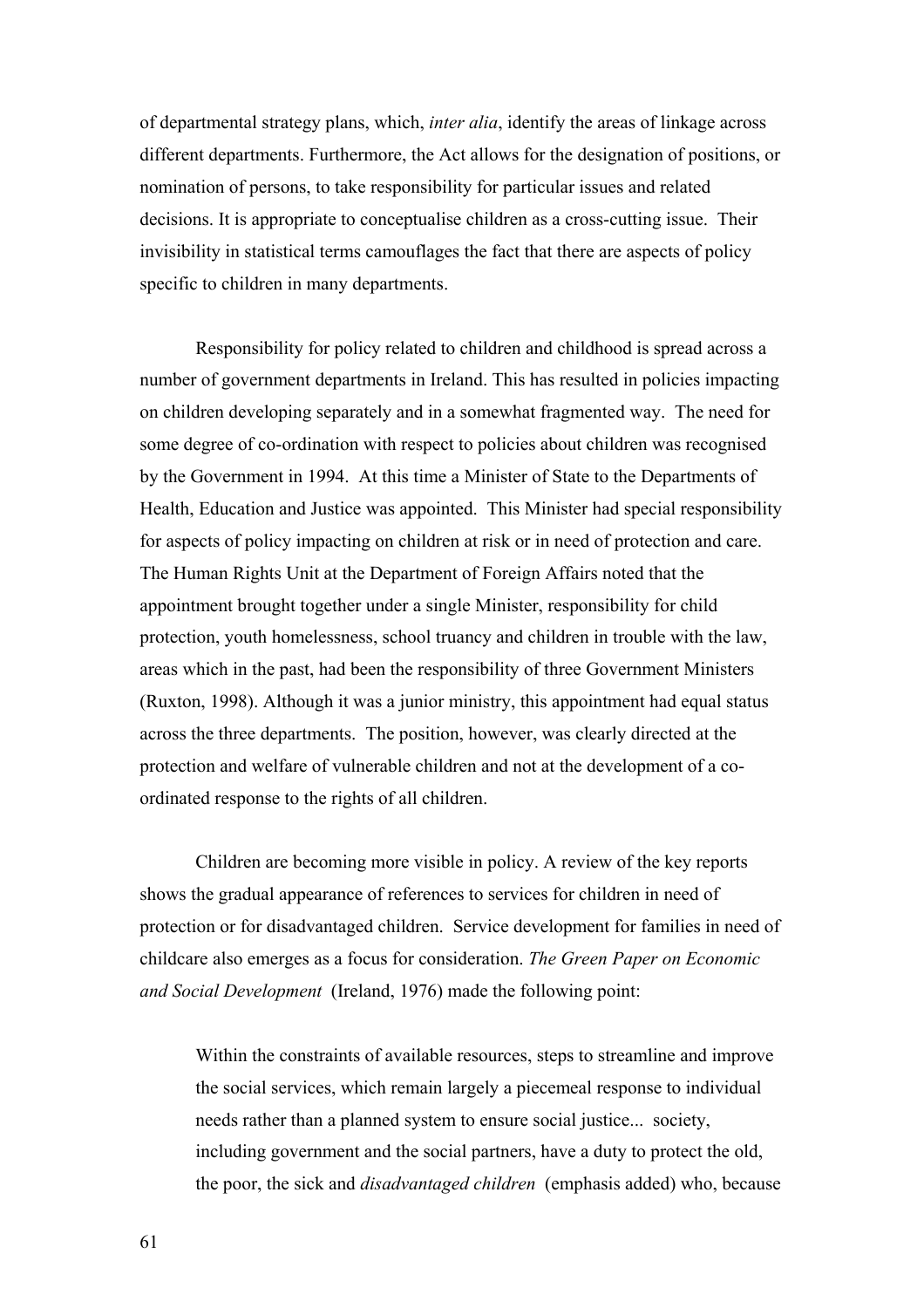of personal circumstances and inflation depend on the community to act on their behalf (p38/39).

The governmental economic plan for 1983-1987, *The Way Forward* states that:

Selfish attitudes and the pursuit of sectional interests must give way to a more responsible approach which recognise our vital common interest in averting the economic and social dangers which threaten us. By unity in action and resolve, we can seize the opportunities which this Economic Plan outlines to ensure a secure future for ourselves and our children (Ireland, 1982: 11).

Action to meet these aims for social justice was, however, constrained by the economic circumstances as illustrated by the following:

[W] e cannot afford in our society, with our limited resources, to operate social policies which are wasteful or are not primarily directed to those genuinely in need (p.111).

Implicit in this sentence is the subjective determination of what constitutes *genuine need* and it reflects the move towards government-led targeted support for particular sectors of the population. This approach is the model of social service development most common in Ireland where the State supports a small number of universal supports such as child benefit alongside a large number of selective services and intervention projects. In periods of economic recession such an approach is understandable and, while unimaginative in terms of long-term needs, it is defensible. However, the value of a targeted approach is limited where targeting is fragmented or where it occurs in the absence of a solid policy foundation of universal support for all children. For example, making available special opportunities and incentives to help educate young children in disadvantaged circumstances is a laudable social policy goal. It is, however, of limited value if children emerge from a particular initiative as a result of their age and there are no associated, integrated supports or services available to them or their families thereafter. What is required is a strategy, which recognises the need for varied types of inter-linked family supports, provided at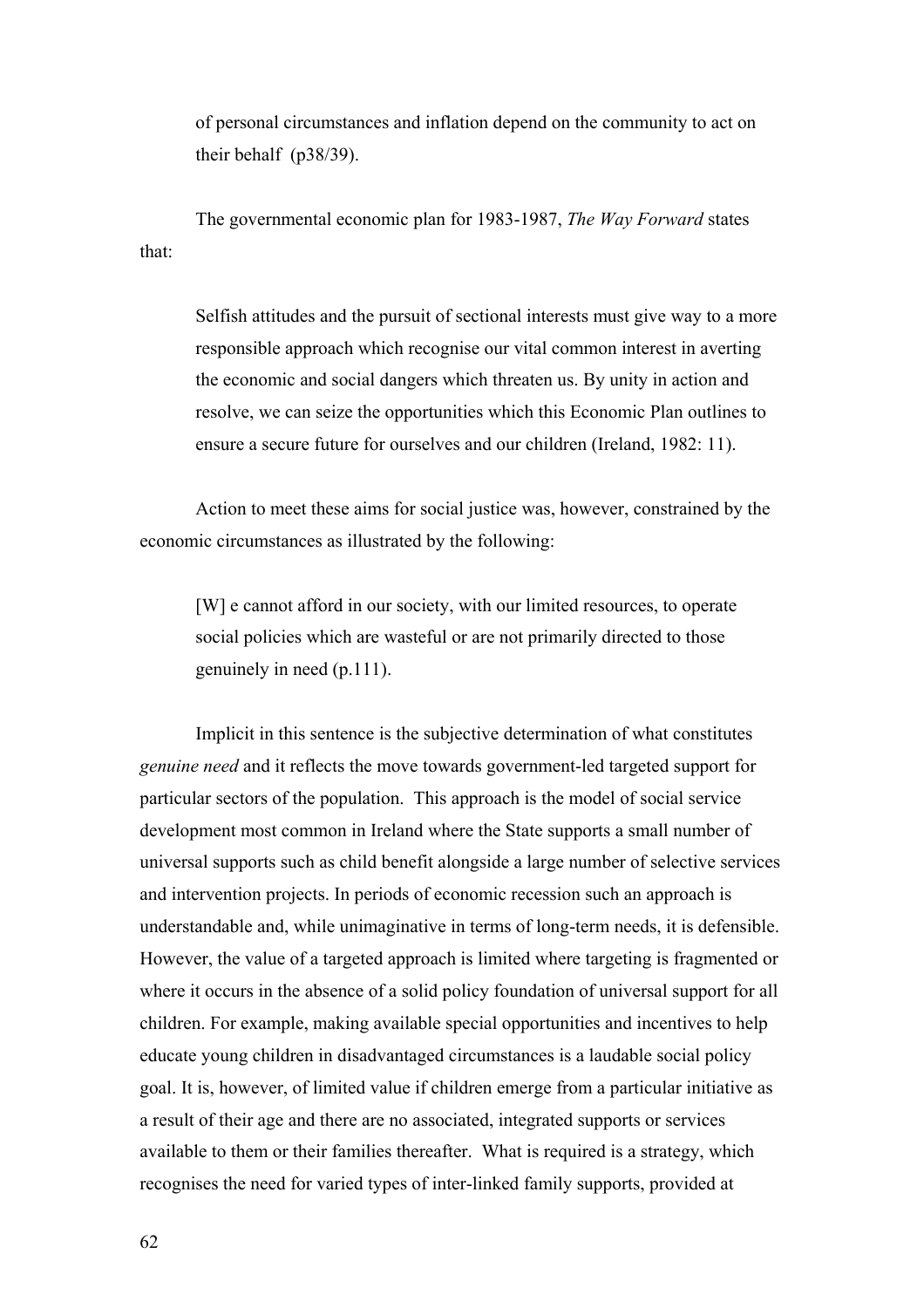various levels of intervention, to support all children and families to a greater or lesser degree. In this way those in need of targeted provision can access it as necessary in the context of a broadly supportive policy environment.

In addition to focussing on targeted populations, policy documents and reports tend to emphasise service support over the requirements of the individual. For instance, the *Kennedy Report* (1970) and the subsequent report of the Task Force on Child Care Services (1980) addressed the provision of services necessary to provide for troubled and vulnerable children rather than on the needs and rights of children themselves. This focus on the services rather than on the children was noted at the time. Indeed there was a forceful minority report submitted with the final Task Force report on this point. It outlined the views of the authors that there was a weakness in the recommendations particularly with respect to the lack of balance between the targeted service focus and the rights of children (O'Cinneide and O'Dalaigh, 1980).

## **5.2 Children and the National Agreements**

The relationship between economic development and social support has been acknowledged in various public documents since the 1970s. The NESC document *Strategy for Development* (1989) flagged a possible tension of focus between the economic and social aims and found it necessary to note that:

Social policies are an essential and integrated element in the strategy for economic and social development proposed by the Council. The difficult economic conditions provide a new opportunity to pursue the goal of social equity, rather than a rationale for abandoning that goal. Social equity, and its expression in the form of extensive social services is not fundamentally antagonistic to economic growth and efficiency ... the welfare state is not, in general, a cause for economic decline (NESC, 1989: 27).

National wage agreements, later known as Partnership Agreements, were initiated to assist economic growth and development in the 1980s. The principle was that if government, business and unions agreed on economic and social strategies and wage agreements for a given period it would ensure industrial stability. This would, in turn, contribute to economic and social development. Strategy was guided by,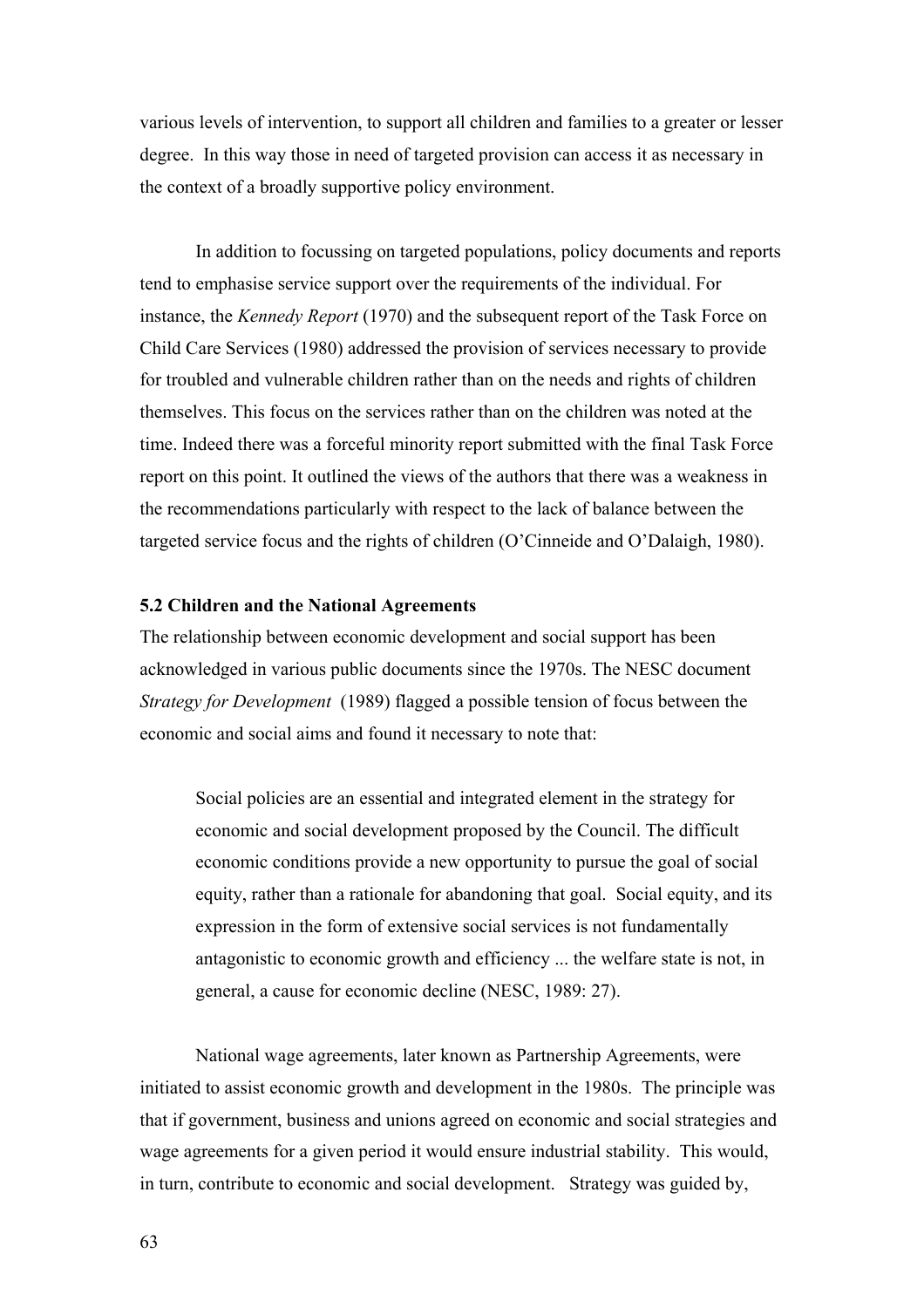among other things, the emerging potential of EU funding to support farming and contribute to combating disadvantage and promoting equality.

*The Programme for National Recovery* [PNR] (Ireland, 1987) marked the beginning of a series of national agreements for economic and social development based on consultation and agreed targets. Consultation for this agreement did not include any involvement from the community and voluntary sector. *The Programme for Economic and Social Progress* [PESP] (Ireland, 1991) extended the consultation process by accepting submissions from the community/voluntary sector. These submissions were considered by the Central Review Committee, located within the Department of the Taoiseach. Including the community/voluntary sector in the consultation process brought wider issues of social policy to the negotiating table. It also gave voice to a number of marginalised groups.

The PESP document, under the heading of Health, made a commitment to the implementation, over seven years, of the Child Care Act 1991, marking an overhaul of the legislative system with respect to children. Initially the process of implementation was slow and resources were limited. However, in 1993 the Kilkenny Incest Report was published and it raised the issue of the state responsibility to protect children within the wider community (Kilkenny Incest Investigation Team, 1993). There was an outcry in respect of the poor level of resources allocated to the development and support for childcare services and this speeded up the allocation of the funds necessary to implement the Child Care Act. The Child Care Act clarified and extended the role of the State in child welfare and protection. The Act defined the child, in line with the Convention, as anyone under the age of eighteen years. The State, through the Health Boards, was given the responsibility to be pro-active in promoting the welfare of children and their families rather than merely reactive to particular situations. Section 7 of the Act gave a new and wider responsibility to the State in the regulation and supervision of pre-school services for all children rather than restricting regulation to services developed for children considered 'at risk'. There is no doubt that the publication of the Kilkenny Incest Report, and the impact of its recommendations, hastened the full implementation of the Child Care Act. This Act, in turn, moved policy focus from the more paternalistic, reactive approach to child protection to a more accountable, pro-active approach which encouraged the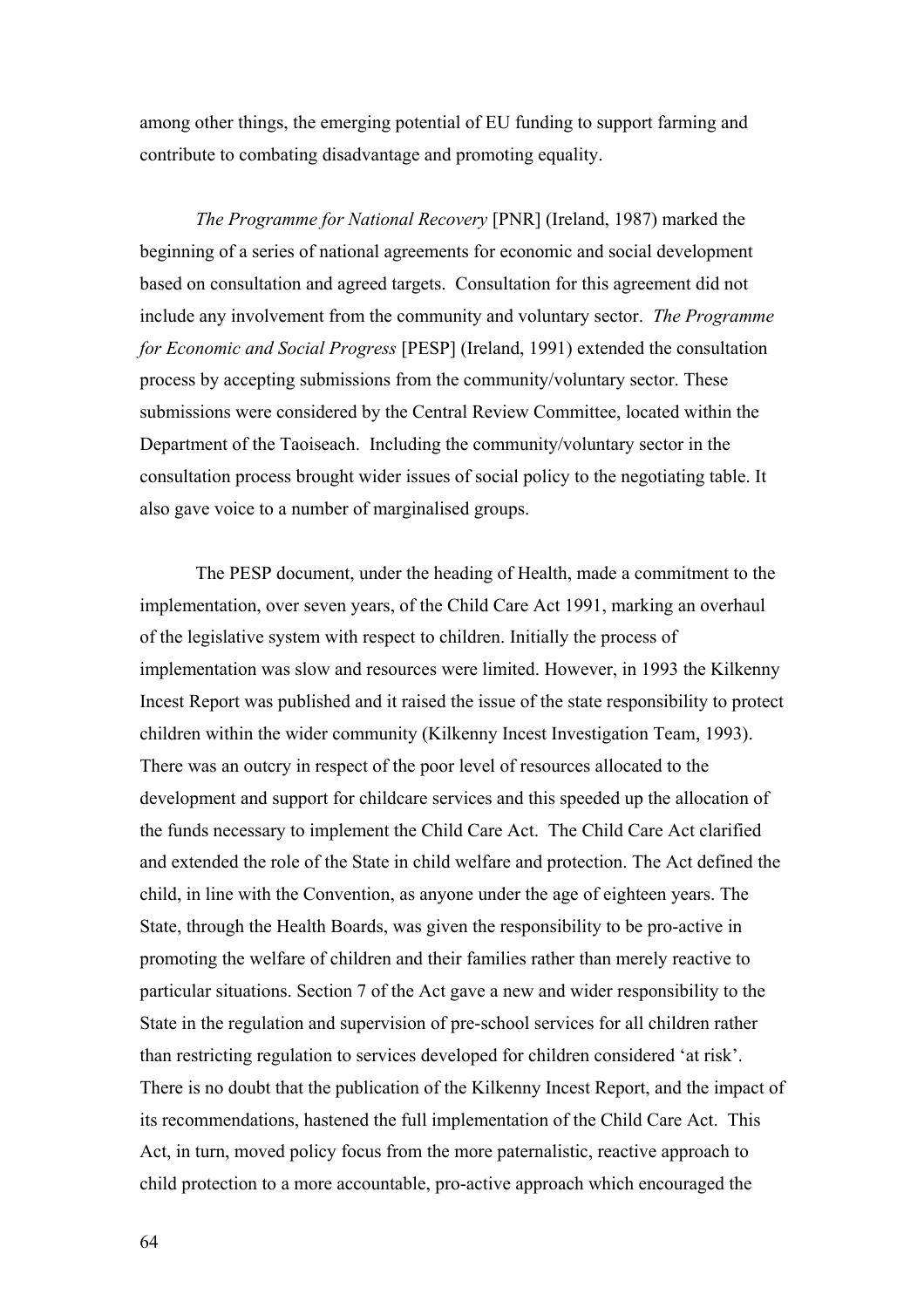development of preventive, family support services and the regulation of certain children's services which were previously considered outside the remit of the public sector.

*The Programme for Competitiveness and Work* [PCW] (Ireland, 1994) also engaged with the community/voluntary sector by way of submissions. However, concern was expressed that the economic and social partnership approach to policy formation could not tackle the problems of social exclusion and equality without direct representation at the negotiations from the voluntary/community sector. This led to their participation in the next agreement forum. The active presence of what is called the Community and Voluntary Pillar at the Partnership 2000 (1996b) negotiations was highly significant for many sectors, but particularly so for children.

Children do not feature in *Partnership 2000* [P2000] (Ireland, 1996b) as a constituency for specific policy consideration in themselves. They become visible only in respect of wider policy issues such as social inclusion (Chapter 4) and equality (Chapter 5). Attention is directed at the expansion and development of certain services for children. For example, under the heading of combating educational disadvantage, there are commitments to extending the Breaking the Cycle education initiative and to developing an early years intervention project for disadvantaged three to four year olds. Under the heading of equality there is a commitment to support measures to develop the childcare sector so that parents, particularly women, have less barriers to accessing the labour market.

Increased references to the development of services for children were qualified by reference to continued support for the traditional family. The incoming Government, in their *Action Programme for the Millennium* (Department of the Taoiseach, 1997), recognised the need to facilitate access to the labour market for women through developing childcare services. It clearly located its support for developing childcare services within the context of the tradition of the family in Ireland. This strategy committed the Government to protecting the family through political, economic, social and other measures to support the stability of the family. The report noted that Government would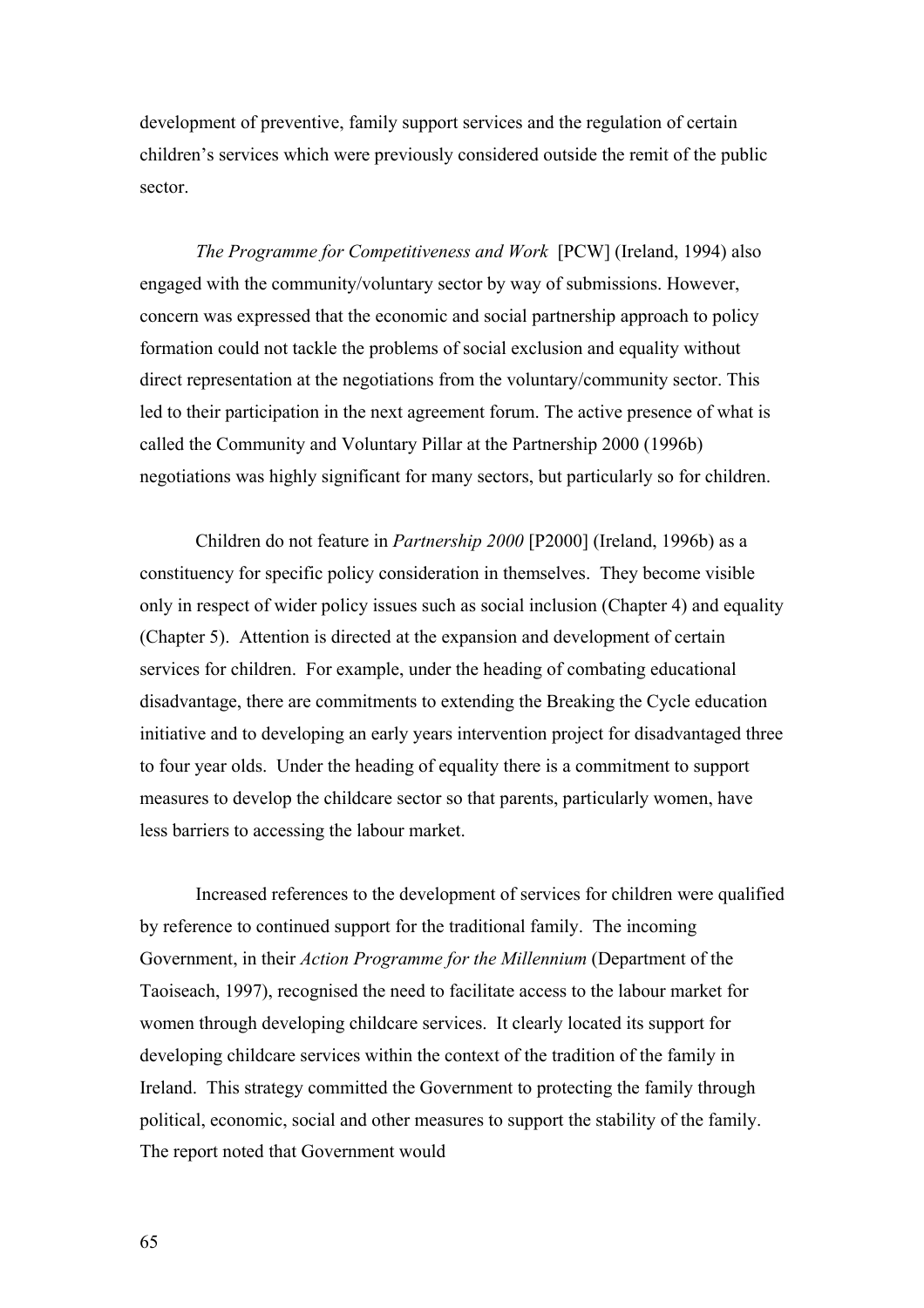…be more conscious, in our decision making process, … be more sensitive to children and childcare issues, and … be caring to the needs of children in all our dealings with them and their parents (Department of the Taoiseach, 1997: 17).

The publication of the *Programme for Prosperity and Fairness* [PPF] (Ireland, 2000) marked a more extensive commitment to social policy than previous agreements. Children, and policies impacting on them, are also more evident than in previous agreements. This is noticeable in the context of the document's commitment to the development of a National Framework for Family Friendly Policies to enhance the opportunity to reconcile work and family life, and contribute to the effective and efficient operation of the enterprise. Once again, however, children are included as an adjunct to other policy issues rather than as group in their own right. This is in contrast to other identified social groups such as older people. In the context of rights, it is noteworthy that the PPF makes no reference to the rights of children while, the section on Older People notes that the Equality Authority has established an Advisory Committee covering the rights of older people. The policy areas where children are referred to include the traditional section on education as well as social inclusion, healthcare, lifelong learning and family-friendly policies. The two main policy documents impacting on children identified within the PPF are the National Childcare Strategy and the National Children's Strategy. Functional responsibility for the co-ordination and implementation of the childcare strategy was given to the Department of Justice, Equality and Law Reform. The development of the NCS was noted and identified as a key policy development which, "when completed, will underpin child protection and child care services generally" (Ireland, 2000: 95). In addition the PPF states that "The National Children's Strategy … will provide a holistic view of the interests and needs of children."(Ireland, 2000: 119).

## **5.3 The National Children's Strategy**

The NCS is an important policy documents relating to children published in Ireland. The announcement of the intention to publish a strategy came as something of a surprise. A review of the factors leading to it suggests that the UNCRC was an important influencing factor. In 1997 the UN Committee on the Rights of the Child submitted a 'List of Issues' to the Government in advance of the plenary hearing of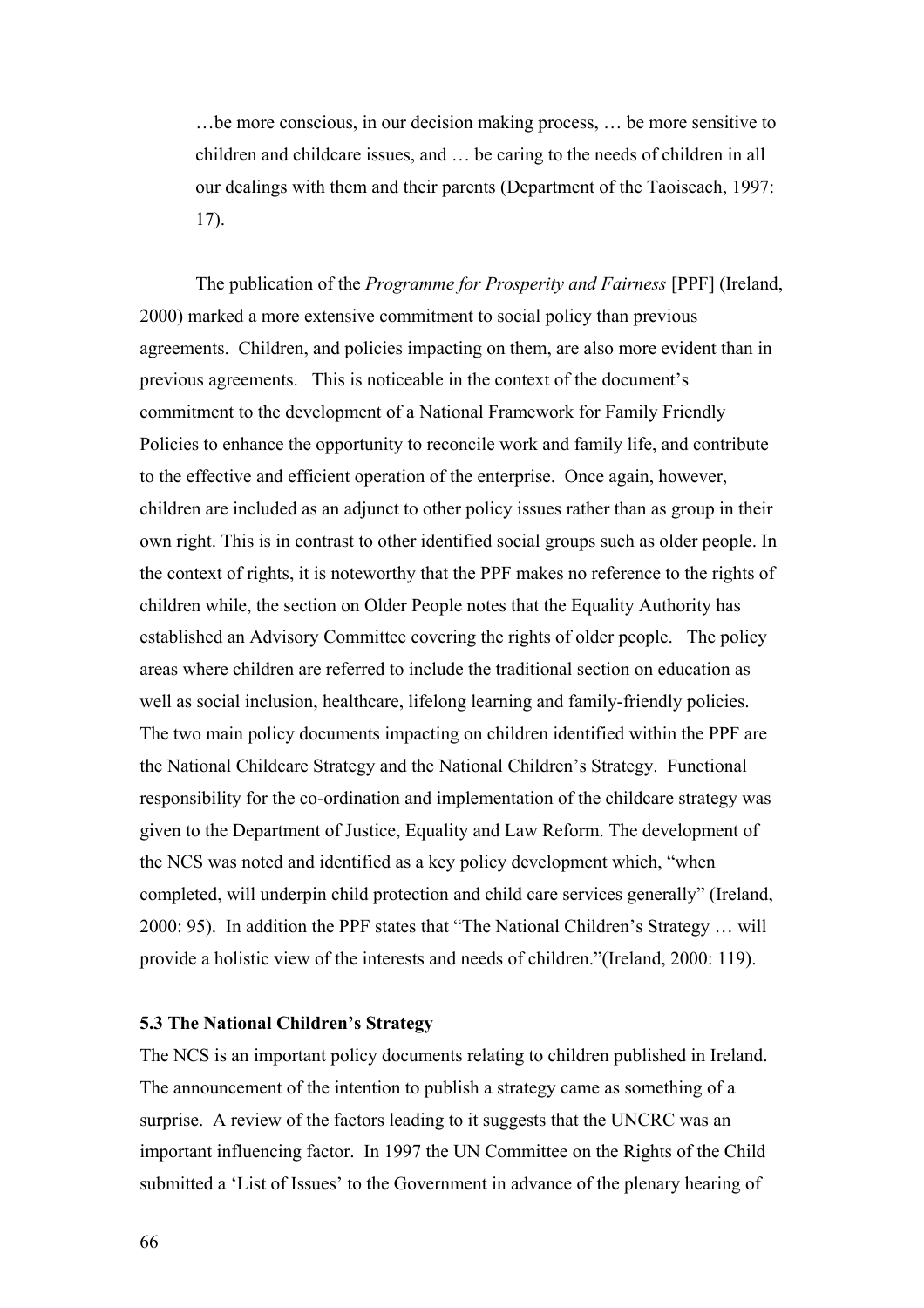the Irish National report by the Committee. Among the queries raised by the Committee was one relating to the implementation of the Convention. In response, the Government indicated that there was no immediate intention to draft a national children's strategy. However, in October 1998, the Minister for Health and Children announced, in a speech delivered to the annual CRA conference that, in response to the UN Committee Recommendations (CRA, 1998), his department was coordinating the production of a National Children's Strategy. An inter-departmental group was established in 1999. The National Children's Strategy was published in November 2000. The Strategy articulates a vision of an Ireland:

where children are respected as young citizens with a valued contribution to make and a voice of their own; where all children are cherished and supported by family and the wider society; where they enjoy a fulfilling childhood and realise their potential. (Ireland, 2000c: 4).

It is an ambitious ten-year strategy with six operational principles which emerged "from consultation and which reflect the UN Convention on the Rights of the Child." (Ireland, 2000c: 10). It stipulates all actions to be taken within the context of the Strategy will be:

"• Child Centred – the best interests of the child shall be a primary consideration and children's wishes and feelings should be given due regard;

• Family Oriented – the family generally affords the best environment for raising children and external intervention should be to support and empower families within the community;

• Equitable – all children should have equality of opportunity in relation to access, participation in and derive benefit from the services delivered and have the necessary levels of quality support to achieve this. A key priority in promoting a more equitable society for children is to target investment at those most at risk;

• Inclusive – the diversity of children's experiences cultures and lifestyles must be recognised and given expression;

• Action Oriented – service delivery needs to be clearly focused on achieving specified results in agreed standards in a targeted and cost-effective manner; and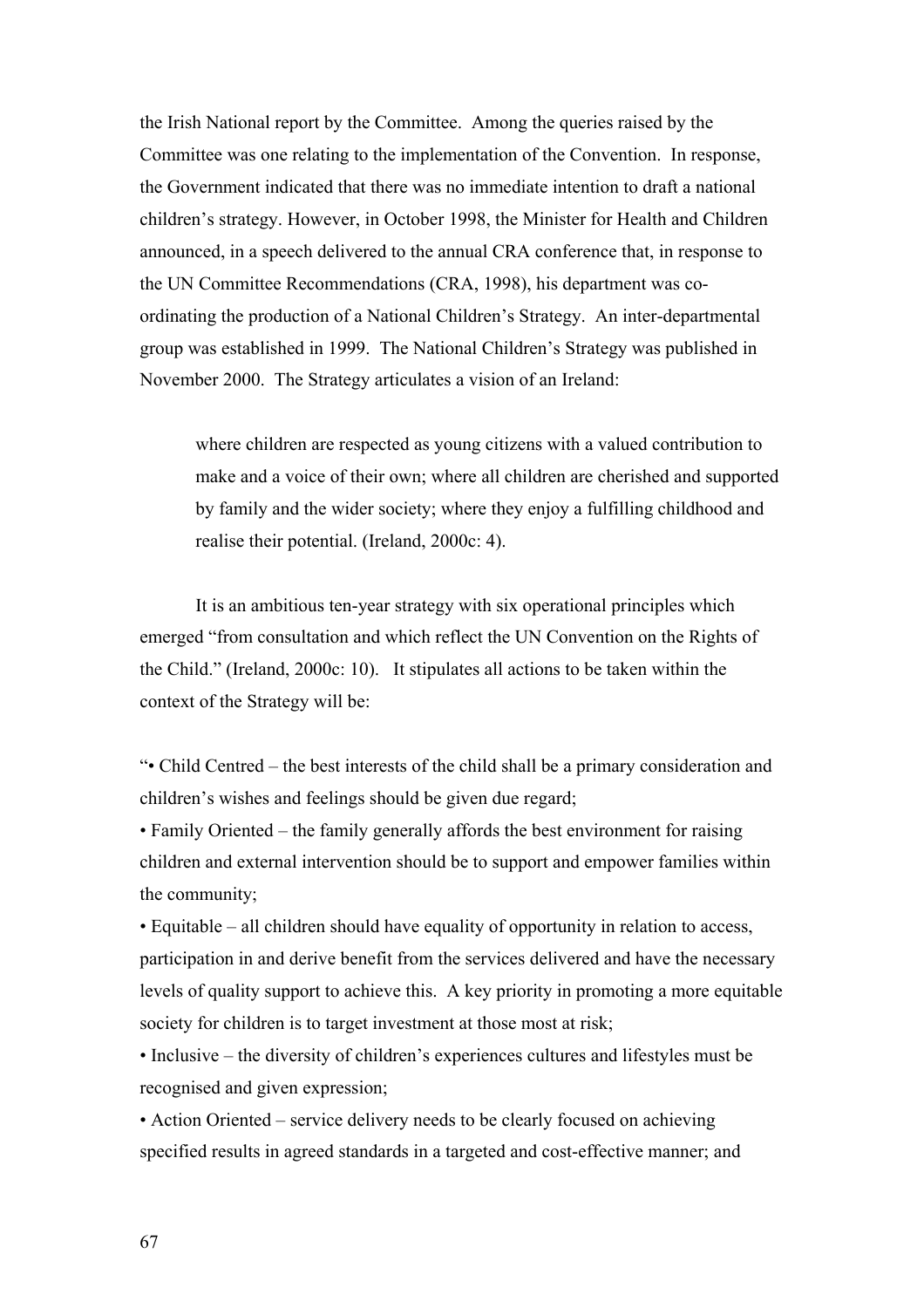• Integrated – measures should be taken in partnership, within and between relevant stakeholders be it the State, the voluntary/community sector and families; services for children should be delivered in a co-ordinated, coherent and effective manner through integrated needs analysis, policy planning and service delivery (Ireland, 2000c: 10).

The development of the NCS reflects the recommendations of the SMI. Its development was placed under the direction of an inter-departmental group chaired by the Secretary General of the Department of Health and Children. The day-to-day work on the Strategy was progressed by a cross-departmental team under the leadership of the Department of Health and Children. The team worked in close contact with a non-governmental advisory group, a research and information panel, a health board liaison group and a panel of international experts.

The stated intention behind developing the NCS was to be as inclusive as possible. A central part of the development of the NCS has been the wide-ranging consultation process. Invitations for submissions through the national press sought contributions from parents and others who care for and work with children. In addition, a targeted consultation was carried out with children and young people with the assistance of various schools and voluntary organisations throughout the country and with the support of the CRA and the National Youth Council of Ireland (NYCI). Children also wrote or e-mailed the Minister of State with responsibility for Children to give their suggestions, comments and observations on growing up in Ireland.

An evaluation of the process suggests that it was insufficiently planned. While welcome it was not substantive consultation and can only be regarded as a small beginning (Hayes, forthcoming).

In line with the SMI, the NCS argues that the improved co-ordination of children's policy development and service delivery will bring major benefits by:

- harnessing varied ideas and wisdom in designing new services;
- providing a clearer focus;
- avoiding duplication and identifying gaps;
- incentivising joint action in service development and delivery; and
- improve communication leading to less confusion.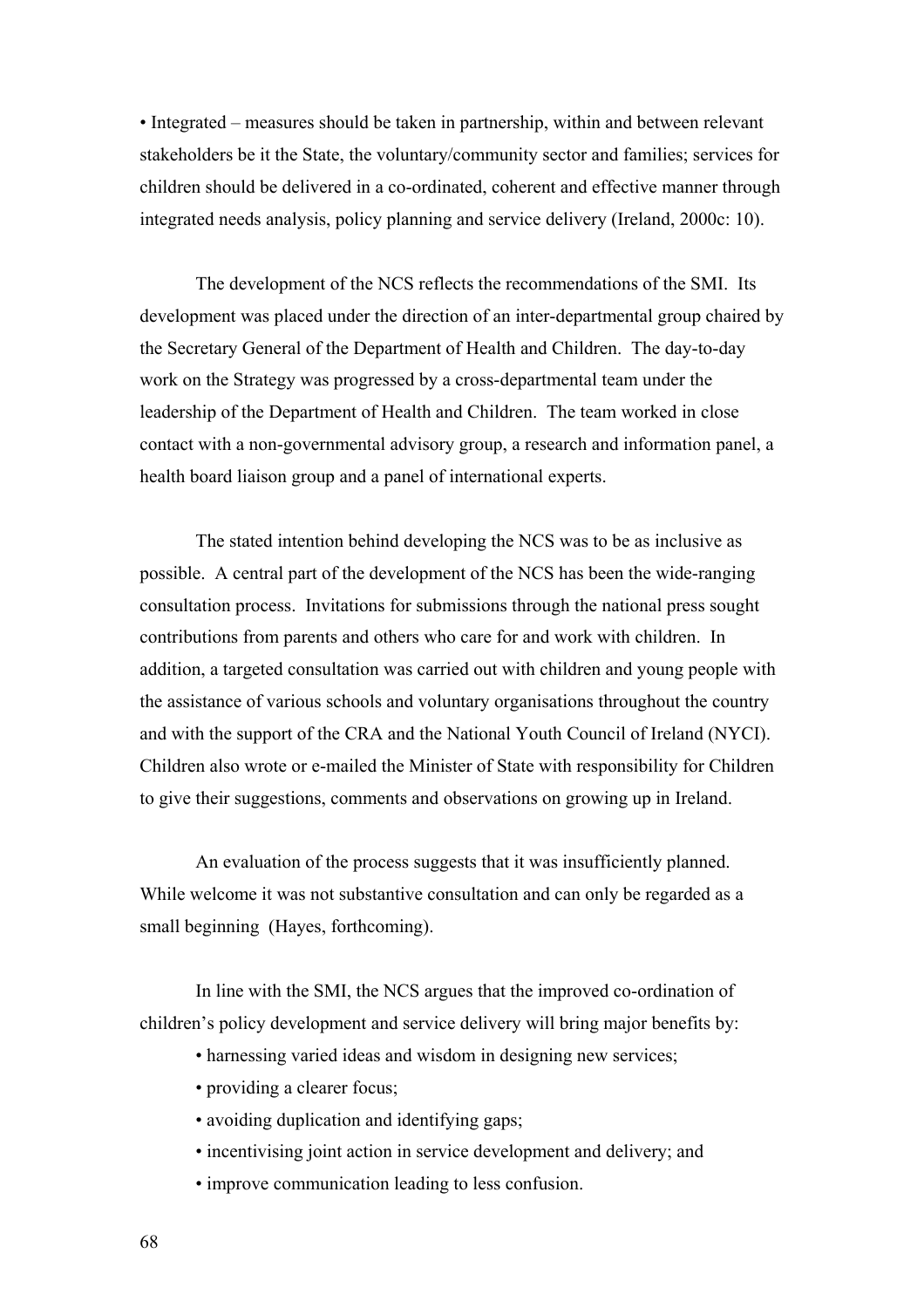The NCS has identified three national goals for children. These are:

Goal 1 – Children will have a voice in matters which affect them and their views will be given due weight in accordance with their age and maturity;

Goal 2 – Children's lives will be better understood; their lives will benefit from evaluation, research and information on their needs, rights and the effectiveness of services; and

Goal 3 – Children will receive quality supports and services to promote all aspects of their development.

While the principles and goals read well, there are some inconsistencies within the strategy document itself. For instance, the principle that all actions will be 'equitable' suggests – by referring to targeting investment – a belief that the existing level of service provision to children is, in general, acceptable. This is an assumption, which is open to question. The principle that all actions will be 'integrated' does not name children as stakeholders in the list given despite the prominence of the concept of giving children a voice within the strategy. The language of the NCS reflects an adult-centred rather than a child-centred perspective. One can see the management of the child participation process by the adult, where the report outlines that giving voice to children means, in practice:

• encouraging children to express their views and demonstrating a willingness to take these views seriously;

• setting out clearly for the child the scope of such participation by them to avoid misunderstanding;

• providing children with sufficient information and support to enable them to express informed views; and

• explaining the decisions taken, especially when the views of the child cannot be fully taken into account (Ireland, 2000c: 30).

## *5.3.1 Measuring Achievement - Structures*

It is still too early to evaluate the impact of the NCS or the degree to which the stated intentions have translated into actions. The NCS document itself outlined a timetable for action and identified clear aims and objectives. The effectiveness of the Strategy will be determined by the structures that are developed to facilitate its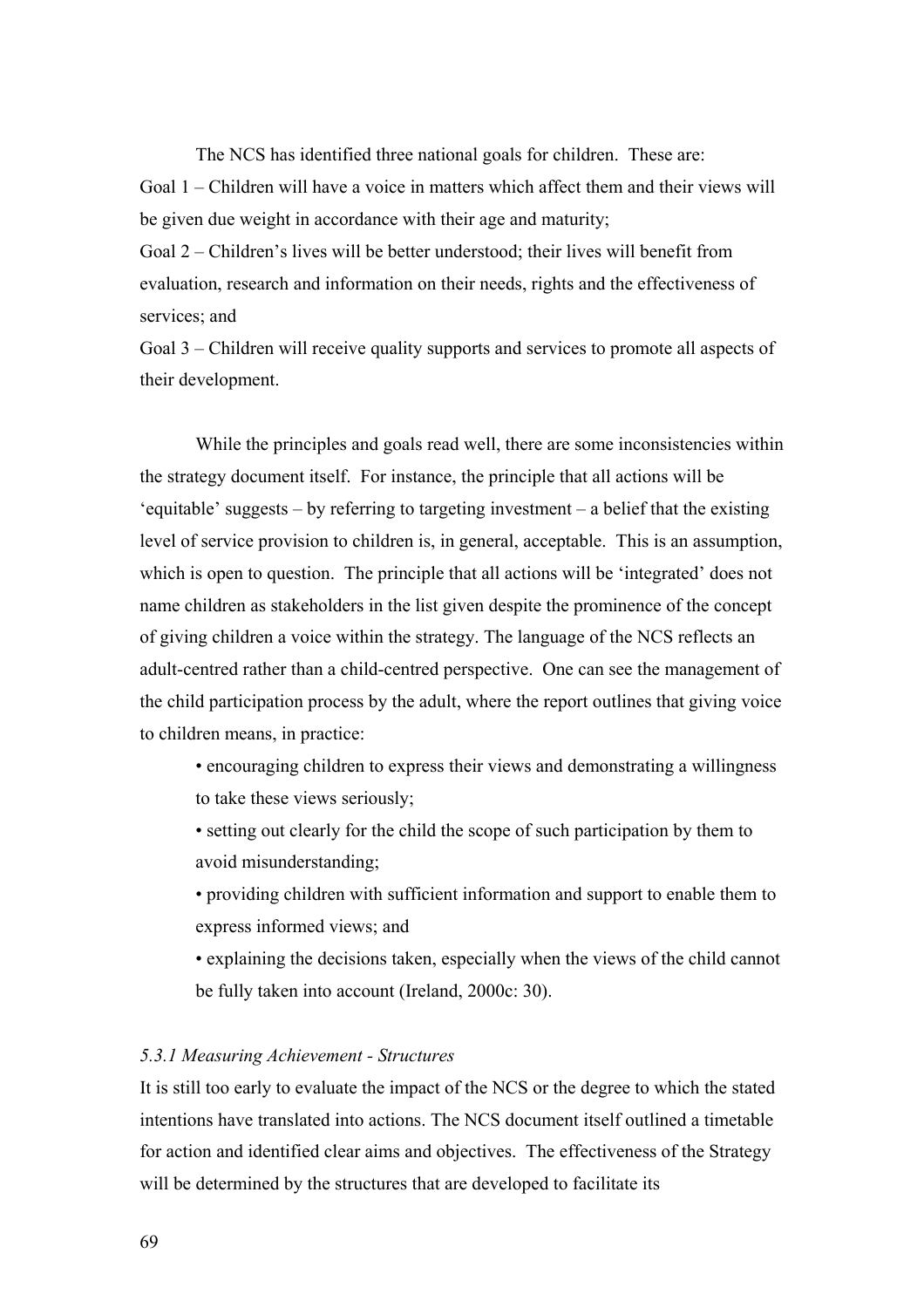implementation. A framework for change is proposed and the elements include (i) managing the change through new national structures and (ii) delivering the change through improved local structures. The precise mechanism for co-ordinating children's policy development and service delivery has yet to be outlined. The NCS does, however, outline an 'engine for change' (see Figure 1) which allocates an important role to political leadership.





Source: Ireland (2000c), *National Children's Strategy*, Dublin: Stationery Office.

The Minister of State for Children has the main political responsibility for the implem entation of the NCS. This Minister reports to a Cabinet Committee on Children, which is chaired by the Taoiseach. The Cabinet Committee comprises the Finance and the Office of the Attorney General. Forming a Cabinet Committee, rather Tanaiste, ministers from eight departments concerned with children, the Minister of than a sub-committee, as the oversight mechanism for the NCS is a strong signal as to the political commitment to it. This Committee met three times during 2001.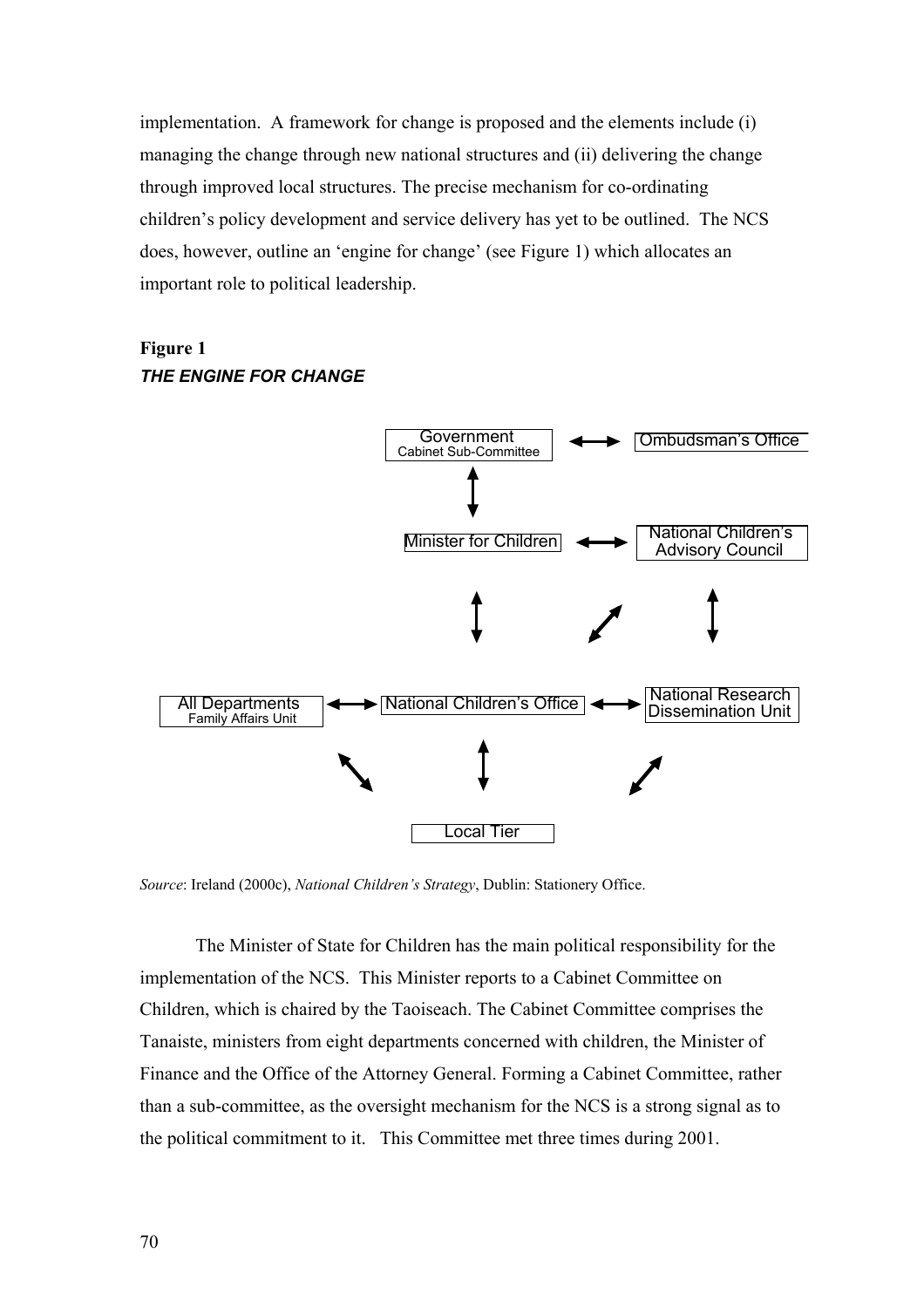The hub of the proposed engine for change is the National Children's Office (NCO) . It was established as an independent unit under the Public Service Management Act (1997), responsible for the management of cross-departmental issues relating to children. It has a Board made up of the Assistant Secretaries from change of name from the Department of Health, acquired an enhanced responsibility the departments represented on the Cabinet Committee. The Department of Health and Children chair this Board. The Department of Health and Children, with its in respect of children. According to O'Dwyer (1998: 40 - 42) it was a name change of considerable significance placing on the department:

a responsibility to develop, monitor and review (on behalf of the government) departments...[T] he main requirement is to see other departments as essential an overall strategy in relation to children... and will require the development and implementation of much better processes than have heretofore been available to the department to influence policies and practices of other partners in achieving improvements for the good of the whole community.

 The NCO has a number of specific tasks including the preparation of an annual work programme, ensuring that co-ordination and integrated action can take training initiatives. The Director supports and advises the Government and Minister Advisory Council. Since its announcement in November 2000 there has been some place by identifying priority cross-cutting issues to be progressed on a two to three year cycle, monitoring implementation of the strategy in departments and public agencies and promoting capacity-building through encouraging and supporting of State on the implementation of the Strategy, promotes the role of the Office, guides the work of the Office and maintains consultation with the National Children's delay in accessing the resources necessary to fully establish the NCO. In the interim the Office, with an acting Director, was established. Early in 2002 funds were released for the appointment of a Director and for the full staffing of the office.

The National Children's Advisory Council (NCAC) is made up of representatives from the NCO, the social partners, the research community and children's lives, on the co-ordination and delivery of the NCS, on monitoring and children themselves. It is responsible for advising the Minister on all aspects of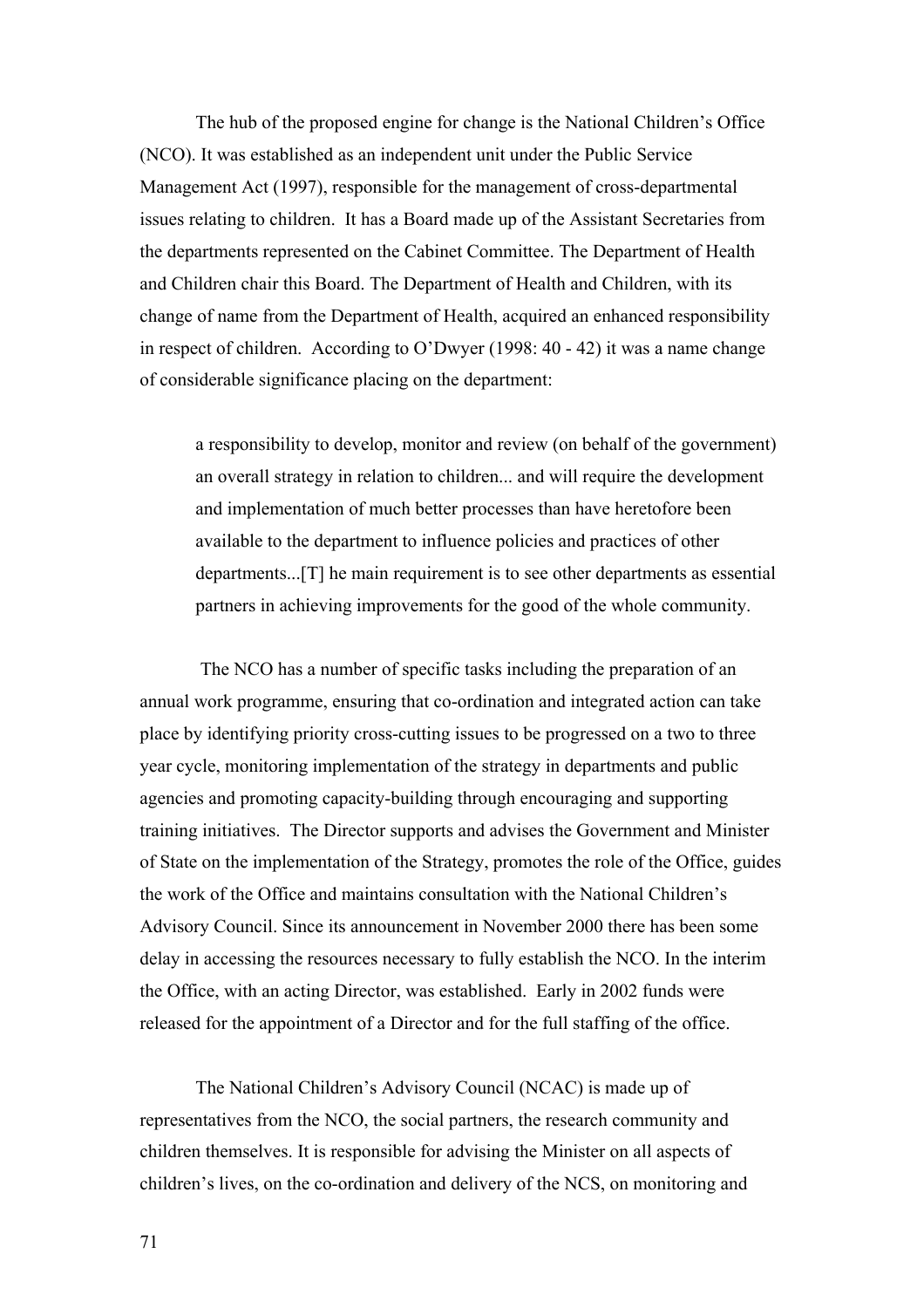evaluation of implementation, on mechanisms for consulting with children and undertaking and advising on research and training. The NCAC met five times d uring 2001.

One of the ambitions of the NCS is to include children in developments and to representatives from each county. The event has been evaluated and the report will facilitate their participation in the process. In September 2001, the NCO held a Dáil na nÓg or Children's Parliament, chaired by the Minister for Children. The children attending this Dáil were aged from nine to seventeen years old. They were selected from those involved in the original consultation for the NCS and there were be used to advise future initiatives at local and national level. The exact mechanism for linking the outcomes from the Dáil na nÓg with the national Dáil and other policy-making groups have yet to be determined.

At a local level the County and City Development Boards are identified as key structur es for the implementation and delivery of the NCS. These bodies comprise and the social partners. Their functions include the identification of gaps and overlaps arrangements by agencies operating locally. The Boards and their associated subrepresentatives from local government, local development agencies, the state sector in general service provision and the securing of coherent service delivery structures provide the opportunity for children's views to be included in their considerations. The NCO will facilitate these groups in methods for including children in policy development.

In parallel with these developments the NCS also commits to the establishment, by legislation, of an Office of Ombudsman for Children. This will be February 2002 and passed just before the dissolution of the Dáil (the Irish parliament) an independent office providing children with a significant new voice at national level. Following some delay, the Bill to establish the Office was published in in April 2002.

# *5.3.2 Measuring achievement – Actions*

The NCO is charged with the responsibility for embedding the NCS goals in current policy development and service delivery. There are ten specific actions identified with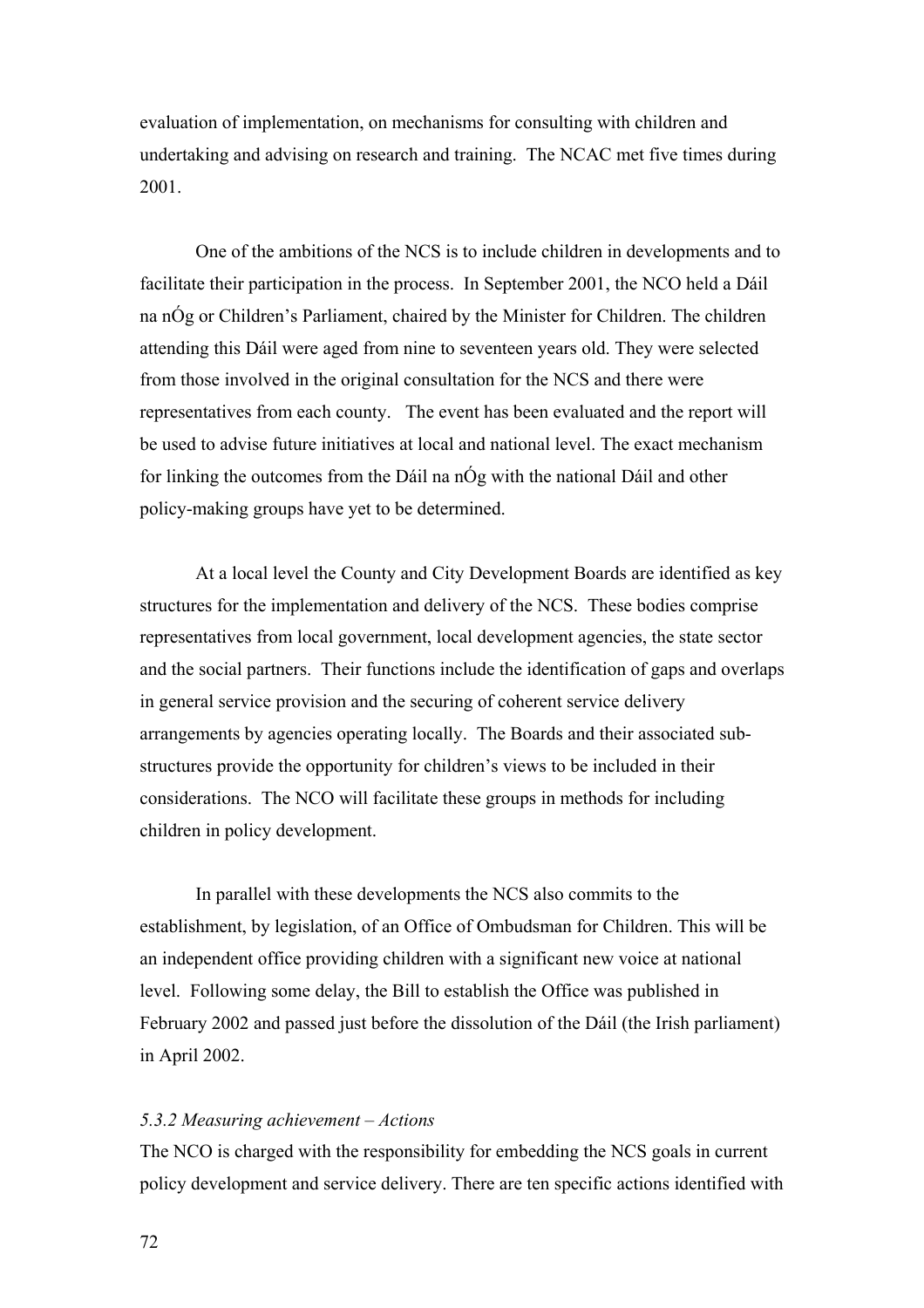no timeline. They include a review by the NCO of all departmental strategy statements. Other actions are somewhat aspirational.

 There have been delays in funding the NCS and its initiatives. Given the limited resources available to the NCO in its first year and the very general nature of some o f the commitments it is difficult to assess the achievements made.

Nevertheless, some specific commitments *are* made in the document. Additional funding will be provided for the implementation of the three national goals. Under Goal One this funding is to be for local networks to support Dáil na nÓg Goal Two funding has been made available for research projects linked to the aims of issue for children during the pre-publication consultation period and the Dáil na nÓg. NCAC has also included play and recreation policy, action and research as a priority and funding for local bodies to support children's involvement in their structures. Some developments have occurred under this Goal and the first local 'Dáil', or Comhairle na nÓg was held in the Minister's constituency in spring 2002. Under the NCS, including a Longitudinal Study of children. The theme selected for achieving progress under Goal Three was play and recreation. This emerged as a key The NCO has established a working group with representatives from a number of departments, local government and the health boards to progress this action. The in its work programme.

In addition to supporting actions under the three goals, the NCS commits to "communicating the message" (Ireland, 2000c: 95). This commitment was hindered dissemination of information and awareness raising. There has been no development during 2001 by the travel restrictions imposed by the Foot and Mouth crisis. As a result the NCO and the Minister were only able to visit five counties. Visits followed the same format – a radio interview with the Minister, a conference for local representatives of the statutory and community/voluntary groups and a local Forum for Children. No evaluation of these visits has yet been published. A second commitment under this heading is the establishment of a website to facilitate under this initiative and indeed, there is, to date, no electronic link to the NCO through either the Government or Department of Health and Children sites.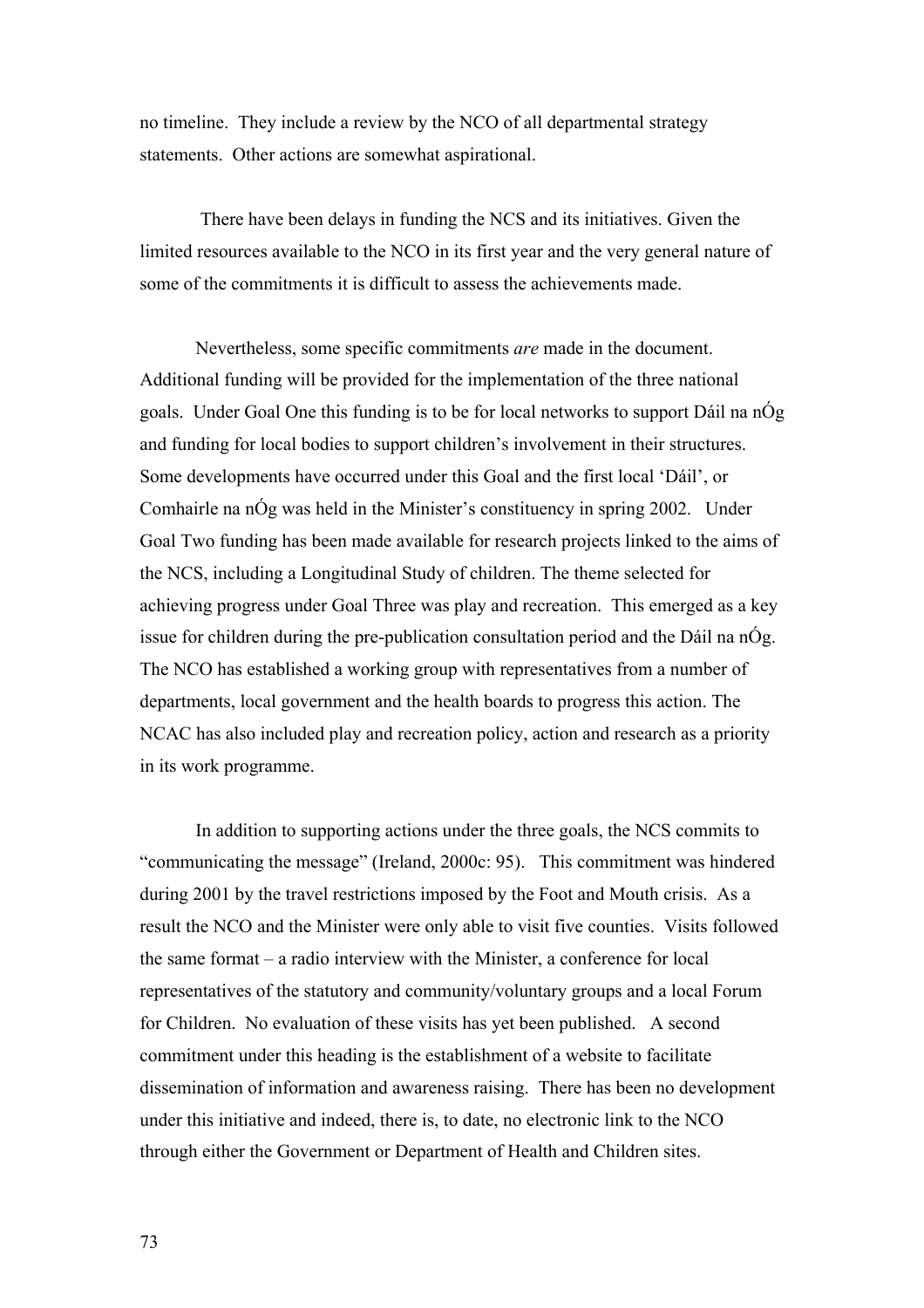While the appointment of a Cabinet Committee as the oversight mechan ism suggests government commitment to the NCS, the lack of resources, the lack of any electronic link to the office or any website for children and the delay in the publication of the Ombudsman's Bill seems to belie this.

To what extent can the NCS be considered to represent a shift in paradigm with respect to children and policy-making? The NCS is an important policy statement for children in Ireland. It marks the beginning of a shift towards using rights-b ased language in policy development and implementation by strongly reflecting the UNCRC. It is presented as child-centred and identifies the participation of children as a central theme for the implementation of the NCS. The NCS offers "a means to listen to children, to think about, and to act more effectively for children...[it is]... a major initiative to progress the implementation of the Convention in Ireland" (Ireland, 2000c: 6).

work "together to ensure that every child is afforded the respect and quality of life needed to develop and sustain within them a spirit of optimism, pride and confidence"(Ireland, 2000c: 8). However, it is not a rights-based strategy. It does not incorporate the principles and provisions of the UNCRC directly. Certain key articles from the UNCRC are explicitly referenced within the NCS but the fourteen objectives It is a policy document influenced by the UNCRC. It offers a mechanism to identified to address the three National Goals are general rather than specific and are not mapped to specific articles of the UNCRC.

## **5.4 Summary**

Partnership agreements have had an impact on Irish policy for children, particularly since the direct involvement of the community/voluntary groups at the negotiation stage. While partnership agreements have been identified as key to economic growth singular attention to service development for targeted groups without addressing the more complex, interdependent impacts of wider policy is a limited policy perspective. It has been argued that the partnership approach has not been as positively influential in Ireland they have not been without their difficulties. Consensus and shared understanding can only be partially achieved if there is insufficient discussion of the wider social and economic aspects of an agreement. With respect to children,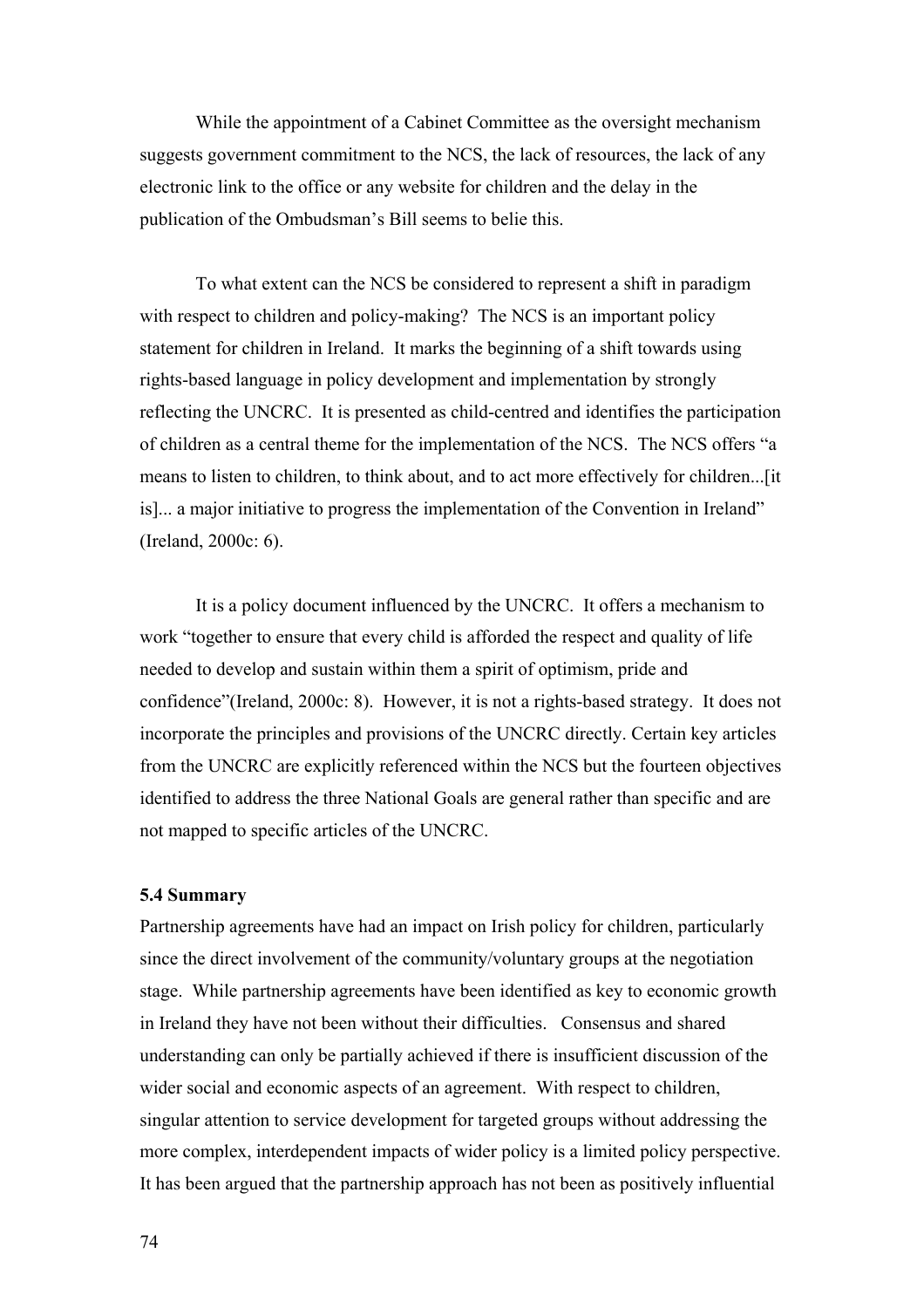in terms of wider social policy as on economic policy (NESF, 1997; Zappone and McNaughton, 1999). The partnership approach is a powerful agent of change but perhaps the mechanism is insufficiently sensitive to deeper ideological issues that need to be considered in, for instance, the development of child policy and family policy. Such issues include the tension between the Constitution, legislation, policy and the lived experience.

The publication of the NCS is an important milestone in child policy development in Ireland. It has been slow to start and its impact over the first year has been limited due to insufficient funding and delays in consolidating the structures for implementation. The status of the NCS following the 2002 general election will be a test of the degree to which the Strategy is truly embedded in current policy developments.

There are a number of policy issues that could be taken as illustrative of the difficulties there are in including and making children visible in policies affecting them directly - not to mention the indirect and unintended impact of general policy. These policy issues include child income support; child poverty; children with special needs; and childcare. For the purpose of this paper childcare has been selected to illustrate the complexity of policy formation with respect to children in Ireland. Childcare - the shared care of children between parents and early childhood services has been chosen because of its current high profile as a policy topic.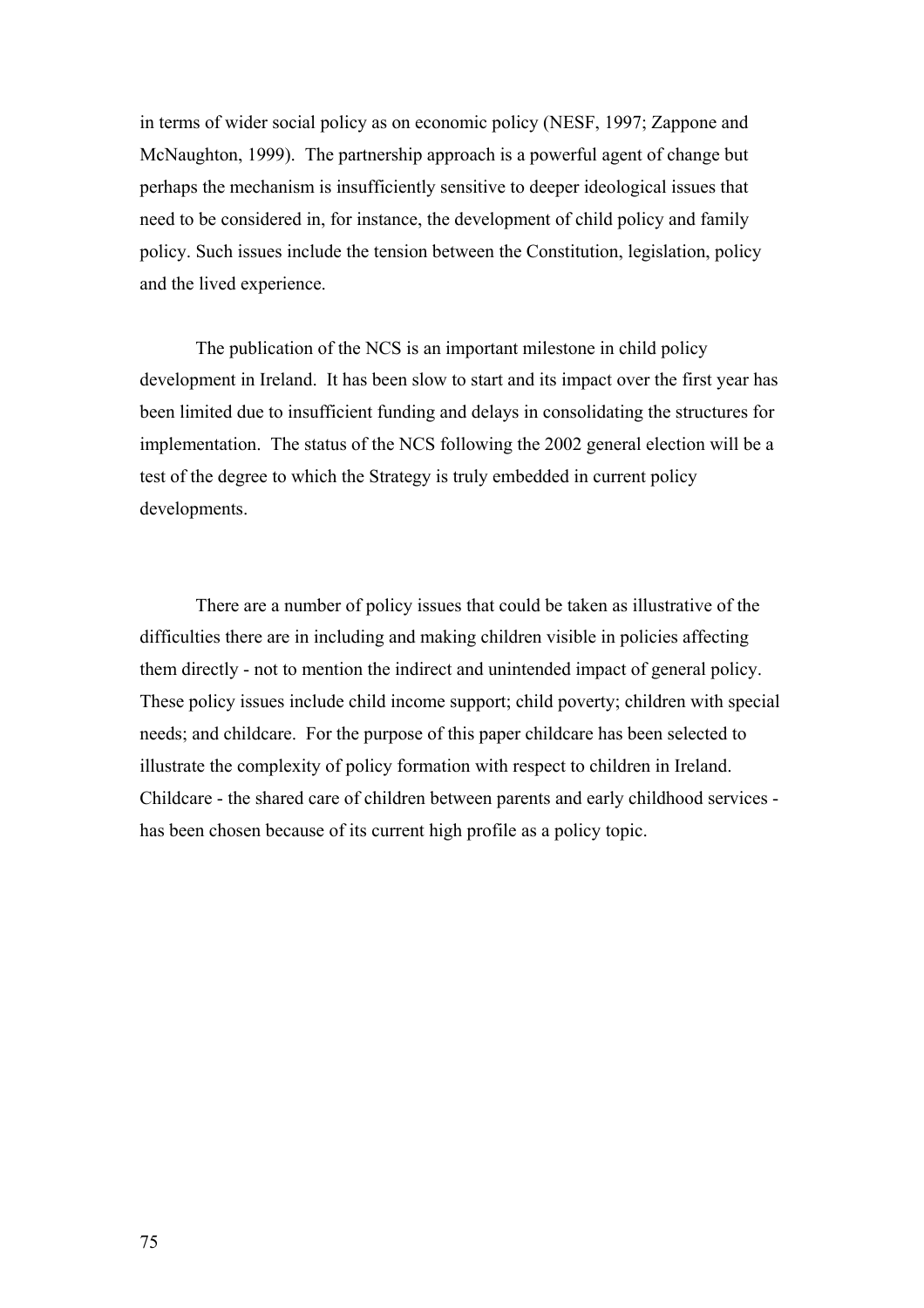# **Childcare: A Policy Illustration**

#### **6.1 Background**

Quality early childhood care and education appears crucial to the development of children, both the quality of care received at home and in various, out-of-home childcare settings (Sylva, 1995; NRC, 2000). Post-industrial and advanced capitalist societies provide a variety of options that allow parents to choose childcare arrangements that are most appropriate to their children's ages and individual styles, their own economic and social circumstances, and the values and attitudes they hold. Historically, in Ireland, childcare has been seen as the private responsibility of the family, most particularly the responsibility of the mother. Any childcare supports that developed did so within the private or the community sector. State involvement has been limited to grant support by Health Boards to services which provided sessional childcare/pre-school care to children considered 'at risk' and who, without such interventions, would need residential care. The numbers of families and children availing of these services was relatively small and confined to a limited number of disadvantaged urban areas. State support for after-school services has been very limited and this remains an unregulated sector.

 In a paper prepared for the Economic and Social Research Institute on policy options in childcare, Fahey (1998b) identified a number of reasons for the inaction of governments on the topic of childcare over the years. These included a concern about the cost of any comprehensive policy and the difficulty of delivering a policy involving a large number of departments. He went on to note that:

...in the background there are many economists who would query whether it makes economic sense for the state to get involved in this area at all, on the basis that if paid childcare were a good thing from an economic point of view, the laws of supply and demand would come into play to ensure that it was delivered (Fahey, 1998b: 70).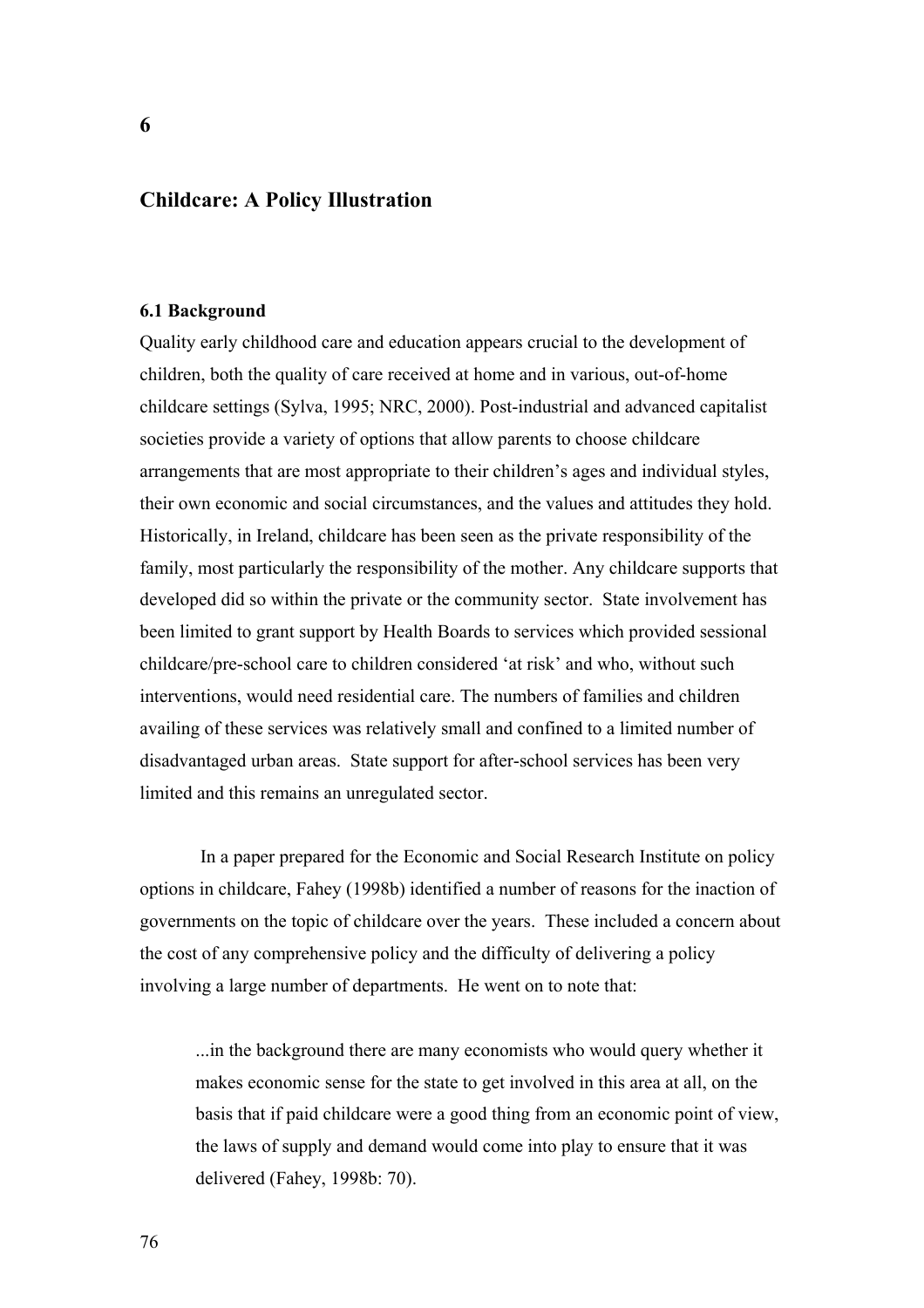This emphasis on the economic value of childcare in market terms misrepresents and underestimates the value of quality early childhood experiences to society as well as to children and their families. Research from the US has shown that an investment of \$1 per child in high quality early childhood services yields a saving of \$7 by the time the child reaches 23 years of age (Schweinhart & Weikart, 1997). In other words high quality childcare that is affordable, accessible and stable has a beneficial social and psychological impact on young children and a direct positive, economic impact on society. Investing in childcare makes good economic sense.

Children have a right to childcare under Article 18 of the UNCRC, which states, *inter alia,* that:

States Parties shall ... render appropriate assistance to parents and legal guardians in the performance of their child-rearing responsibilities and shall ensure the development of institutions, facilities and services for the care of children ... take all appropriate measures to ensure that children of working parents have the right to benefit from child care services and facilities for which they are eligible. (Article 18.2; 18.3).

### **6.2 Childcare and gender equity**

The need for policy reform in the area of childcare became evident when a series of different influencing factors came together to give a critical momentum to the debate. Internationally the most influential pressure came through Europe. European influence on the issue of the relationship between the Irish State and the family began back in the 1970s with employment equality legislation. The requirement that EU countries treat men and women equally with respect to pay and opportunities led to changes in employment policy which, along with other factors, contributed to a gradual increase in the number of Irish women working outside the home. Initially the childcare requirements of this group were met informally through family or neighbourhood child-minding but gradually, as numbers increased, the call for state support of childcare became a political issue.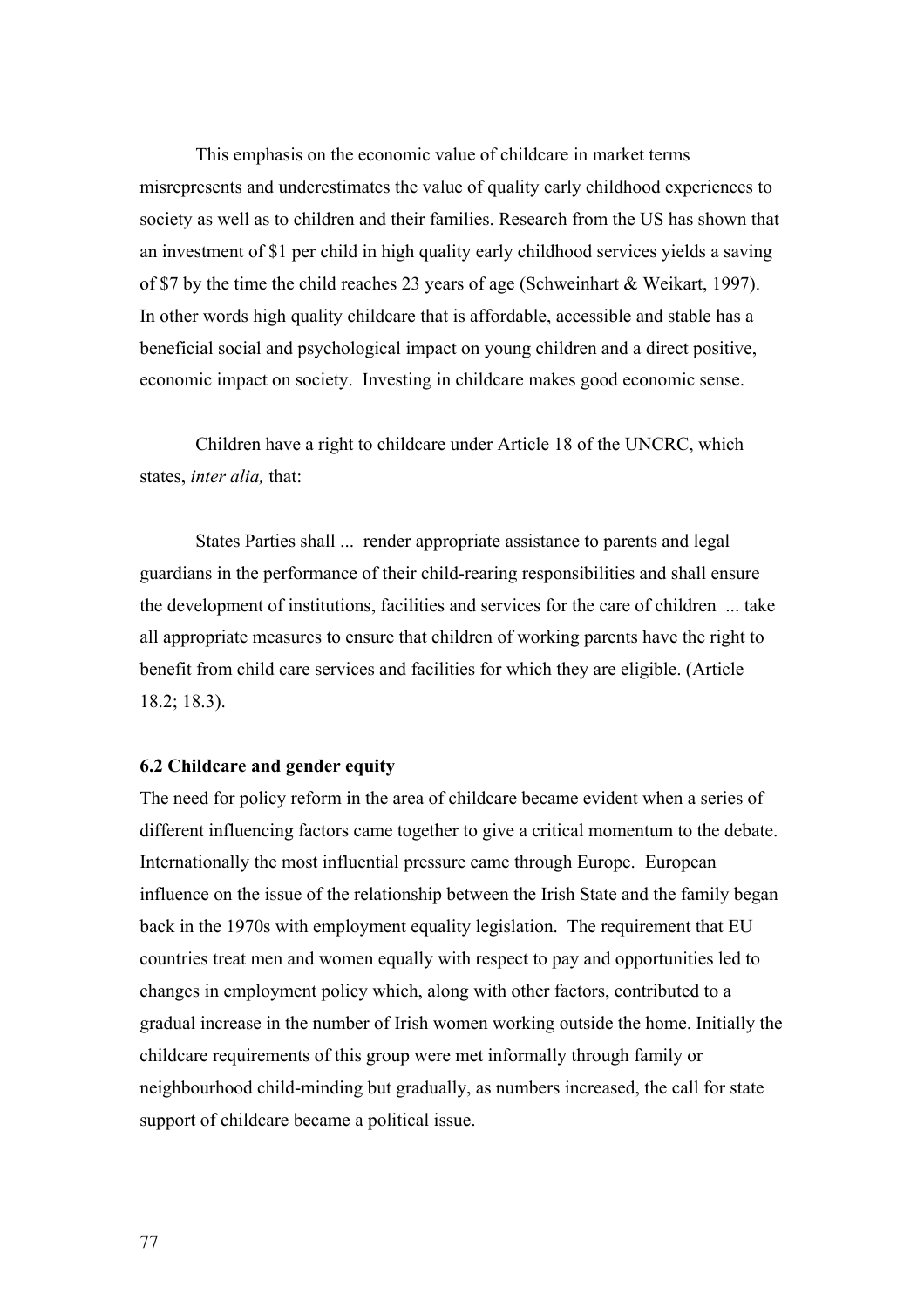A critical factor in moving childcare to centre stage as a policy issue in Ireland has been the increased participation of women in the workforce, which is being actively encouraged more recently because of the buoyant economy and general labour shortages. A growing demand led to a flurry of committees and reports during the 1980's and 1990's. One response from government was the establishment of a Working Party on Child Care Facilities for Working Parents, which reported to the Minister of Labour in 1983. A Committee on Minimum Legal Requirements and Standards for Daycare Services was established under the Department of Health and it reported in 1985. The report was never published nor acted upon. A second Working Group on Childcare Facilities for Working Parents reported to the Minister for Equality and Law Reform in 1994. Childcare was also included as an issue in other reports not directly related to the needs of working parents, such as the Second Report of the Commission on the Status of Women (1993). Despite the variety of reports and recommendations there was a very limited response at a political or practical level. Indeed, childcare services in Ireland remained unregulated until January 1997.

In addition to the various reports there was also an increase in the funding available for developments in childcare. Although children, as a group, do not come within the legal competence of the EU, childcare was one of the sectors eligible for European funding under a number of different programmes including the equality initiatives such as the New Opportunities for Women programme. Such funding led to the establishment of a number of pilot childcare projects at local and community level. These initiatives coincided with the work of the European Childcare Network which highlighted, among other things, the very low level of state support for childcare in Ireland when compared to all other European countries (EU, 1995). Such information led to increased calls on the Government for support and development of the sector, particularly among those who saw the potential value of childcare to disadvantaged children and their parents. By the early 1990s the impact of European reports, the recommendations from different working groups and the availability of funding began to yield a more concerted approach by interest groups in Ireland for policy action in relation to childcare. At this time, as a result of growing economic prosperity, there was an emerging drop in the unemployment rate that began to give rise to a shortage of workers. This led to employer organisations and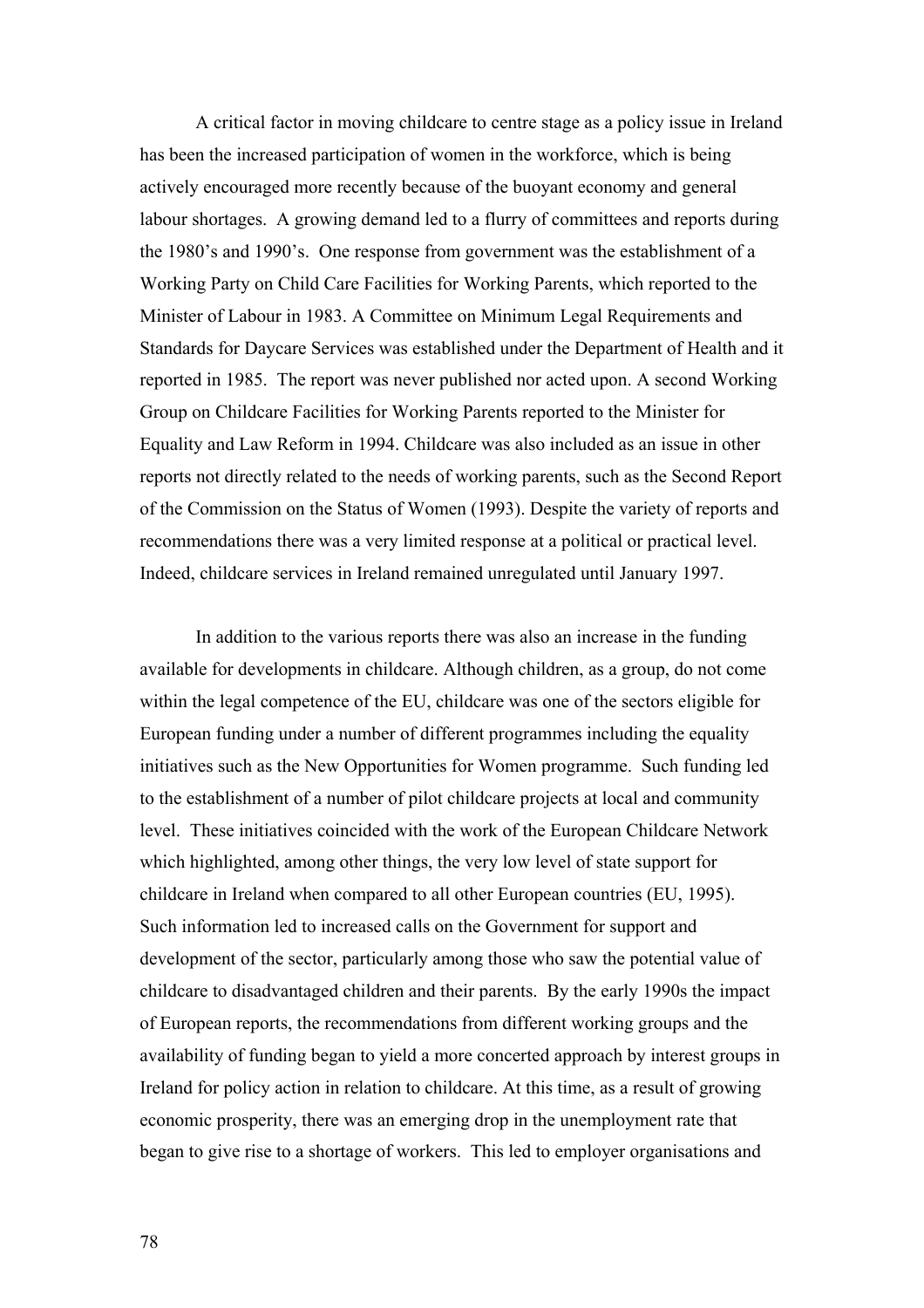unions adding their voice to demands for childcare, an identified barrier to the full participation of women in the labour force.

In reviewing the period from the demand for action and action itself one is struck by the lapse of time. It has been proposed that one of the difficulties with progressing the childcare agenda is that it challenges a particular ideological position with respect to the relationship between the State and the perceived private responsibility of the family for children (Hayes, 2001). For instance, the issue of discriminatory taxation of families where women work in the home and families in which women work in paid employment to facilitate tax relief for parents on their childcare costs has led to heated debate. The debate has, however, centred on women and not on children. While the issues raised are important they relate to a separate policy issue. As such it deserves careful policy analysis. It is not however, directly germane to the development and co-ordination of childcare services. The merging of these two policy areas in the debates about childcare confuses and clouds the issue and reflects the way one policy issue can influence another in an unhelpful way.

 The momentum that gathered on the issue of childcare in the mid-1990s ensured that it was included within the *Partnership 2000* agreement (Ireland, 1996b) as an area that needed to be addressed at policy level. In 1997, as a response to the *Partnership 2000* agreement, a widely representative working group, which included childcare providers as well as employers, unions and statutory representatives, met under the direction of the Department of Justice, Equality and Law Reform, to produce a national strategy for childcare. The terms of reference of the group restricted attention to the childcare needs of working parents. This focus guaranteed a fragmented policy response to childcare, as it did not allow for consideration of the wider issue of childcare for all children and their parents. This was a serious limitation. This group considered the wide range of childcare services for children from birth to 12 years of age. This brought the sector of after-school, as well as preschool, childcare into the policy arena for the first time and also included reviewing the services offered by private child-minders.

The final, agreed, report of the Working Group was published in February 1999 and proposed a comprehensive, seven-year strategy for the management and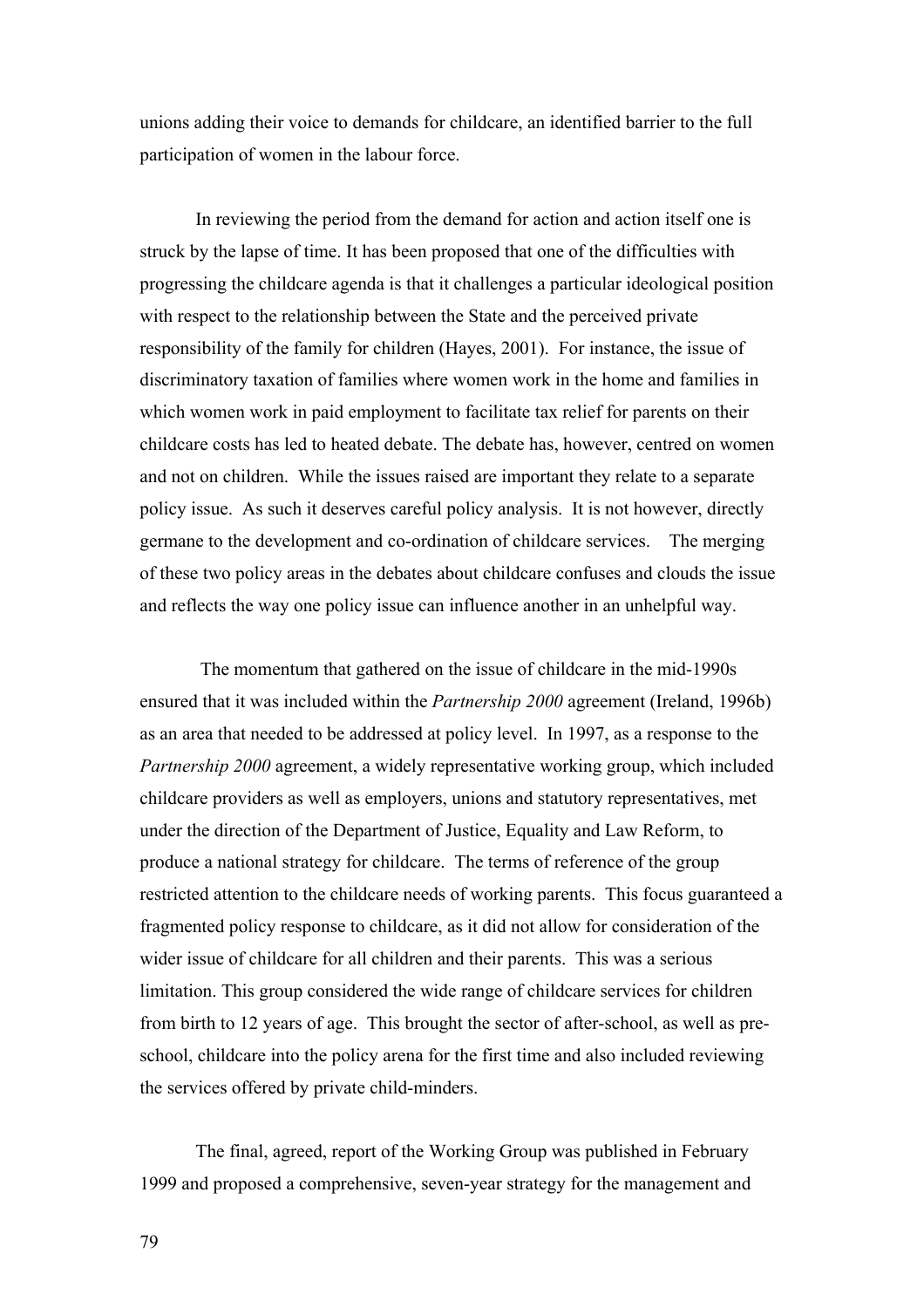development of the childcare sector (Department of Justice, Equality and Law Reform, 1999). This period coincides with the period of the *National Development Plan* (NDP) 2000-2006 (Ireland, 2000d). The focus of the report of the Working Group was the need for immediate attention to the supply and demand side crises in childcare evident in Ireland at the time. On publication, the report was welcomed by parents and providers. However, the Government was somewhat cautious about accepting the recommendations in isolation from other policy documents. As a result its publication led to the formation of an inter-departmental group, under the direction of the Department of Justice, Equality and Law Reform, to review the recommendations alongside those of the Report of the Commission on the Family (1998) and the Report of the National Forum on Early Childhood Education (1998). In July 1999 a National Childcare Co-ordinating Committee was established, again under the Department of Justice, Equality and Law Reform, to commence the implementation of aspects of the NCS. The NDP allocated over €400m to facilitate the development of the childcare sector. Establishing a co-ordinating committee, rather than the management board recommended by the Working Group, was a weak response to the co-ordination needs of the sector and limited the potential influence of implementation on the quality of services and their direct impact on children. The current situation where there are thirty-five County Childcare Committees but no national management body creates difficulties for the support and monitoring of the quality of service developments. The rights of children to quality early childhood care and education have been compromised by expediency and the pressure to increase childcare places for working parents.

## **6.3 Childcare and Educational Disadvantage**

Recognition by parents and professionals of the broad educational value of quality childcare experiences for children themselves led to increased private provision and to calls for a co-ordinated and integrated childcare strategy for all children (Hayes, 1995). In 1994 the Department of Education initiated a pilot pre-school intervention project, the Early Start, in 40 disadvantaged areas nationwide. The Early Start preschools were located in primary schools and catered for three-year olds only. This project was launched with little or no consultation with existing private and community/voluntary providers of early childhood services. This development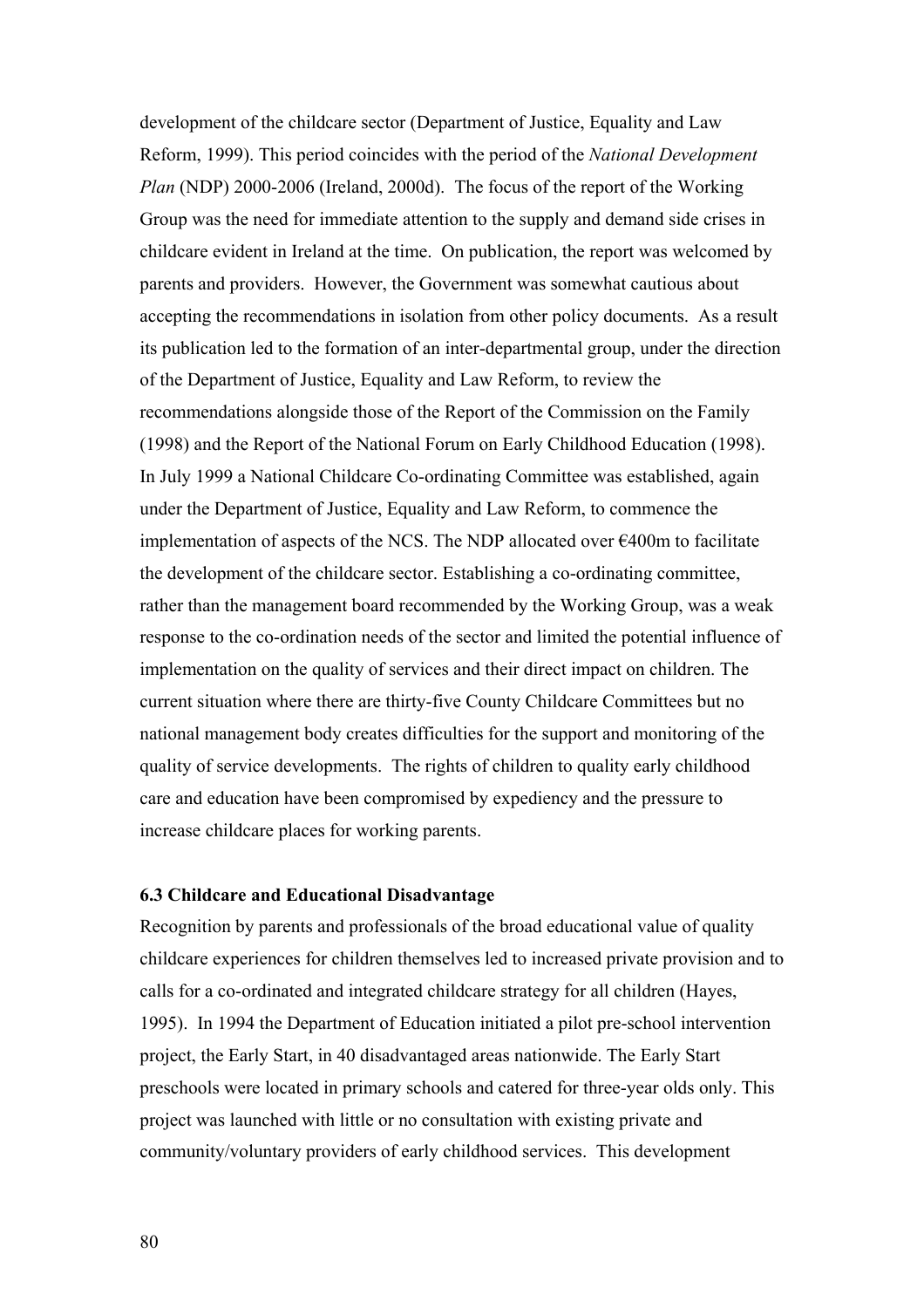energised the informal childcare sector, which felt undervalued and neglected. $8$  It led to improved co-operation and co-ordination between the private, voluntary and community providers. It acted as a catalyst for uniting the sector as one voice for service providers to make demands for government action.

In 1998 the Department of Education and Science held a Forum on Early Childhood Education. The Forum was hosted at a period when:

many social, economic and technological developments, internationally and in Ireland, have emphasised the significance of quality education for all within a lifelong educational framework. Many international agencies have highlighted the importance of early education in this context. (National Forum for Early Childhood Education, 1998: 1).

Following the Forum, the Department of Education and Science produced a White Paper on Early Childhood Education, *Ready to Learn* (1999). It focused on the early educational needs of children from birth to six years, the compulsory school age in Ireland. The White Paper covered the whole spectrum from:

the development of very young children in the home, supports to parents concerning how best to help their children learn, a wide range of supports for private providers and voluntary/community groups and a strategy to enhance the quality of infant education in primary schools. (Department of Education and Science, 1999: vii).

The White Paper acknowledged the importance of co-ordination across the sector. However, within the White Paper itself there are some proposals that seem to contradict this. For instance there are proposals, in areas such as training, qualification and inspection, which could duplicate those made by the Working Group on Childcare, a Working Group of which the Department of Education and Science was a member. As evidence of the fragmented nature of policy response to the same

 $\overline{a}$ 

<span id="page-81-0"></span> $8$  Through involvement with a number of early childhood projects, including the DIT/NOW (Dublin Institute of Technology/New Opportunities for Women) childcare training project, the author has found that this sense of being undervalued did create a certain energy and focus which has led to the childcare sector moving to a more co-ordinated and visible sector in the latter years of the 1990's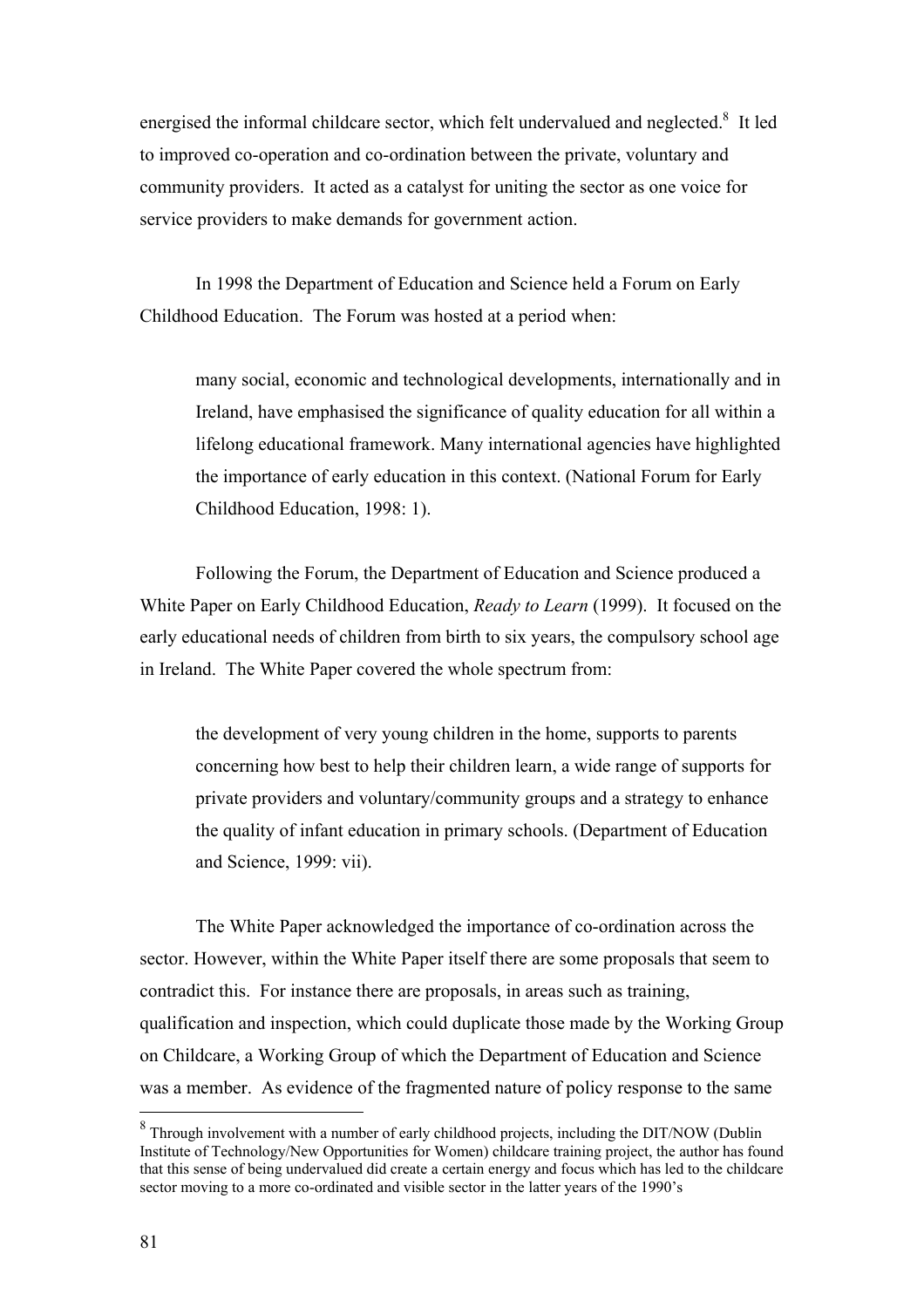policy issue across government departments, it is interesting to note that the White Paper on Early Education was launched at the same time and on the same day as the inaugural meeting of the National Childcare Co-ordinating Committee.

To implement the recommendations of the White Paper, the Department of Education and Science proposed the establishment of an Early Childhood Education Agency. A pilot initiative managed by the Dublin Institute of Technology (D.I.T.) and Saint Patrick's College in partnership with the Department of Education and Science was agreed in 2001. Under this project a Centre for Early Childhood Development and Education will be established to implement the recommendations of the White Paper. It represents an important co-ordinating initiative linking the various elements involved in working with young children up to age six years.

The fact that two government departments would produce two separate strategies for childcare/early childhood education in the same year is an example of the difficulty that policy-makers seem to have when addressing policy issues that concern, in the main, the same-population children. The PPF continues this trend by locating co-ordination of responsibility for childcare with the Department of Justice, Equality and Law Reform while identifying the Department of Education and Science as responsible for developing early childhood education. Where there is no clear lead department in the sector the likelihood of inefficiency and overlap is increased. Contradictory departmental strategies, impacting on the same population, lead to confusion in terms of policy responsibility. This, in turn, leads to a fragmented policy response in relation to the same policy issue, in this case the development and support of early childhood services for children.

Strong government leadership is necessary to reconceptualise the childcare issue. The structures established such as the National Childcare Co-ordinating Committee and the Centre for Early Childhood Development and Education working in co-operation will facilitate progress towards an integrated policy for services for young children in Ireland. Such co-ordination should minimise overlap and maximise attention to quality services for children, which are accessible, affordable and efficient. For such co-ordination to happen there needs to be strong and clear leadership and direction at government level as well as within the sector. Cohesion in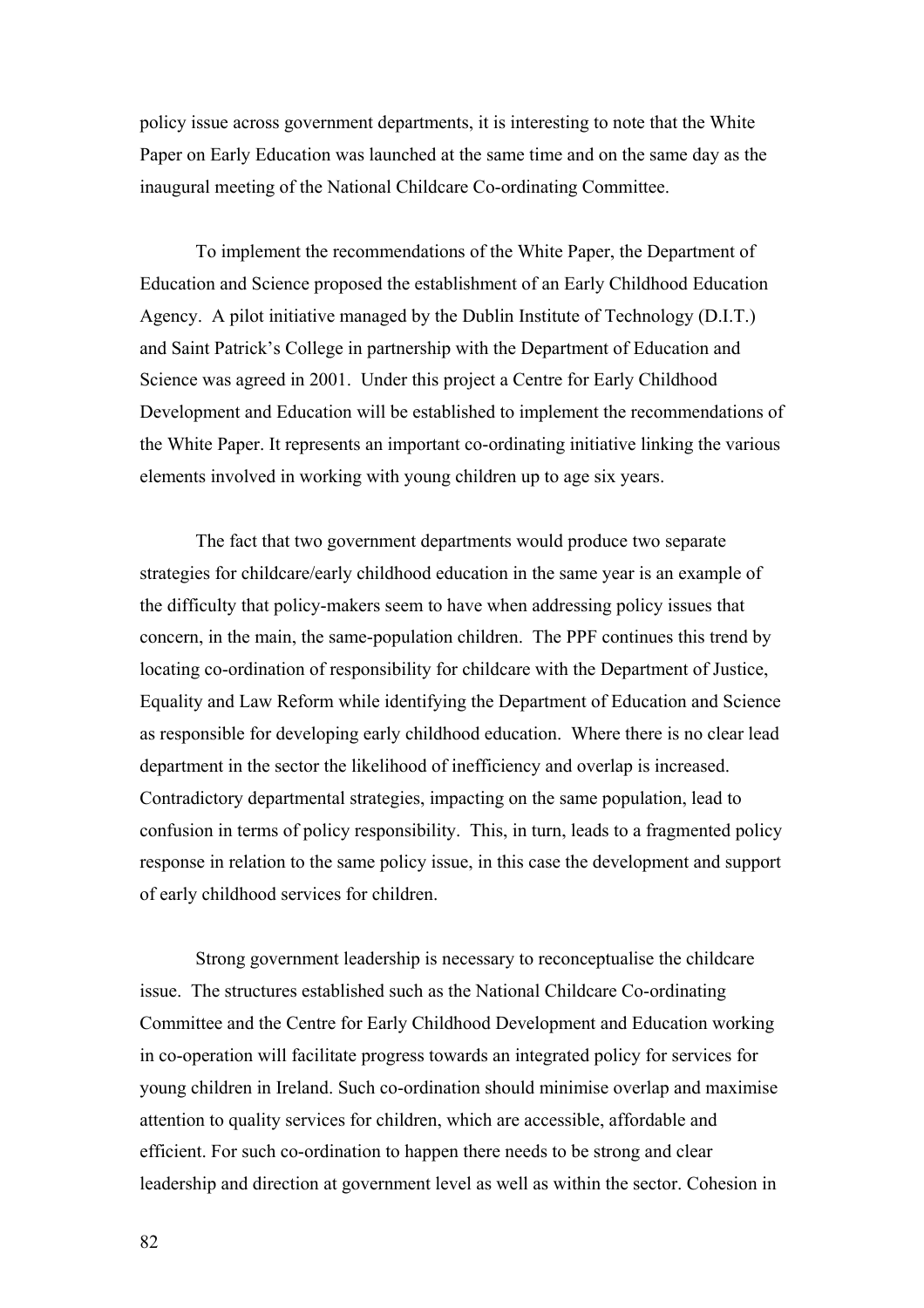this area will allow for co-ordination and development of this aspect of child policy in line with the developments occurring in the area of family policy.

### **6.4 Summary**

Policy commitments relating to childcare in Ireland seem to be compounded by an unaddressed conflict between the traditional ideology of the family in Ireland and the economic necessity to attract women into the workforce (Hayes, 2001). This conflict between state and family responsibility for children may also account for the fact that there appears to be resistance by government to take account of policy impact on children, even when the policy issue has a direct impact on them. The 'childcare problem' has been around as a serious issue for parents and children in Ireland since the mid-1970s. It is precisely because there has been insufficient debate about the nature of the impact of changes in the economic and social systems on families and their children that there has been such an uncoordinated, reactive and fragmented response to addressing the issue. A childcare policy directed from the perspective of the rights of the child would recognise it as a service of potential value to all children rather than simply an intervention strategy for the disadvantaged. It would focus on the quality of the provision for all children rather than addressing childcare as a service for parents who wish to, or need to, return to the labour market. While our economic prosperity has come rather suddenly there has been ample time to predict the rise in demand and need for high quality, accessible childcare. As long as children remain an invisible constituency, hidden within data about family, health or education, there is little likelihood that a forward-looking, coherent policy framework for childcare will evolve.

The Irish response to the issue of childcare is not unique. International literature on childcare policy suggests that there is no society or country in which the basic direction for childcare has not been driven by economic factors. How to care for children is an age-old problem and individuals and societies have developed a number of different solutions. Historical, economic, ideological and demographic realities shape the variety of solutions available to individuals, families and societies. International experience on policies relating to childcare, however, has been that the best quality non-parental care is provided for children when it is child-centred,

83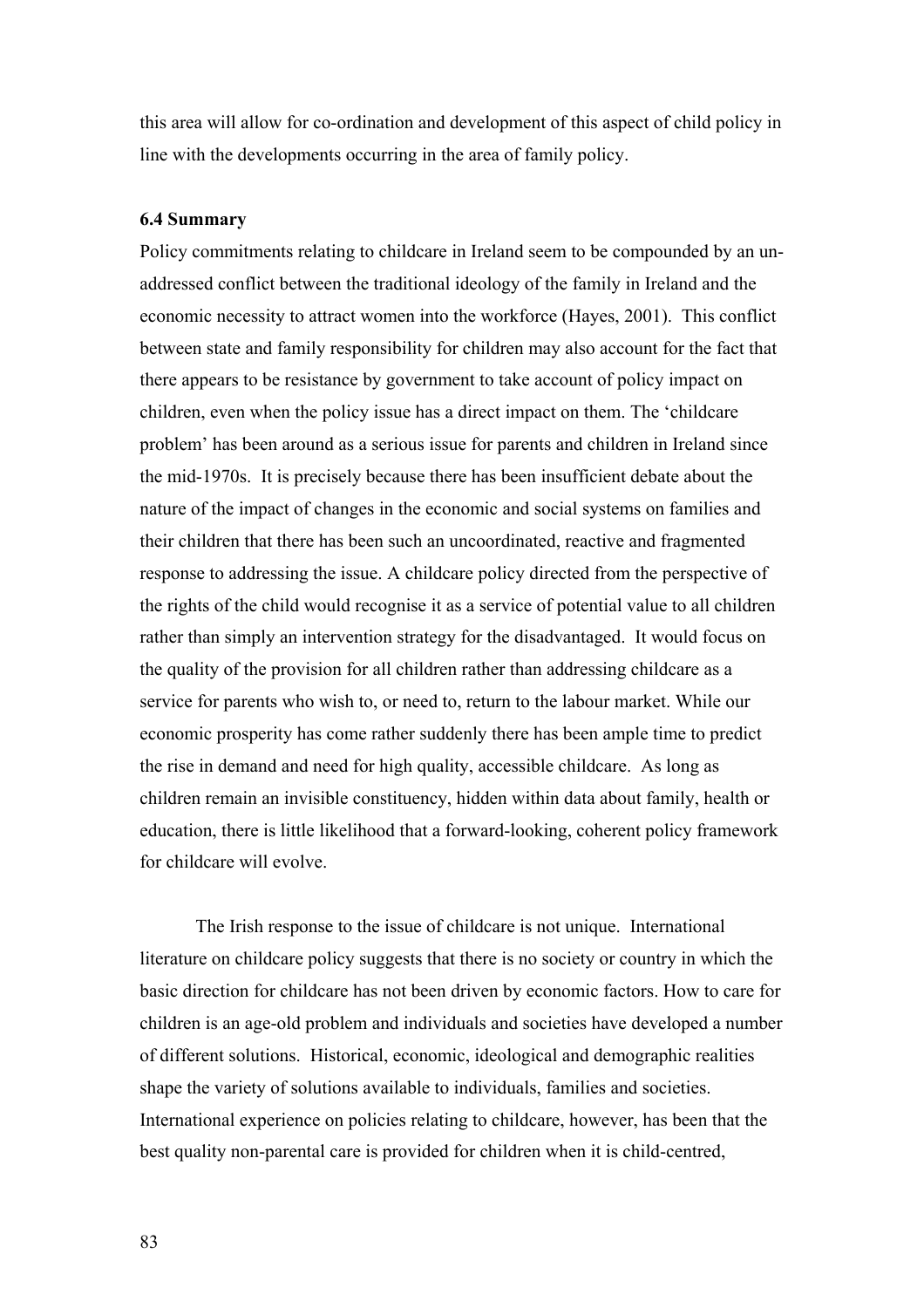supported and regulated by government agencies in the context of a cohesive and comprehensive approach to childcare policy which is integrated with family policies.

From the above review it is clear that there has been much progress in developing the childcare/early childhood education sector in Ireland over the last few years, particularly in relation to funding and supply. However, the fact that policy is being driven by different agendas, under the direction of different government departments continues to hinder the development of an integrated policy for the support of high quality early childhood services for all young children.

The NCO has been given a key role in drawing together different departments on complex cross-cutting issues with a view to developing and implementing integrated policy. Its potential in the childcare area was noted in the PPF (Ireland, 2000e). The NCO has the potential to bring about the cohesion necessary to provide national leadership in the context of meeting local needs which has so far been absent. The Children's Strategy identifies developments within this sector as vital. Objective A of the NCS reads that "Children's early education and developmental needs will be met through quality childcare services and family-friendly employment measures" (Ireland, 2000c: 50). The ability of the NCO to address this challenging policy issue will be a barometer of its success.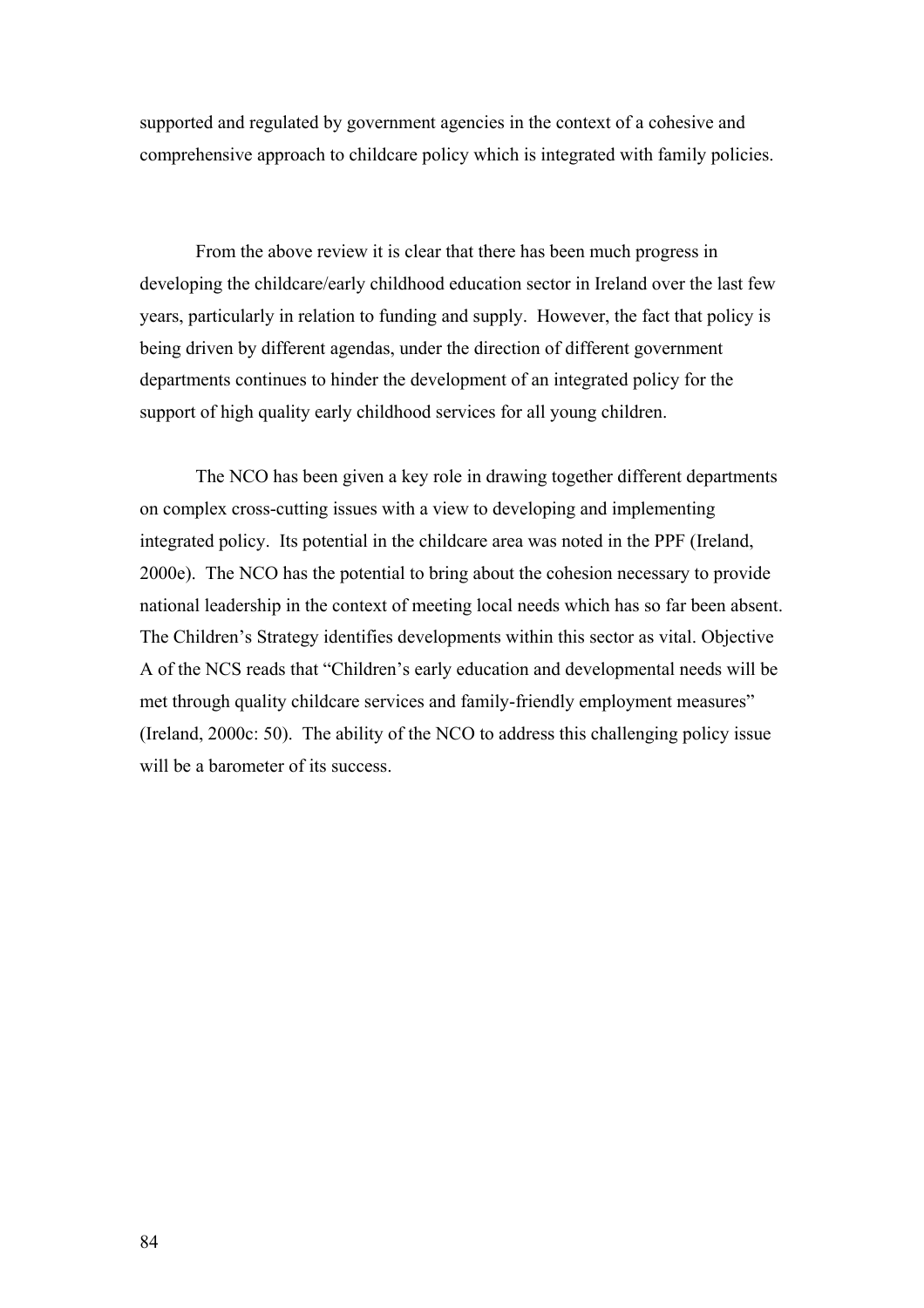# **From rhetoric to action: recommendations for implementation**

# **7.1 Background**

This review of the position of children in Irish society suggests that a protectionist welfare approach dominates, an approach where children have been perceived as dependents in need of protection or as problems in need of solutions. Children are seen as primarily the responsibility of parents and the State offers only limited support to parents in their parenting role. While this may afford some support to certain children and families it shows a limited recognition of children as a group with rights of equal value to those of adults. Policies have been developed without any explicit consideration of their impact on children: children are a powerless, statistically invisible group. There is insufficient co-ordination across government departments in respect of children, service development has been reactive, fragmented and narrowly conceived, leading to gaps in provision and inefficiencies. The framework of the UNCRC offers a mechanism for a more balanced and integrated approach. It regards children within the family life as bearers of rights and responsibilities in line with their age and maturity, in the same way as adult members of the family have rights and responsibilities.

Analysis carried out for this paper shows that the approach to policy-making for children in Ireland is reactive and welfare-driven. It emphasises the care and protection of vulnerable and troubled children. The approach is one of selective service development to combat specific problems. This reflects, to some degree, the influence of the Constitution, the Church and the dominant discourse with respect to children which characterises them as immature, passive dependents and, in the main, the private responsibility of their parents. A broad interpretation of welfare does not necessarily exclude ideas of individual rights, and associated empowerment. However, a welfare paradigm can be limiting rather than empowering. An example of this is the iteration in the Report of the Commission on the Family (1998) that children should be seen as individuals within the family while conceptualising them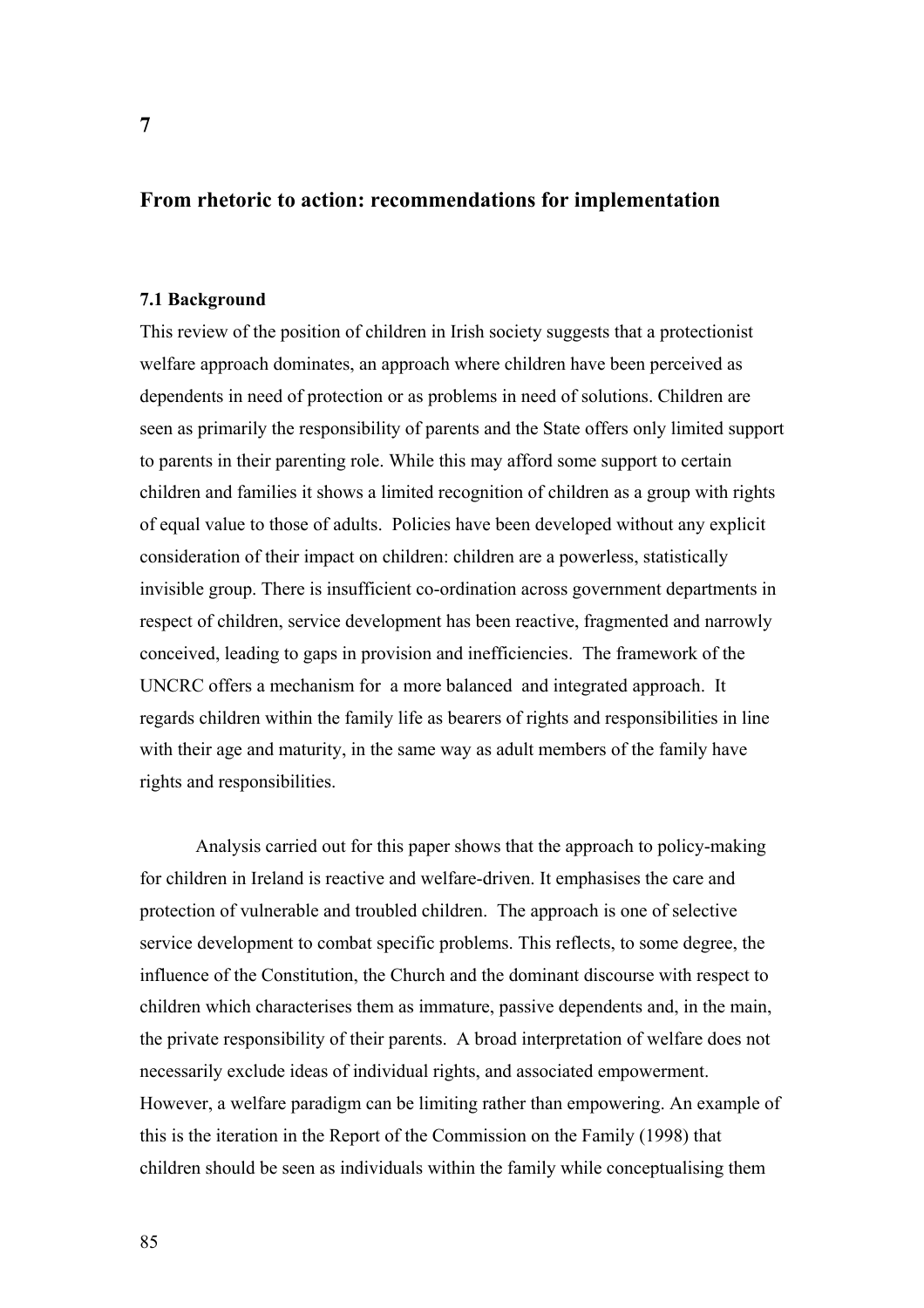as having rights to adequate support, care and the promotion of their well being rather than rights as individuals. The language used here emphasises the dependency of children and does not explicitly take account of their rights as individuals within families and society. The language is also adult-centred in the NCS. This can be seen where reference is made to adults "explaining to the child" and "setting out clearly for the child" the parameters for their participation (Ireland, 2000c: 30). This supports the view that children continue to be conceptualised as dependent and passive with respect to their care, protection and well-being which is at odds with a rights-based view which, at an intent level, would be captured by the use of more active language.

A welfare approach to child policy considers children's *needs* on their behalf rather than in consultation and partnership with them. It addresses identified problems by allocating resources to meet immediate material needs or by allocating money to support services. A rights-based approach to policy development, on the other hand, considers children's *rights* and seeks to change the basis from which inequality derives through, for instance, giving children the right to participate - in accordance with their age and maturity - in the making of the many decisions that affect them. Woodhead (1997: 80-81) argues that approaching policy from this latter perspective

... breaks through the web of paternalistic protectionist constructions that emphasise children as powerless dependents separated off from adult society and effectively excluded from participation in shaping their own destiny.

Why would a shift towards a rights-based approach to policy development and implementation be of more benefit to children than the current approach? A rightsbased approach is more than simply a focus on the rights of individual children. It recognises that children's rights cannot be divorced from their social context. It is an approach that affords the opportunity to consider children as a social unit with collective rights. This move towards considering collective rights brings with it the associated focus on the positive obligations of the State to the group. Such obligations require that the State not only acknowledges and respects rights, but also protects, ensures and promotes them (Taylor, 1986; van Hoof, 1984). The moral imperative for action is therefore strengthened and the prioritisation of policy in respect of meeting children's rights and needs can follow. Moving towards a rights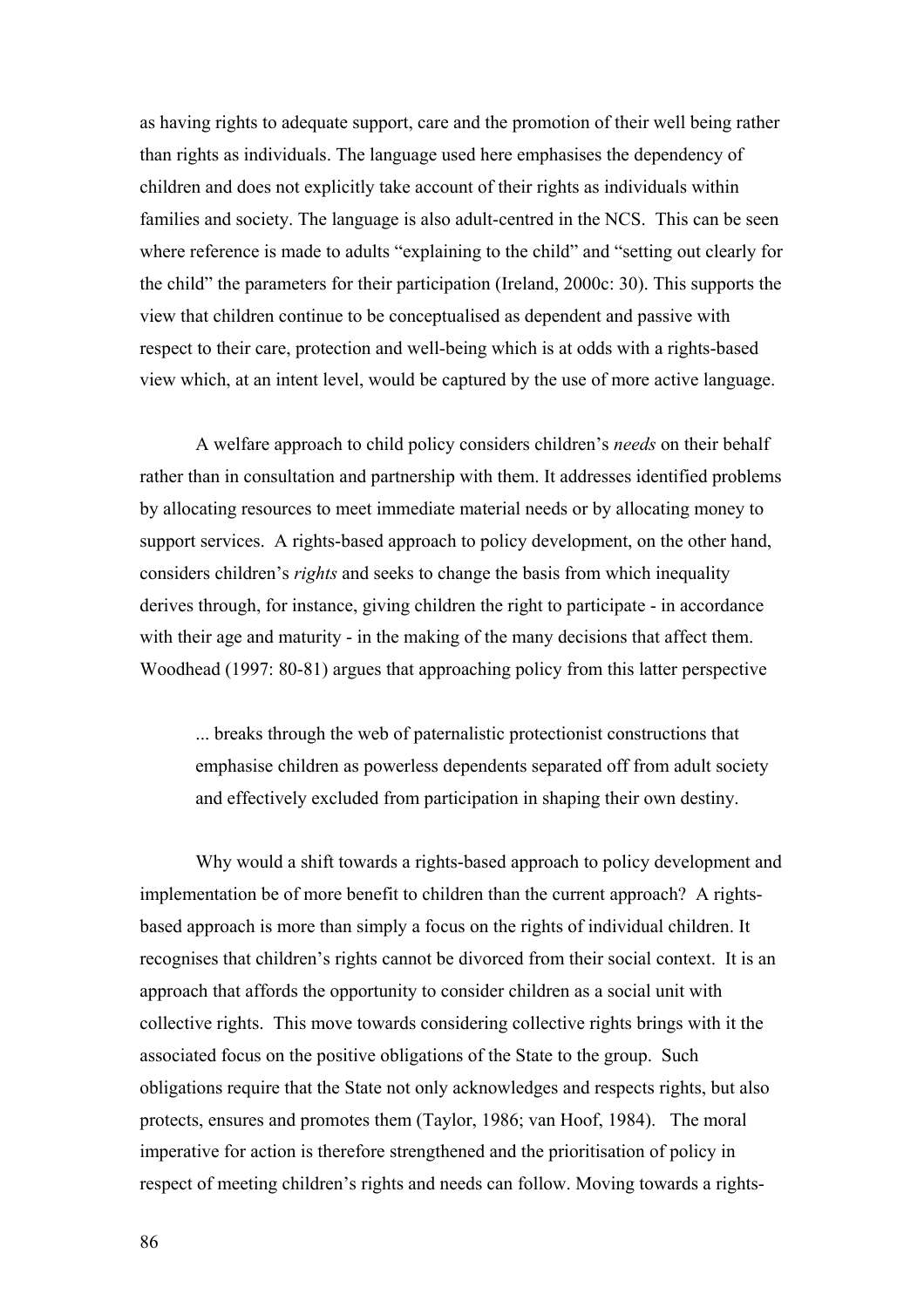based approach will require a significant review of child policy. It will require a shift away from the current situation where the family is regarded as the primary social unit. The proposed approach would recognise children as a social unit with collective rights to be considered in parallel to the rights of the family unit.

#### **7.2 From Welfare to Rights**

Significant policy changes require a paradigm shift. Healy and Reynolds (1999) define a paradigm as a model or framework from which analysis, decisions and actions flow. It contains core beliefs and assumptions. A paradigm will continue to dominate while the values and assumptions go unchallenged. To effect a shift in paradigm it is necessary to identify aspects of the current paradigm that need alteration. A shift from the reactive, welfare paradigm to a pro-active rights-based approach is now necessary in Ireland. A rights-based approach would facilitate the active participation of children in decision-making and would have all children as the primary focus rather than targeting specific groups. Furthermore, a rights-based approach would enhance and augment families in their role as child-rearers rather than the interventionist strategies for family support associated with a welfare model. This approach would not necessarily lead to a diminution in targeted support but rather facilitate efficient targeting in the context of an integrated, supportive policy for all children. The effectiveness of such a policy shift would need to be monitored. This could be done through mapping policy targets to specific articles in the UNCRC. This would be strengthened by the development of effective mechanisms for drafting strategic Child Impact Statements. Such statements would use indicators derived from the UNCRC to judge how policy is impacting or might impact on the lives of children.

While a rights-based paradigm for considering children is well argued at international level it has not been widely debated at a national level despite the fact that Ireland ratified the Convention on the Rights of the Child without reservation in 1992. At international level the debate has been complex and has included extensive discussion about the balance between rights and obligations and the relationship between social policy, children's rights and the family. Unless careful consideration is given to the implications of a rights-based approach to policy development and practice in Ireland there is a danger that there will be no real shift in paradigm. It is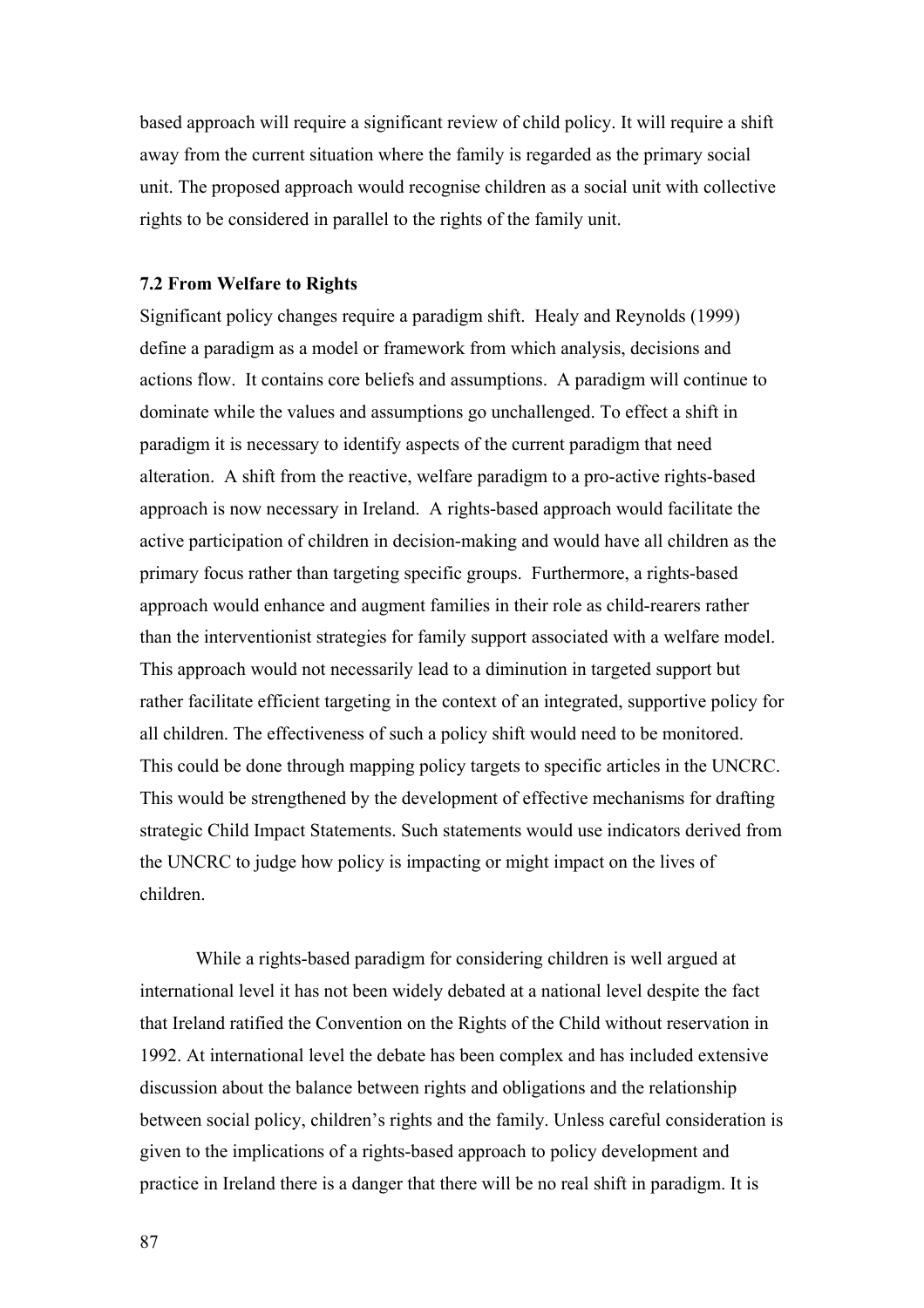possible that the language of the welfare model will be replaced by a rights-based language. This would yield no alteration to procedures regarding policy planning and implementation, criteria for resource allocation and evaluation of policy. There is a danger that rhetoric rather than action will dominate.

In analysing other paradigm shifts in Irish policy it is possible to identify key factors or individuals which contributed to or assisted the shift. For instance, in the 1960s, a significant paradigm shift with respect to economic policy in Ireland occurred. This shift has been attributed, in part, to the report *Economic Development*  (Ireland, 1958) by Dr. T.K.Whittaker, Secretary at the Department of Finance. In conversation with broadcaster John Quinn, Dr. Whittaker suggested that one of the reasons his report was influential in changing the direction of economic policy was that he had the full support of senior Department of Finance officials for his proposals (Quinn, 1997). In education, the publication of *Investment in Education* (Ireland, 1965) has been identified as an important catalyst in the policy shift. It resulted in the personal development paradigm giving way to a human capital paradigm, defended in terms of its long-term economic potential. Both these examples have features in common. They both focus on the economic value of a proposed shift in policy and they both come from within the civil service. In other situations identifying the features that lead to a paradigm shift is more difficult. For example, the growth in attention to gender equality reflects the impact of the national women's movement and a greater awareness about equality among people in general: it also owes much to the influence of European recommendations and directives. In addition it has been influenced by recent economic factors which have led to a national need to look at the relatively low level of labour force participation by Irish women relative to their European counterparts.

The Child Care Act 1991 is an important agent in the move to broaden the welfare policy approach by identifying prevention and family support as critical features of child welfare policy. It arose as a response to an accumulation of influencing factors and recommendations over a period of twenty years. The ratification of the UNCRC in 1992 could well be the most important catalyst towards a rights-based approach to child policy as it affords a clear and agreed framework for policy development, implementation and evaluation. The publication of the NCS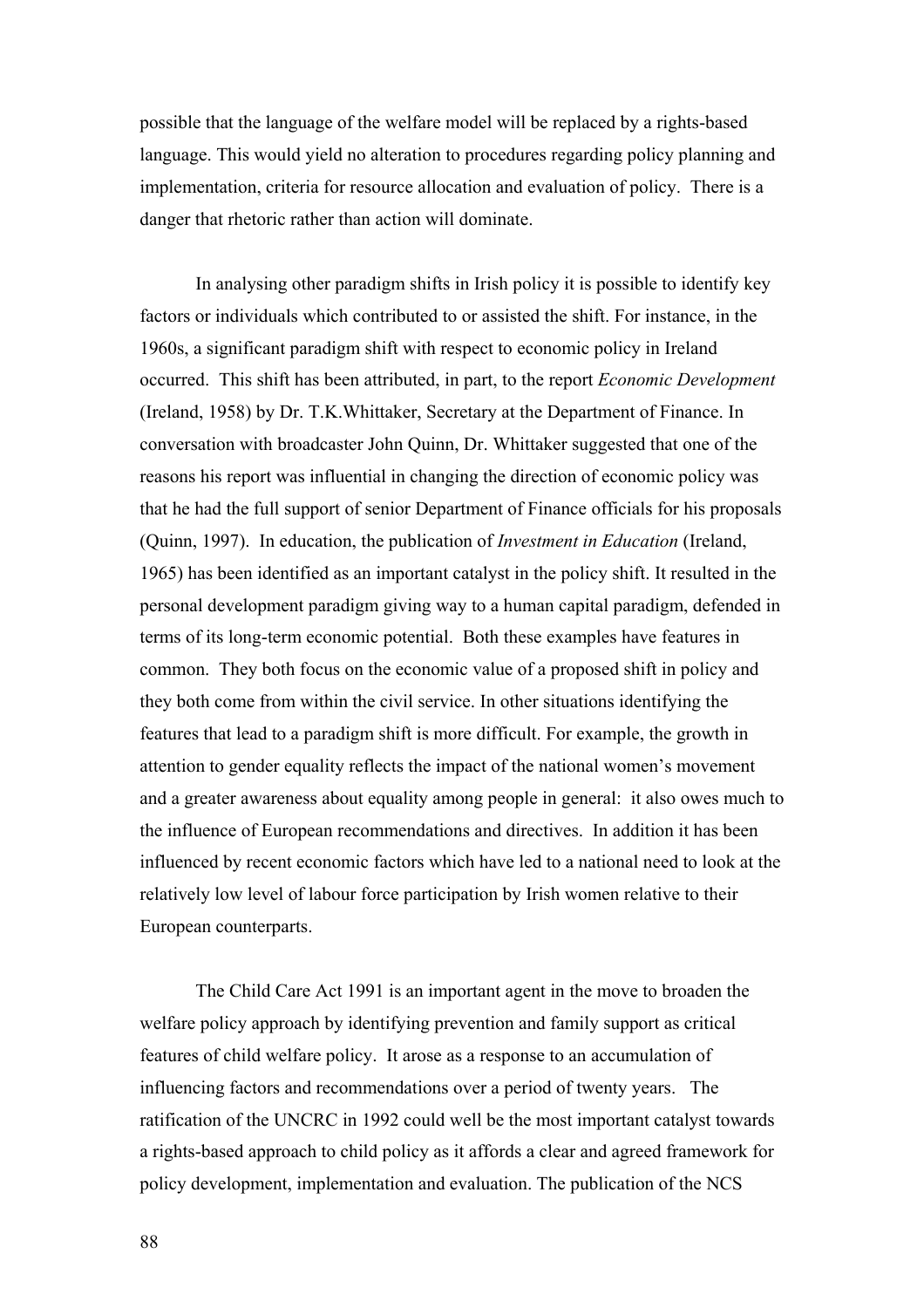marks a further shift with explicit use of the language of rights within the text. It is too soon to determine whether or not there has been a real paradigm shift with respect to children. The delay in funding and staffing of the NCO and the delay in the publication of legislation for an OOC suggests that there is still some way to travel.

Judging by other examples where a significant shift has occurred, policymakers may have to see an economic advantage for any significant shift to become manifest. Convincing policy-makers of the economic value of moving to a rightsbased approach to child policy development is difficult. This is largely because the effect of investment in children and childhood is not immediate but is manifest as a notional 'saving' in the future, which is often difficult to quantify in economic terms and does not have an immediate return.

# **7.3 The impact of the UNCRC on Irish Child Policy**

To some extent then, the first step in the move towards a rights-based approach to policy analysis in Ireland commenced with the ratification of the UNCRC on September  $20<sup>th</sup>$ , 1992. When countries ratify the UNCRC they commit to reviewing and harmonising domestic legislation to bring both legislation and practice into full conformity with the principle of the UNCRC. In preparing the *First National Report*  (Ireland, 1996c) which was co-ordinated by the Department of Foreign Affairs, all relevant Departments were obliged to reflect on how the laws and policies within their sphere of competence fulfilled the Convention obligations (Ruxton, 1998). Indeed, this report was one of the first to give an overview of the status of Irish children. Read in conjunction with the report from the CRA, *Small Voices; Vital Rights* (1997) the reader is provided with a valuable basis from which to monitor Ireland's progress in meeting its obligations under the UNCRC. In addition, the recommendations in the Concluding Observations of the UN Committee on the Rights of the Child (CRA, 1998) provide a valuable framework for future action in furthering the implementation of the UNCRC.

The plenary hearing on Ireland's First National Report was held in January 1998. It was attended by an Irish Government delegation and by representatives from the NGO sector. On January 23rd 1998, following nine hours of discussion and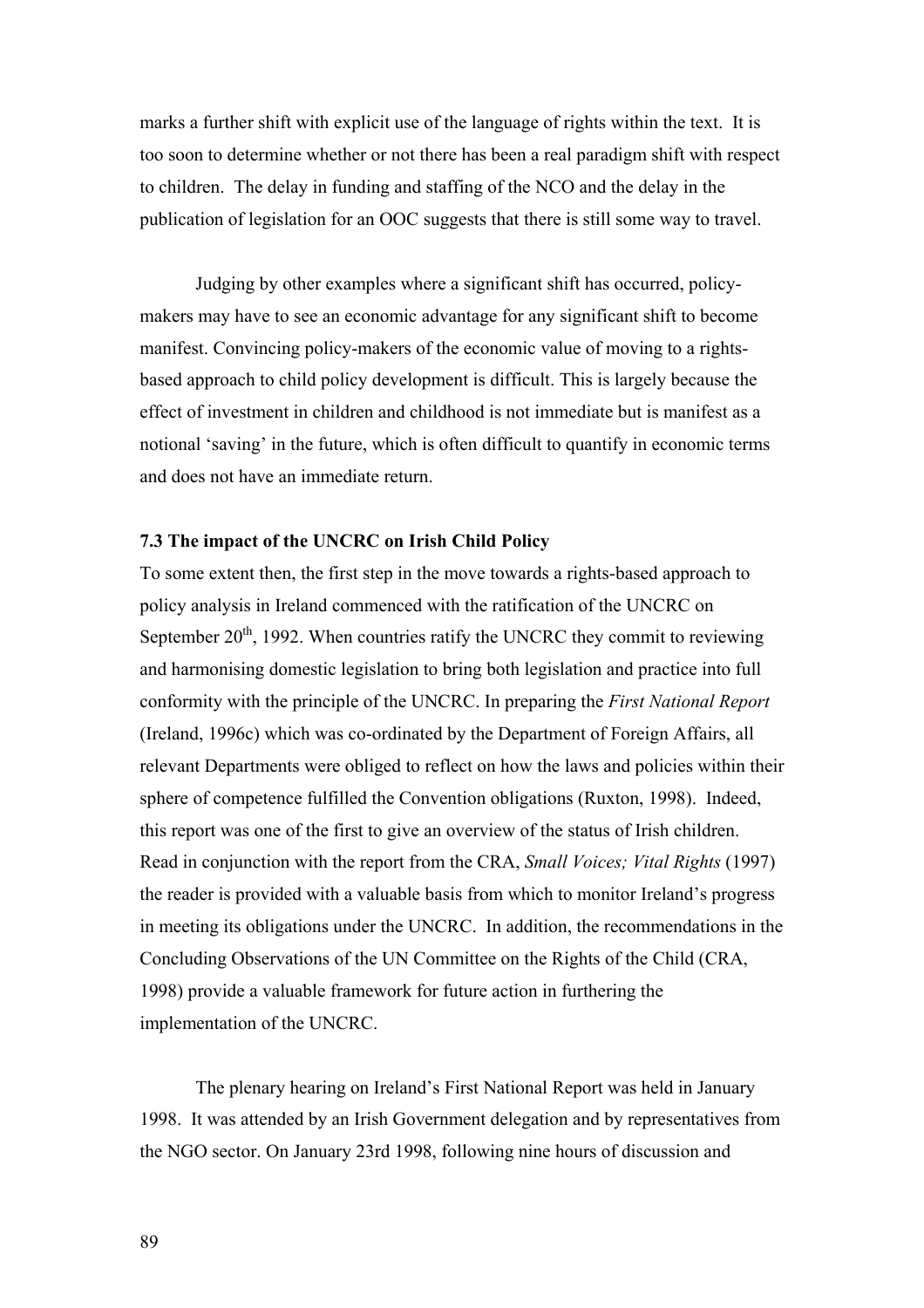questioning, the UN Committee issued its Concluding Observations on the state of children's rights in Ireland. Among the principal recommendations was that Ireland:

• adopt a comprehensive National Strategy for Children, incorporating the principles and provisions of the Convention;

• amend the Constitution of Ireland to accord specific recognition to the rights of children and to encompass all the principles of the Convention;

• consider the establishment of an independent monitoring body, such as an Office of Ombudsman for Children;

• strengthen co-ordination between government bodies dealing with children's rights; • ensure the development of closer relationships between the statutory and nongovernmental sectors;

• take immediate steps to address the problem of child poverty and ensure that all families have adequate resources and facilities; and

• systematically promote and facilitate children's participation in decisions and policies affecting them (CRA, 1998: 5).

Ireland has been slow to respond to its obligations under the UNCRC. The Government was not pro-active in raising awareness about the UNCRC, either among adults or children, at the time of ratification. It has, however, supported the work of the CRA and other non-governmental organisations in this regard and contributed resources to the development of various awareness-raising campaigns. At the level of governance there is, as yet, no overt mechanism for assessing the degree to which different legislative instruments are in accordance with the obligations of the state under the UNCRC. There has been limited development with respect to administrative and structural changes deriving, explicitly, from a response to the Convention in the way in which policy is planned, co-ordinated, implemented, monitored and evaluated.

Children's rights have not informed child policy development in Ireland until very recently. Analysis of public policy documents affecting Irish children suggests that the Irish Government is, in the main, limiting its responsibilities to children in terms of a very particular population of vulnerable and troubled children. In the recent past there have been a number of positive and innovative initiatives developed, with exchequer and European Union funding, to address such problems as educational disadvantage, childcare, drug abuse and child abuse. Many of these initiatives have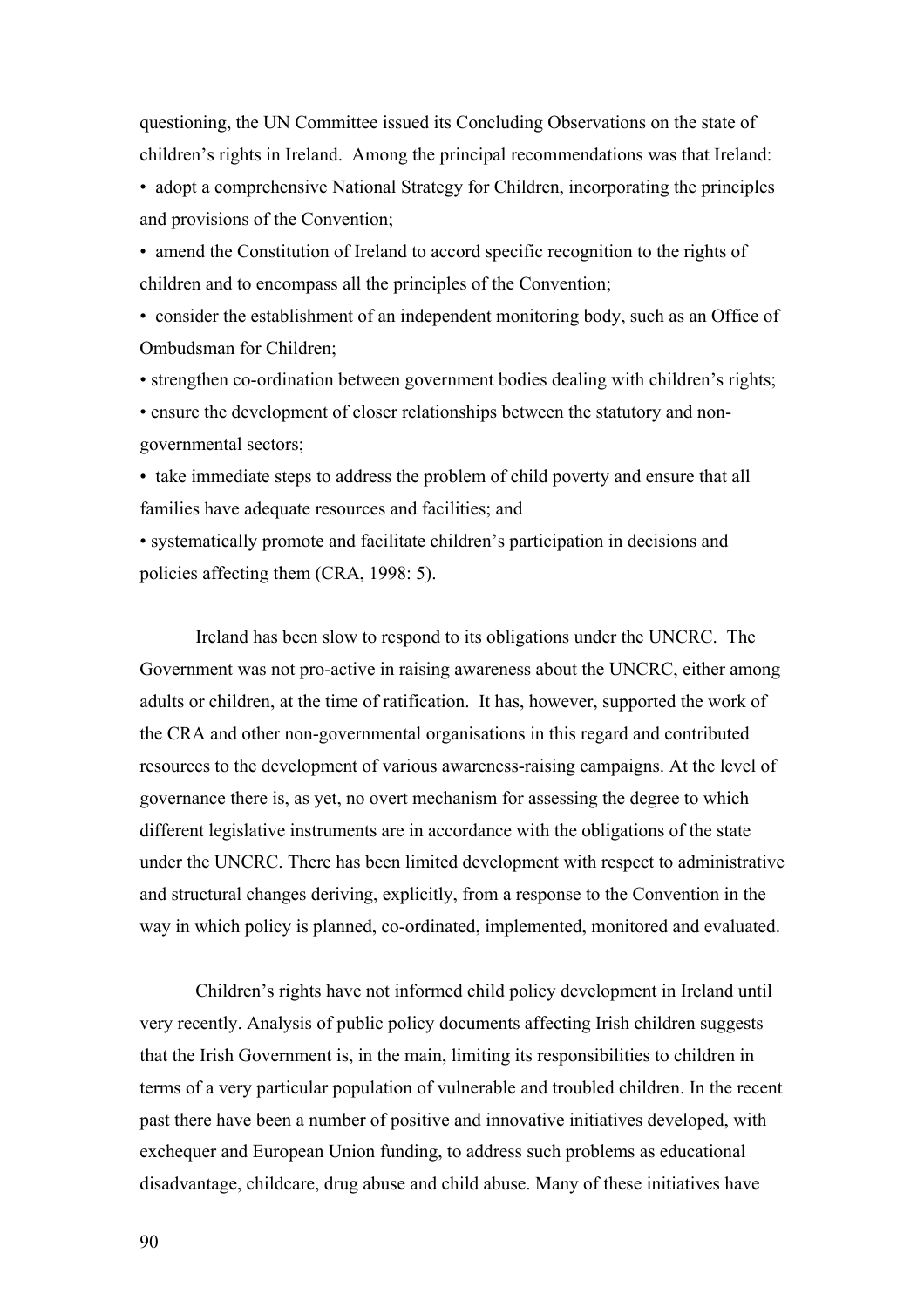been at a pilot level only, targeted at a very defined population of children and their families and not well integrated into the mainstream. This often reflected an expedient response designed to access funding available under particular terms rather than a response to evaluated projects, which might lead to sustainable, infra-structural developments. While it makes good sense to pilot certain initiatives in order to test them out, evaluate and refine them, they are by their nature temporary. Staffing, for instance, is usually on the basis of short-term contracts. This creates a structural insecurity that can compromise the quality of the project in the longer term. Having identified successful project models it is necessary to create mechanisms to mainstream those that are effective so that they have a secure basis. Maintaining projects involving children at a 'pilot' level without integrating mechanisms to the mainstream is a short-term approach to improving the quality of life for children.

This limited approach by Government to its obligations to children may reflect a particular interpretation of the Irish Constitution with regard to individual rights and State responsibility. However, it is not in line with the spirit of the UNCRC, which is intended as a framework of rights for all children (Article 2). While a targeted approach responding only to the needs and rights of vulnerable children might be acceptable in a period of economic restraint it is a disappointment given the recent healthy state of the Irish economy. Irish policy and legislation recognises the principles outlined in Article 3 - the best interests of the child and Article 6 - the right to development. However, this review of policy illustrates a limited, although growing, commitment to the principles of Article 2 and Article 12. Article 2 relates to the fact that the UNCRC is a Convention for *all* children and not just a selection of children. The publication of the NCS for all children in Ireland marks a change in this focus and makes a commitment to improving the quality of life of all children, while prioritising the needs of certain groups.

Article 12 of the UNCRC provides for the participation of children in decisions that impact on them. It is generally agreed that there is, internationally, a need to improve child participation and to develop initiatives to facilitate this such as school councils, youth parliaments and a general attitude of partnership with children (Ruxton, 1999). In Ireland there is a limited history of including children in policymaking, even where it is directly relevant to them. Indeed it is interesting to note the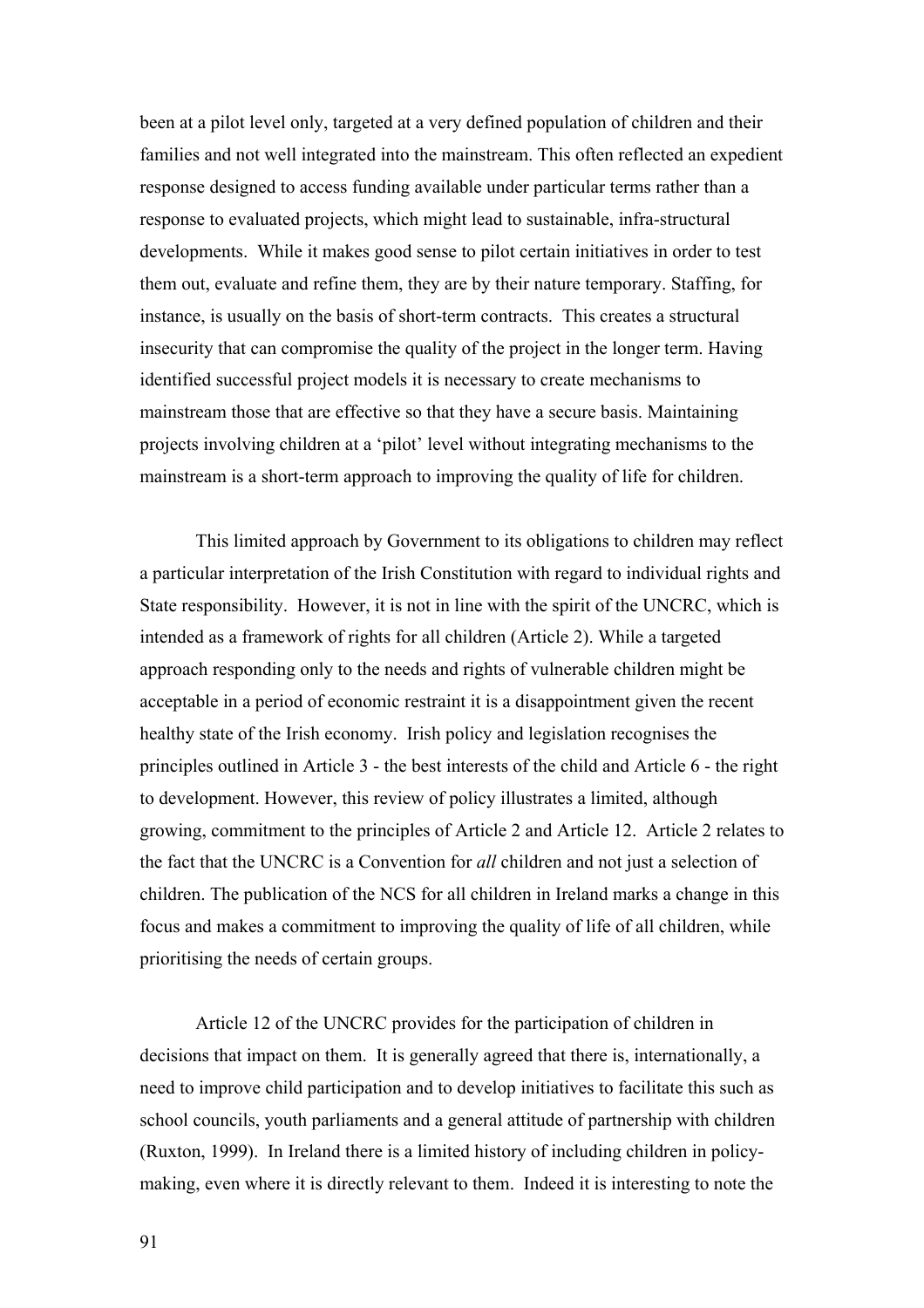response of the Government to the queries of the UN Committee on the Rights of the Child on this issue<sup>9</sup>. Following the receipt of the National Report, the Committee asked the Government, with regard to Article 12, to provide further information on policies and measures to increase the participation of children in the education system. The Government response to this query focused on initiatives to improve the participation rate, in education, of children at risk of school failure or of leaving school early. This response suggests a limited understanding of the extent and potency of Article 12. We have progressed considerably since then and a central goal of the NCS is to give voice to children.

A rights-based approach to children would respect children as a specific social group; would recognise the complex and diverse nature of children and would include all children as the primary consideration and target only as necessary. It would ensure, proactively, that the bests interests of the child be taken as paramount in all matters relating to children and lead to the development and assessment of policy planning and implementation to empower children. It would facilitate the participation of children, according to their age and maturity, in matters affecting them within their families and society. A rights-based policy approach would reflect the UNCRC by explicitly incorporating the UNCRC, by mapping targets to specific articles of the UNCRC and creating monitoring mechanisms matched to the international mechanisms that exist for the UNCRC.

Moving the paradigm that guides child policy development from a protectionist, welfare focus to a rights-based focus requires a change of attitude among policy makers and the public in general. This shift, in a sense, began with the signing of the UNCRC. However, ratifying the UNCRC is not sufficient in itself. The concept of children's rights is abstract and not readily accessible to the general public. Acknowledging this, the UNCRC, in Article 42, obliges states parties, on ratification, "to undertake to make the principles and provisions of the Convention widely known, by appropriate and active means, to adults and children alike." Furthermore, the protection of children's rights requires that these rights be incorporated into law. In

 $\overline{a}$ 

<span id="page-92-0"></span> $9^9$  Copies of the questions and responses were available at the oral hearing of the Irish National Report by the UN Committee on the Rights of the Child held in Geneva, January 1998.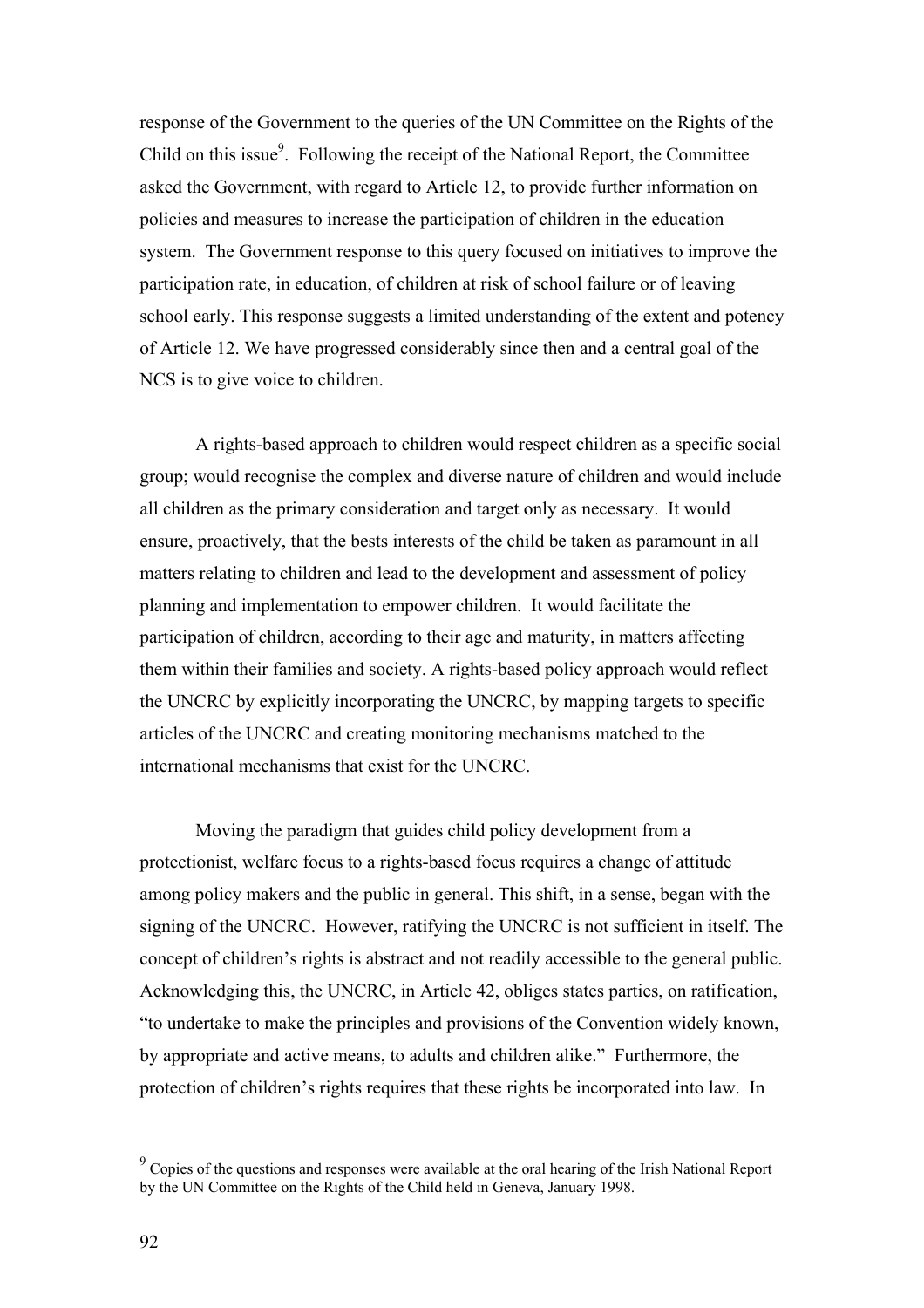addition, it requires the creation of effective, integrated administrative structures at national, regional and local level to plan, implement, monitor and evaluate policy.

The argument in this paper is that all policy impacts, to a greater or lesser extent, on children as individuals and as a social unit group. Changes in Irish society have impacted on the family and on childhood. Noting that Ireland ratified, without reservation, the UNCRC, I propose that an explicit rights-based approach to children's policy should be developed, through leadership and discussion, to acknowledge and address the rights and needs of contemporary Irish children. The guidelines to governments for the production of the national reports required by Article 44 of the UNCRC and published by the UN Committee on the Rights of the Child, offer an implementation guide to establishing policy sensitive and alert to children's rights. These guidelines would provide a useful baseline against which to evaluate the NCS. They would create a context for a strengthening of the rights-based approach to policy development. The guidelines propose that States Parties:

- adopt comprehensive overall strategies and action plans;
- ensure that legislation is fully compatible with the Convention;
- develop structures for co-ordinating policies relevant to children;
- establish permanent mechanisms for the co-ordination, monitoring and evaluation of policy;
- ensure systematic gathering of data on children (including budgetary analysis) as a basis for policy-making;
- implement the economic, social and cultural rights of children to the maximum extent of available resources;
- establish an independent body to promote and protect the rights of the child; and
- take initiatives in co-operation with civil society.

#### **7.4 Moving forward**

To make any serious advance towards a rights-based approach to policy and practice for children it is necessary to take a three-pronged, parallel approach. The three areas where change and development should be considered are: governance, the protection and promotion of children's rights and the participation of children. Changes in these three spheres should occur simultaneously. It is recommended that existing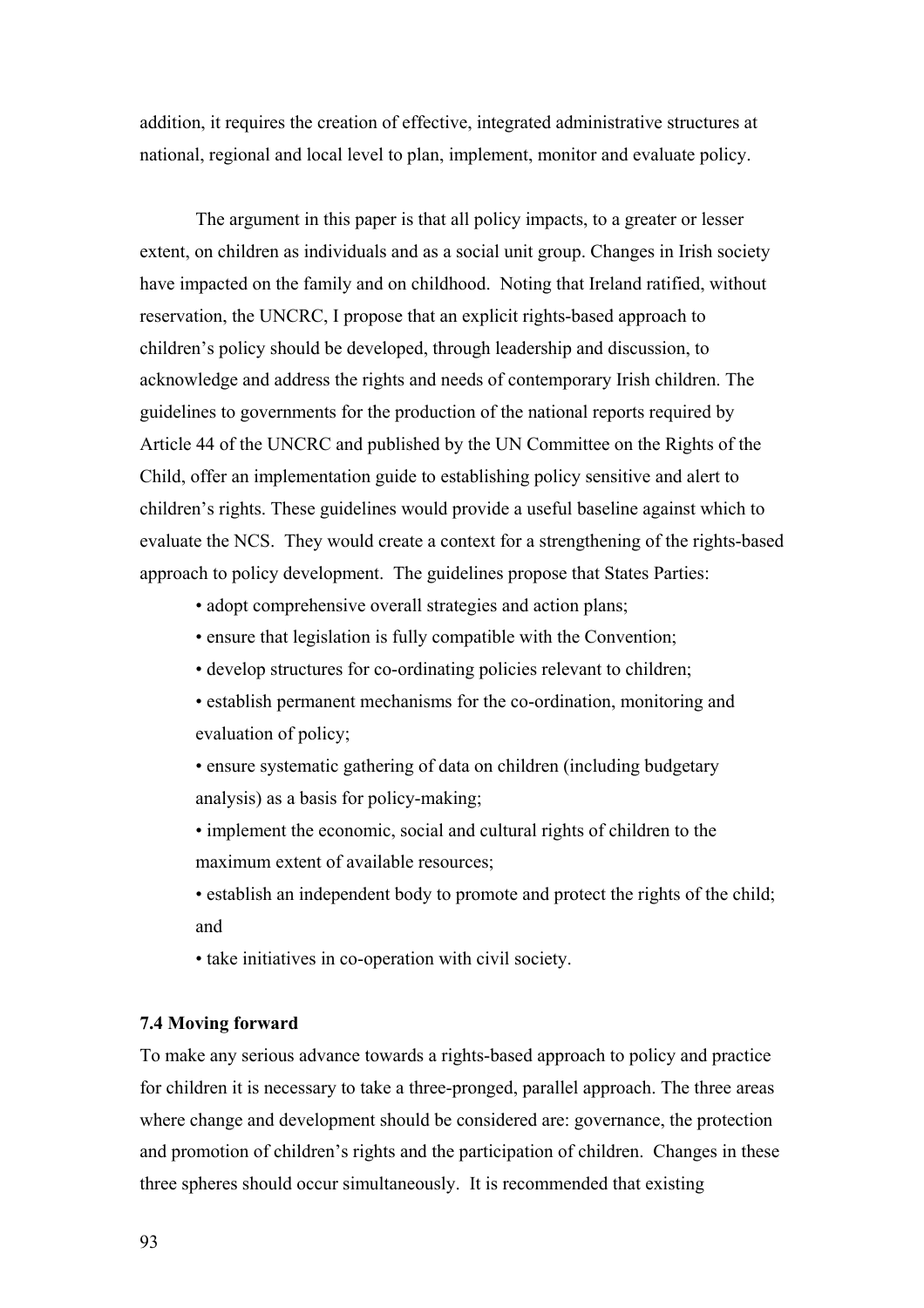government structures should be reviewed with a view to creating stronger structures on behalf of children as a social group, that a mechanism for promoting and protecting children's rights, which would also monitor and evaluate policy on behalf of children, be established and that initiatives to include children as participants in policy making and review be identified and supported. Each of these recommendations is considered in more detail in the following sections.

#### *7.4.1 Strengthening Government Structures for Children*

It is appropriate to conceptualise children as a 'cross-cutting' issue. Their invisibility in statistical terms camouflages the fact that there are aspects of policy specific to children in many departments. The childcare debate has identified the complexity of this with up to twelve different government departments sitting on a recent interdepartmental group considering childcare. More thought needs to be given to the organisation and leadership of any structure dealing with complex cross-cutting issues, in particular with respect to the implementation of recommendations and budgetary allocation and control.

The publication of the NCS heralds a new opportunity for a co-ordinated approach to policy for Irish children. It is not a rights-based strategy but it does acknowledge the importance of the Convention and has identified certain responsibilities in this regard. As a ten-year strategy with general, rather than specific, targets there is a danger that it could be more aspirational than effective. Nevertheless, the NCS itself has proposed a monitoring process whereby a Cabinet Committee, a National Children's Advisory Council (NCAC) and the NCO will act as ongoing monitoring mechanisms. In addition there will be an independent evaluation every three years. The proposed structures for implementing the NCS also offer hope that it will be effective. Under these structures, the NCO will have a pivotal coordinating role. It will manage cross-departmental issues and create links to local level public bodies. The Director of the Office will, among other things, advise the Minister of State and the Government on the implementation of the NCS. One of the weaknesses of the NCS is that it is managed at the level of Minister of State rather than Cabinet Minister.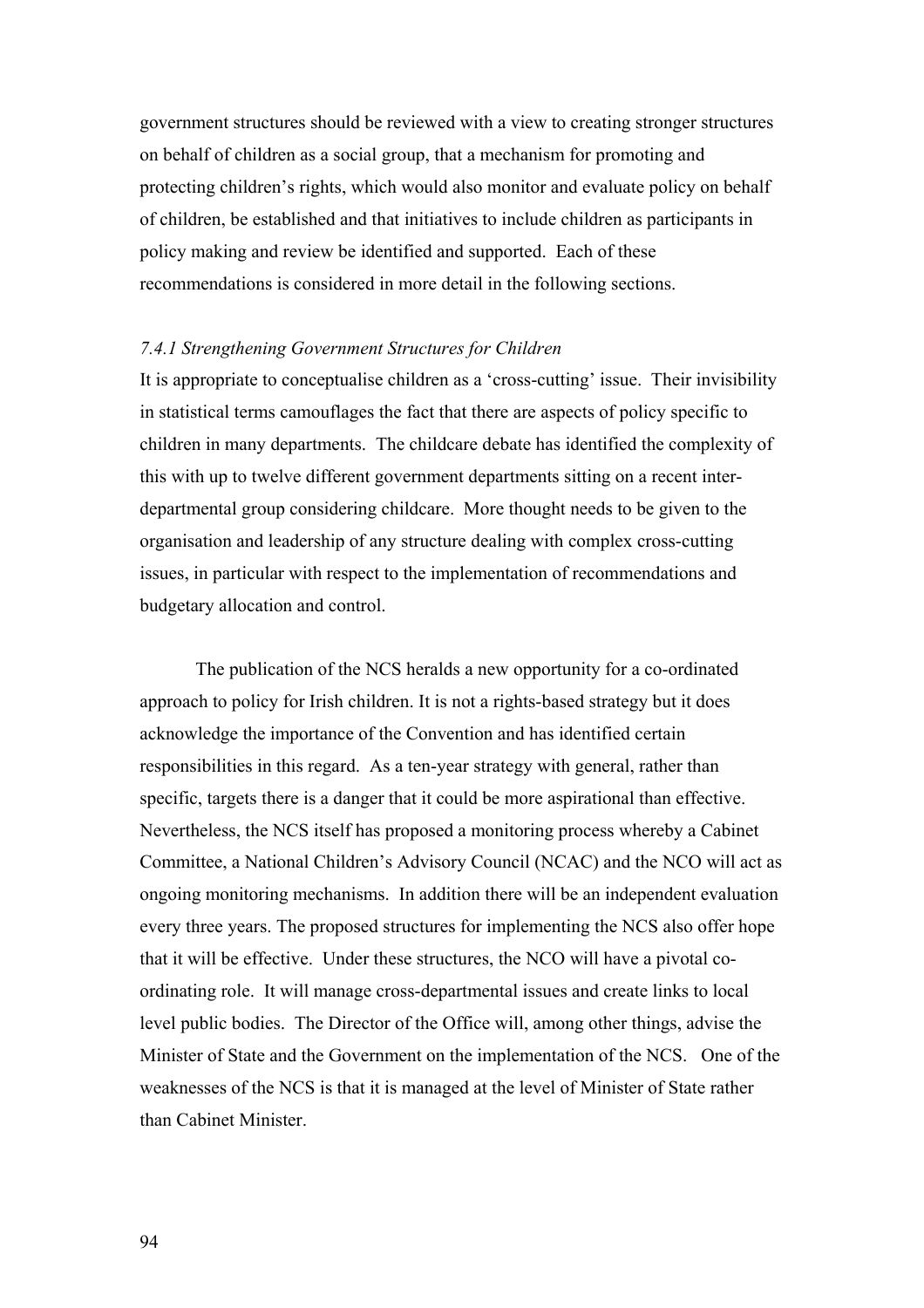A strong, rights-based approach to policy for children and the differential impact of policies on the quality of their lives in contemporary Ireland requires a more stable, comprehensive and permanent government structure to inform policy-makers about the status and rights of all children. There are a number of options.

First, a number of groups have called for the establishment of a Minister for Children at cabinet level. The argument in favour of this is based on the belief that a Minister of State, as a junior minister, would not have as powerful a voice for children at the cabinet table, particularly with respect to prioritising budget allocations, as a full minister would. There is a fundamental difficulty with this proposal. Given the involvement of other 'senior' departments in the affairs of children, such as the Departments of Health and Children, Education and Science and Social Community and Family Affairs, a new departmental brief would be likely to have, as the junior Minister previously had, a focus on disadvantaged children and children with special needs. This would only further fragment the position with respect to developing a rights-based approach to planning and policy for all children. This paper does not favour the appointment of a Minister for Children.

Second, some countries have established a Department of Child and Family Affairs. Current departmental structures in Ireland appear, paradoxically, to separate out the child from the family. This may reflect the policy view that there are two distinct groups of children in Ireland. The first group of children are those in need of the care and protection of the State and are the responsibility of the sections of the Departments of Health and Children, of Education and Science and of Justice, Equality and Law Reform. Other children, as the primary responsibility of their family, come under the remit of the Department of Social, Community and Family Affairs and are, largely, invisible as an identifiable group. In the establishment of a Department of Child and Family Affairs all children should be recognised as a separate group in their own right, with equal rights to consideration in policy development and legislation, as is the case with regard to the family group. Given that families are traditionally regarded as the voice of children and data about children have often been embedded in family information, or more particularly information about mothers, a shift to giving children an equal voice would be critical. This is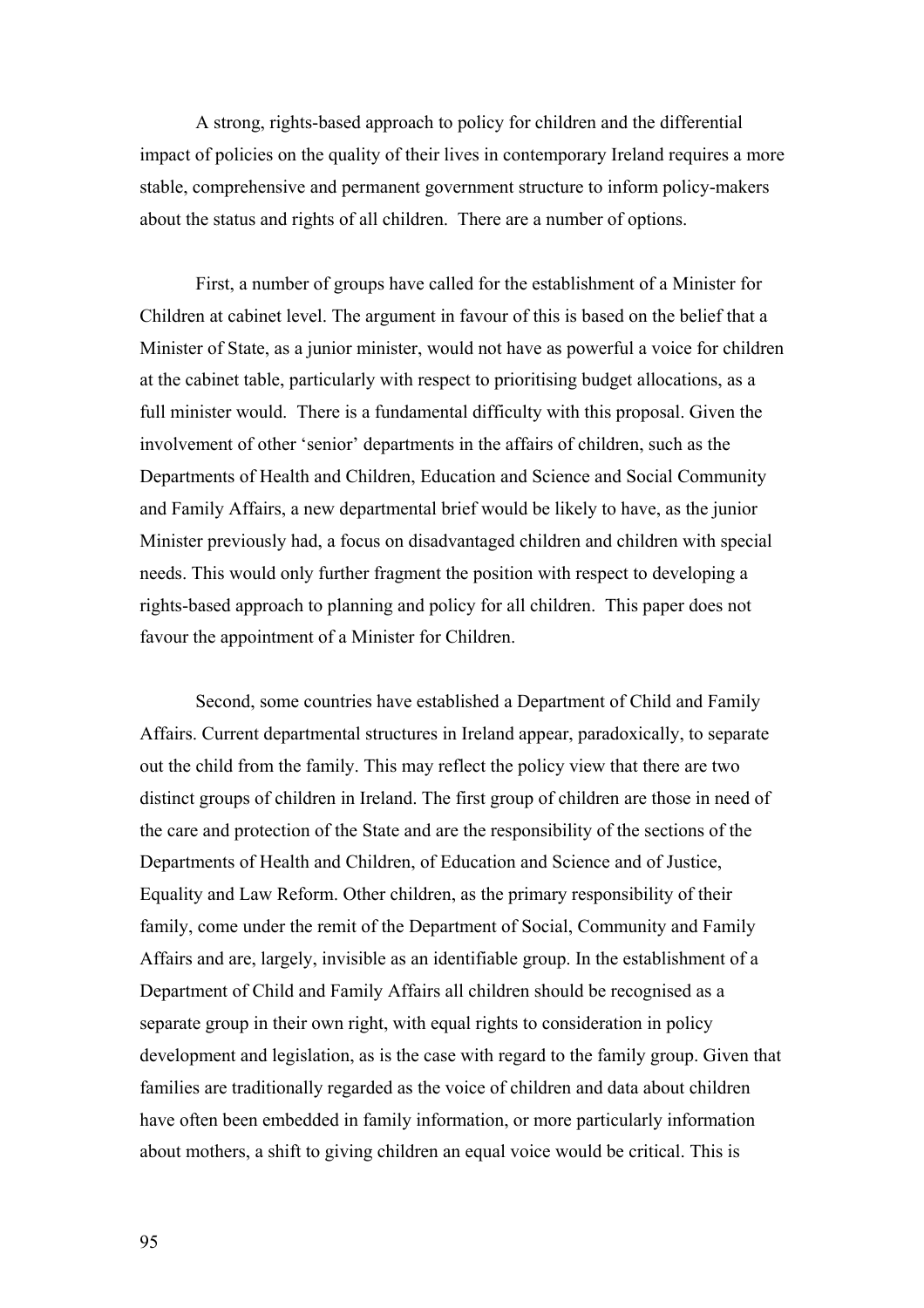unlikely to happen with the establishment of a Department of Child and Family Affairs.

Because of these limitations, this paper advocates two other linked policy options. The first is to strengthen the Cabinet Committee on Children. Currently the Committee is charged with monitoring the progress of the NCS and reviewing how effectively government departments are integrating their efforts and resources to deliver the key priorities. The terms of reference of the Committee should be revised and strengthened to reflect those of the first Cabinet Committee for Children established in 1995. Its remit was more explicitly focused on children's rights. It was charged with overseeing how the concept of children's rights could be developed in conformity with the rights and obligations contained in the Convention on the Rights of the Child and how this could be incorporated into domestic laws and policies (Ruxton, 1996, p.32). As members of a Cabinet Committee are peers with responsibility for specific aspects of child policy, or policy that impacts on children, there could be difficulty addressing overall policy issues about children. This would be the case particularly where strategy or decisions might result in structural changes with respect to departmental responsibility and budgetary control. This weakness might be overcome by giving management responsibility for the implementation of the NCS to a senior Minister rather than a junior Minister, as is currently the case.

In this context consideration should be given to the appointment of a senior Minister without portfolio who would - for a fixed period - lead on particular crosscutting issues such as children. As a senior cabinet Minister, this person would be responsible for identifying and resolving the difficulties associated with budgets, planning and cross-departmental responsibilities on cross-cutting issues. S/he would have the power to carry through on organisational or structural change as necessary. It is proposed that this senior Ministry should, in the first instance, take over the implementation and development of the systems and structures necessary for progressing the NCS and strengthening children's rights in line with our obligations under the Convention. This senior Minister would report directly to a strengthened Cabinet Committee on Children as proposed above.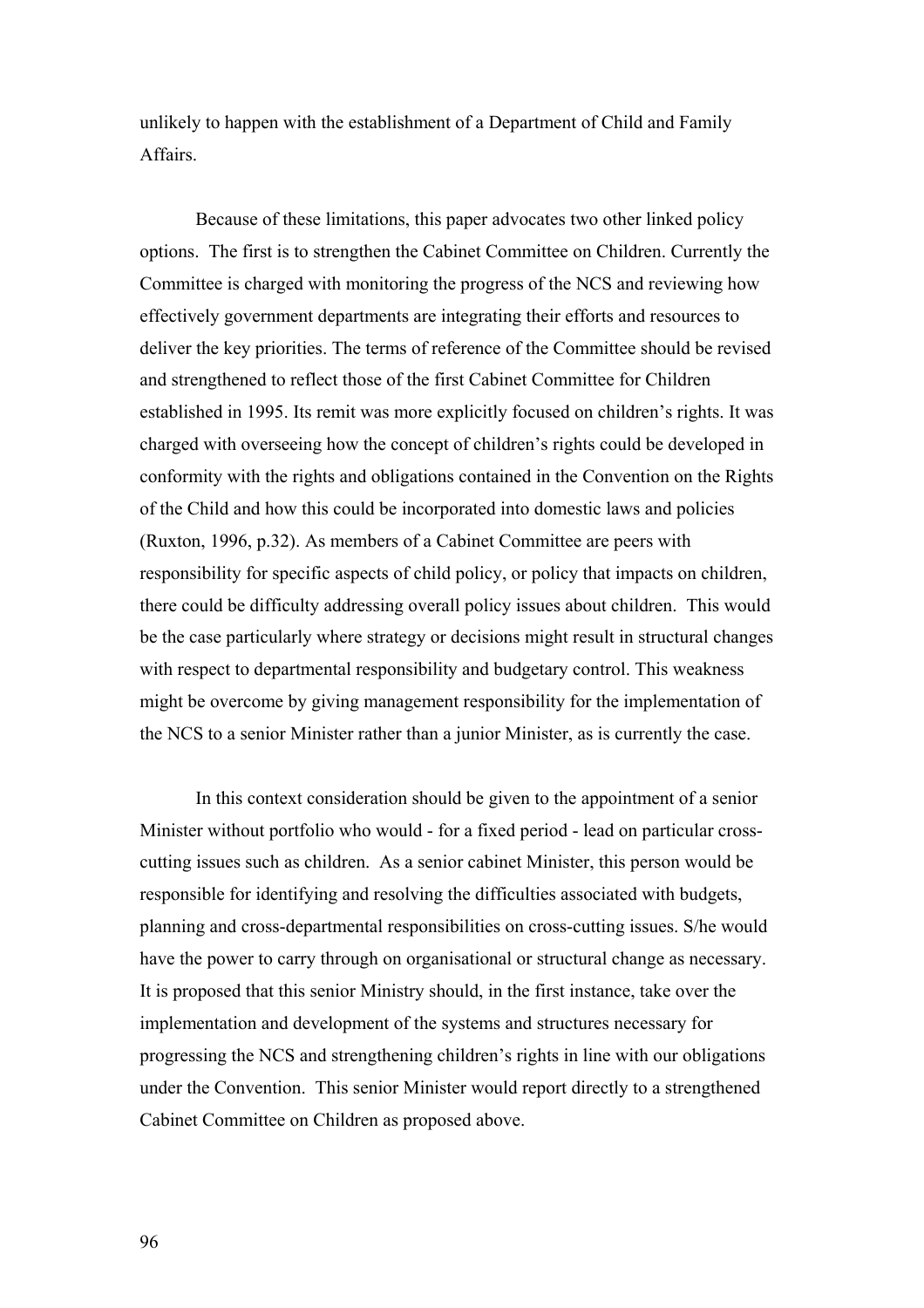#### **The National Children's Office**

In addition to the strengthening of the Cabinet Committee and the appointment of a Minister without Portfolio, the role of the NCO should be strengthened. The Office has a pivotal role in the implementation of the Children's Strategy. It is staffed by civil servants who are nominated to the team and are not acting as representatives of their departments. The NCO has direct, structural links to the NCAC, the Minister of State and key departments. The role of the NCO is to prepare and progress a work programme, co-ordinate and integrate action on key crosscutting children's issues and monitor the implementation of the Strategy. In addition it is responsible for preparing Ireland's National Reports on the UNCRC for submission to the UN Committee.

Apart from the above, the NCO has the potential to take a central role in making children more visible in policy-making. To further this role, the NCO could develop procedures regarding the impact of policy on children. These could be used by government departments in the formulation of policy generally. The NCO would monitor proposals to ensure that they did not infringe children's rights. There is, however, a danger that a blanket requirement for, let us say, the child-proofing of all policy would merely result in a rubber-stamping process. To avoid this, the NCO should develop a system of clear indicators derived from the UNCRC. These indicators would be applied to policy and budgets to yield "child impact statements" (Freeman, 1992). They would not be restricted to the more obvious areas of development but would also address related policy areas such as housing or traffic policy.

The UN Committee on the Rights of the Child noted that Ireland had limited statistical data in relation to children that added to their invisibility in policy-making. The NCO should develop mechanisms, across departments, for the systematic gathering of data on children. This data should be disaggregated so that children, as a unit, become visible for policy analysis and, more particularly, budgetary analysis. Efforts should be made to harmonise the age range at which different statistics on children are collected to facilitate evaluation of policy and budgetary actions.

Currently the NCO reports, through the Minister of State for Children and the Cabinet Committee, to the Government. It is recommended that the NCO should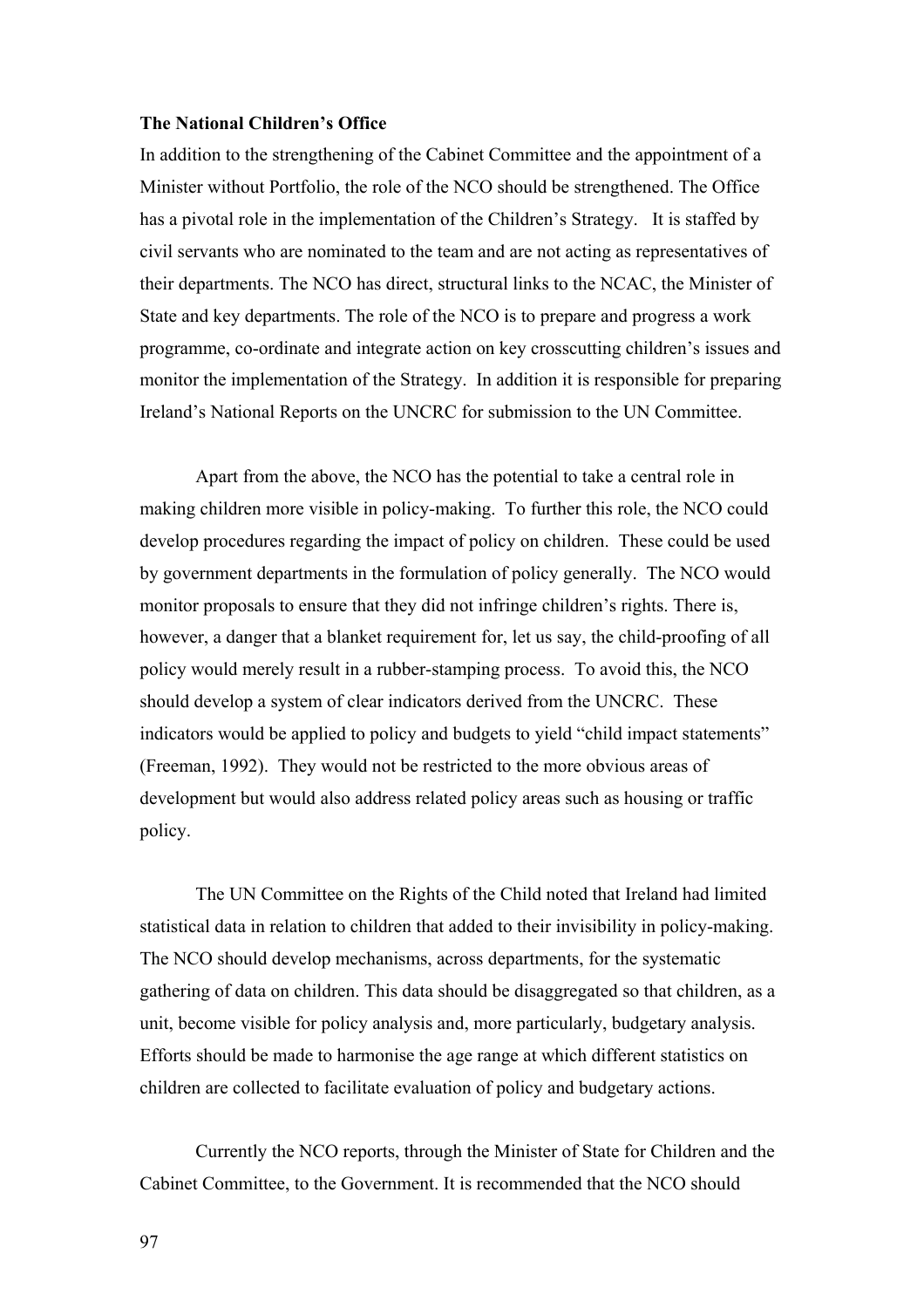report to Government through the proposed senior Minister rather than through a Minister of State. It is also recommended that the NCO place an annual report before the Oireachtas in the form of a report for approval. This would lend weight to the commitment of all parties to taking the NCS – and by extension - children's rights seriously in Ireland.

The NCO, although not a children's rights instrument, could have an important role in locating the children's rights debate in a wider, international context. It should engage actively with developments that are happening at an international level in the area of policy and children. In particular the Office could ensure that its programme for action is in line with the European Strategy for Children. Opportunities to share the results of developments with respect to child policies under the Council of Europe and the UN should be supported through conferences, seminars and information sharing. Such initiatives would enrich the debate on emerging child policy in Ireland.

# *7.4.2 Promoting and Protecting Children's Rights*

Of course, the NCO is primarily responsible for the implementation of the NCS. However, it does not and could not also promote and protect children's rights. An Office of Ombudsman (or Commissioner) for Children such as that proposed by the UN Committee on the Rights of the Child (CRA, 1998), should be responsible for the promotion and protection of children's rights and for the implementation of the **Convention** 

In 1996, with the assistance of a grant from the Department of Health, the CRA published the results of a study exploring options concerning an appropriate mechanism for the promotion and protection of children's rights. The report, *Seen and Heard,* was a collaborative study between the CRA and representatives from the Departments of Health, Education and Justice. The report studied a variety of mechanisms across a range of countries. It concluded that there is a need for a body to promote and protect children's rights in Ireland which would ensure that the voice of all Irish children would be heard in the policy and administrative process and which would create an environment favourable to the protection of children's rights. The report recommended that "... the Irish government should take a decision to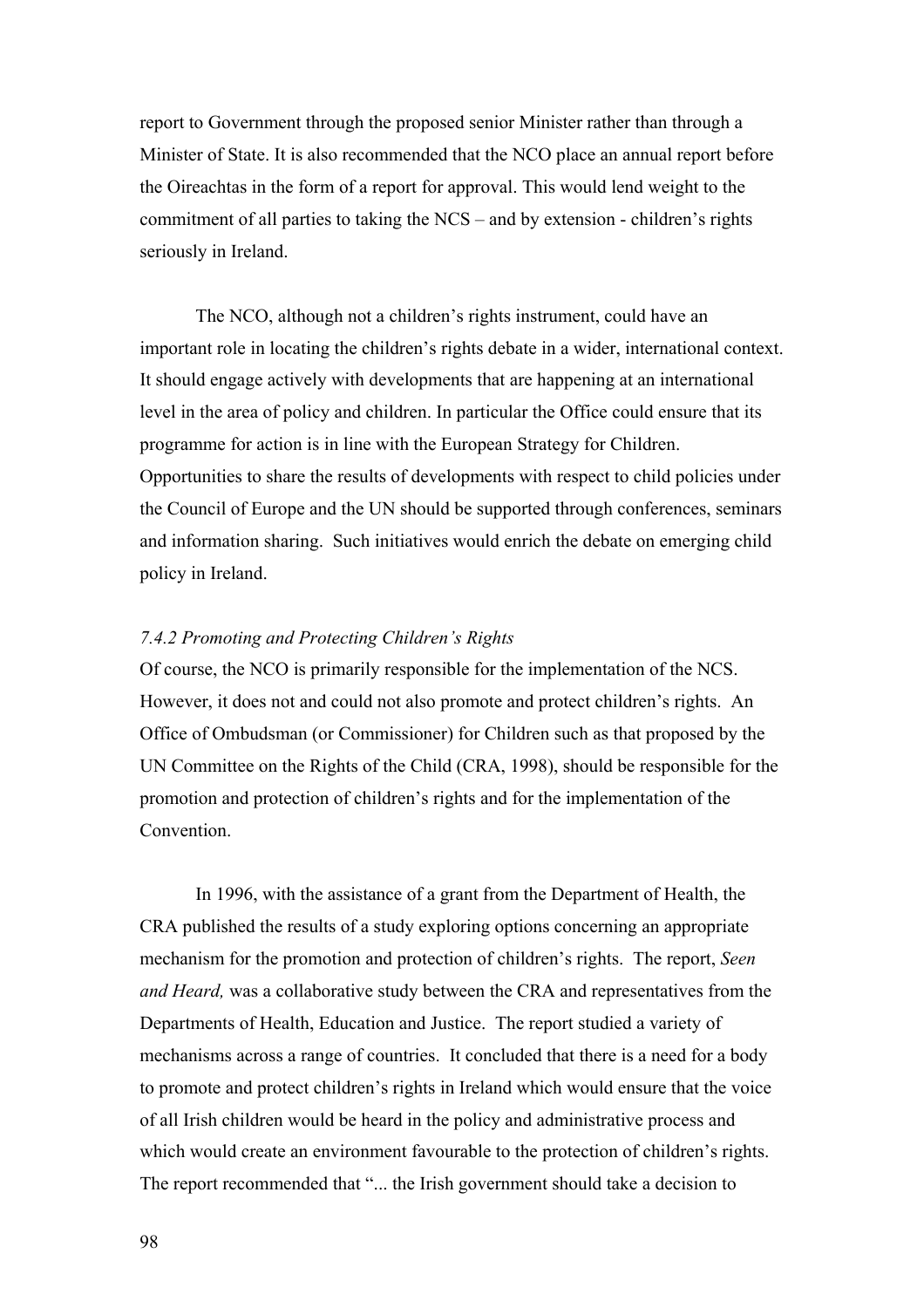establish such a body and should put in place procedures to develop detailed proposals for its operation" (Cousins, 1996: 70).

The CRA report recommended that the proposed body be responsible to the Oireachtas with its own financial vote. It further identified a number of key principles that would be necessary to ensure that such a body would have real powers to work and speak on behalf of all children. These include recommendations that the proposed body:

- be established on a statutory basis;
- be independent of any government department;
- set in place procedures to assist consultation with children;

• be enabled to make decisions in relation to complaints, which would not be legally binding; and

• have, where necessary, the right to take legal action before the Irish or European courts.

 A Bill to allow for the establishment of an Office of Ombudsman for Children was published in February 2002 and passed in April 2002 (Ireland, 2002).<sup>10</sup> The Bill states that the Office will be independent and will report to the Oireachtas. It identifies two main functions for the Office. The first is to promote the rights and welfare of children. Under this function, the Office will advise the minister on the development and co-ordination of policy relating to children, encourage public bodies to develop policies, practices and procedures designed to promote the rights and welfare of children and monitor and review legislation and the operation of the Act. In addition the Office will set up procedures to consult with children and may undertake, promote and publish research. The second function of the Office is to examine and investigate complaints against public bodies, schools and voluntary hospitals.

There are a number of deficiencies in the Bill as presented. In particular the Bill fails to expressly acknowledge the responsibility of the Office to protect

 $\overline{a}$ 

<span id="page-99-0"></span> $10$  This follows a recommendation in the NCS (Government of Ireland, 2000).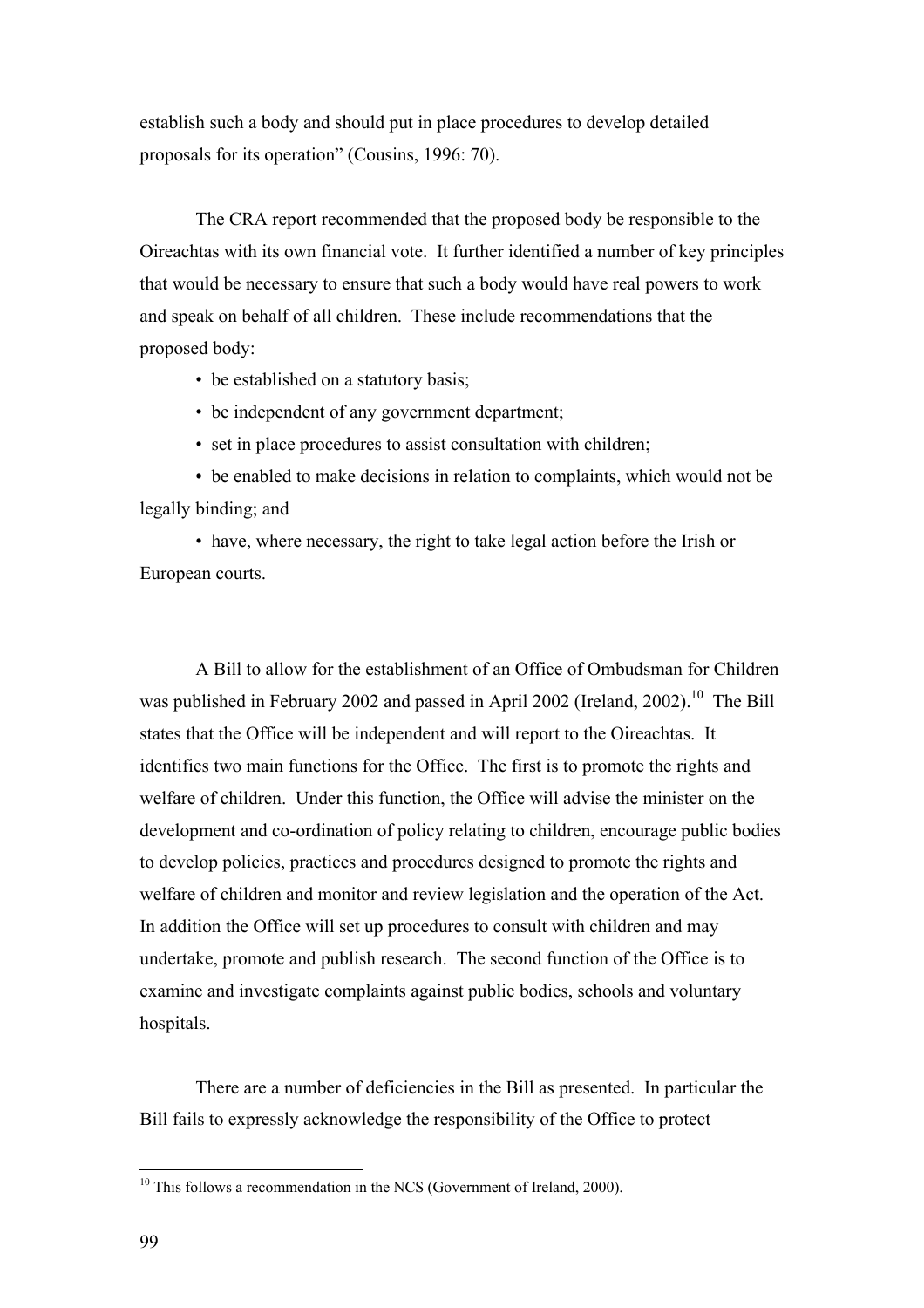children's rights as well as to promote them. The UN Committee on the Rights of the Child in its report on the Irish National Report was critical of the failure to provide a mechanism for the promotion and protection of children's rights.

There are a number of exclusions contained in the Bill. These exclusions constrain the Ombudsman from conducting investigations into various actions in respect to different groups of children. Section 7(5) precludes the Ombudsman from considering persons under the age 18 years who are enlisted members of the Defence Forces as children, Section 11 (1)(e)(I) refers to exclusions regarding refugees, asylum-seeker and immigrant children and Section 11  $(1)(e)(iii)$  refers to exclusions of children in detention. These exclusions are contradictory to the principles of the Convention expressed in two key articles of the Convention, Article 2(nondiscrimination) and Article 12 (participation).

The proposed Office of the Ombudsman is to be established as independent of Government and to report directly to the Oireachtas. However, under Section 11(4) of the Bill, Ministers have unlimited authority to stop investigations. This limits the degree to which the Office of the Ombudsman can be seen as independent. Without unambiguous independence the Office of the Ombudsman will be compromised and may not be able to fulfil its fundamental tasks.

Finally, the Bill proposes an amendment to Section 5 of the Ombudsman Act 1980. This amendment precludes the Ombudsman $<sup>11</sup>$  from investigating any complaint</sup> that may be examined by the Ombudsman for Children. While it is necessary that there is clarity in relation to the remit of each office there is some concern that the Office of Ombudsman for Children might – if not adequately resourced – be overwhelmed by its complaint function. This could lead to a failure to meet its responsibilities in regard to the key promotional function. First and foremost the Office of Ombudsman for Children should be seen as a children's Ombudsman Office, there to promote and protect their rights.

 $\overline{a}$ 

<span id="page-100-0"></span> $11$  Ireland has a general Ombudsman whose role is to investigate complaints about administrative actions, delays or inaction adversely affecting persons or bodies in their dealings with government departments, local authorities, health boards and the postal service.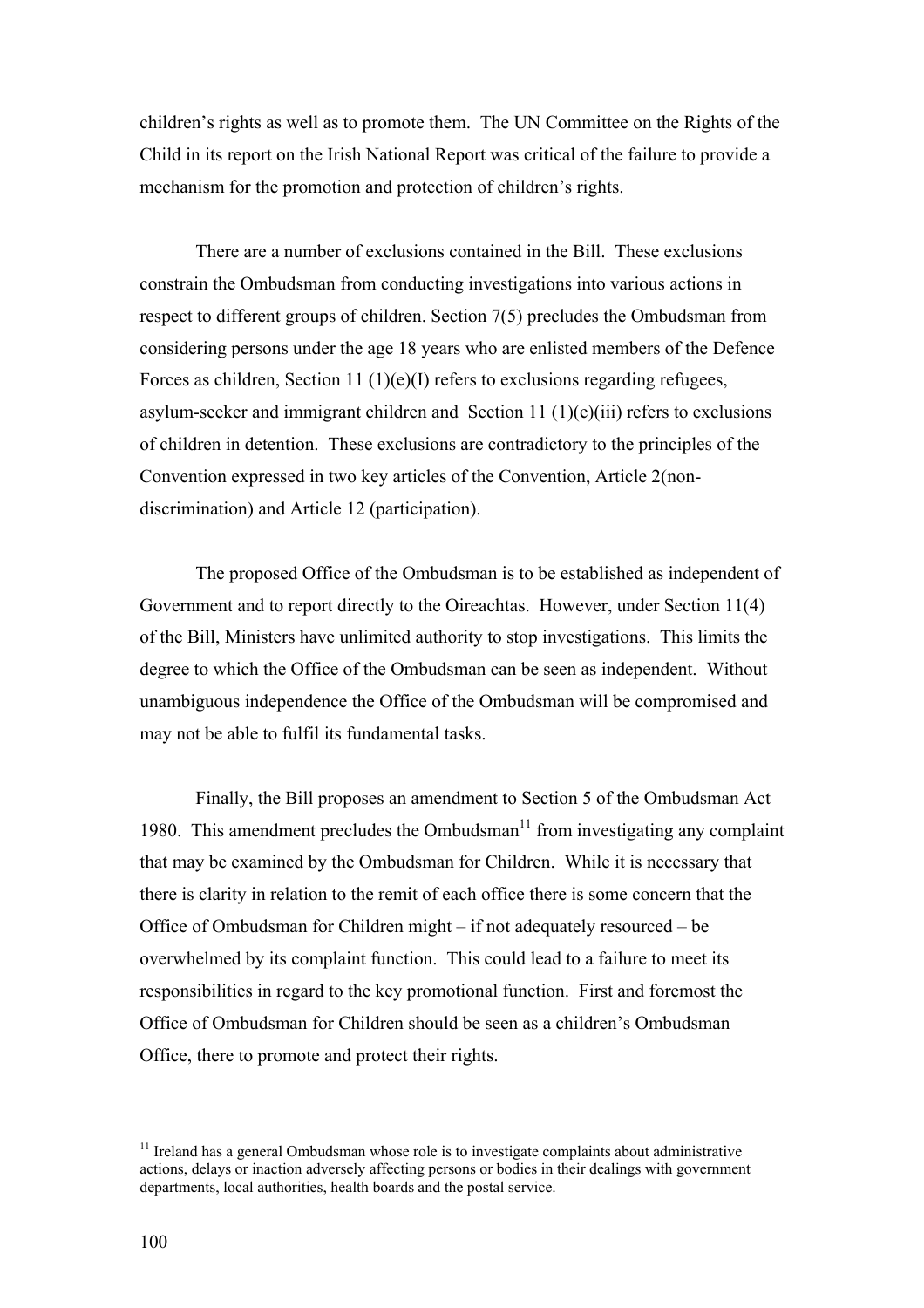While the passage of the Bill is a positive move on behalf of children's rights it does have some limitations, including a lead-in time of up to two years. With amendments the Bill could ensure that all children – including refugees, asylumseekers and children in detention - would have access to the Ombudsman for Children and that the Ombudsman would be fully independent and empowered to promote and protect the rights of children.

A final issue in relation to children's rights is how children are treated in the Irish Constitution. In 1996 the Constitution Review Group reported to Government. It recommended, *inter alia,* that the Constitution include an express obligation to treat the best interests of the child as a paramount consideration in any action relating to children. Specifically it recommended that the Constitution be amended to (i) include the welfare principle and (ii) provide an express guarantee of certain other children's rights deriving from the UN Convention. In their Concluding Comments the UN Committee on the Rights of the Child recommended that Ireland:

take all appropriate measures to accelerate the implementation of the recommendations of the Constitution Review Group for the inclusion of all the principles and provisions of the Convention.... thereby reinforcing the status of the child as a full subject of rights (CRA, 1998: 8).

The NCS records the above recommendation and notes that an all Party Oireachtas Committee on the Constitution is currently considering the Report of the Constitution Review Group. The Committee has been requested on behalf of the Government to prioritise its consideration of the issue of the constitutional underpinning of individual children's rights. (Ireland, 2000c: 35).

It is recommended that the NCO continue, through the Cabinet Committee, to call for the speedy implementation of the recommendations of the CRC that the Constitution be amended to allow for the inclusion of all the principles and provisions of the UNCRC.

## *7.4.3 Participation of Children in Policy-Making*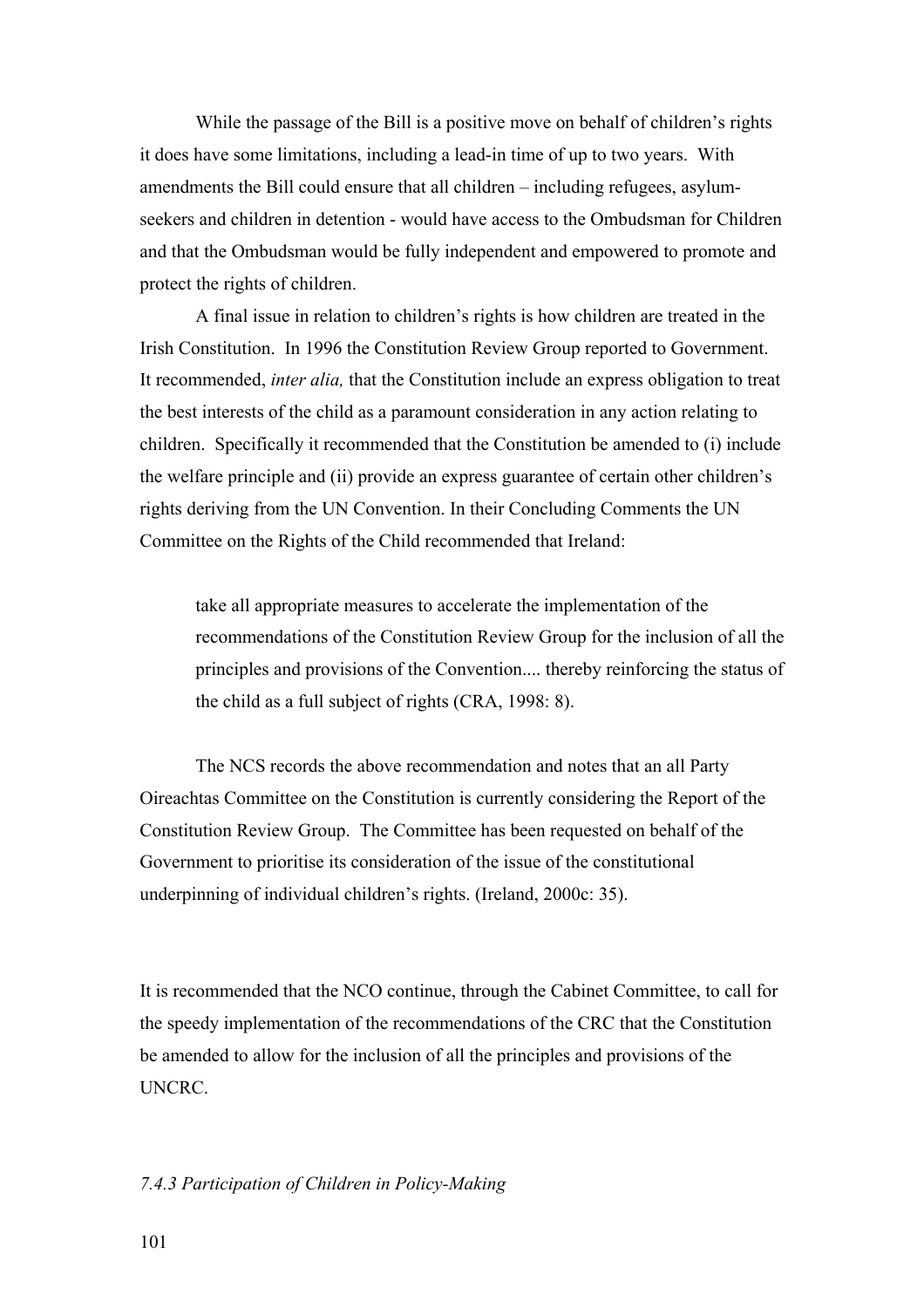One of the more radical aspects of the UNCRC is the stress it lays on the importance of the participation of children, in accordance with their age and maturity, in issues impacting directly on them. We do not have a history of such participation in Ireland and there is a need to consider how best it can be facilitated. The proposed Office of Ombudsman for Children will have an important role here. However, it is also necessary to consider how to include the voice of children directly in the process of participatory democracy. As a group, children are often represented by organisations with other, wider, interests. Youth is represented through youth organisations but they speak on behalf of only a particular age-range of children. The NCO hosted the first Comhairle na nÓg in January 2002. Membership of this Comhairle, or Forum, was drawn up by the NCO, with the assistance of local schools and voluntary organisations who nominated children to attend. This model Comhairle was attended by the Chief Executive Officers of the various City and County Development Boards. In the long-run the NCS envisages the City and County Development Boards as the mechanism for giving children a local voice that feeds into a national voice for children. The degree to which these Boards are supported and advised on the techniques for facilitating the participation of children will determine how successful this mechanism will be. The evaluations of the current NCO initiatives on children's participation at local and national level should yield recommended mechanisms for future participation. In the spirit of the UNCRC these mechanisms should allow local and national fora to be formed by children for children with the assistance of adults.

Consideration should be given to ways of including the wider social group of children at both NESC and NESF level, perhaps through the establishment of an Advisory Group of children. At a presentation in February 2002 the Commissioner for Children and Young People in New South Wales (TCD, 2002) outlined how she worked closely with a Young Persons Reference Group as advisors to her in her work. This group of twelve is appointed annually, funded by the Commission and trained in communication and media skills. They range in age from 12-17 and represent a cross-section of the population. It is recommended that an Advisory or Reference Group of children be established - by children with the assistance of adults - with direct links to the NESC and NESF. Additional mechanisms should also be developed and evaluated to give children a direct voice in future national partnership agreements. The NCO should continue to research and evaluate mechanisms to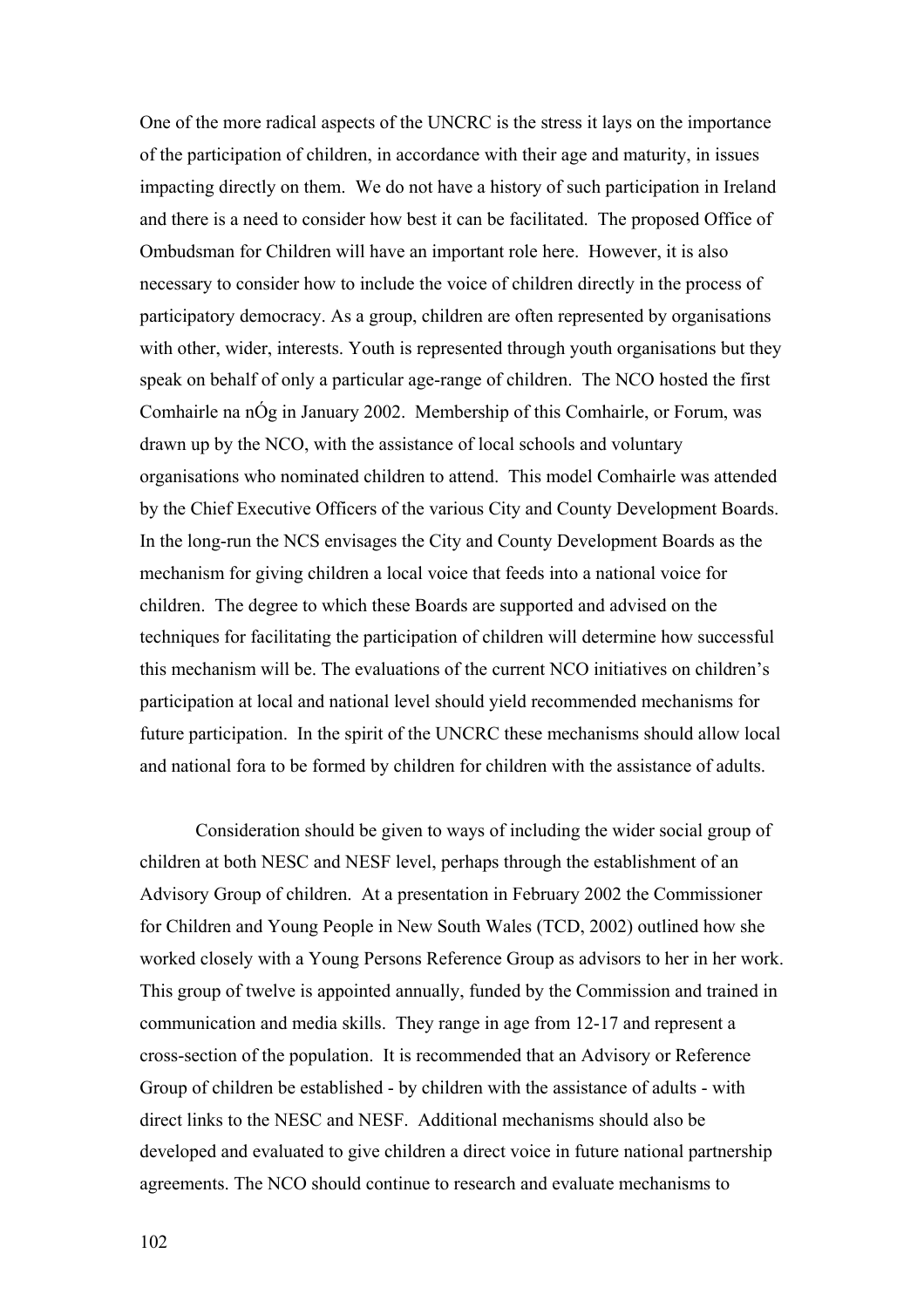enhance the real participation of children in matters affecting them at local, regional and national level.

Mechanisms should also be established for ensuring that children's rights are taken into account in partnership negotiations, or whatever replaces them, through appropriate NGO representation. No explicit account was taken of the views of children with respect to the impact, on them, of the equality agenda in Partnership 2000. The resulting report on childcare (Department of Justice, Equality and Law Reform, 1999) did make reference to the fact that any developments must, as a matter of principle, take account of the needs and rights of children. However, no mechanisms or procedures were suggested to move from the aspiration to the fact.

Recognising that children have rights raises the issue of giving them the opportunity to assert those rights. It also raises questions about the general balance between participatory and representational democracy and the need to include children as active participants. If children are to become active participants in a democracy they need opportunities to learn how to participate. This should be part of their general life experiences and opportunities to participate in the management of institutions such as schools, where they are the primary users, should be made available. Such opportunities will assist children in recognising, and believing that they are respected as individuals and that their views and opinions will be given attention. The education system is also an important conduit for raising awareness among children about their own rights and responsibilities and the wider issue of the rights of others through, for instance, political education.In addition it is important that professionals working for and with children should have training on the implications of the Convention on their practice.

Finally, this paper recommends that the Education Act 1998 be amended to allow for the establishment of student councils at both primary and secondary level and that the role of these councils be strengthened. A pro-active education for citizenship and rights education should become part of the national curriculum at both primary and secondary level and training programmes on the UNCRC should be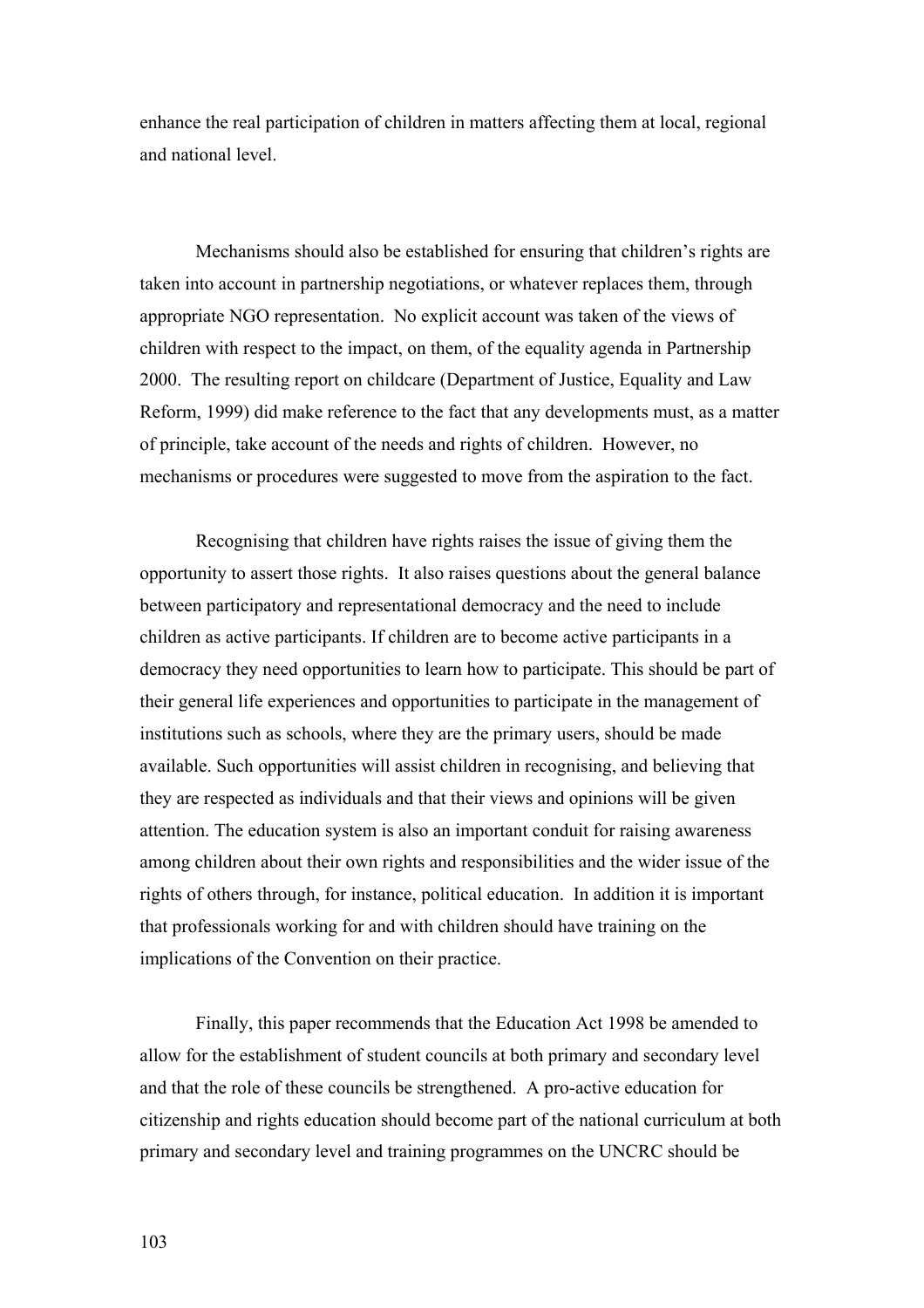developed and incorporated into the education and training of those working with and for children.

## **7.5 Conclusion**

This paper has argued the case for a re-evaluation of the place of children in Irish policy-making and recommended a move from the reactive welfare model of child policy to a pro-active rights-based model. Such a move is necessary to ensure that the status and rights of children are given due regard in modern Ireland.

The UNCRC offers a framework within which such a move could be planned, implemented and evaluated. It offers an organisational framework to foreground children's issues and to highlight the unique nature of children's rights and needs. The UNCRC can act as a mirror against which the duties and obligations of adults and of the State – and their response to these obligations – can be reflected.

While there has been a noticeable increase in reference to children's rights in policy documents and comment over the last decade in Ireland we cannot afford to be complacent. There is still a distance to travel before Irish legislation, policy and practice moves away from conceptualising children as passive dependents in need of protection towards developing strategies that encourage the protection of the rights of all children with their active involvement in the process.

To effect such a move, a parallel action plan is proposed so that the Government, society in general and children in particular are all active participants in the process.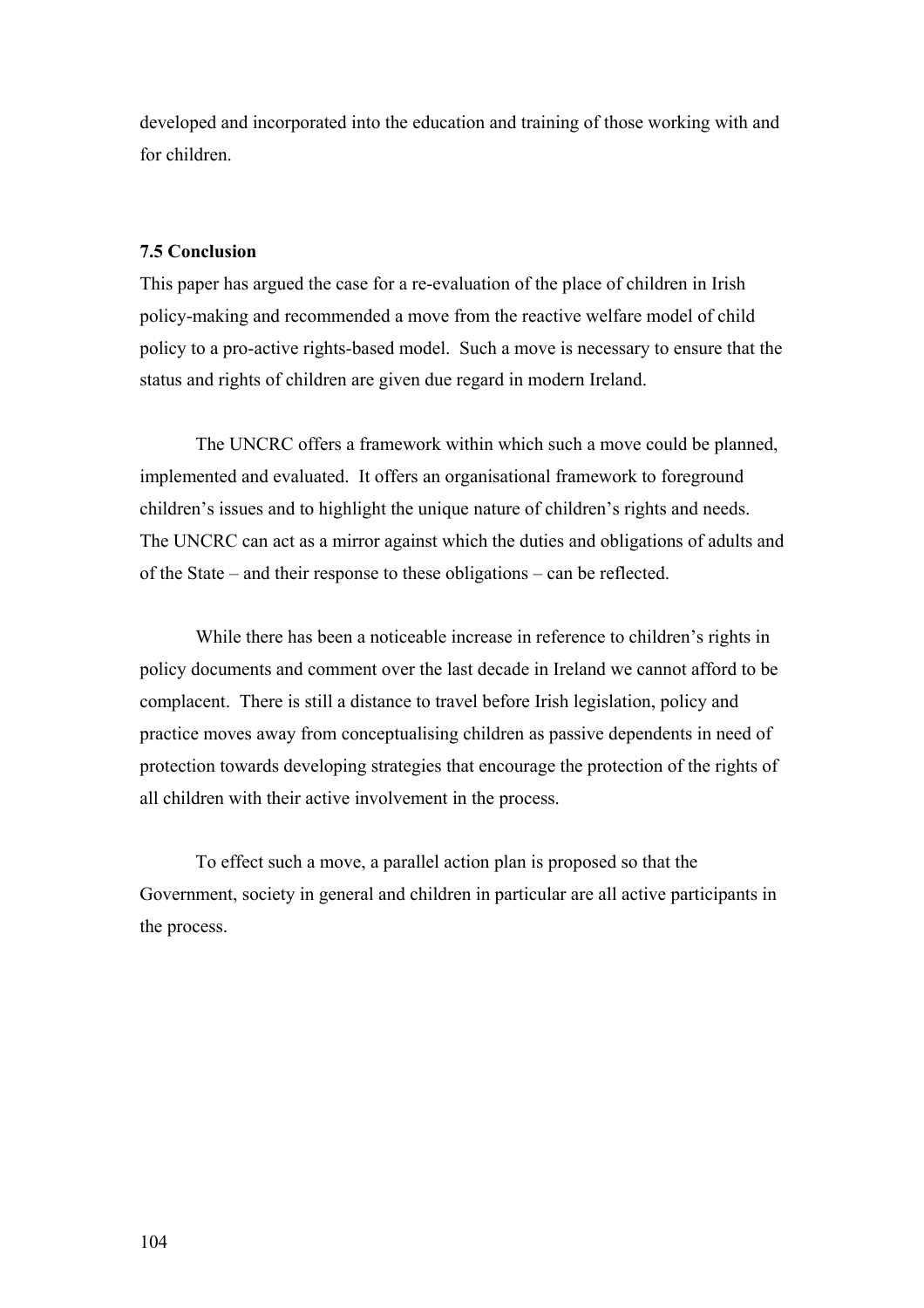# **REFERENCES**

- Allen, K. (1999) "The Celtic Tiger, Inequality and Social Partnership" in *Administration* Vol. 47, (2): 31-55.
- Alston, P. (ed.) (1994), *The Best Interest of the Child: Reconciling Culture and Human Rights,* Oxford: Clarendon Press.
- Archard, D. (1993), Children*: Rights and childhood,* London: Routledge.
- Archer, P. (2001), "Public Spending on Education: Inequality, and Poverty" in *Rich and Poor: Perspectives on Tackling Inequality in Ireland,* Dublin: Oaktree Press and Combat Poverty Agency.
- Ball, C. (ed.) (1994), *Start Right: The Importance of Early Learning*, London: RSA.
- Best Health for Children (2002), *Investing in Parenthood to Achieve Best Health for Children: The Supporting Parents Strategy,* Dublin: Best Health for Children.
- Boyden, J. (1997), "Childhood and the Policy-Makers: a Comparative Perspective on the Globalization of Childhood" in James and Prout (1997) *op. cit*.
- Bronfenbrenner, U. (1979), *The Ecology of Human Development* (Cambridge, Mass.: Harvard University Press).
- Bronfenbrenner, U. (1993), "The Ecology of Cognitive Development: Research Models and Fugitive Findings" in Wozniac and Fischer *op. cit*.
- Bunreacht na hEireann (1937), *The Irish Constitution* Dublin: Stationery Office.
- Carney, C. (1991), *Selectivity Issues in Irish Social Services* Dublin: Family Studies Centre, UCD.
- Central Statistics Office (1998a), *Vital Statistics,* Dublin: CSO.
- Central Statistics Office (1998b), *Census of Population 1996*, Volume 2, Dublin: CSO.
- Central Statistics Office (2002), Quarterly National Household Survey: Fourth Quarter 2001, Dublin: CSO.
- Children's Rights Alliance (1997), *Small Voices: Vital Rights Submission to the UN Committee on the Rights of the Child,* Dublin: CRA.
- Children's Rights Alliance (1998), *Children's Rights: Our Responsibilities. Concluding Observations of the UN Committee on the Rights of the Child,*  Dublin: CRA.

Cleary, A., M. Nic Giolla Phádraig, S. Quinn (eds) (2001), *Understanding Children:*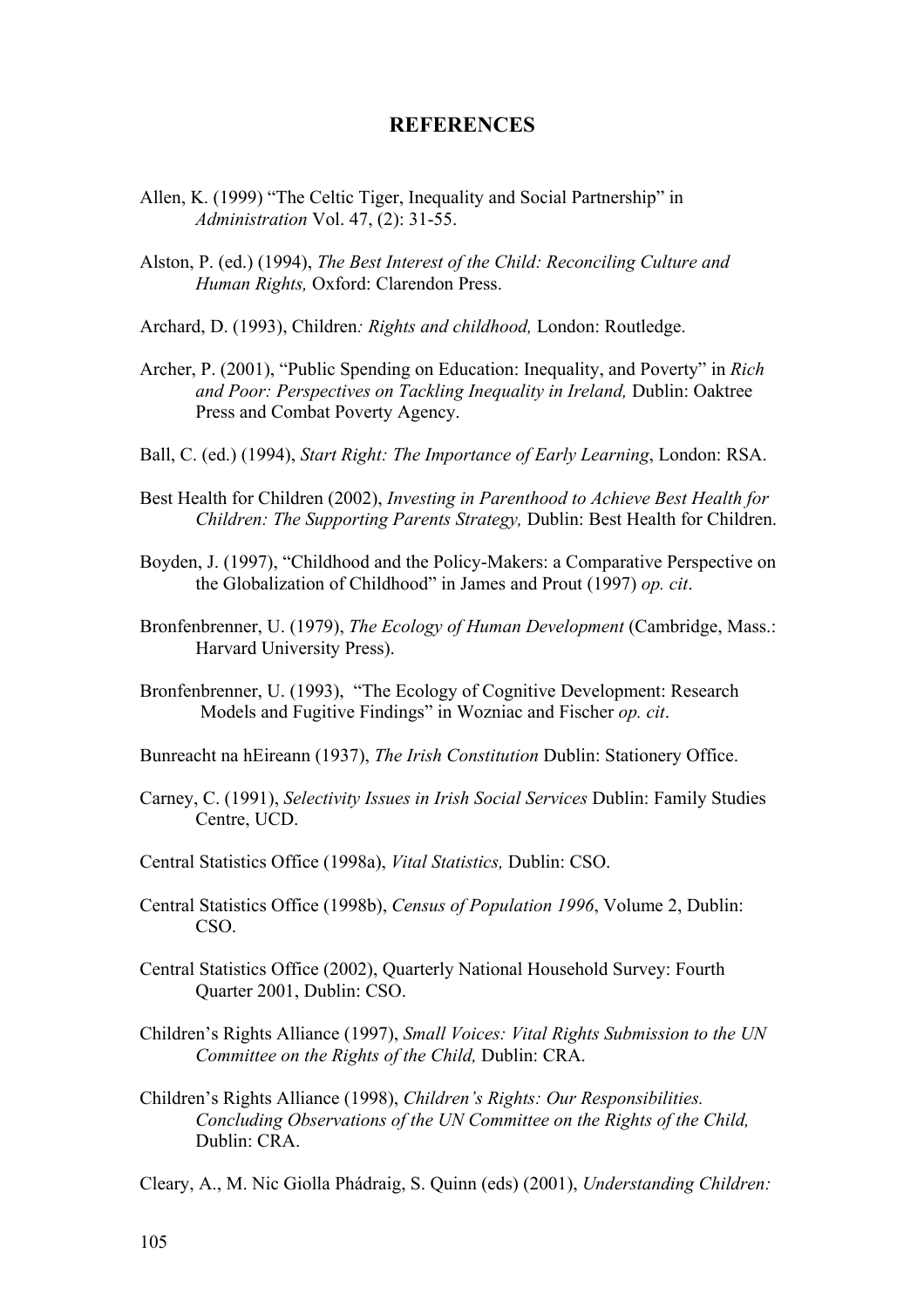*Volume 1:State, Education and Economy,* Dublin: Oaktree Press.

- Cleary, A. M. Nic Giolla Phádraig and S. Quin (eds) (2001), *Understanding Children, Volume 2: Changing Experiences and Family Forms,* Dublin: Oaktree Press.
- Colgan McCarthy, I. (ed.) (1995), Irish Family Studies: selected papers, Dublin: Family Studies Centre, UCD.
- Constitution Review Group (1996), *Report of the Constitution Review Group,* Dublin: Stationery Office.
- Commission on the Family (1998), *Strengthening Families for Life,* Final Report of The Commission on the Family to the Minister for Social Community and Family Affairs, Dublin: Stationery Office.
- Commission on the Status of Women (1993), Second Commission on the Status of Women Report to Government, Dublin: Stationery Office.
- Corsaro, W.A. (1997), *The Sociology of Childhood,* London: Pine Forge/Sage Publications.
- Costello, L. (1999), *A Literature Review of Children's Well-Being,* Dublin: Combat Poverty Agency.
- Council of Europe (1996a), *Children's Rights and Childhood Policies in Europe: New Approaches?* Closing Conference of the Childhood Policies Project. Leipzig, May /June 1996, Strasbourg: Council of Europe.
- Council of Europe (1996b), *Children's Rights and Childhood Policies in Europe*, Background Report on the Council of Europe Childhood Policies Project, Document CPDSCP (96)1, Strasbourg: Council of Europe.
- Council of Europe (1996c), *European Strategy for Children,* Document 7436, Report of the Social, Health and Family Affairs Committee, Strasbourg: Council of Europe.
- Council of Europe (1997), *European Convention on the Exercise of Children's Rights and Explanatory Report,* European Treaty Series, No. 160, Strasbourg: Council of Europe.
- Council of Europe (2000), *European Ombudsman for Children* Document 8552, Report of the Social, Health and Family Affairs Committee, Strasbourg: Council of Europe.
- Council for Social Welfare (1991), *The Rights of the Child. Irish perspectives on the UN Convention,* Dublin: The Council for Social Welfare.
- Cousins, M. (1996), *Seen and Heard Promoting and Protecting Children's Rights in Ireland,* Dublin: Children's Rights Alliance.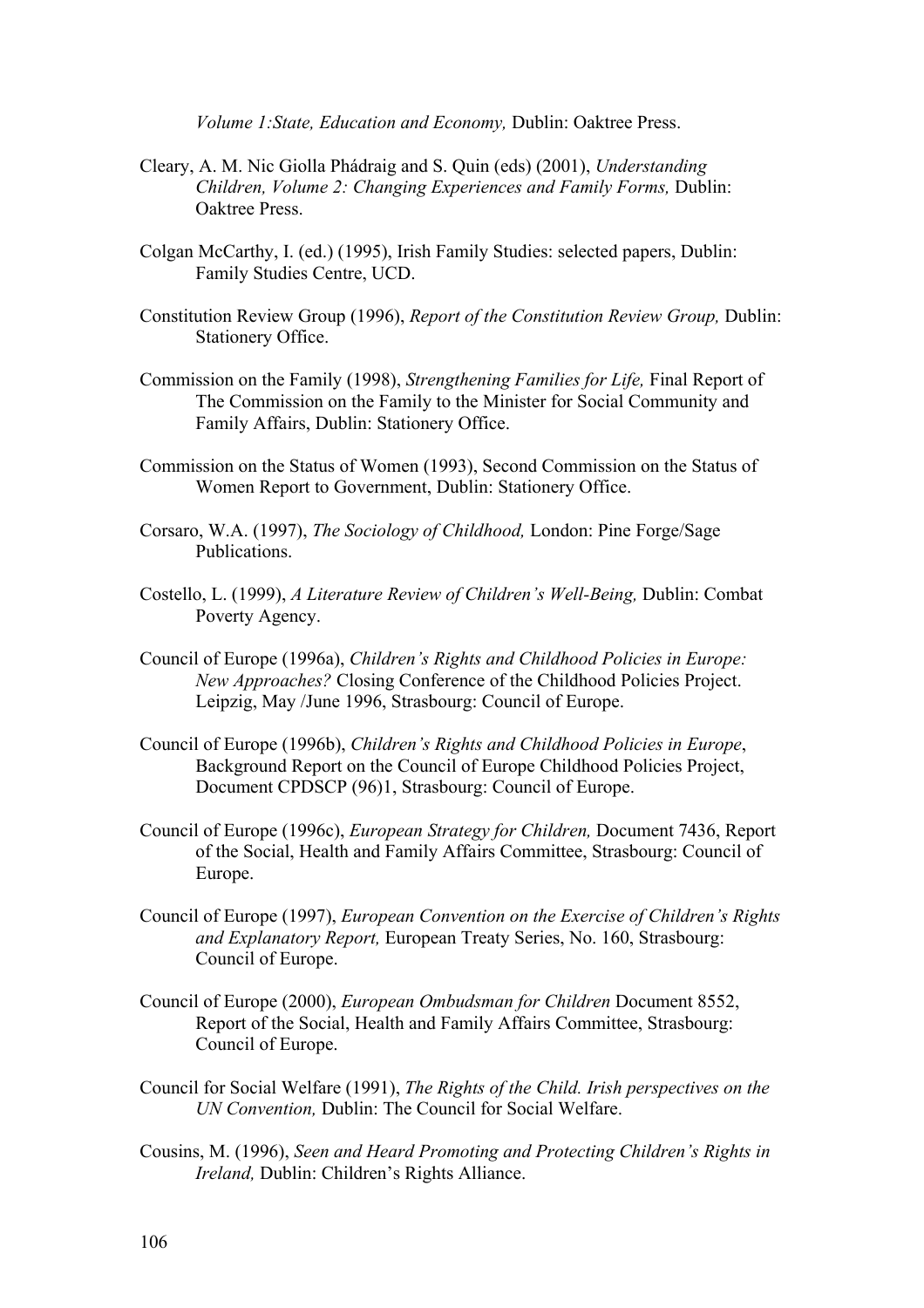- Crimmens, D. (ed.), *Having Their Say. Young People's Participation: European Perspectives,* University of Lincs. and Humberside.
- Davie, R., G. Upton, V. Varma, (eds) (1996), *The Voice of the Child: A Handbook for Professionals,* London: Falmer Press.
- Department of Education (1965), *Investment in Education*, Dublin: Stationery Office.
- Department of Education and Science (1998), *Report of the National Forum on Early Childhood Education,* Dublin: Stationery Office.
- Department of Education and Science (1999), *Ready to Learn: White Paper on Early Education,* Dublin: Stationery Office.
- Department of Education and Science (2000), *Statistics,* Dublin: Stationery Office.
- Department of Equality and Law Reform (1994), *Working Group on Childcare Facilities for Working Parents,* Report to the Minister for Equality and Law Reform, Dublin: Stationery Office.
- Department of Health (1985), *Minimum Legal Requirements and Standards for Daycare Services,* Unpublished report to the Minister for Health.
- Department of Health and Children (2000), *Annual Report,* Dublin: Stationery Office.
- Department of Justice, Equality and Law Reform (1999), *National Childcare Strategy: Report of the Partnership 2000 Expert Working Group on Childcare,* Dublin: Stationery Office.
- Department of Labour (1983), R*eport of the Working Group on Childcare Facilities for Working Parents,* Dublin: Stationery Office.
- Department of the Taoiseach (1996), *Delivering Better Government*, Dublin: Department of the Taoiseach.
- Department of the Taoiseach (1997), Action Programme for the Millennium as reviewed by Fianna Fail and the Progressive Democrats in government, Dublin: Department of the Taoiseach.
- Devine, D. (2001), "Locating the Child's Voice in Irish Primary Education" in Cleary, C. *op. cit*.
- Droogleever Fortuyn and M. de Langan (eds) (1992), *Towards the Realisation of Human Rights of Children,* Amsterdam: Children's Ombudswork Foundation/Defence for Children International – Netherlands.
- Elkind, D. (1988), *The Hurried Child: Growing Up Too Fast, Too Soon,* N.Y.: Addison-Wesley.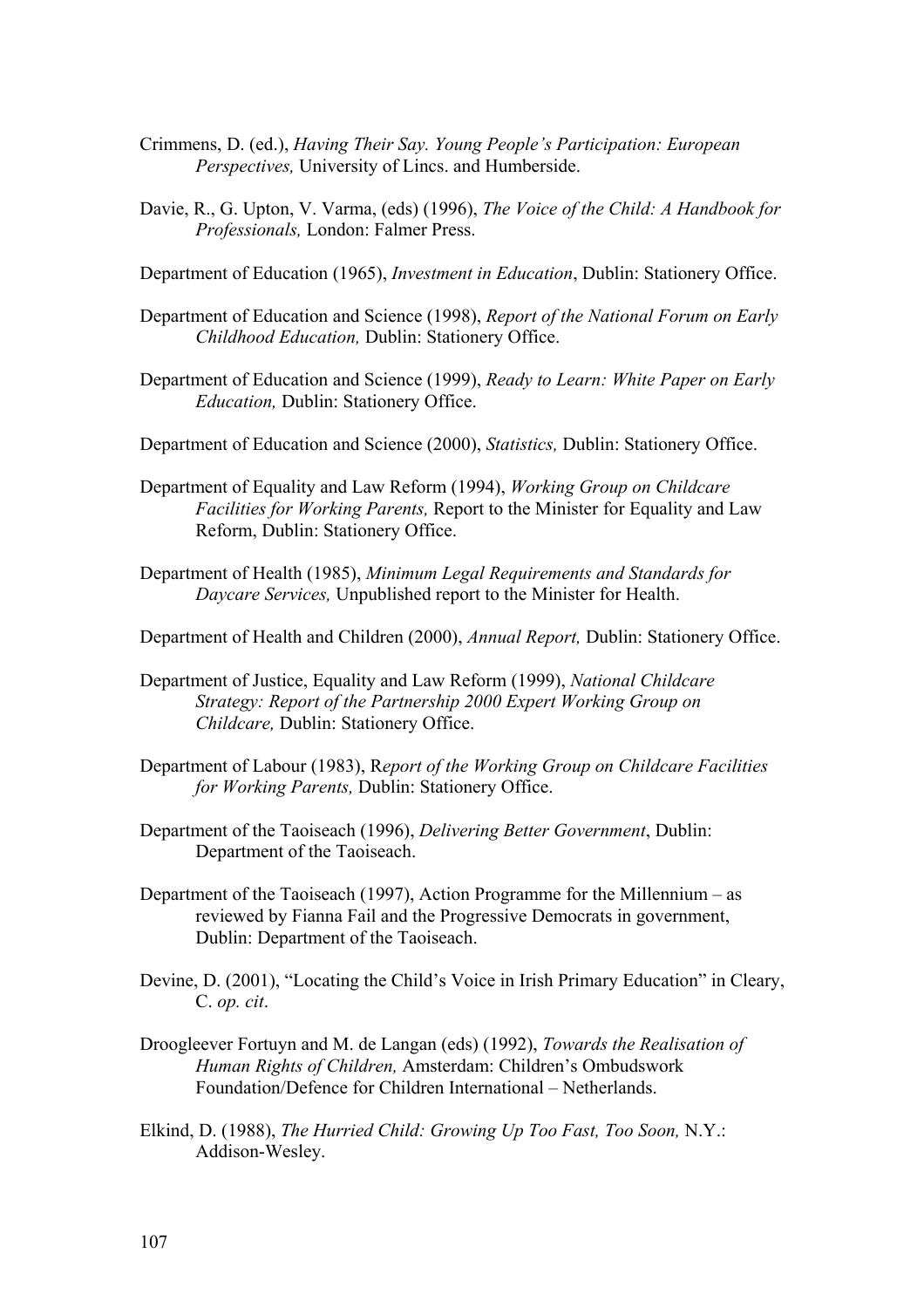- Eurostat (2001), *The Social Situation in the European Union,* Luxembourg: European Commission.
- Fahey, T. (1998a), "Family Policy in Ireland-A strategic Overview" Chapter 17 in *Strengthening Families for Life,* Final report of the Commission on the Family to the Minister for Social, Community and Family Affairs, Dublin: Stationery Office.
- Fahey, T. (1998b), "Childcare Policy Options" in *Budget Perspectives* Proceedings of a conference held on October 27th 1998, Dublin: Economic and Social Research Institute.
- Fahey, T. and H. Russell, (2001), *Family Formation in Ireland: Trends, Data Needs and Implications* Policy Research Series, Number 43, Dublin: Economic and Social Research Institute.
- Ferguson, H. and P. Kenny, *On Behalf of the Child,* Dublin: A and A Farmar.
- Focus Ireland (2000), Focus Ireland Annual Report Everyone Has a Right to a Place They Can Call Home, Dublin: Focus Ireland.
- Franklin, B. (1992) "Children and Decision Making" in Fortuyn and Langan, *op. cit*.
- Freeman, M.D.A. (1992), "Beyond Conventions Towards Empowerment", in Droogleever and Langan *op. cit*.
- Gilligan, R. (1995), "Family Support and Child Welfare" in Ferguson & Kenny *op.cit*.
- Goodbody Economic Consultants in association with the Economic and Social Research Institute, the Department of Psychology, University College Dublin, and the Policy Studies Institute, UK (1998), The Economics of Childcare in Ireland, Dublin: Goodbody Economic Consultants.
- Greene, S.M. (1994), "Growing up Irish: Development in Context" in *Irish Journal of Psychology* Vol 15, (2&3): 354-371.
- Guardian Ad Litem Group (2001), *Giving Children a Voice: The Case for the Independent Representation of Children,* Report of the Guardian Ad Litem Group, Dublin.
- Hayes, N. (1993), "What Are Four Year Olds Doing In School?" Paper presented to the Psychological Society of Ireland Annual Meeting in Sligo November 1993.
- Hayes, N. (1995), *The case for a national policy on early education.* Poverty and Policy discussion paper No. 2, Dublin: Combat Poverty Agency.
- Hayes, N. (2001), "Early Childhood Education in Ireland: Policy, Provision and Practice" in *Administration,* Vol. 49, (3) Autumn, 43-67.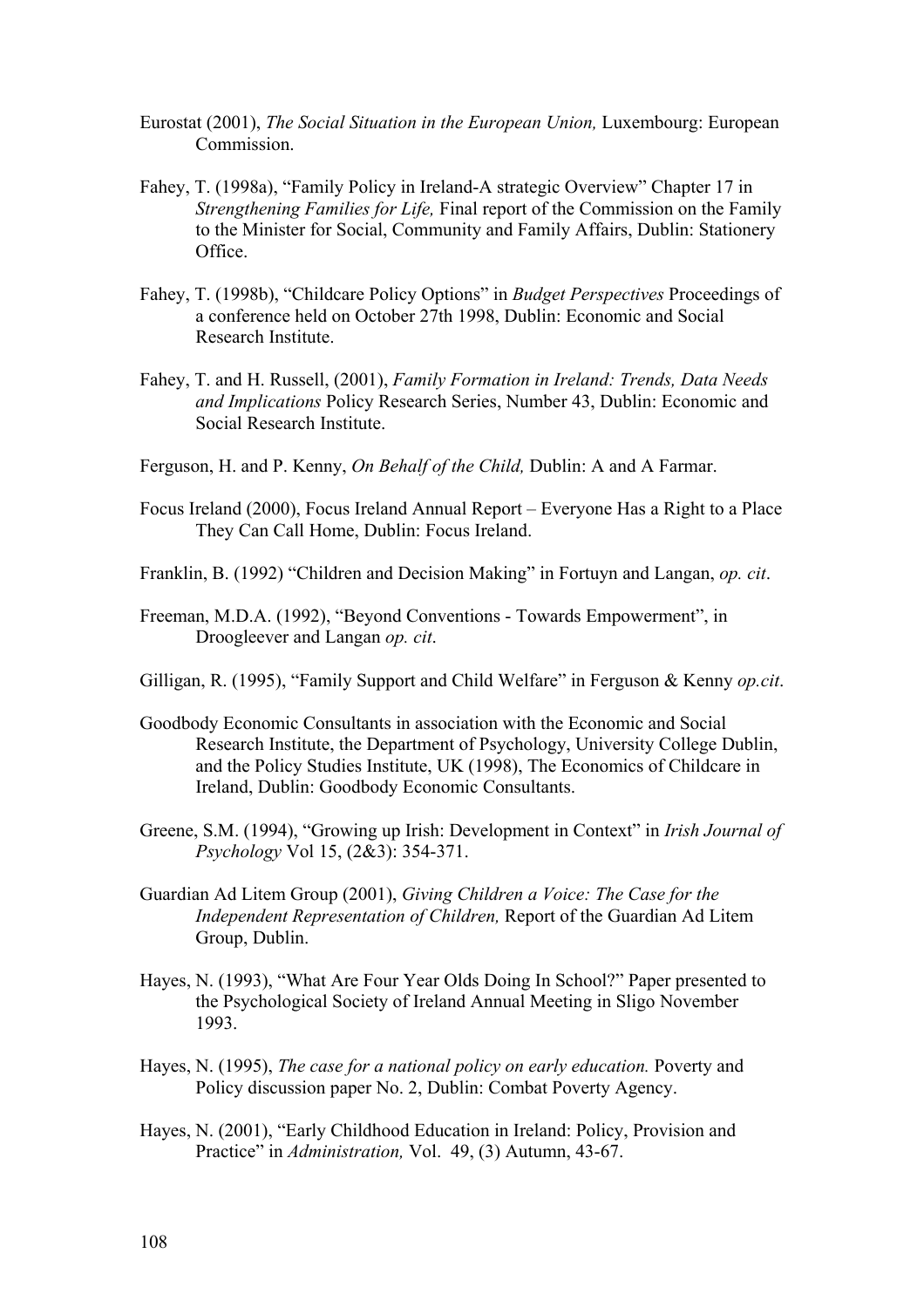- Hayes, N. (Forthcoming) "Children's Rights: Participation of Children in Policymaking in Ireland", in Crimmens D. *op. cit*.
- Hennessy, E. (1999) "Children as Service Evaluators" in *Child Psychology and Psychiatry Review,* (4): 153-161.
- Healy, S. and B. Reynolds, (1998), *Social Policy in Ireland*, Dublin: Oaktree Press.
- Healy, S. and B. Reynolds, (1999) "Towards a New Vision of Social Partnership: values, content, process and structure" in Reynolds and Healy *op. cit*.
- Hill, M. (1998), "Ethical Issues in Qualitative Methodology with Children" in Hogan and Gilligan *op. cit*.
- Hill, M. and K. Tidal, (1997), *Children and Society,* Harlow: Longman.
- Hodgkin, R. and P. Newell, (1996), *Effective Government Structures for Children*  London: Calouste Gulbenkian Foundation.

Hogan, D. and R. Gilligan (eds) *Researching Children's Experiences: Qualitative Approaches,* Dublin: Children's Research Centre.

- Hogan, D. (1997), *The Sociological and Psychological Needs of Children of Drug Users: Report on an Exploratory Study,* Dublin: Children's Research Centre.
- Hornsby-Smith, M. and C. Whelan, (ed.) (1994), "Religious and Moral Values" in C. Whelan *op. cit*.
- Hussey, B. (1998), "The Role of the Solicitor Both in the Context of Custody Disputes and Disputes Involving Children, Parent and the State" paper presented at the Law Society of Ireland on Independent Representation of Children, October 20th 1998.
- Hyland, A. (1998), "Symposium on the Economic Returns to Education" in *Journal of the Statistical and Social Inquiry Society of Ireland,* Vol.xxvii, Part V. 129-137.
- Innocenti Digest (2001), *Independent Institutions: Protecting Children's Rights,* No. 8, UNICEF, Innocenti Research Centre, Florence, Italy, p. 3.
- Ireland (1947), *Health Act,* Dublin: Stationery Office.
- Ireland (1958), *Economic Development,* Dublin: Stationery Office.
- Ireland (1964), *Guardianship of Infants Act,* Dublin: Stationery Office.
- Ireland (1965), *Investment in Education. Report of the survey team appointed by the Minister for Education,* Dublin: Stationery Office.

Ireland (1976), *Economic and Social Development 1976 – 1980* (Green Paper),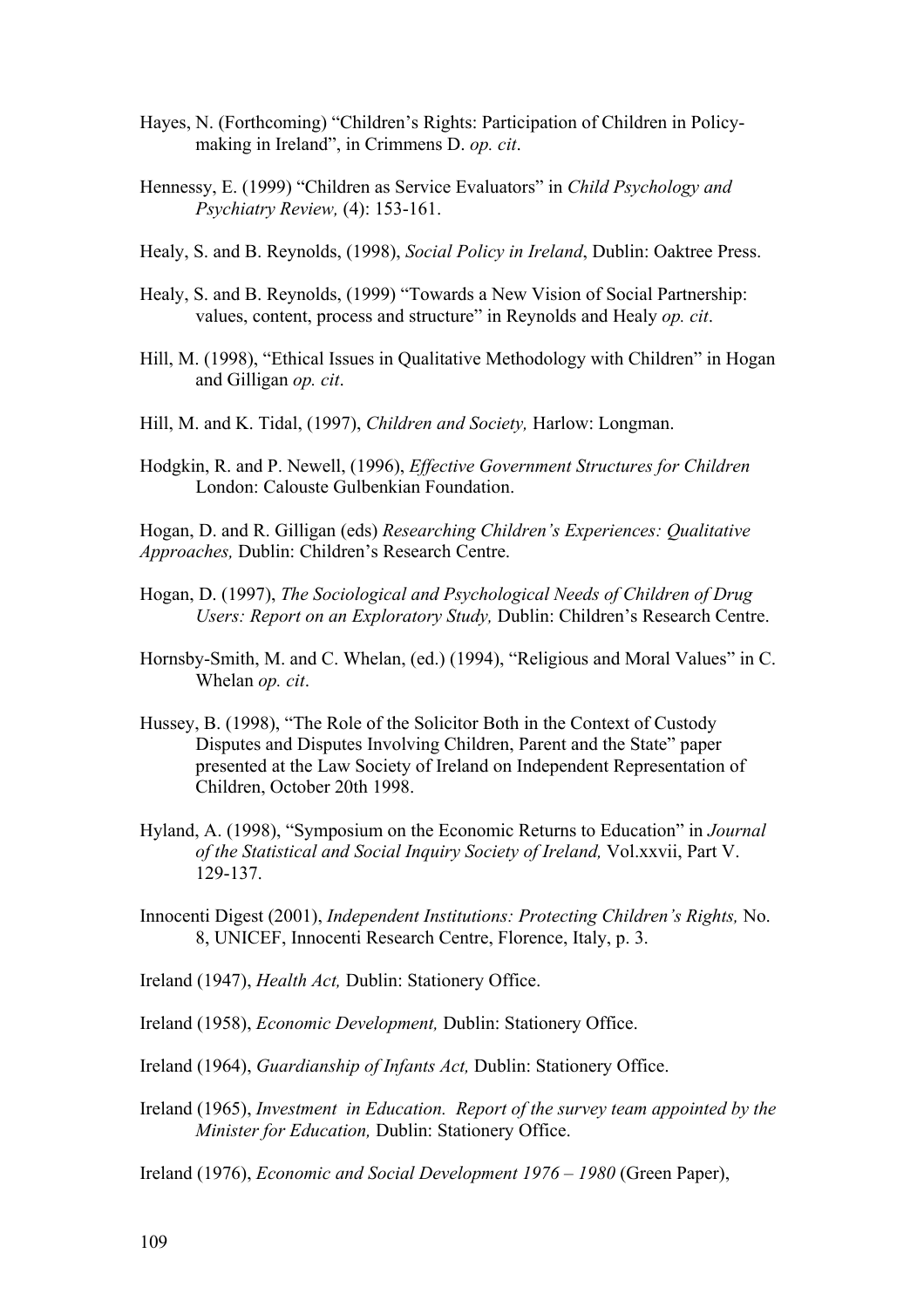Dublin: Stationery Office.

- Ireland (1982), *The Way Forward National Economic Plan 1983 1987*, report presented by the Government to each house of the Oireachtas, October 1982, Dublin: Stationery Office.
- Ireland (1986), *The Status of Children Act,* Dublin: Stationery Office.
- Ireland (1987), *Programme for National Recovery*, Dublin: Stationery Office.
- Ireland (1991a), *Child Care Act,* Dublin: Stationery Office.
- Ireland (1991b), *Programme for Economic and Social Progress*, Dublin: Stationery Office.
- Ireland (1994), *Programme for Competitiveness and Work*, Dublin: Stationery Office.
- Ireland (1996a), *The Protection of Young Persons (Employment) Act,* Dublin: Stationery Office.
- Ireland (1996b), *Partnership 2000 for Inclusion, Employment and Competitiveness*, Dublin: Stationery Office.
- Ireland (1996c), *UN Convention on the Rights of the Child. First National Report of Ireland,* Dublin: Stationery Office.
- Ireland (1997), *The Children Act,* Dublin: Stationery Office.
- Ireland (1998), *Education Act,* Dublin: Stationery Office.
- Ireland (2000a), *Education (Welfare) Act,* Dublin: Stationery Office
- Ireland (2000b), *Report of the Public Consultation: Executive Summary,* Dublin: National Children's Strategy.
- Ireland (2000c), *National Children's Strategy,* Dublin: Stationery Office.
- Ireland (2000d), *National Development Plan 2000-2006,* Dublin: Stationery Office.
- Ireland (2000e), *Programme for Prosperity and Fairness*, Dublin: Stationery Office.
- Ireland (2001a), *National Report on the Follow-up to the World Summit for Children,*  Dublin: Stationery Office.
- Ireland (2001b), *Youth Homelessness Strategy,* Dublin: Stationery Office.
- Ireland (2001c), *Children Act,* Dublin: Stationery Office.
- Ireland (2002), *Ombudsman for Children Bill,* Dublin: Stationery Office.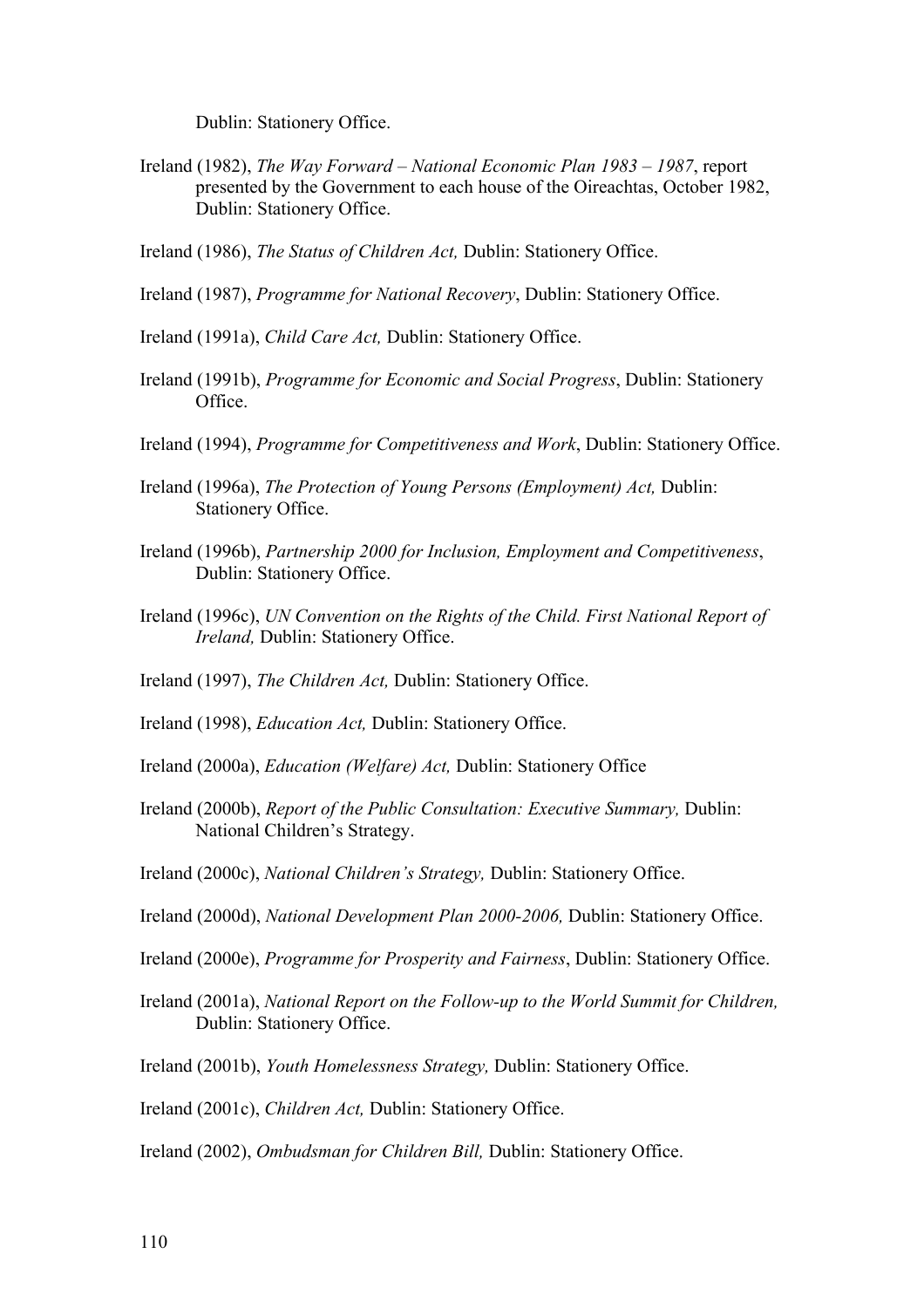- Irish Commission for Justice and Peace (1998), *Re-Righting the Constitution. The Case for New Social and Economic Rights: Housing, Health, Nutrition, Adequate Standard of Living,* Dublin: Irish Council for Justice and Peace.
- Irish Society for the Prevention of Cruelty to Children (1999), *Annual Report,* Dublin: ISPCC.
- James, A. and A. Prout, (eds) (1997), *Constructing and Reconstructing Childhood,*  London: Falmer Press.
- Kelleher, P. and C. Kelleher, (1998), *Out on Their Own Young People Leaving Care in Ireland,* Dublin: Focus Point.
- Kennedy Report (1970), *Reformatory and Industrial School Systems Report,*  Dublin: Stationery Office.
- Kenny, M (2001), "Traveller Childhood in Ireland" in A. Cleary, M. Nic Giolla Phádraig and S. Quin *op. cit*.
- Kiely, G. and V. Richardson (1995), "Family Policy in Ireland" in Colgan McCarthy, I. *op. cit*.
- Kilkelly, U. (1999), *The Child and the European Convention on Human Rights,*  Dartmouth; Ashgate.
- Kilkenny Incest Investigation Team (1993), *Report of the Kilkenny Investigation Team,* Dublin: Stationery Office.
- Knuttson, K.E. (1997), *Children: Noble Causes or Worthy Citizens?,* Florence; ICDC, UNICEF.
- Law Society of Ireland (2001), *Giving Children a Voice: the case for the independent representation of children*, report prepared by the Guardian Ad Litem Group, Dublin: Law Society of Ireland.
- Leach, P. (1994), *Children First: What our society must do -and is not doing-for our children to-day,* London: Penguin.
- Lynch, K. (1996), "Defining the Family and Protecting the Caring Functions of Both Traditional and Non-traditional Families" in CRG *Report of the Constitutional Review Group,* Dublin: Stationery Office.
- Lynch, K. (1998), "The Status of Children and Young Persons: Educational and Related Issues" in S. Healy and B. Reynolds *op. cit*.
- McAuliffe, E. and L. Joyce (eds), *A Healthier Future? Managing Healthcare in Ireland,* Dublin: IPA.
- McCoy, S. and J. Williams, (2001), *1999 Annual School Leavers' Survey: Survey of*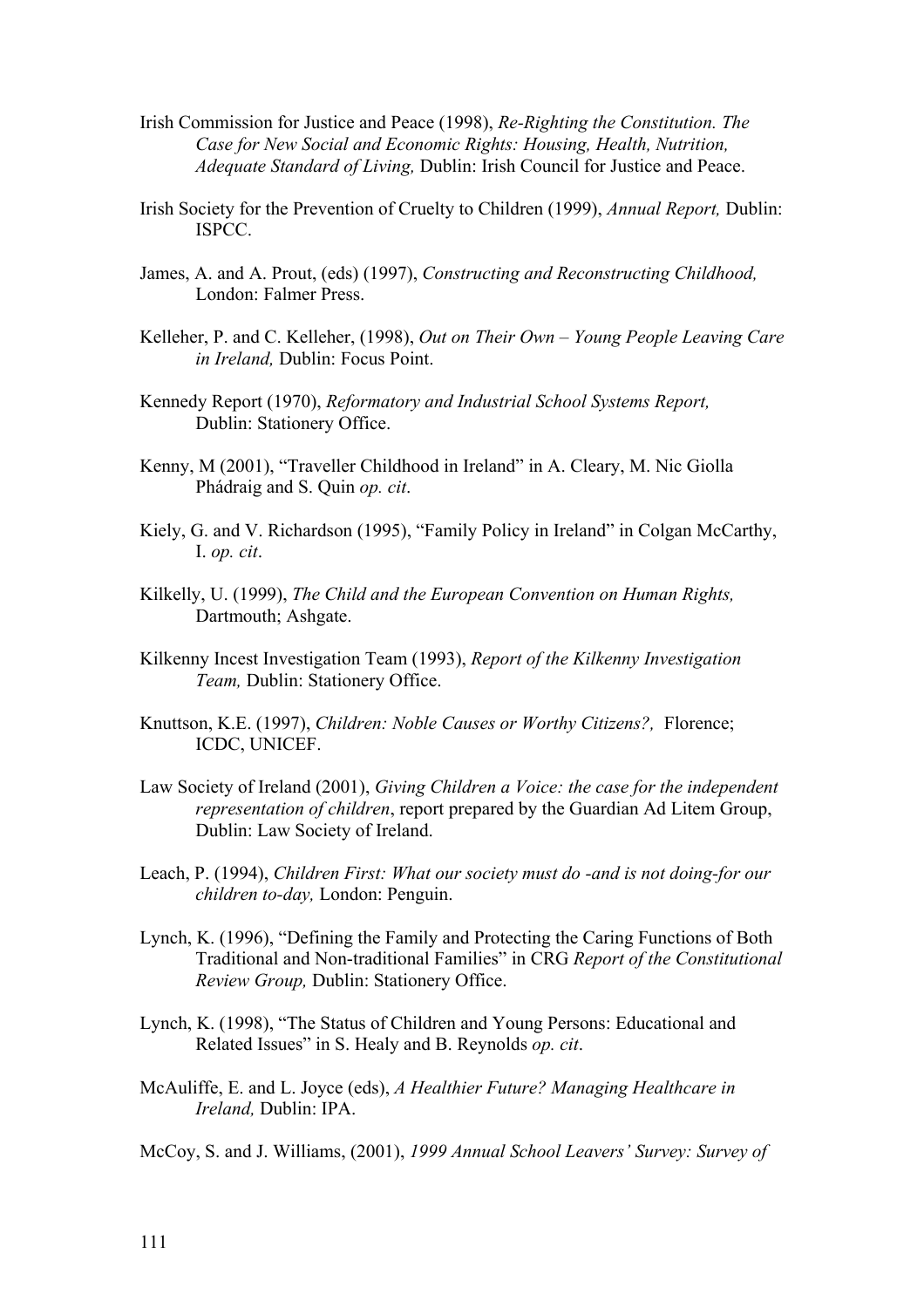*1997/98 Leavers,* Dublin: Economic and Social Research Institute, Department of Education & Science & Department of Enterprise, Trade & Employment.

- McGuinness, C. (1998) "Children and the Law" paper presented at the Law Society of Ireland on the Independent Representation of Children on Oct. 20th 1998.
- McKevitt, D. (1998), "Irish Healthcare Policy: Legislative Strategy or Administrative Control?" in McAuliffe and Joyce *op. cit*.
- Martin, F. (2000), *The Politics of Children's Rights*, Cork: Cork University Press/Undercurrents Series.
- Mollan, C. (1979), *Children First,* Dublin: Arlen House.
- Moran, J (1999), "Refugees and Social Policy" in Quin, Kennedy and O'Donnell *op. cit*.
- National Economic and Social Council (1989), *Strategy for Development,* Dublin: NESC.
- National Economic and Social Forum (1997), *A Framework for Partnership. Enriching Strategic Consensus through Partnership* Report No. 16, Dublin: NESF.
- National Forum for Early Childhood Education (1998), *Report of the National Forum for Early Childhood Education*, Dublin: Stationery Office.
- National Research Council (2000), *Eager to Learn: Educating our Preschoolers,*  Washington: National Academic Press.
- National Youth Council of Ireland (2000), *Share It With the Rest of the Class,* Dublin: NYCI.
- Nic Ghiolla Phádraig, M. (1991), *Childhood as a Social Phenomenon: National Irish Report,* Eurosocial Reports, Vol. 36.
- Nolan, B. (2000), *Child Poverty in Ireland,* Dublin: Combat Poverty Agency/Oaktree Press.
- Nolan, B. (2001), "Child Poverty in Ireland" in A. Cleary, M. Nic Giolla Phádraig and S. Quin *op. cit*.
- Nolan, B. and H. Russell, (2001), *Non-cash Benefits and Poverty in Ireland,* Dublin: Economic and Social Research Institute.
- O'Cinneide, S. and N. O'Dalaigh, (1980), Minority Report in the *Task Force Report on Child Care Services,* Dublin: Stationery Office.
- O'Dwyer, J. (1998), "The Irish Health System in the 21st Century" in J. Robins *op.*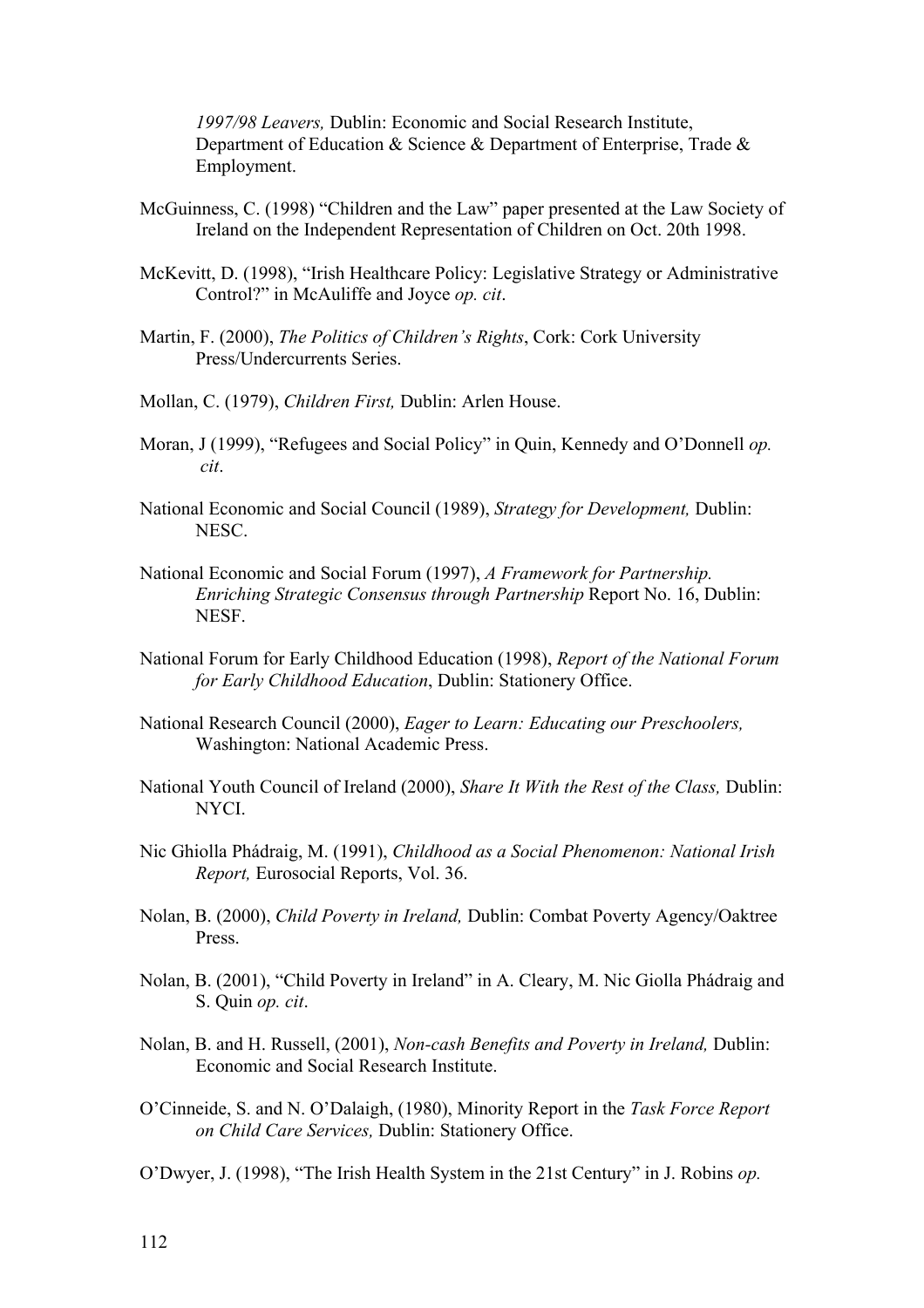- Organisation for Economic Co-operation and Development (OECD) (2001), *Education at a Glance: OECD Indicators,* Paris: OECD.
- Office of the High Commissioner for Human Rights (1999), *Tenth Anniversary of the Convention on the Rights of the Child Commemorative Meeting: Achievements and Challenges,* Geneva:UNHCHR.
- O'Flynn, J. (1998), "Child Poverty in Ireland" Paper presented to the Child Poverty Conference, Dublin Castle, November 9th 1998.
- O'Sullivan, D. (1993), "The Concept of Policy Paradigm: Elaboration and Illumination" *The Journal of Educational Thought* Vol.27, (3): 246-272.
- Parker, S. (1994) "The Best Interests of the Child. Principles and Problems" in P. Alston *op. cit*.
- Quin, J. (ed.) (1997), My *Education,* Dublin: Town House.
- Quin, S., P. Kennedy, A. O'Donnell and G. Kiely (eds), *Contemporary Irish Social Policy,* Dublin: UCD Press.
- Quortrup, J. (1994), *Childhood Matters: Social Theory, Practice and Politics,* Vienna: Avebury.
- Raftery, M. and E. O'Sullivan (1999), *Suffer the Little Children: The Inside Story of Ireland's Industrial Schools,* Dublin: New Island Books.
- Reynolds, B. and S. Healy (eds) (1999), *Social partnership in a new century,* Dublin: CORI Justice Commission.
- Robins, J. (ed) (1998), *Reflections on Health,* Dublin: IPA.
- Rosenbaum, M. and P. Newell (1991), *Taking Children Seriously,* London: Calouste Gulbenkian Foundation.
- Ruxton, S. (1998), *Implementing Children's Rights: What can the UK learn from international experiences,* London: Save the Children.
- Ruxton, S. (1999), *A Children's Policy for 21st Century Europe: first steps,* Brussels: Euronet.
- Save the Children (1999), *Children's Rights: Reality or Rhetoric? The UN Convention on the Rights of the Child: The First ten years* (UK: Save the Children Fund).
- Schweinhart, L.J. and D.P. Weikart (1997), *Lasting Differences: The High Scope Preschool Comparison Study through Age 23*, Monograph of the High Scope Educational Research Foundation No. 12, Michigan: High Scope Press.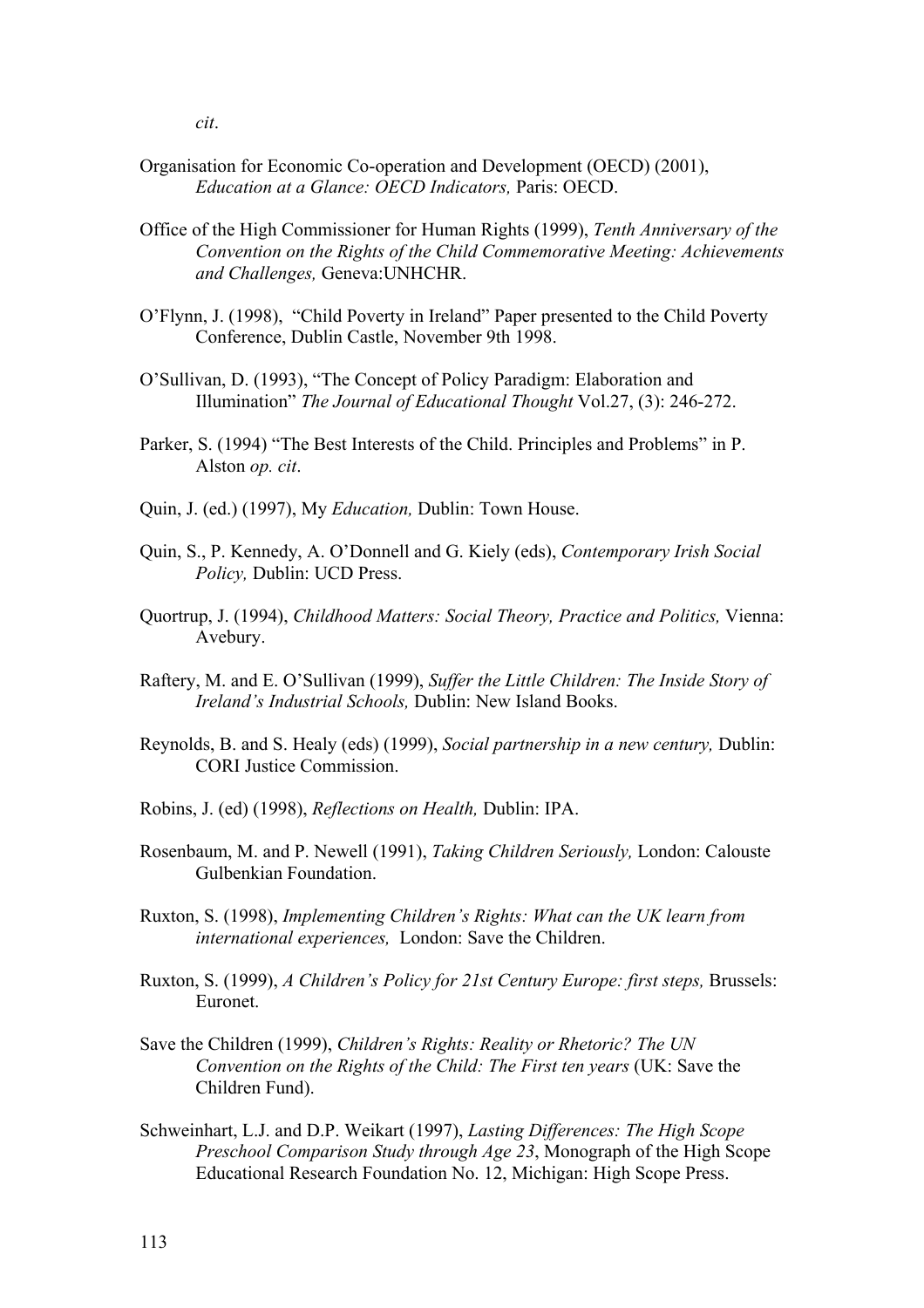- Shannon, G. (1999), "Children in the legal process" Paper presented at the CARI Anniversary Conference, October 1999.
- Shannon, G. (2001), "European Convention on Human Rights Bill, 2001 and Child Law" Paper presented to the Family Law Conference, September 2001.
- Steiner, H. J. and P. Alston, (eds) (2000), *International Human Rights in Context: Law, Politics, Morals,* Oxford: Clarendon Press.
- Sweden (2000), *Children Here and Now*, report presented to the Swedish Riksdag, September 2000.
- Sweden (2001), *National Report on the Follow Up to the World Summit for Children.*
- Sylva, K. (1994), "The Impact of Early learning on Children's Later Development", in Ball, C. (ed.) (1994), *op. cit*.
- Task Force on Child Care Services (1980), *Final Report to the Minister for Health* Dublin: Stationery Office.
- *United Nations Convention on the Rights of the Child* Adopted by the UN General Assembly, 20 November 1989. (Ratified by Ireland September 1992).

van Hoof, G.J.H. (1984), "The Legal Nature of Economic, Social and Cultural Rights: A rebuttal of some traditional views" cited in Steiner H.J. *op. cit*.

- Verhellen, E. (1992), "Children's Ombudswork: Motives and Strategies, even after Adler's time" in Droogleever, M. *op. cit*.
- Vygotsky, L. (1978), *Mind in Society: the development of higher psychological processes,* Massachusetts: Harvard University Press.
- Webb, M. (1997), *Grounds for Play,* Dublin: Dublin Institute of Technology.
- Whelan, C. (ed.), *Values and Social Change in Ireland,* Dublin: Gill and Macmillan.
- Whyte, J.H. (1980), *Church and State in Modern Ireland 1923-1979* (2nd ed.), Dublin: Gill and Macmillan.
- Williams, J. and M. O'Connor (1999), *Counted in*: the report of the 1999 assessment of homelessness in Dublin, Kildare and Wicklow, Dublin: Homelessness Initiative.
- Woodhead, M. (1997), "Psychology and the Cultural Construction of Children's Needs: Postscript" in James, A. *op. cit*.
- Wozniac, R.H. and K.W. Fischer (eds) (1993), *Development in Context: Acting and Thinking in Specific Environments,* N.J.: L. Erlbaum Associates.